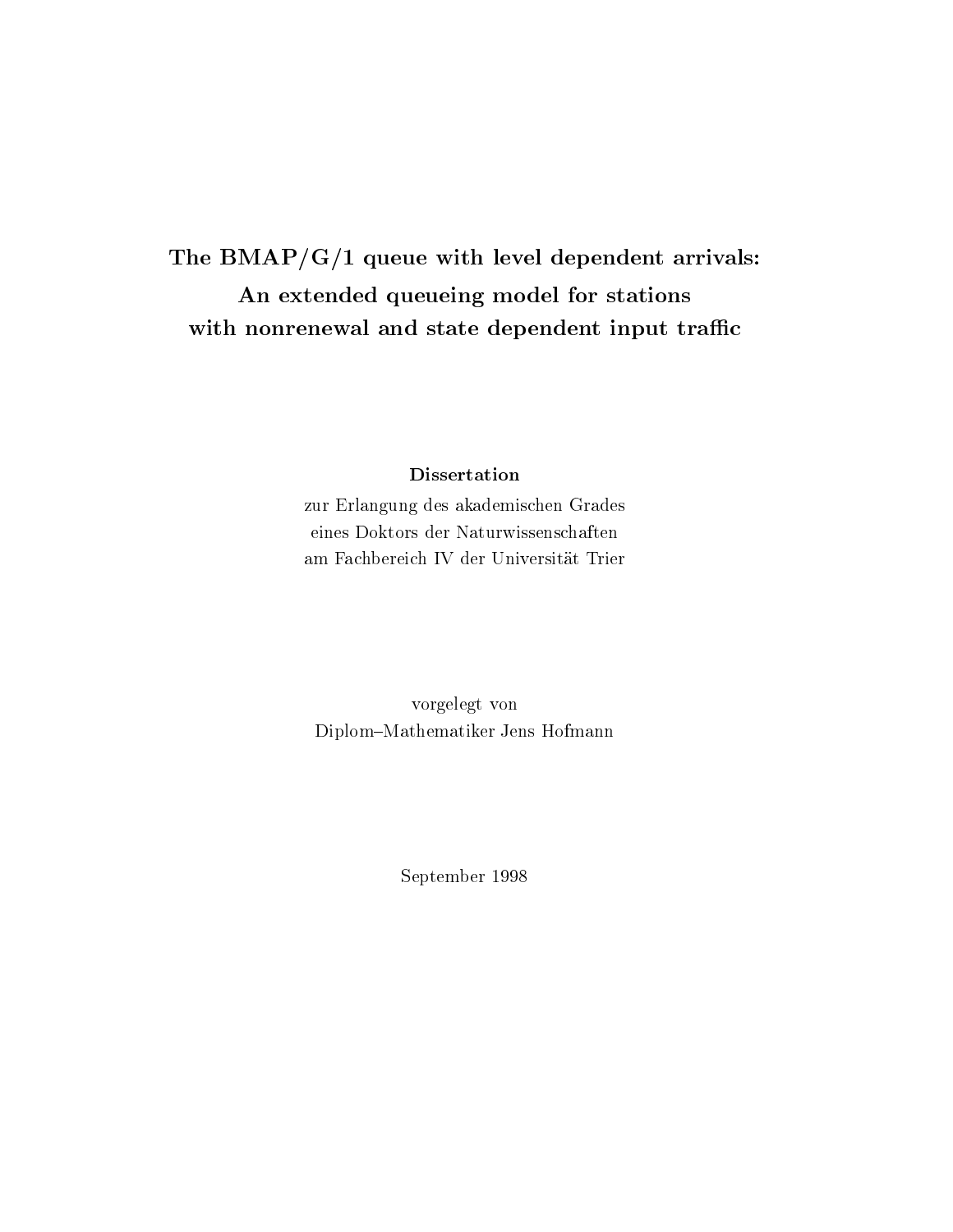Gutachter: Prof. Dr. Dieter Baum (Universitat Trier) Prof. Dr. Guy Latouche (Universite Libre de Bruxelles)

Datum der Disputation: 22. Februar 1999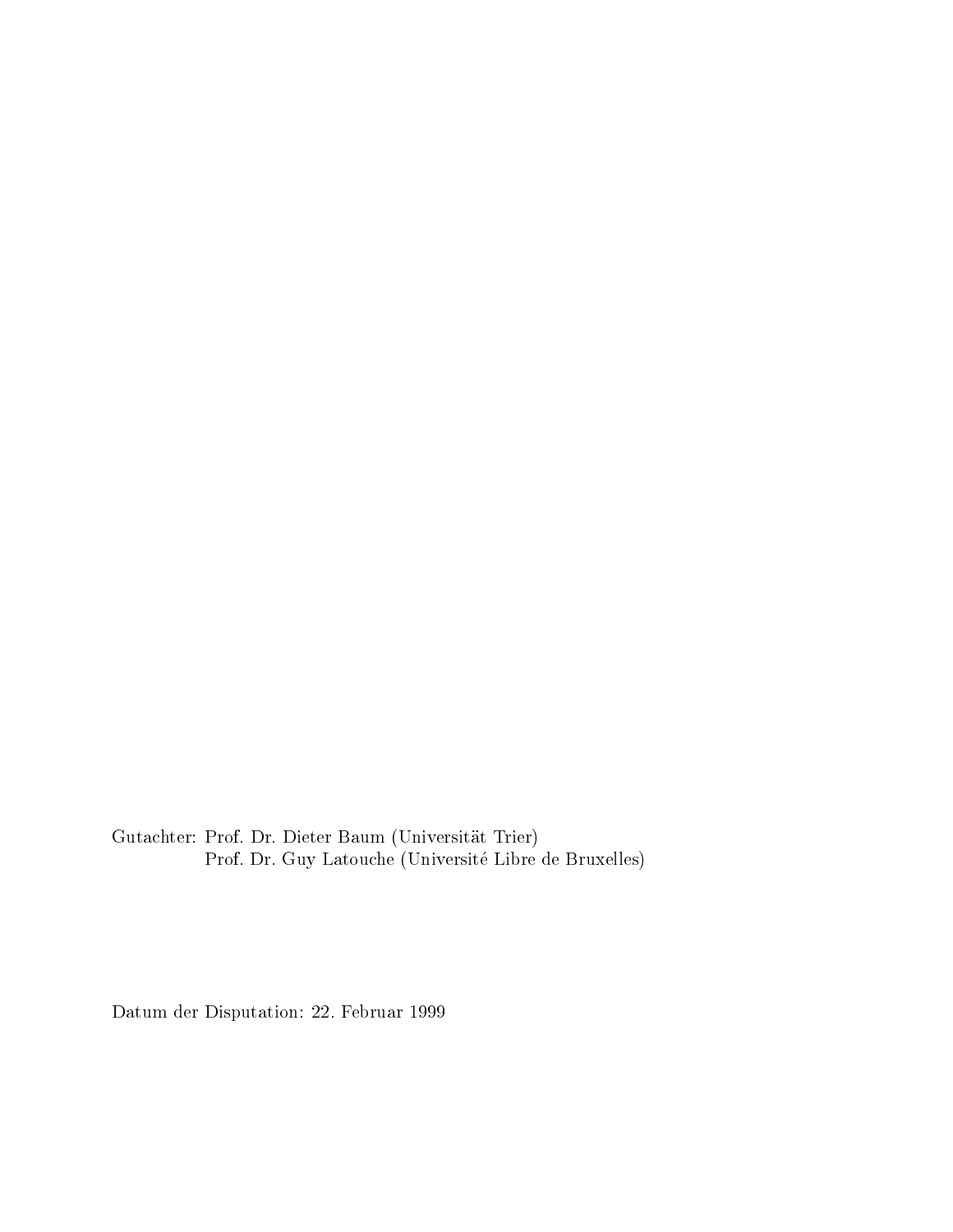# **Contents**

|                  |           | Introduction                                                                                  | $\mathbf 1$    |
|------------------|-----------|-----------------------------------------------------------------------------------------------|----------------|
| $\mathbf{1}$     |           | The arrival process                                                                           | 5              |
|                  | 1.1       | Definition and properties of the generator matrix                                             | 5              |
|                  |           | 1.1.1                                                                                         | $\overline{7}$ |
|                  |           | 1.1.2                                                                                         | 7              |
|                  |           | 1.1.3                                                                                         | 8              |
|                  | 1.2       |                                                                                               | $10\,$         |
|                  |           | 1.2.1                                                                                         | $10\,$         |
|                  |           | 1.2.2<br>Computation of the transition matrices                                               | <b>16</b>      |
|                  | 1.3       |                                                                                               | 18             |
| $\boldsymbol{2}$ |           | The queueing system                                                                           | 20             |
| 3                |           | The embedded Markov chain                                                                     | 21             |
|                  | 3.1       | The transition probabilities $\ldots \ldots \ldots \ldots \ldots \ldots \ldots \ldots \ldots$ | 21             |
|                  | 3.2       |                                                                                               | 25             |
|                  | 3.3       | The mean number of arrivals during a service time                                             | -27            |
| 4                | Stability |                                                                                               | 29             |
| 5                |           | The fundamental periods                                                                       | 31             |
|                  | 5.1       |                                                                                               | 35             |
|                  |           | 5.1.1                                                                                         | 35             |
|                  |           | 5.1.2                                                                                         | 38             |
|                  | 5.2       |                                                                                               | 40             |
| 6                |           | The queue length at service completion times                                                  | 47             |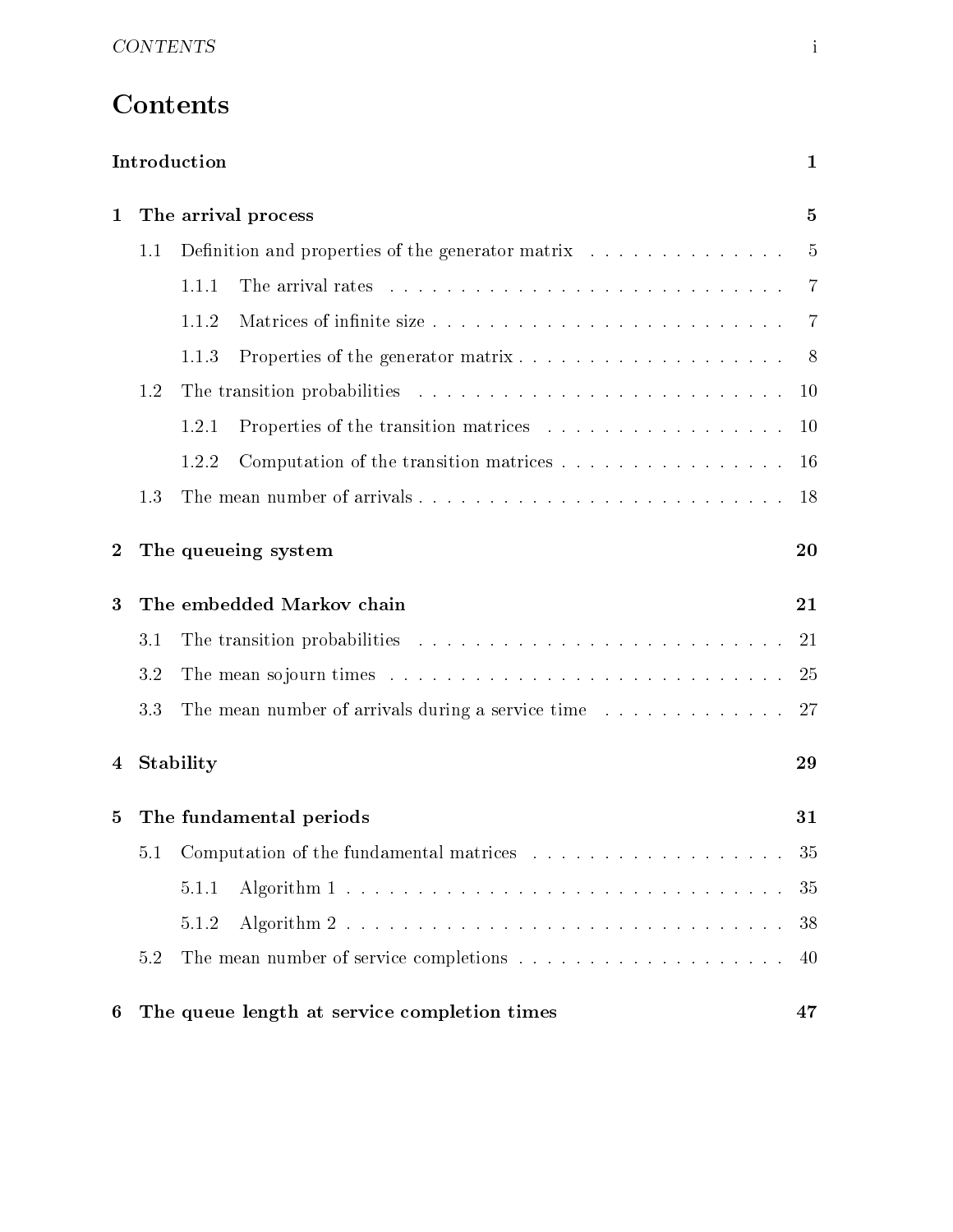| $\overline{\mathbf{7}}$ |            | The queue length at an arbitrary time                                                                                                                                                                                          | 55  |
|-------------------------|------------|--------------------------------------------------------------------------------------------------------------------------------------------------------------------------------------------------------------------------------|-----|
| 8                       |            | A special case: Level independent phase process                                                                                                                                                                                | 58  |
|                         | 8.1        |                                                                                                                                                                                                                                | 58  |
|                         |            | 8.1.1                                                                                                                                                                                                                          | 58  |
|                         |            | 8.1.2                                                                                                                                                                                                                          | 61  |
|                         |            | 8.1.3                                                                                                                                                                                                                          | 63  |
|                         | 8.2        |                                                                                                                                                                                                                                | 65  |
|                         |            | 8.2.1                                                                                                                                                                                                                          | 65  |
|                         |            | The mean number of arrivals<br>8.2.2                                                                                                                                                                                           | 68  |
|                         | 8.3        |                                                                                                                                                                                                                                | 68  |
|                         | 8.4        | The queue length at service completion times $\ldots \ldots \ldots \ldots \ldots \ldots$                                                                                                                                       |     |
|                         | 8.5        | The queue length at an arbitrary time $\ldots \ldots \ldots \ldots \ldots \ldots$ 73                                                                                                                                           |     |
| 9                       |            | The level independent $BMAP/G/1$ queue                                                                                                                                                                                         | 76  |
|                         | 9.1        | The arrival process and the embedded Markov chain 77                                                                                                                                                                           |     |
|                         | 9.2        | The fundamental period (a) and a series and a series are series and a series of the fundamental period (a) and a series are series and the fundamental period (a) and a series of the fundamental period (a) and the fundament | -78 |
|                         | 9.3        |                                                                                                                                                                                                                                | 81  |
|                         |            | 10 The finite capacity queue                                                                                                                                                                                                   | 84  |
|                         |            |                                                                                                                                                                                                                                | 85  |
|                         |            | 10.2 The embedded Markov chain                                                                                                                                                                                                 | 86  |
|                         |            |                                                                                                                                                                                                                                | 89  |
|                         |            | Directions for future work                                                                                                                                                                                                     | 92  |
|                         | References |                                                                                                                                                                                                                                | 93  |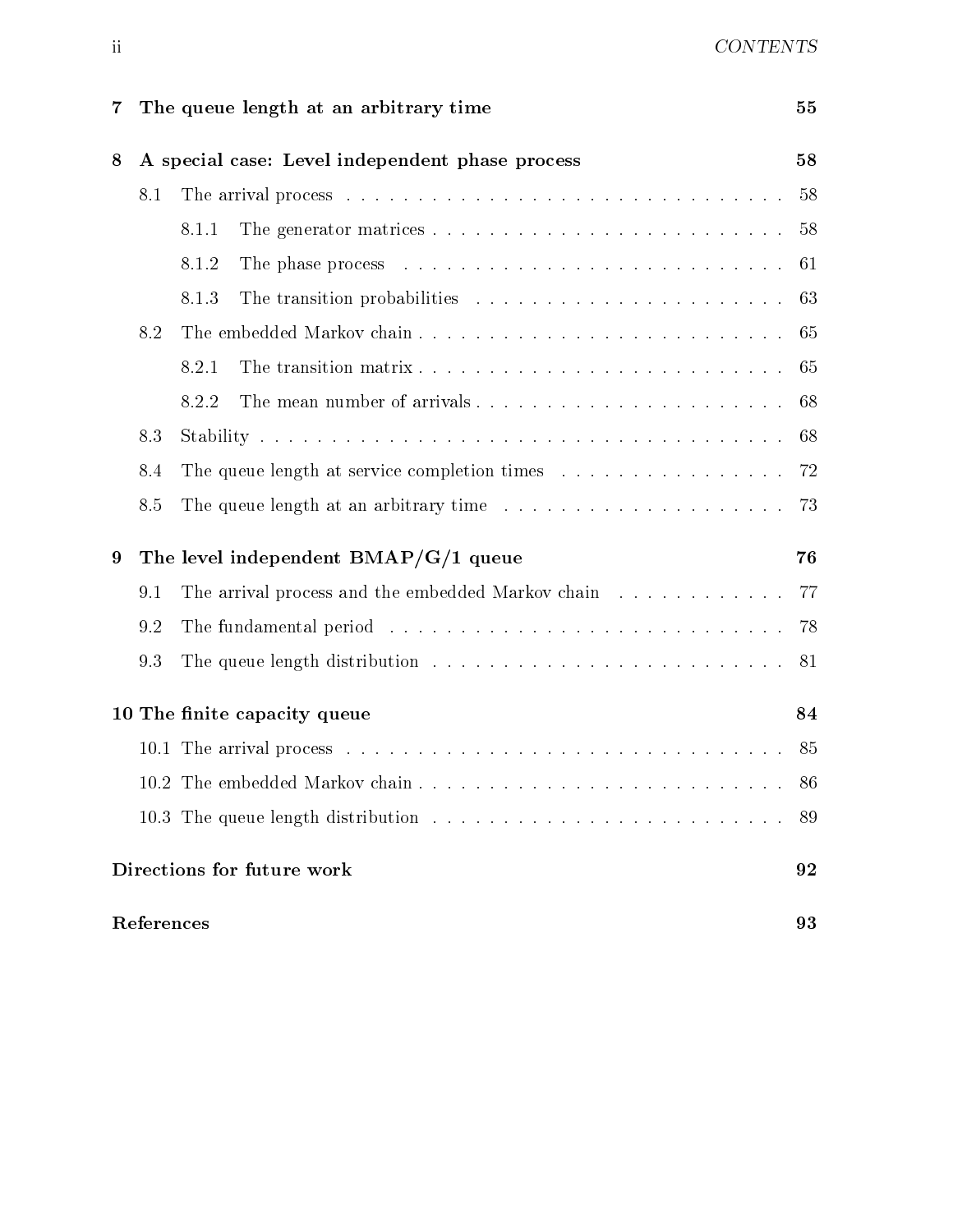# Introduction

Over the last years high speed communication networks have been an area of intensive research for engineers and scientists, leading to continuous improvements in technology. Today there is a rapidly growing demand for mobile communication systems, e.g. cellular phones or wireless computer networks, including protocols like CDMA (Code Division Multiple Access) and (wireless) ATM (Asynchronous Transfer Mode).

Along with these developments grew, and still grows, the need for more sophisticated methods of performance evaluation. Queueing theory provides already classical models for analysing communication networks, e.g. [22, 23]. One sub ject of modern queueing theory is matrix analytic methods [30, 31, 35]. Today research concentrates on the Batch Markovian Arrival Process (BMAP) [24], which has been shown to be equivalent to the Neuts process (versatile Markovian point process [29, 31]), and queueing systems with this arrival process. The BMAP is a generalization of the Poisson process, the Markov Modulated Poisson Process (MMPP) and the Markovian Arrival Process (MAP) [26]. The BMAP/G/1 queue has been analysed by Ramaswami [33] (there still called  $N/G/1$ queue) and Lucantoni [24], and many variants have been studied later. A comprehensive survey can be found in Lucantoni's tutorial [25].

There are many publications about applications of matrix analytic methods, we give three examples:

- $\bullet$  Heffes and Lucantoni [16] used an MMPP to study the performance of a statistical multiplexer whose input consists of a superposition of packetized voice sources and data. They approximated the superpositioned input process by an MMPP with suitably chosen parameters, and modeled the multiplexer as an  $\text{MMPP/G}/1$  queue, where the service time of a packet is its transmission time.
- $\bullet$  Blondia [5] described the input processes into an M/1-stage in an ATM switching element by Markovian arrival processes (MAPs) to allow bursty input traffic. The input buffers and the bus of the  $M/1$ -stage are modeled as a single server finite capacity multi-queueing system with non-exhaustive cyclic service. Each input queue can then be approximated by a  $\text{MAP} / \text{D} / 1/N$  queue with repeated vacations and limited service discipline. In his analysis Blondia also allowed for a general service time distribution.
- Choudhury, Lucantoni and Whitt [10] consider an ATM switch receiving fixed-size ATM cells from several sources and transmitting them over an output channel in a first-in-first-out fashion. They develop an approximation for the tail probabilities of the steady-state waiting time, which can be used for admission control. Their approximation is based on the analysis of the  $MAP/G/1$  queue, where the arrival process is a superposition of independent heterogeneous MAPs.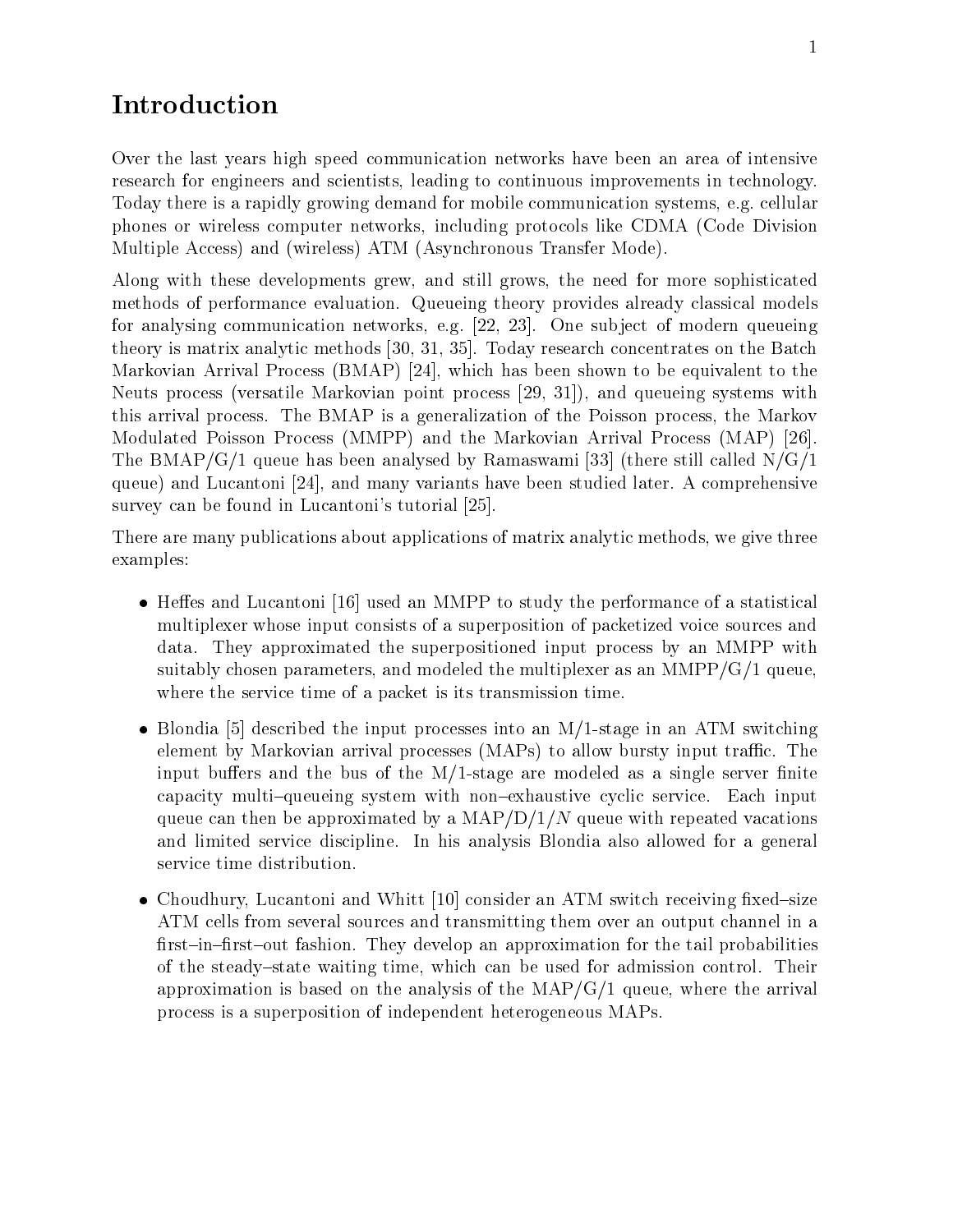The arrival processes considered so far are spatially homogeneous and hence independent of the current state of the queueing system. But routing in modern communication networks like ATM can be dynamic, so that the input into a node depends on the current state of this node, e.g. the number and type of connections already assigned to that node or the remaining available bandwidth. In ATM networks cells and frames can be discarded to avoid congestion [38], and possible congestion can be indicated in ATM cells to reduce the intensity of available bit rate  $(ABR)$  traffic [38]. Routing algorithms like e.g. "Intelligent Network based Dynamic Routing" (Siemens Austria and European Space Agency)  $\lceil 2 \rceil$  are supposed to avoid congestion in advance and to achieve an efficient use of network resources.

This was our motivation to define a level dependent batch Markovian arrival process and to analyse the  $BMAP/G/1$  queue with level dependent arrivals. There are many publications about queueing systems with state dependent input. A comprehensive survey is given by Dshalalow [12]. Recently Bright and Taylor [6, 7] introduced and analysed a level dependent Quasi-Birth-Death-process  $(QBD)$  using the matrix geometric approach for Markov chains of  $G/M/1$  type [30]. Ramaswami and Taylor [37] generalized this process by allowing a countable number of phases. Using these results they obtained a new class of product-form queueing networks [36].

The  $BMAP/G/1$  queue with level dependent arrivals is a generalization of the classical  $BMAP/G/1$  queue mentioned above. It also includes the finite capacity  $BMAP/G/1$ queue.

### Summary

In the first part (section 1) of this paper we define a level dependent batch Markovian arrival process and derive some properties of its generator matrix and its transition probabilities. We show that the transition probability matrix of the level dependent BMAP satisfies the forward and backward differential equations, and hence is given by the matrix exponential of the generator matrix.

The second part (sections 2-7) is devoted to the analysis of the  $BMAP/G/1$  queue with level dependent arrivals. This queueing system and the corresponding stochastic process are introduced in section 2. To compute the limiting distribution of the queue length we apply the common method of the embedded Markov chain [22]. In section 3 we determine the entries of the transition matrix of the embedded Markov chain and the mean number of arrivals during a service time.

Stability conditions for the BMAP/G/1 queue with level dependent arrivals are presented in section 4. These conditions are obtained by applying a generalized Foster criterion [32].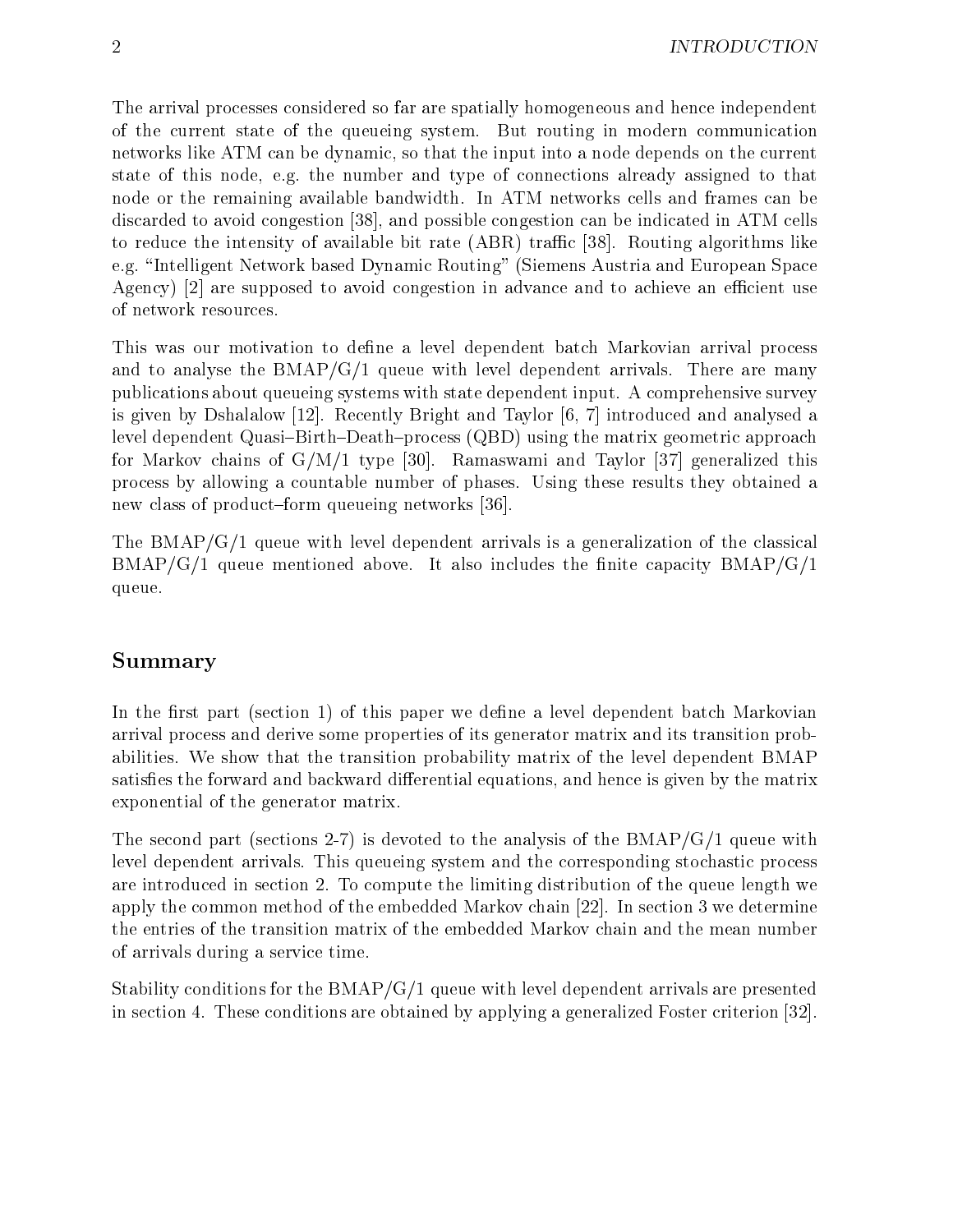Section 5 contains the analysis of the fundamental periods of the embedded Markov chain. In the level independent case the fundamental matrix G plays the key role in determining the steady state distributions. In our case the fundamental periods depend on the starting level k. So we have fundamental matrices  $G^{(k)}$  for each level  $k > 1$ . We derive two algorithms for computing these fundamental matrices. Further, we show that the vectors of the mean numbers of service completions during a fundamental period are the unique solution of an infinite system of linear equations.

The stationary distribution of the queue length at service completion times is determined in section 6. We apply a result from the theory of semi-Markov processes  $[20]$  to obtain the steady state probabilities of level 0. To compute the steady state probabilities of the remaining levels we generalize Ramaswami's formulae [34]. The limiting distribution of the queue length at an arbitrary time is derived in section 7 by applying the key renewal theorem.

In the third part (sections  $8-10$ ) we consider some special cases. At first we assume the phase process to be level independent (section 8). In this special instance we can improve some of our results from the general case. In particular, we derive a stronger stability condition. We finish this part by showing that our results coincide with those for the classical level independent  $BMAP/G/1$  queue [24, 33] (section 9) and the finite capacity  $BMAP/G/1$  queue [4] (section 10).

Finally, we give some directions for future research.

Some of our results have already been published and are listed in the bibliography for completeness [17, 18, 19].

### Notations and conventions

Scalars (i.e. real or complex numbers) are denoted by lower case latin letters, sometimes by lower case greek letters. In particular, i, j, k, l, m, n, r, and  $\nu$  are usually integers, while t is usually a nonnegative real number ("time"). For vectors we use boldfaced lower case latin letters and sometimes also lower case greek letters. We do not distinguish in notation between row and column vectors. In particular,  $e(e_{\infty})$  is a column vector (sequence) of ones and 0 is a column vector of zeros. Matrices of finite size are denoted by upper case latin letters, block matrices of finite or infinite size by calligraphic upper case letters. In particular, I and I denote the identity matrix, O and  $\mathcal O$  a matrix of zeros. When we represent block matrices we usually omit blocks of zeros.

The components of a vector are usually denoted by the same letter as the vector, but not boldfaced. So the *i*th component of **a** is  $a_i$ . If the vector **a** consists of blocks, its *n*th block is  $[\mathbf{a}]_n$ . The  $(i, j)$ th entry of a matrix M is marked by  $(M)_{ij}$  and analogously the  $(n, \nu)$ th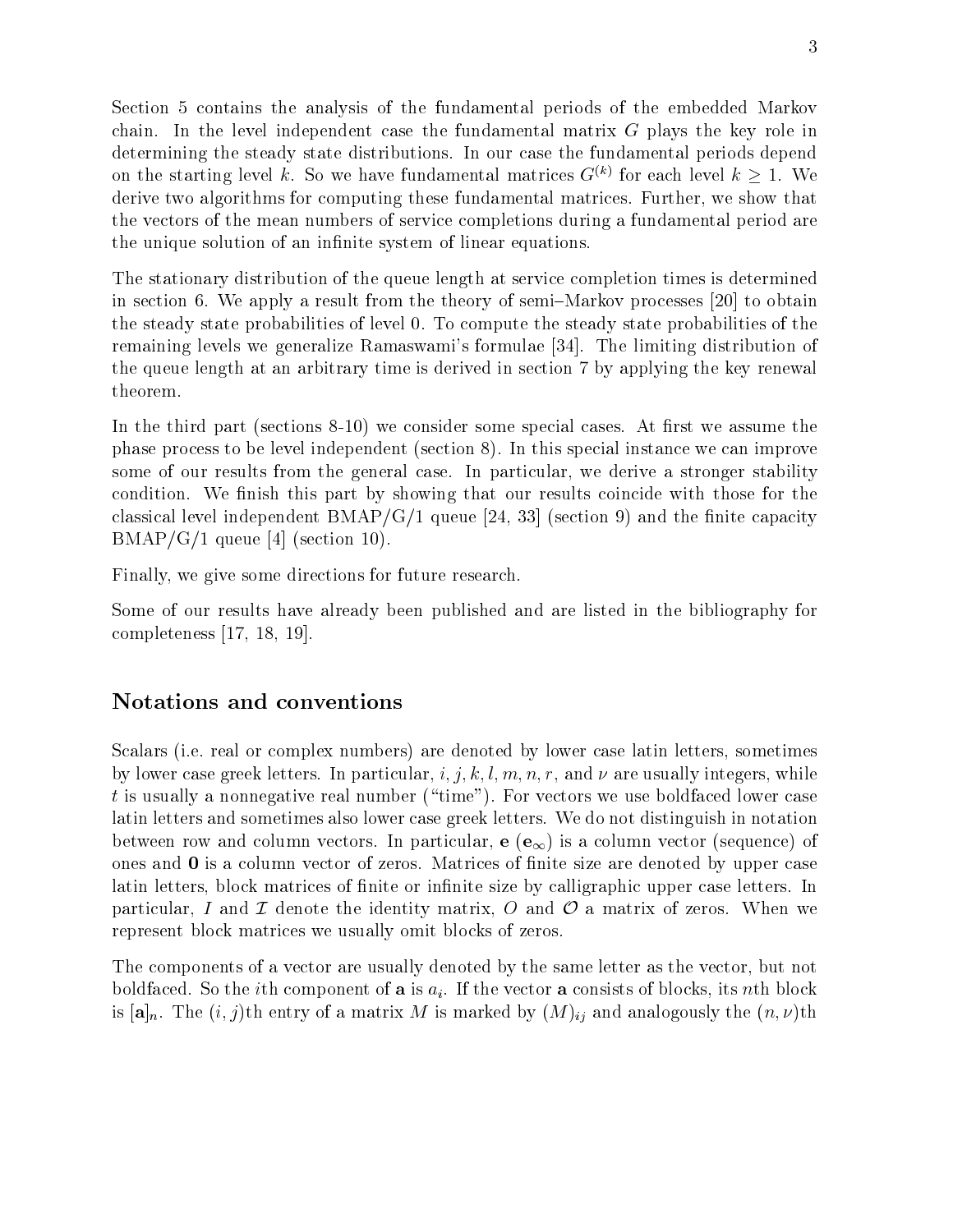block of a block matrix M is  $(M)_{n\nu}$ . If **a** and **b** are vectors, we say that  $\mathbf{a} \leq \mathbf{b}$  if and only if  $a_i \leq b_i$  for all i. Analogously, we say that  $a < \infty$  if and only if  $a_i < \infty$  for all i.

Stochastic processes are also marked by calligraphic upper case letters.

The set of positive integers ("natural numbers") is denoted by  $\mathbb N$  and the set of nonnegative integers by  $N_0$ .

We define the empty sum to be zero and the empty product to be unity. A product of matrices shall always be arranged with the lowest index left, i.e.  $\prod_{i=1}^n A_i = A_1 A_2 \cdots A_n.$ 

Probabilities P( $\cdot$ ) and moments of random variables E( $X^+$ ) are always defined on an underlying probability space.

The end of a proof is marked by a box  $(\Box)$ .

### Acknowledgement

This dissertation was motivated by many discussions with Prof. Dr. Dieter Baum. My gratitude is due to him for his helpful comments and for providing an inspiring atmosphere for research in his working group. I would also like to thank Prof. Dr. Guy Latouche (Universite Libre de Bruxelles) for valuable discussions during my stay in Brussels and for refereeing my dissertation. I am indebted to my colleagues Dr. Norbert Muller and Dr. Richard Rödler for their support and many helpful comments.

> Trier, September 1998 Jens Hofmann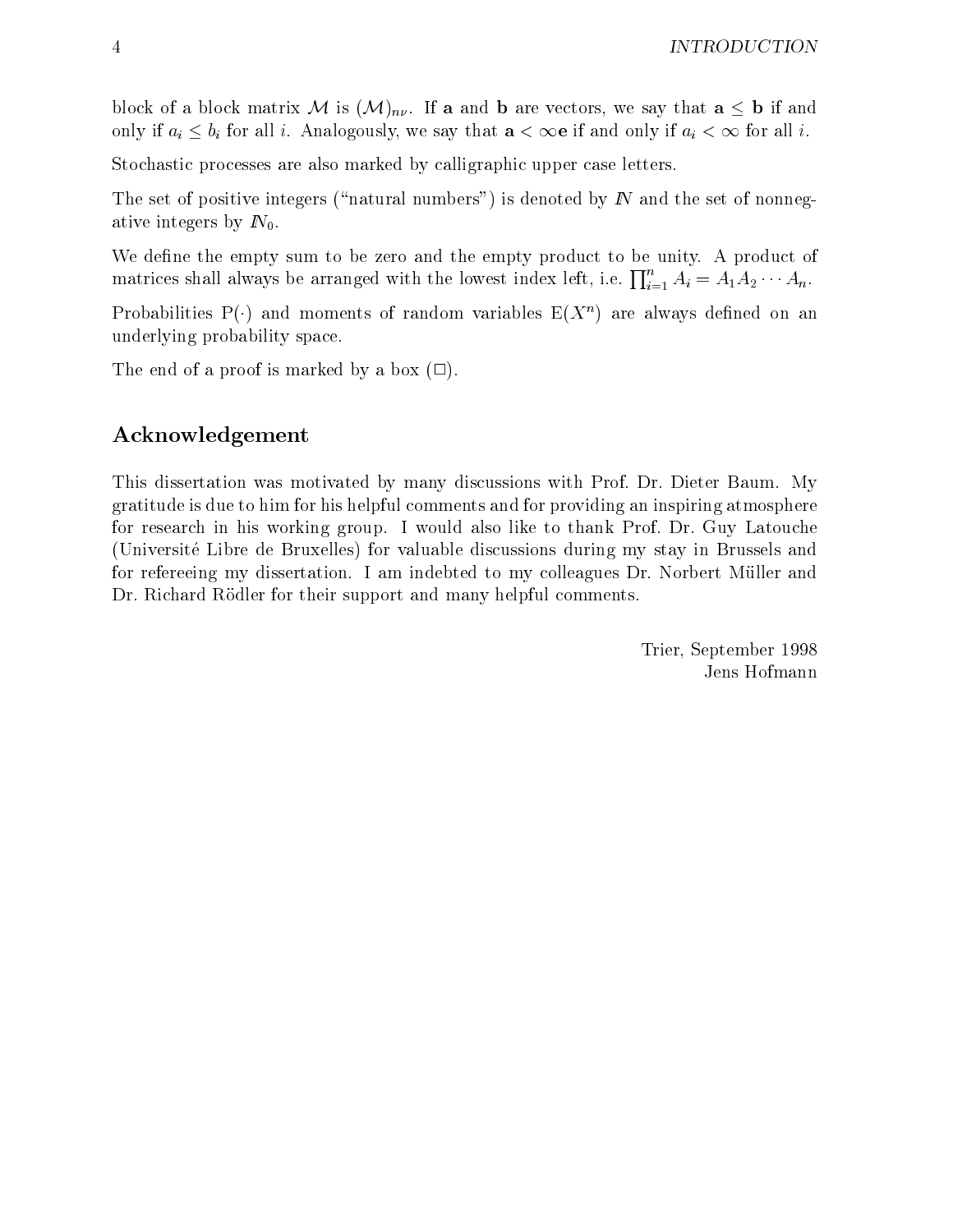# 1 The arrival process

#### 1.1 Definition and properties of the generator matrix

The classical Batch Markovian Arrival Process (BMAP) is dened by a sequence of m-m matrices  $\{D_n : n \in \mathbb{N}_0\}$ , where [24]

- a)  $D_0$  has negative diagonal elements and nonnegative off-diagonal elements,
- b)  $D_n$ ,  $n \geq 1$ , are nonnegative and
- c)  $D = \sum_{n=0}^{\infty} D_n$  is an irreducible generator matrix.

The BMAP is a 2-dimensional Markov process  $\{N(t), J(t) : t \geq 0\}$  with state space Individual individual interest that  $\{f\}$  where the level, counts the number of arrivals up to time to time to time  $J(t)$  is the socalled phase at time t. The number of phases, m, is usually assumed to be finite. The generator matrix Q of the BMAP  $\{N(t), J(t) : t \geq 0\}$  is given by

$$
\mathcal{Q} = \left(\begin{array}{cccc} D_0 & D_1 & D_2 & D_3 & \cdots \\ & D_0 & D_1 & D_2 & \cdots \\ & & D_0 & D_1 & \cdots \\ & & & D_0 & \cdots \\ & & & & \ddots \end{array}\right)
$$

(empty entries shall represent the zero matrix  $O$ ).

We will now define an arrival process similar to the BMAP above, but with the additional property, that the phase process and the arrival rates depend on the current level, i.e. on the number of arrivals which have already taken place. Assume we are given a sequence  $\{J^{\vee} : k \in I\mathbb{N}_0\}$  of finite nonempty sets with cardinalities  $m^{\vee} = \mathfrak{p}J^{\vee}$ ,  $k \in I\mathbb{N}_0$ , and

$$
m:=\sup\{m^{(k)}:k\in I\!\!N_0\}<\infty.
$$

For simplicity we let  $\mathbf{J}^{(k)} = \{1,\ldots,m^{(k)}\},\$  this can be achieved by means of a suitable bijection  $Y^{**}$  : J $^{**}$   $\rightarrow$  3.1,  $\ldots$   $m^{**}$  s. The set J $^{**}$  shall be the state space of the phase process in level k.

Further, we are given sequences  $\{D_n^{\scriptscriptstyle(n)}:n\in I\!\!N_0\}$  of  $m^{\scriptscriptstyle(n)}\times m^{\scriptscriptstyle(n+m)}$  matrices

$$
D_n^{(k)} = \left(d_{n,ij}^{(k)}\right)_{\substack{i=1,\ldots,m^{(k)},\\j=1,\ldots,m^{(k+n)}}}
$$

for  $k \in \mathbb{N}_0$ , that shall be the matrices of the arrival rates in level k. So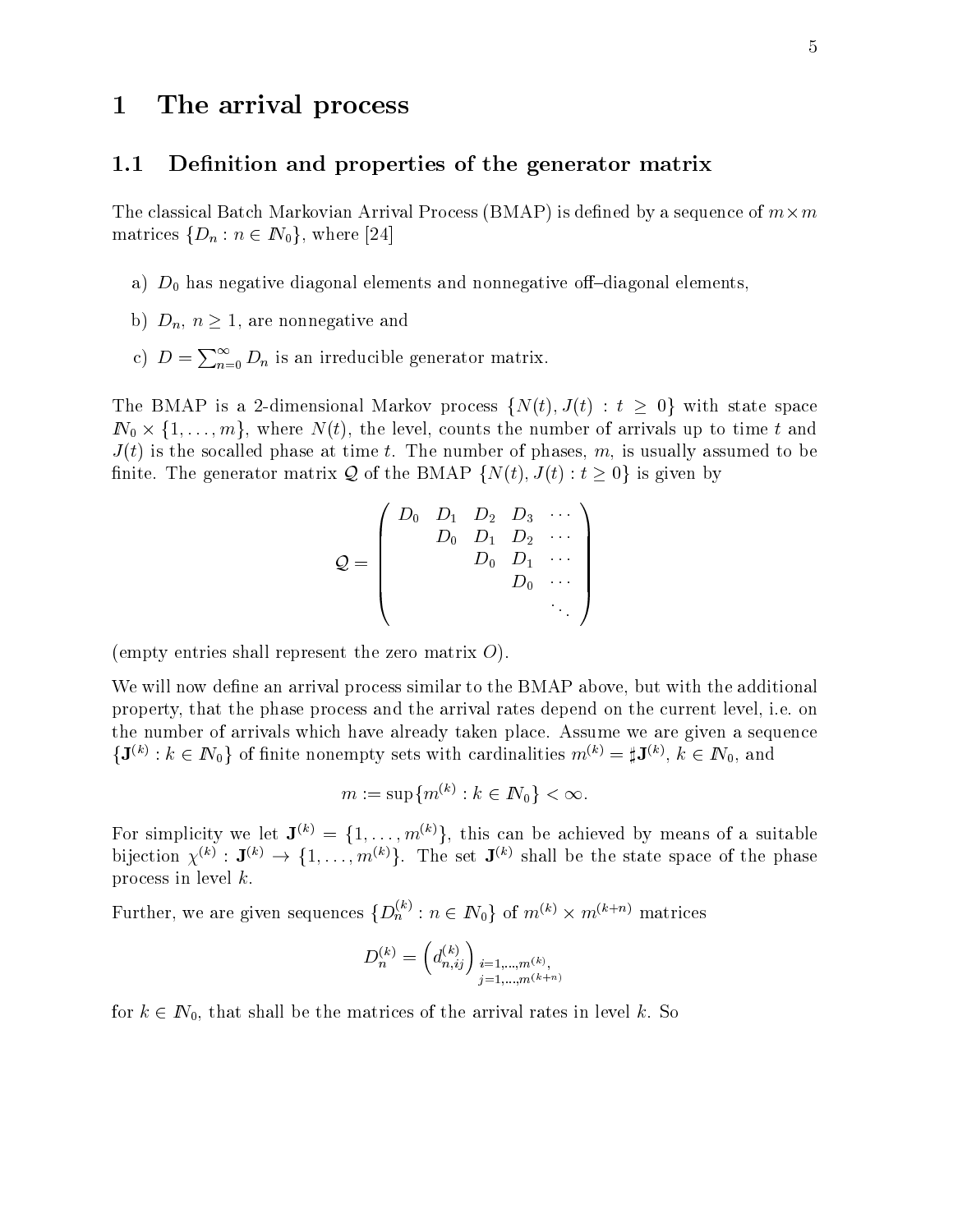- a)  $D_0^{\gamma\gamma}$  has negative diagonal elements and nonnegative off–diagonal elements,
- b)  $D_n$ ,  $n \geq 1$ , are nonnegative and

c) 
$$
\sum_{n=0}^{\infty} D_n^{(k)} \mathbf{e} = \mathbf{0}, \quad \text{i.e.} \sum_{n=0}^{\infty} \sum_{j=1}^{m^{(k+n)}} d_{n,ij}^{(k)} = 0, \quad i = 1, \dots, m^{(k)},
$$

for all k. We restrict ourselves to the nontrivial case that there exists some  $n \geq 1$  such that  $D_n^{\gamma\gamma}\neq 0$  or equivalently  $D_0^{\gamma\gamma}$ **e**  $\neq 0$ , i.e. there are arrivals in level zero<sup>1</sup>. This need not hold for  $k \geq 1$ . Our assumptions imply that  $D_0^{\gamma}$  is nonsingular (corollary 1.17).

Further, we need to assume that all rates are bounded, i.e.

#### Assumption 1.1

$$
\bar d_0:=\sup\left\{|d_{0,ii}^{(k)}|:k\in I\!\!N_0,\ i=1,\ldots,m^{(k)}\right\}<\infty\,.
$$

Assumption 1.1 should be fulfilled in all applications.

The sequences  $\{D_n : n \in I\mathbb{N}_0\}$  enable us to define for each  $k \in I\mathbb{N}_0$  a level dependent  $BMAP$  (*N* (b),  $J^{(k)}$  = {*N* (e)(t),  $J^{(k)}(t)$  : t  $\geq$  0} with generator matrix

$$
\mathcal{Q}^{(k)} = \left(\begin{array}{cccc} D_0^{(k)} & D_1^{(k)} & D_2^{(k)} & D_3^{(k)} & \cdots \\ & D_0^{(k+1)} & D_1^{(k+1)} & D_2^{(k+1)} & \cdots \\ & & D_0^{(k+2)} & D_1^{(k+2)} & \cdots \\ & & & D_0^{(k+3)} & \cdots \\ & & & & \ddots \end{array}\right).
$$

So  $\mathcal{Q}^{(k)}$  describes a time-homogeneous 2-dimensional Markov process whose first component  $N^{(k)}(t)$ , the level, counts the number of arrivals during an interval of length t, and whose second component  $J^{(n)}(t)$  is the phase at time t. The state space of (N  $^{(n)}$ ,  $J^{(n)}$ ) shall be the set of all pairs  $(k+n, i)$  with  $n \in I\mathcal{N}_0$  and  $i \in \mathbf{J}^{\langle n+m \rangle}$ .

Note that the processes  $(y \nabla \cdot \cdot, J \nabla)$  and  $(y \nabla \cdot \cdot, J \nabla \cdot \cdot)$  are  $\tau$  hested  $\tau$  in the following way:

$$
\mathcal{Q}^{(k)} = \left(\begin{array}{c|c} D_0^{(k)} & D_1^{(k)} & D_2^{(k)} & \cdots \\ \hline O & & & \\ O & & \mathcal{Q}^{(k+1)} \\ \vdots & & & \end{array}\right)\ .
$$

Thus  $(y \vee \Diamond, J \vee \Diamond)$  is from its level n on stochastically identical to  $(y \vee \Diamond, J \vee \Diamond')$ .

 $1$ When we will consider queueing systems this condition assures that there are arrivals to the empty system.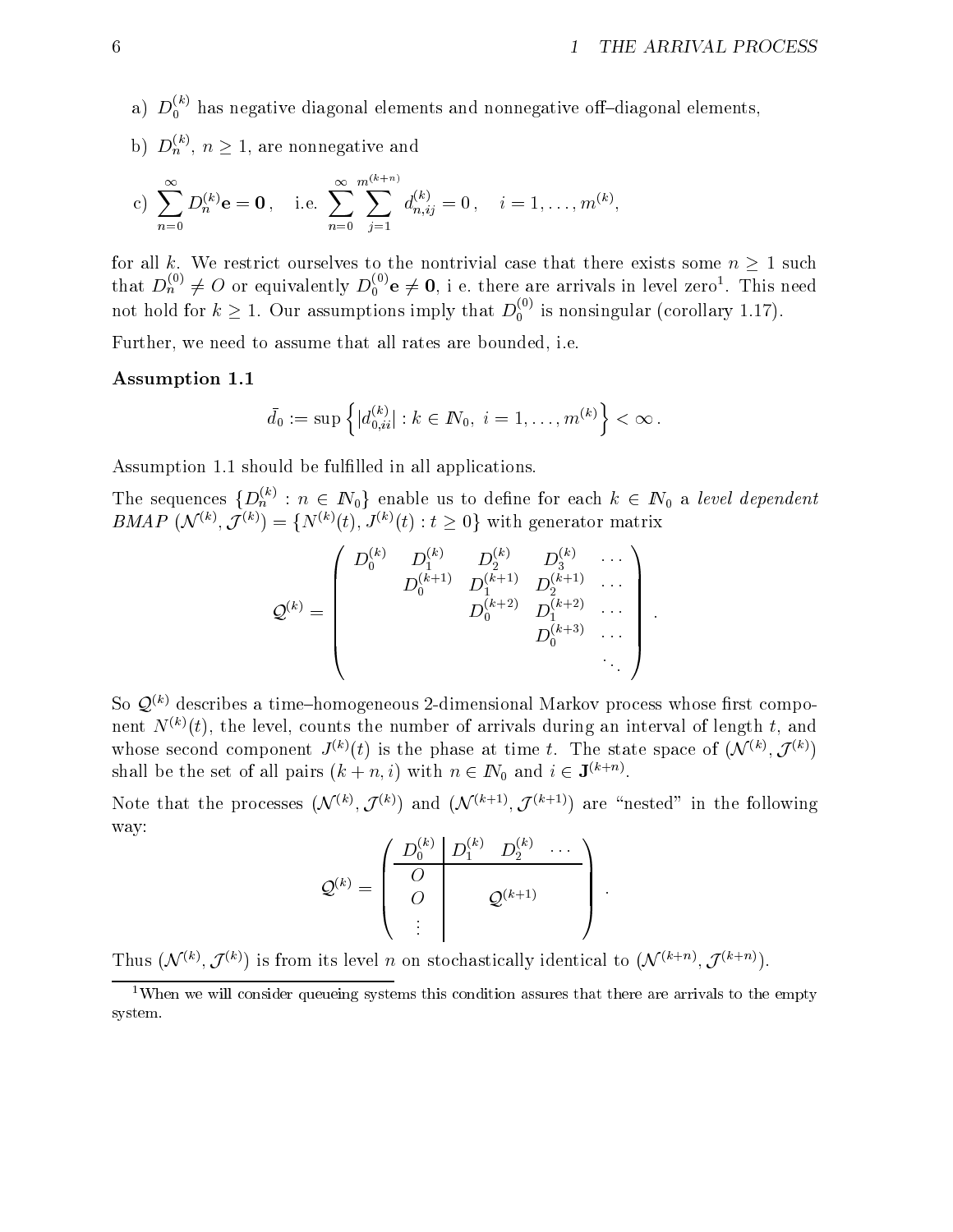#### 1.1.1 The arrival rates

Let  $\mathbf{d}^{(k)} = (d_i^{(k)})_{i=1,...,m(k)}$  denote the vector of the phase dependent mean arrival rates in level  $k$ , i.e.

$$
{\bf d}^{(k)} \,\, := \,\, \sum_{n=1}^\infty n D^{(k)}_n {\bf e} \,\,
$$

for  $k \in \mathbb{N}_0$ . We assume the arrival rates to be bounded, i.e.

#### Assumption 1.2

$$
\sup \left\{ d_i^{(k)} : k \in I\!\!N_0, \ i = 1, \ldots, m^{(k)} \right\} \ < \ \infty \ .
$$

Note that assumption 1.2 implies assumption 1.1 if  $d_{0,ij}^{\infty} < \infty$  for all  $j \neq i$  and all  $k \in I\!N_0$ (this should always be fulfilled).

The maximum arrival rate from level k on will be denoted by  $\lambda^y$ , i.e.

$$
\bar{\lambda}^{(k)} := \sup \left\{ d_i^{(l)} : l \geq k, \ i = 1, \dots, m^{(l)} \right\} \, .
$$

Assumption 1.2 implies

$$
\bar{\lambda}^{(0)} = \sup \left\{ \bar{\lambda}^{(k)} : k \in I\!\!N_0 \right\} < \infty.
$$
\n(1.1)

#### 1.1.2 Matrices of infinite size

To establish some properties of the matrices  $\mathcal{Q}^{(k)}$  we need the following results concerning matrices of infinite size.

**Definition 1.3** A matrix  $\mathcal{M} = (m_{ij})_{i,j \in \mathbb{N}}$  is called bounded, if

$$
\|\mathcal{M}\| ~:=~ \sup_{i\in I\!\!N} \Big[ |\mathcal{M}| \, \mathbf{e}_\infty\Big]_i ~:=~ \sup_{i\in I\!\!N} \sum_{j=1}^\infty |m_{ij}| ~<~ \infty{\,}.
$$

A sequence  $\{M_k : k \in \mathbb{N}_0\}$  of matrices is called uniformly bounded, if there exists  $\theta < \infty$ such that  $\|\mathcal{M}_k\| \leq \theta$  for all  $k \in \mathbb{N}_0$ .

**Remark:** If the matrix  $M$  is bounded, the product of  $M$  and any bounded sequence f(20) 2 iii) and  $\lim_{n \to \infty}$  in the numbers in the supplying in  $\lim_{n \to \infty}$  in  $\lim_{n \to \infty}$  function  $\lim_{n \to \infty}$  function  $\lim_{n \to \infty}$  function  $\lim_{n \to \infty}$  function  $\lim_{n \to \infty}$  function  $\lim_{n \to \infty}$  function  $\lim_{n \to \$ sequence (by theorem 2.6 in  $[27, p. 10]$ ).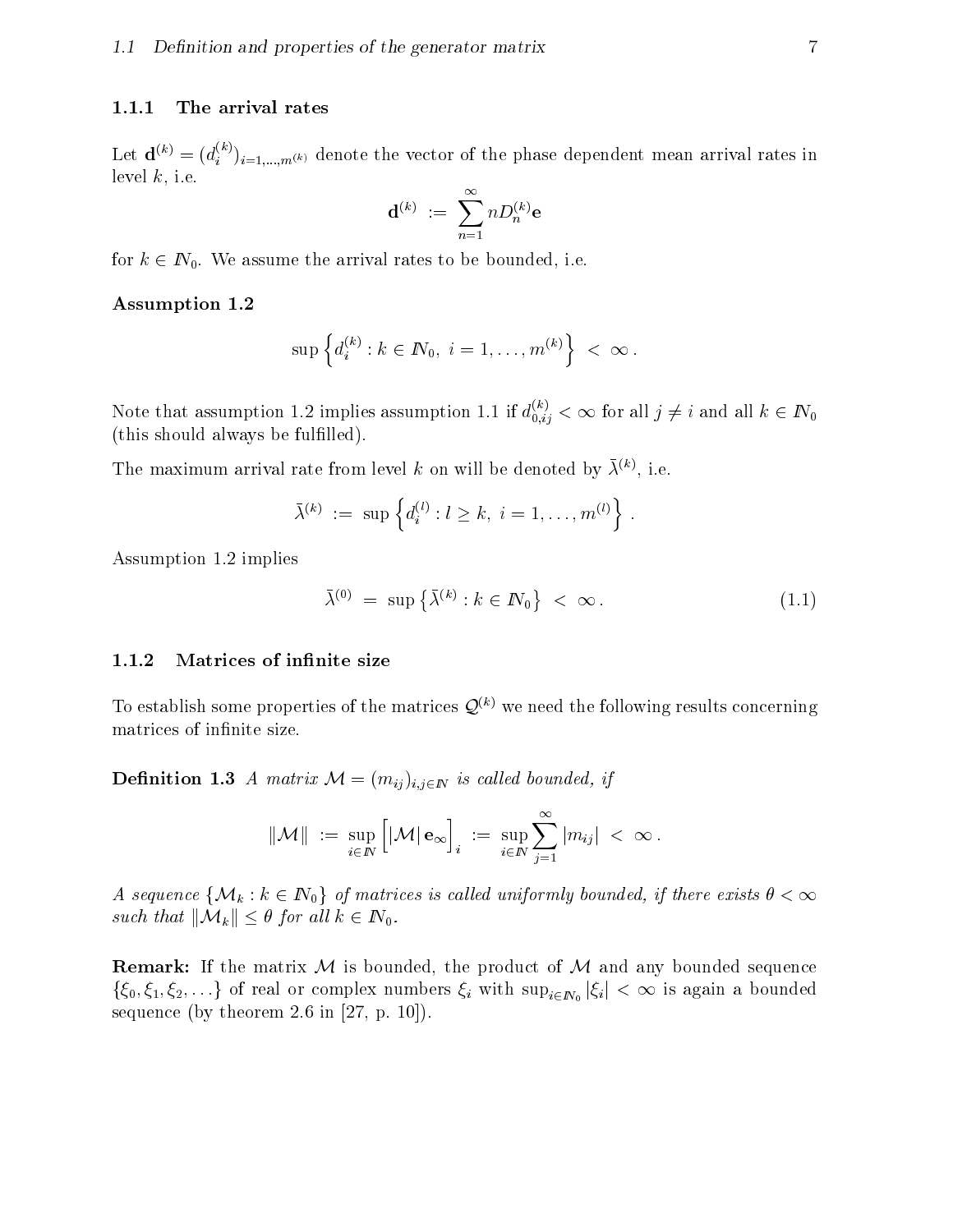**Lemma 1.4** If  $M_1$  and  $M_2$  are bounded matrices, then  $M_1M_2$  and  $M_1 + M_2$  are also bounded and

$$
\begin{array}{rcl} \|\mathcal{M}_1\mathcal{M}_2\| & \leq & \|\mathcal{M}_1\|\cdot\|\mathcal{M}_2\| \,, \\ \|\mathcal{M}_1+\mathcal{M}_2\| & \leq & \|\mathcal{M}_1\|+\|\mathcal{M}_2\|\, . \end{array}
$$

The exponential  $e^{\mathcal{M}}$  of a bounded matrix  $\mathcal M$  exists, i.e. its entries are all finite, and is also bounded with

$$
||e^{\mathcal{M}}|| \leq e^{\|\mathcal{M}\|}.
$$

The first part of lemma 1.4 can be found in  $[11, p. 26]$ . The existence of the exponential of a bounded matrix can also be found in [11, p. 38], its boundedness is an immediate consequence of the first result:

$$
\|e^{\mathcal{M}}\| = \Big\|\sum_{\nu=0}^{\infty}\frac{1}{\nu!}\mathcal{M}^{\nu}\Big\| \leq \sum_{\nu=0}^{\infty}\frac{1}{\nu!}\|\mathcal{M}\|^{\nu} = e^{\|\mathcal{M}\|}.
$$

**Remark:** If M is a matrix of finite size,  $||M||$  as defined in definition 1.3 is a norm. The assertions of lemma 1.4 also hold for matrices of finite size.

#### 1.1.3 Properties of the generator matrix

We will need the following properties of the matrices  $\mathcal{Q}^{\langle \cdots \rangle}$ .

**Lemma 1.5** The matrices  $\mathcal{Q}^{(k)}$ ,  $k \in \mathbb{N}_0$ , are uniformly bounded.

**Proof:** Assumption 1.1 implies for all  $\kappa \in I\mathbb{N}_0$  and  $i = 1, \ldots, m^{(k)}$ :

$$
\sum_{n=0}^{\infty} \sum_{j=1}^{m^{(k+n)}} |d_{n,ij}^{(k)}| = |d_{0,ii}^{(k)}| + \sum_{\substack{j=1 \ j \neq i}}^{m^{(k)}} |d_{0,ij}^{(k)}| + \sum_{n=1}^{\infty} \sum_{j=1}^{m^{(k+n)}} |d_{n,ij}^{(k)}| = 2 |d_{0,ii}^{(k)}| \le 2\bar{d}_0
$$

since  $\mathcal{Q}^{(k)}$  is a generator matrix. Thus the *l*th block of  $|\mathcal{Q}^{(k)}|e_{\infty}$  satisfies

$$
\left[|\mathcal{Q}^{(k)}|{\bf e}_\infty\right]_l\;=\;\sum_{n=0}^\infty|D^{(k+l)}_n|{\bf e}\;\leq\;2\bar d_0\,{\bf e}\,.
$$

So the matrices  $\mathcal{Q}^{(k)}$  are uniformly bounded.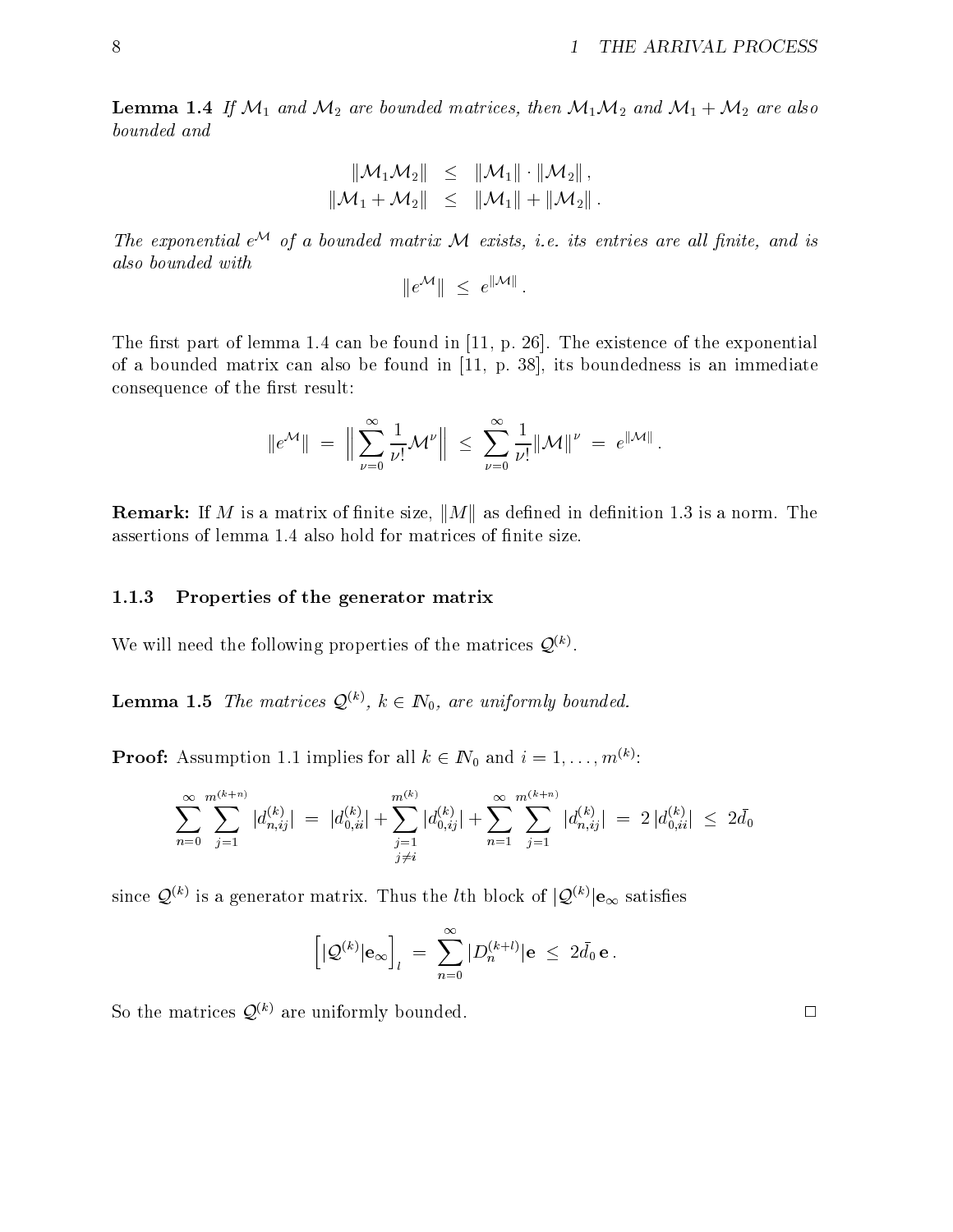**Corollary 1.6** The exponentials of the matrices  $Q^{(k)}$  exist, i.e. their entries are all finite, and are uniformly bounded.

**Proof:** The assertion is an immediate consequence of the lemmata 1.5 and 1.4  $\Box$ 

**Lemma 1.7** For all  $j, l, n \in \mathbb{N}_0$  with  $l \leq n$  it is

$$
\left(\left({\mathcal Q}^{(k)}\right)^j\right)_{ln}=\left(\left({\mathcal Q}^{(k+l)}\right)^j\right)_{0,n-l}.
$$

**Proof:** At first we note that  $(Q^{(\kappa)})^{\gamma}$  is a block triangular matrix, since  $Q^{(\kappa)}$  is block triangular. Let  $l, n \in \mathbb{N}_0, l \leq n$ , and perform induction over j: For  $j = 0$  the result is obvious, and for  $j = 1$  we have

$$
\Big(\mathcal{Q}^{(k)}\Big)_{ln}\hspace{2mm}=\hspace{2mm} D^{(k+l)}_{n-l}\hspace{2mm}=\hspace{2mm}\Big(\mathcal{Q}^{(k+l)}\Big)_{0,n-l}\,.
$$

Suppose the assertion is proven for j and consider  $j + 1$ :

$$
\left( \left( \mathcal{Q}^{(k)} \right)^{j+1} \right)_{ln} = \sum_{\nu=0}^{\infty} \left( \mathcal{Q}^{(k)} \right)_{l\nu} \left( \left( \mathcal{Q}^{(k)} \right)^j \right)_{\nu n} \n= \sum_{\nu=1}^n \left( \mathcal{Q}^{(k)} \right)_{l\nu} \left( \left( \mathcal{Q}^{(k)} \right)^j \right)_{\nu n} \n= \sum_{\nu=l}^n \left( \mathcal{Q}^{(k+l)} \right)_{0,\nu-l} \left( \left( \mathcal{Q}^{(k+\nu)} \right)^j \right)_{0,n-\nu} \n\text{ by induction assumption} \n= \sum_{\nu=0}^{n-l} \left( \mathcal{Q}^{(k+l)} \right)_{0\nu} \left( \left( \mathcal{Q}^{(k+\nu+l)} \right)^j \right)_{0,n-\nu-l}
$$

and

$$
\begin{aligned}\n\left( \left( \mathcal{Q}^{(k+l)} \right)^{j+1} \right)_{0,n-l} &= \sum_{\nu=0}^{\infty} \left( \mathcal{Q}^{(k+l)} \right)_{0\nu} \left( \left( \mathcal{Q}^{(k+l)} \right)^j \right)_{\nu,n-l} \\
&= \sum_{\nu=0}^{n-l} \left( \mathcal{Q}^{(k+l)} \right)_{0\nu} \left( \left( \mathcal{Q}^{(k+l)} \right)^j \right)_{\nu,n-l} \\
&= \sum_{\nu=0}^{n-l} \left( \mathcal{Q}^{(k+l)} \right)_{0\nu} \left( \left( \mathcal{Q}^{(k+l+\nu)} \right)^j \right)_{0,n-l-\nu} \\
&\text{by induction assumption.}\n\end{aligned}
$$

So  $((\mathcal{O}^{(k)})^{j+1}) = ((\mathcal{O}^{(k)})^{j+1})$  $\ln$   $\sqrt{2}$   $\sqrt{2}$   $\left(O^{(k+l)})^{j+1}\right)$  and t 0;nl and the assertion is proved for all  $p = 1, p = 2, \ldots, 2$  ,  $p = 2, p = 2, \ldots, 2$  is all  $j \in \mathbb{Z}$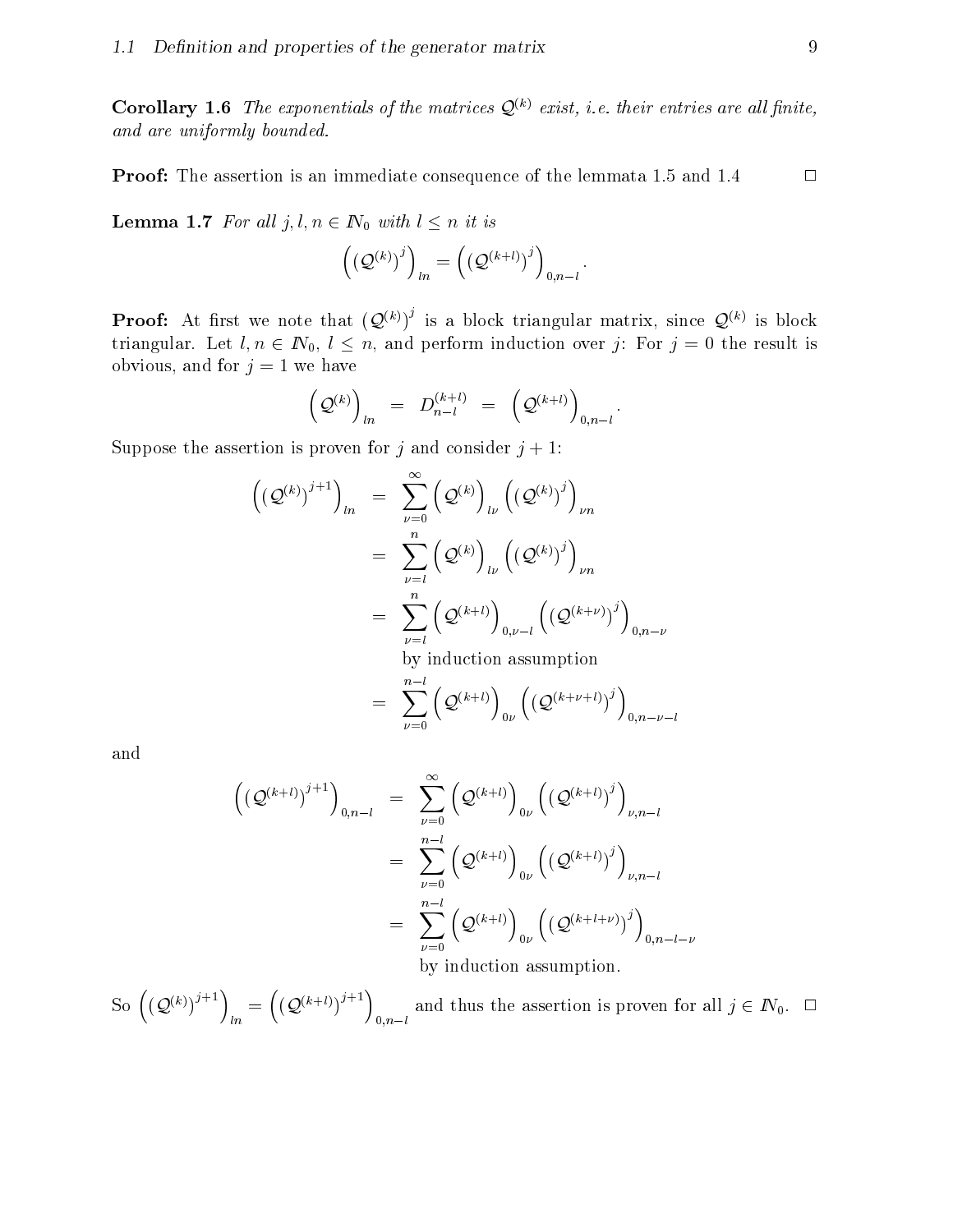**Corollary 1.8** For all  $l, n \in \mathbb{N}_0$  with  $l \leq n$  and all  $t \geq 0$  it is

$$
\left(e^{\mathcal{Q}^{(k)}t}\right)_{ln}=\left(e^{\mathcal{Q}^{(k+l)}t}\right)_{0,n-l}.
$$

Proof: Lemma 1.7 implies

$$
\left(e^{\mathcal{Q}^{(k)}t}\right)_{ln} = \sum_{j=0}^{\infty} \frac{t^j}{j!} \left( \left(\mathcal{Q}^{(k)}\right)^j \right)_{ln} = \sum_{j=0}^{\infty} \frac{t^j}{j!} \left( \left(\mathcal{Q}^{(k+l)}\right)^j \right)_{0,n-l} = \left(e^{\mathcal{Q}^{(k+l)}t}\right)_{0,n-l}.
$$

### 1.2 The transition probabilities

The transition probabilities of the Markov process  $(y \vee y, y \vee z)$  will play an important role in the subsequent analysis:

$$
p_{n,ij}^{(k)}(t) := P\{N^{(k)}(t) = n, J^{(k)}(t) = j \mid N^{(k)}(0) = 0, J^{(k)}(0) = i\},
$$
  
\n
$$
P_n^{(k)}(t) := \begin{pmatrix} p_{n,ij}^{(k)}(t) \end{pmatrix} \sum_{\substack{i=1,\dots,m^{(k)},\\j=1,\dots,m^{(k+n)}}} \sum_{\substack{f_1^{(k)}(t) = P_1^{(k)}(t) \\ P_0^{(k+1)}(t) = P_1^{(k+1)}(t) \quad P_2^{(k+1)}(t) \\ P_0^{(k+2)}(t) = P_1^{(k+2)}(t) \quad \cdots \\ P_0^{(k+3)}(t) = P_0^{(k+3)}(t) \quad \cdots \\ P_0^{(k+3)}(t) = P_1^{(k+3)}(t) \quad \cdots
$$

This definition implies that the matrices  $\mathcal{P}^{(k)}(t)$  are uniformly bounded.

#### 1.2.1 Properties of the transition matrices

As in the level independent case [24] the transition matrices fulfil the Chapman-Kolmogorov equation and the backward and forward differential equations.

Lemma 1.9 (Chapman-Kolmogorov equation)

The matrices  $P_n^{\alpha\gamma}(s+t)$  and  $P^{(\alpha)}(s+t)$  satisfy

$$
P_n^{(k)}(s+t) = \sum_{u=0}^n P_u^{(k)}(s) P_{n-u}^{(k+u)}(t),
$$
  

$$
\mathcal{P}^{(k)}(s+t) = \mathcal{P}^{(k)}(s) \mathcal{P}^{(k)}(t).
$$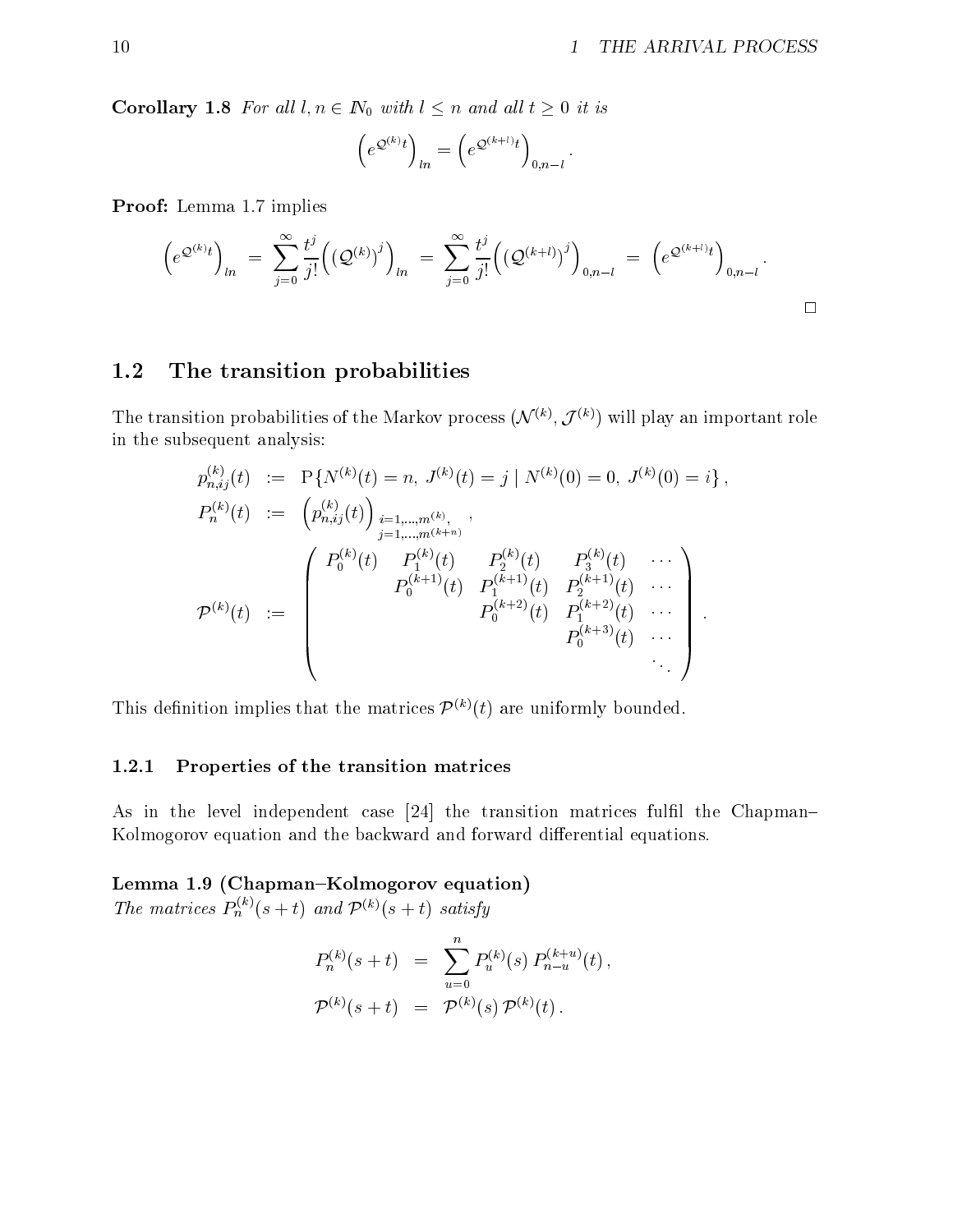**Proof:** By conditioning on the number of arrivals during  $[0, s]$  and the phase at time s we obtain

$$
p_{n,ij}^{(k)}(s+t) = \sum_{u=0}^{n} \sum_{l=1}^{m^{(k+u)}} p_{u,il}^{(k)}(s) p_{n-u,lj}^{(k+u)}(t).
$$

This yields the assertion.  $\Box$ 

#### Lemma 1.10 (Backward differential equations)

The matrices  $P_n^{\gamma\gamma}(t)$  are the unique solution of the backward differential equations

$$
\frac{d}{dt}P_n^{(k)}(t) = \sum_{u=0}^n D_u^{(k)}P_{n-u}^{(k+u)}(t)
$$
\n(1.2)

with  $P_0^{\wedge} (0) = 1$  and  $P_n^{\wedge} (0) = 0$ 

**Proof:** By lemma 1.9 we have for  $\Delta t > 0$ 

$$
p_{n,ij}^{(k)}(t + \Delta t) - p_{n,ij}^{(k)}(t) = \sum_{u=0}^{n} \sum_{l=1}^{m^{(k+u)}} p_{u,il}^{(k)}(\Delta t) p_{n-u,lj}^{(k+u)}(t) - p_{n,ij}^{(k)}(t)
$$
  

$$
= \sum_{u=0}^{n} \sum_{l=1}^{m^{(k+u)}} \left( p_{u,il}^{(k)}(\Delta t) - \delta_{(u,l),(0,i)} \right) p_{n-u,lj}^{(k+u)}(t),
$$

where  $\delta_{(u,l),(0,i)} = 1$  if  $(u, l) = (0, i)$  and  $\delta_{(u,l),(0,i)} = 0$  otherwise. Thus

$$
\lim_{\Delta t \to 0} \frac{1}{\Delta t} \Big( p_{n,ij}^{(k)}(t + \Delta t) - p_{n,ij}^{(k)}(t) \Big) \ = \ \sum_{u=0}^n \sum_{l=1}^{m^{(k+u)}} d_{u,il}^{(k)} p_{n-u,lj}^{(k+u)}(t) \ = \ \left( \sum_{u=0}^n D_u^{(k)} P_{n-u}^{(k+u)}(t) \right)_{ij}.
$$

So we have shown that the matrices  $P_n^{\sim}(t)$  fulfil the backward differential equations (1.2). From the definition of the matrices  $P_n^{\infty}(t)$  we obtain immediately that  $P_0^{\infty}(0) = I$  and  $P_n^{\cdots}(0) = O \text{ for } n \geq 1.$ 

To prove the claimed uniqueness we proceed similarly to Bellman [3, p. 167ff]. Assume there is another solution  $S_n^{\gamma}(t)$ . Equation (1.2) yields

$$
P_n^{(k)}(t) = \delta_{n,0}I + \int_0^t \sum_{u=0}^n D_u^{(k)} P_{n-u}^{(k+u)}(s) ds,
$$
  

$$
S_n^{(k)}(t) = \delta_{n,0}I + \int_0^t \sum_{u=0}^n D_u^{(k)} S_{n-u}^{(k+u)}(s) ds,
$$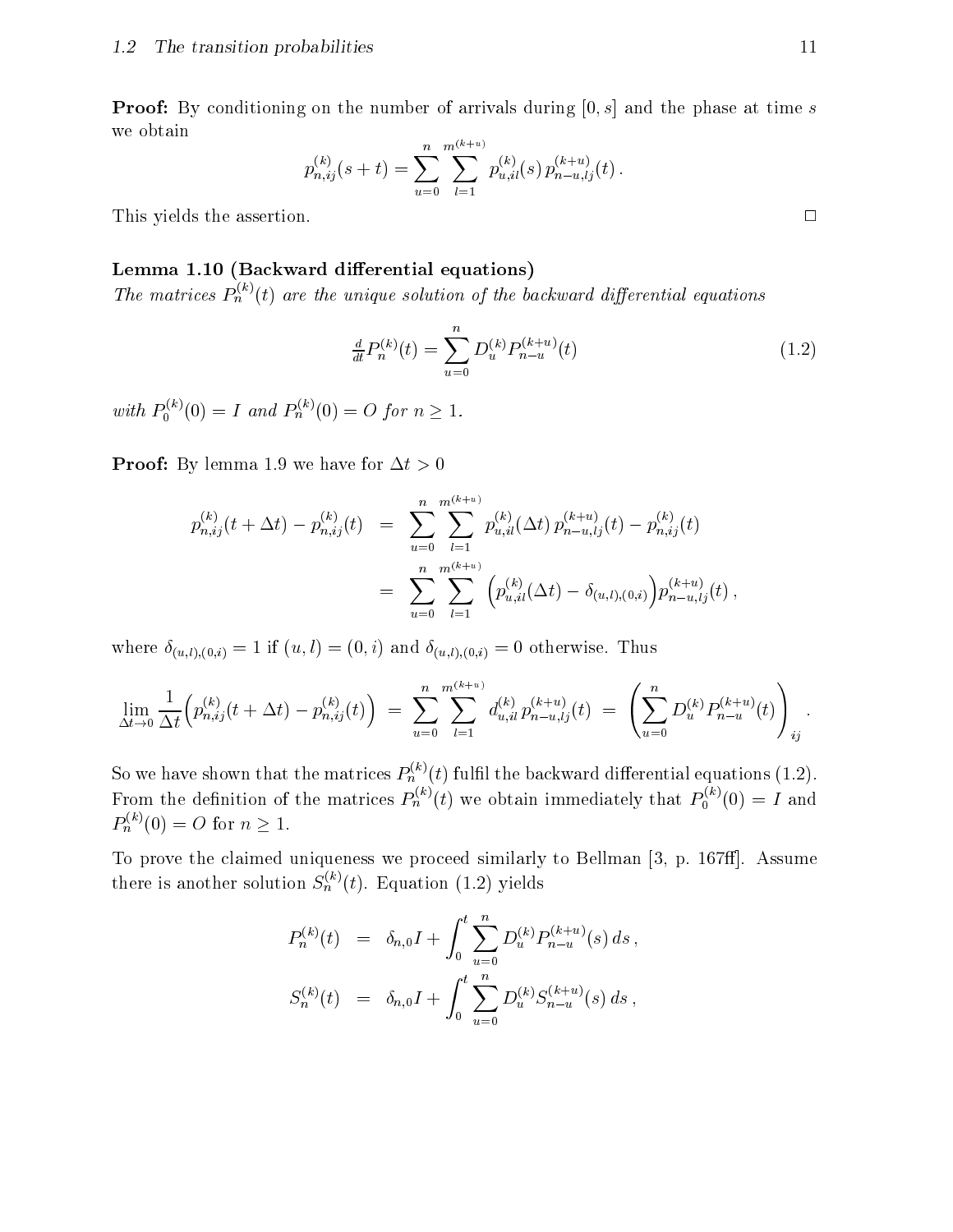where  $\delta_{n,0} = 1$  if  $n = 0$  and  $\delta_{n,0} = 0$  otherwise. Thus

$$
P_n^{(k)}(t) - S_n^{(k)}(t) = \sum_{u=0}^n D_u^{(k)} \int_0^t \left( P_{n-u}^{(k+u)}(s) - S_{n-u}^{(k+u)}(s) \right) ds.
$$

Lemma 1.4 implies

$$
||P_n^{(k)}(t) - S_n^{(k)}(t)|| \leq \sum_{u=0}^n ||D_u^{(k)}|| \int_0^t ||P_{n-u}^{(k+u)}(s) - S_{n-u}^{(k+u)}(s)|| ds.
$$

We show that  $||P_n^{\pi'}(t) - S_n^{\pi'}(t)|| = 0$  for all  $n, k \in I\!N_0$  and all  $t \geq 0$  by induction over n. For  $n = 0$  we obtain

$$
||P_0^{(k)}(t) - S_0^{(k)}(t)|| \le ||D_0^{(k)}|| \int_0^t ||P_0^{(k)}(s) - S_0^{(k)}(s)|| ds.
$$
 (1.3)

For any  $t_0 \geq 0$  we have  $c := \sup_{0 \leq t \leq t_0} ||P_0^\frown(t) - S_0^\frown(t)|| < \infty$ , because  $P_0^\frown(t)$  and  $S_0^\frown(t)$ are differentiable. Thus from  $(1.\overline{3})$ :

$$
||P_0^{(k)}(t) - S_0^{(k)}(t)|| \le ||D_0^{(k)}|| c t \text{ for all } 0 \le t \le t_0.
$$

Using this in (1.3) yields

$$
||P_0^{(k)}(t) - S_0^{(k)}(t)|| \le ||D_0^{(k)}||^2 c \int_0^t s \, ds = \frac{c ||D_0^{(k)}||^2 t^2}{2} \quad \text{for all } 0 \le t \le t_0.
$$

Repeating this substitution  $\nu$ -times we get

$$
||P_0^{(k)}(t) - S_0^{(k)}(t)|| \le \frac{c ||D_0^{(k)}||^{ \nu + 2} t^{\nu + 2}}{(\nu + 2)!} \quad \text{for all } 0 \le t \le t_0.
$$

So  $\lim_{\nu\to\infty}||P_0^{\wedge}(t)-S_0^{\wedge}(t)||\leq 0$  for all  $0\leq t\leq t_0$  and thus, since  $t_0$  was arbitrarily chosen,  $||P_0^{\wedge}|(t) - S_0^{\wedge}|(t)|| = 0$  for all  $t \geq 0$ .

Now assume  $||P_u^{\gamma}(t) - S_u^{\gamma}(t)|| = 0$  for all  $u \leq n, k \in I\!N_0, t \geq 0$ , then

$$
||P_{n+1}^{(k)}(t) - S_{n+1}^{(k)}(t)|| \leq \sum_{u=0}^{n+1} ||D_u^{(k)}|| \int_0^t ||P_{n+1-u}^{(k+u)}(s) - S_{n+1-u}^{(k+u)}(s)|| ds
$$
  

$$
= ||D_0^{(k)}|| \int_0^t ||P_{n+1}^{(k)}(s) - S_{n+1}^{(k)}(s)|| ds.
$$

By the same argument as above we obtain  $||P_{n+1}^{(v)}(t)-S_{n+1}^{(v)}(t)||=0$  for all  $t\geq 0$ . Altogether we have  $P_n^{\gamma}(t) = S_n^{\gamma}(t)$  for all  $n, k \in I\mathbb{N}_0$  and all  $t \geq 0$ .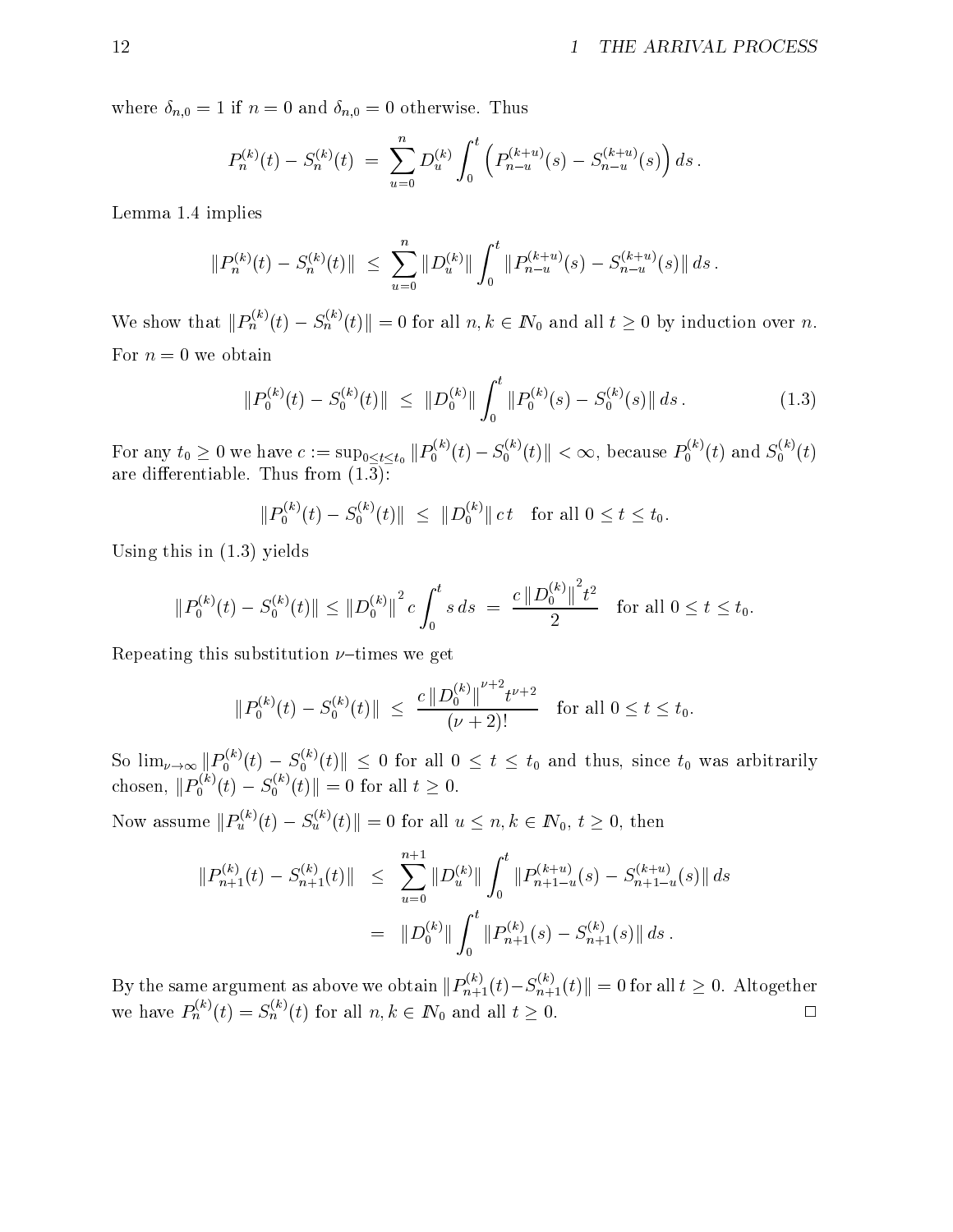#### Lemma 1.11 (Forward differential equations)

The matrices  $P_n^{\gamma\gamma}(t)$  are the unique solution of the forward differential equations

$$
\frac{d}{dt}P_n^{(k)}(t) = \sum_{u=0}^n P_u^{(k)}(t) D_{n-u}^{(k+u)}
$$
\n(1.4)

with  $P_0^{(0)}(0) = 1$  and  $P_n^{(0)}(0) = 0$ 

**Proof:** Lemma 1.9 yields for  $\Delta t > 0$ 

$$
p_{n,ij}^{(k)}(t + \Delta t) - p_{n,ij}^{(k)}(t) = \sum_{u=0}^{n} \sum_{l=1}^{m^{(k+u)}} p_{u,il}^{(k)}(t) p_{n-u,lj}^{(k+u)}(\Delta t) - p_{n,ij}^{(k)}(t)
$$
  

$$
= \sum_{u=0}^{n} \sum_{l=1}^{m^{(k+u)}} p_{u,il}^{(k)}(t) \Big( p_{n-u,lj}^{(k+u)}(\Delta t) - \delta_{(u,l),(n,j)} \Big),
$$

where  $\delta_{(u,l),(n,j)} = 1$  if  $(u,l) = (n, j)$  and  $\delta_{(u,l),(n,j)} = 0$  otherwise. Thus

$$
\lim_{\Delta t \to 0} \frac{1}{\Delta t} \Big( p_{n,ij}^{(k)}(t + \Delta t) - p_{n,ij}^{(k)}(t) \Big) \ = \ \sum_{u=0}^n \sum_{l=1}^{m^{(k+u)}} p_{u,il}^{(k)}(t) \, d_{n-u,lj}^{(k+u)} \ = \ \left( \sum_{u=0}^n P_u^{(k)}(t) \, D_{n-u}^{(k+u)} \right)_{ij}.
$$

So we have shown that the matrices  $P_n^{\alpha\gamma}(t)$  fulfil the forward differential equations (1.4). The definition of the matrices  $P_n^{\scriptscriptstyle(m)}(t)$  implies that  $P_0^{\scriptscriptstyle(m)}(0) = I$  and  $P_n^{\scriptscriptstyle(m)}(0) = O$  for  $n \geq 1$ .

The proof of the claimed uniqueness is essentially the same as for the backward differential equations (lemma 1.10) and will just be given for completeness. Assume there is another solution  $S_n^\wedge$  (t). From (1.4) we obtain

$$
P_n^{(k)}(t) = \delta_{n,0} I + \int_0^t \sum_{u=0}^n P_u^{(k)}(s) D_{n-u}^{(k+u)} ds,
$$
  

$$
S_n^{(k)}(t) = \delta_{n,0} I + \int_0^t \sum_{u=0}^n S_u^{(k)}(s) D_{n-u}^{(k+u)} ds,
$$

where  $\delta_{n,0} = 1$  if  $n = 0$  and  $\delta_{n,0} = 0$  otherwise. Thus

$$
P_n^{(k)}(t) - S_n^{(k)}(t) = \sum_{u=0}^n \int_0^t \left( P_u^{(k)}(s) - S_u^{(k)}(s) \right) ds \, D_{n-u}^{(k+u)}.
$$

Lemma 1.4 implies

$$
||P_n^{(k)}(t) - S_n^{(k)}(t)|| \leq \sum_{u=0}^n \int_0^t ||P_u^{(k)}(s) - S_u^{(k)}(s)|| ds ||D_{n-u}^{(k+u)}||.
$$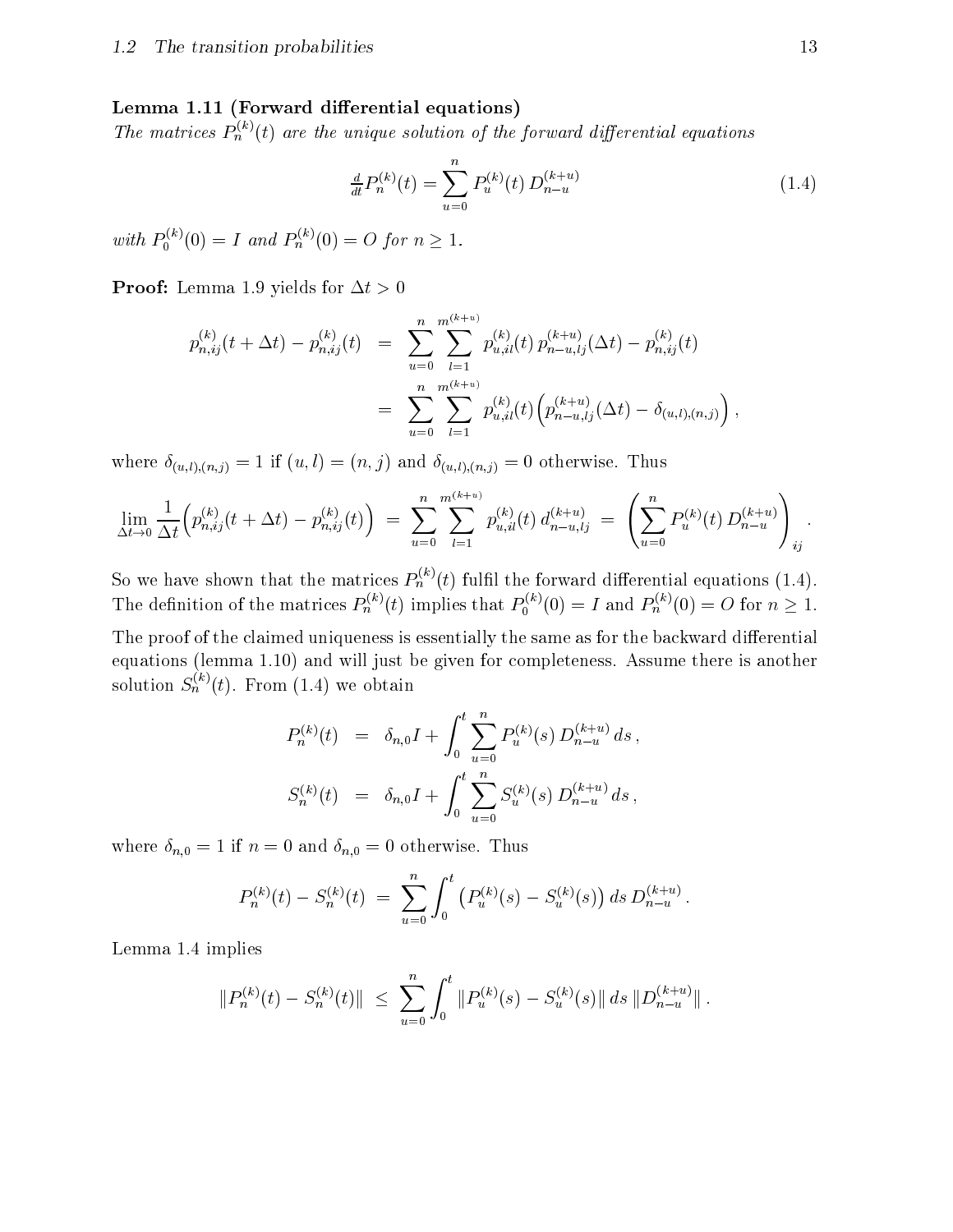We show that  $||P_n^{\pi'}(t) - S_n^{\pi'}(t)|| = 0$  for all  $n, k \in I\!N_0$  and all  $t \geq 0$  by induction over n. For  $n = 0$  we obtain

$$
||P_0^{(k)}(t) - S_0^{(k)}(t)|| \le \int_0^t ||P_0^{(k)}(s) - S_0^{(k)}(s)|| ds ||D_0^{(k)}||. \tag{1.5}
$$

For any  $t_0 \ge 0$  we have  $c' := \sup_{0 \le t \le t_0} ||P_0^{\infty}(t) - S_0^{\infty}(t)|| \le \infty$ , and so

$$
||P_0^{(k)}(t) - S_0^{(k)}(t)|| \leq c' t ||D_0^{(k)}|| \text{ for all } 0 \leq t \leq t_0.
$$

Using this in (1.5) yields

$$
||P_0^{(k)}(t) - S_0^{(k)}(t)|| \le c' \int_0^t s \, ds \, ||D_0^{(k)}||^2 \ = \ \frac{c' \, ||D_0^{(k)}||^2 t^2}{2} \quad \text{for all } 0 \le t \le t_0.
$$

Repeating this substitution  $\nu$ -times we get

$$
||P_0^{(k)}(t) - S_0^{(k)}(t)|| \le \frac{c' ||D_0^{(k)}||^{ \nu + 2} t^{\nu + 2}}{(\nu + 2)!} \quad \text{for all } 0 \le t \le t_0.
$$

So  $\lim_{\nu\to\infty}||P_0^{\infty}(t)-S_0^{\infty}(t)||\leq 0$  for all  $0\leq t\leq t_0$  and thus, since  $t_0$  was arbitrarily chosen,  $||P_0^{(0)}(t) - S_0^{(0)}(t)|| = 0$  for all  $t \ge 0$ .

Now assume  $||P_u^{\alpha\gamma}(t) - S_u^{\alpha\gamma}(t)|| = 0$  for all  $u \leq n, k \in I\mathbb{N}_0, t \geq 0$ , then

$$
||P_{n+1}^{(k)}(t) - S_{n+1}^{(k)}(t)|| \leq \sum_{u=0}^{n+1} \int_0^t ||P_u^{(k)}(s) - S_u^{(k)}(s)|| ds ||D_{n+1-u}^{(k+u)}||
$$
  

$$
= \int_0^t ||P_{n+1}^{(k)}(s) - S_{n+1}^{(k)}(s)|| ds ||D_0^{(k+n+1)}||.
$$

By the same argument as above we obtain  $||P_{n+1}^{(v)}(t)-S_{n+1}^{(v)}(t)||=0$  for all  $t\geq 0$ . Altogether we have  $P_n^{(n)}(t) = S_n^{(n)}(t)$  for all  $n, k \in I\mathbb{N}_0$  and all  $t \geq 0$ .

**Corollary 1.12** The matrices  $\mathcal{P}^{(k)}(t)$  satisfy

$$
\frac{d}{dt} \mathcal{P}^{(k)}(t) \,\, = \,\, \mathcal{Q}^{(k)} \mathcal{P}^{(k)}(t) \,\, = \,\, \mathcal{P}^{(k)}(t) \, \mathcal{Q}^{(k)}
$$

and  $\mathcal{P}^{(k)}(0) = \mathcal{I}.$ 

Proof: The assertion follows immediately from lemmata 1.10 and 1.11.  $\Box$ 

**Remark:** Corollary 1.12 implies that the matrices  $\frac{1}{dt}P^{(k)}(t)$  are bounded, because  $P^{(k)}(t)$ and  $\mathcal{Q}^{(k)}$  are bounded.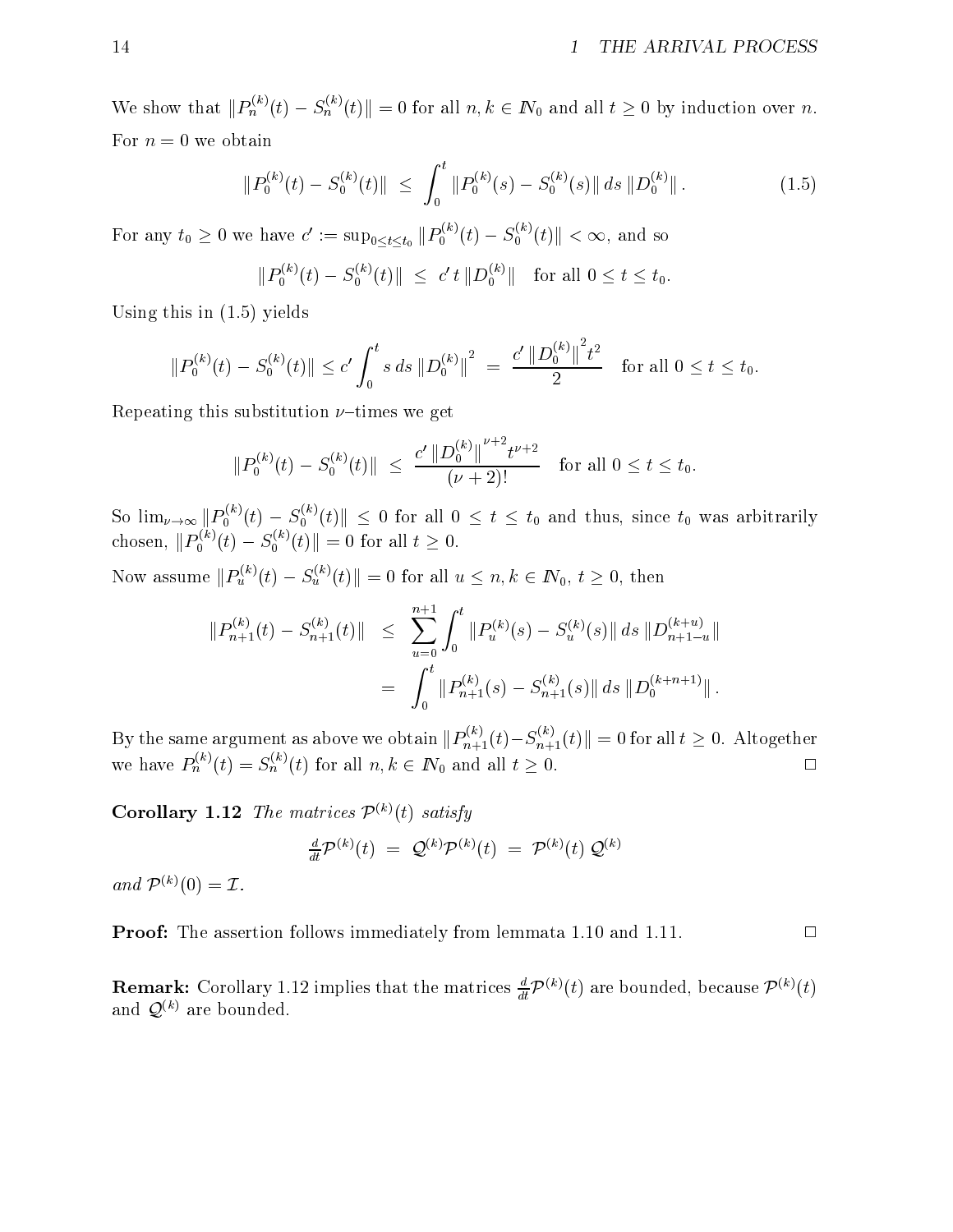The forward differential equations assure that  $P_n^{\gamma,\gamma}(t)$ ,  $n \in I\!N_0$ , is a proper distribution (cf. Feller [13, p.  $451ff$ ]):

**Lemma 1.13** The number of arrivals in time  $t$  is finite with probability 1, i.e.

$$
\sum_{n=0}^\infty P_n^{(k)}(t) \, \mathbf{e} = \mathbf{e}
$$

for all  $k \in \mathbb{N}_0$  and all  $t \geq 0$ .

Proof: Let

$$
\mathbf{s}_N^{(k)}(t) := \sum_{n=0}^N P_n^{(k)}(t) \mathbf{e} \,,
$$

with components  $s_{N,i}^{(i)}(t), i = 1,\ldots,m^{(k)}$ , then

$$
s_{N,i}^{(k)}(t) = P\{N^{(k)}(t) \le N \mid N^{(k)}(0) = 0, J^{(k)}(0) = i\},\,
$$

and so the sequence  $\{ {\bf S}_N^{\infty}(t) \, : \, N \, \in I\!\!N_0 \}$  is componentwise nondecreasing and bounded by e. Thus  $\lim_{N\to\infty}$   $S_N^N(t)$  – e exists. To prove the assertion we need to show that  $\lim_{N\to\infty}$   $\mathbf{s}_N^{(1)}(t) - \mathbf{e} = \mathbf{0}$ .

Lemma 1.11 yields

$$
\tfrac{d}{dt} \mathbf{s}_N^{(k)}(t) \; = \; \sum_{n=0}^N \sum_{u=0}^n P_u^{(k)}(t) \, D_{n-u}^{(k+u)} \mathbf{e}
$$

and so (since  $\mathbf{s}_N^{(0)}(0) = \mathbf{e}$ )

$$
\mathbf{s}_N^{(k)}(t) - \mathbf{e} \;=\; \int_0^t \tfrac{d}{ds} \mathbf{s}_N^{(k)}(s) \, ds \;=\; \sum_{n=0}^N \sum_{u=0}^n \left( \int_0^t P_u^{(k)}(s) \, ds \right) D_{n-u}^{(k+u)} \mathbf{e} \, .
$$

The matrix  $\mathbf{u}$  and  $\mathbf{u}$  and  $\mathbf{u}$  and  $\mathbf{u}$  $\left(\int_0^t P_u^{(k)}(s) ds\right)$  is b k;u2IN0 is bounded, but the control of the control of the control of the control of the control of the control of the c

$$
\sum_{u=0}^{\infty} \int_0^t P_u^{(k)}(s) \mathbf{e} \, ds \ = \ \int_0^t \sum_{u=0}^{\infty} P_u^{(k)}(s) \mathbf{e} \, ds \ \leq \ \int_0^t \mathbf{e} \, ds \ = \ t \mathbf{e} \ .
$$

Therefore the matrix  $UQ^{(k)}$  is bounded and this implies that the series

$$
\sum_{n=0}^{\infty} \sum_{u=0}^{n} \left( \int_{0}^{t} P_{u}^{(k)}(s) \, ds \right) D_{n-u}^{(k+u)} \mathbf{e}
$$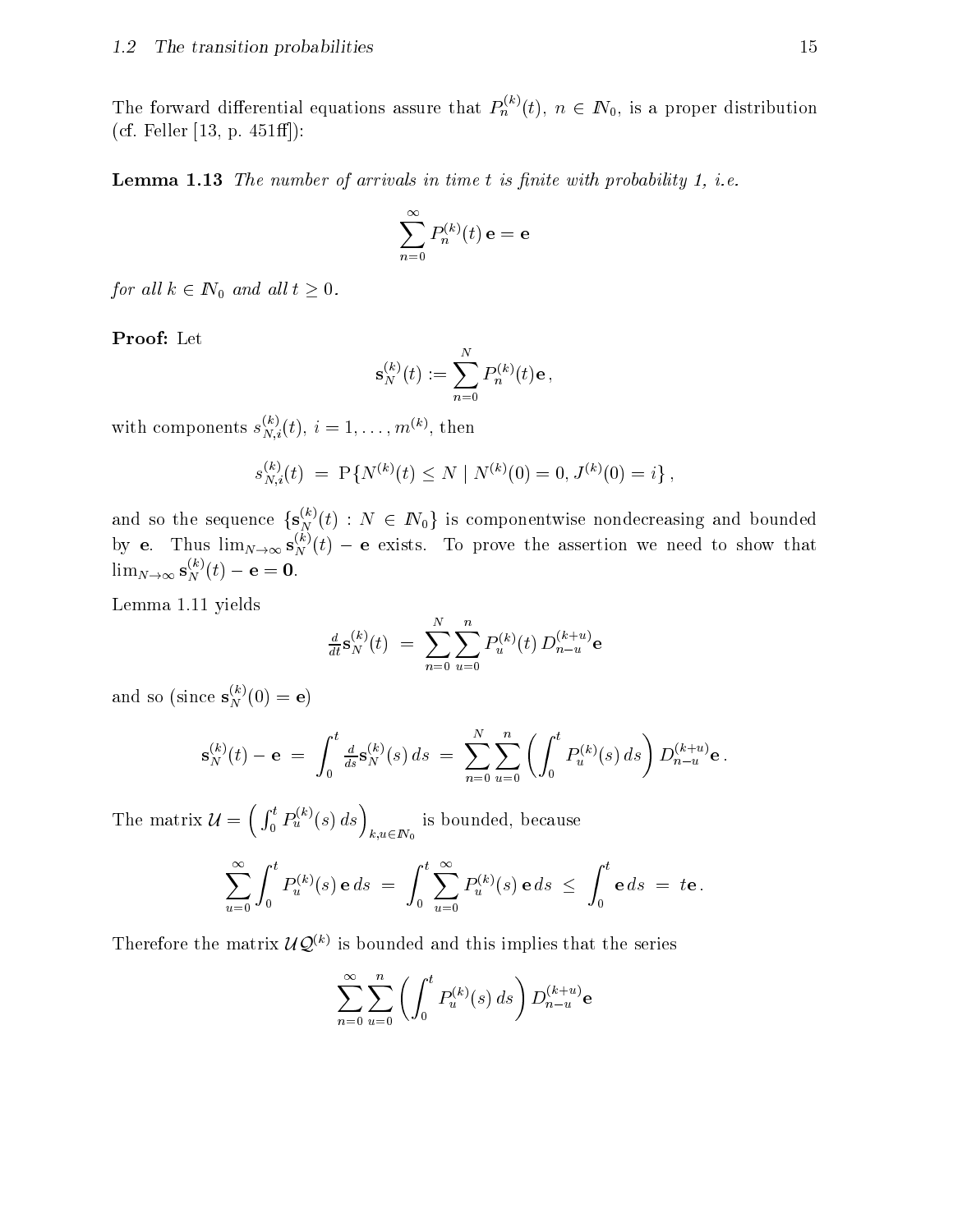converges absolutely. So we can apply the theorem of Fubini:

$$
\lim_{N \to \infty} \mathbf{s}_N^{(k)}(t) - \mathbf{e} = \sum_{n=0}^{\infty} \sum_{u=0}^n \left( \int_0^t P_u^{(k)}(s) ds \right) D_{n-u}^{(k+u)} \mathbf{e}
$$
  
\n
$$
= \sum_{u=0}^{\infty} \sum_{n=u}^{\infty} \left( \int_0^t P_u^{(k)}(s) ds \right) D_{n-u}^{(k+u)} \mathbf{e}
$$
  
\n
$$
= \sum_{u=0}^{\infty} \left( \int_0^t P_u^{(k)}(s) ds \right) \sum_{n=0}^{\infty} D_n^{(k+u)} \mathbf{e}
$$
  
\n
$$
= 0
$$

since  $\sum_{n=0}^{\infty} D_n^{(k+u)} e = 0$  for all u.

**Remark:** The forward differential equations need not hold for a general Markov process [13, p. 472]. In our case they do, because we are considering a counting process (cf. proof of lemma 1.11). Lemma 1.13 relies on the boundedness of the arrival rates which implies the boundedness of the matrices  $Q(x)$ .

#### 1.2.2 Computation of the transition matrices

Now we are able to determine the matrices  $P_n^{\alpha\beta}(t)$ .

**Theorem 1.14** The matrices  $P_n^{\gamma\gamma}(t)$  are given by

$$
P_n^{(k)}(t) = \sum_{j=0}^{\infty} \frac{t^j}{j!} ((Q^{(k)})^j)_{0n} = (e^{Q^{(k)}t})_{0n} \text{ and}
$$
  

$$
P_n^{(k)}(t) = \sum_{j=0}^{\infty} \frac{t^j}{j!} ((Q^{(0)})^j)_{k,n+k} = (e^{Q^{(0)}t})_{k,n+k}.
$$

**Proof:** Define  $R_n^{(k)}(t) := \sum_{j=0}^{\infty} \frac{t^j}{j!} ((\mathcal{Q}^{(k)})^j)$  $\frac{\partial^2}{\partial t^2}((\mathcal{Q}^{(k)})^{\flat})_{0n}$ . Differentiation yields

$$
\frac{d}{dt} R_n^{(k)}(t) = \sum_{j=1}^{\infty} \frac{t^{j-1}}{(j-1)!} \left( (\mathcal{Q}^{(k)})^j \right)_{0n}
$$
\n
$$
= \sum_{j=1}^{\infty} \frac{t^{j-1}}{(j-1)!} \sum_{l=0}^n (\mathcal{Q}^{(k)})_{0l} \left( (\mathcal{Q}^{(k)})^{j-1} \right)_{ln}
$$
\n
$$
= \sum_{j=1}^{\infty} \frac{t^{j-1}}{(j-1)!} \sum_{l=0}^n D_l^{(k)} \left( (\mathcal{Q}^{(k+l)})^{j-1} \right)_{0,n-l} \text{ by lemma 1.7}
$$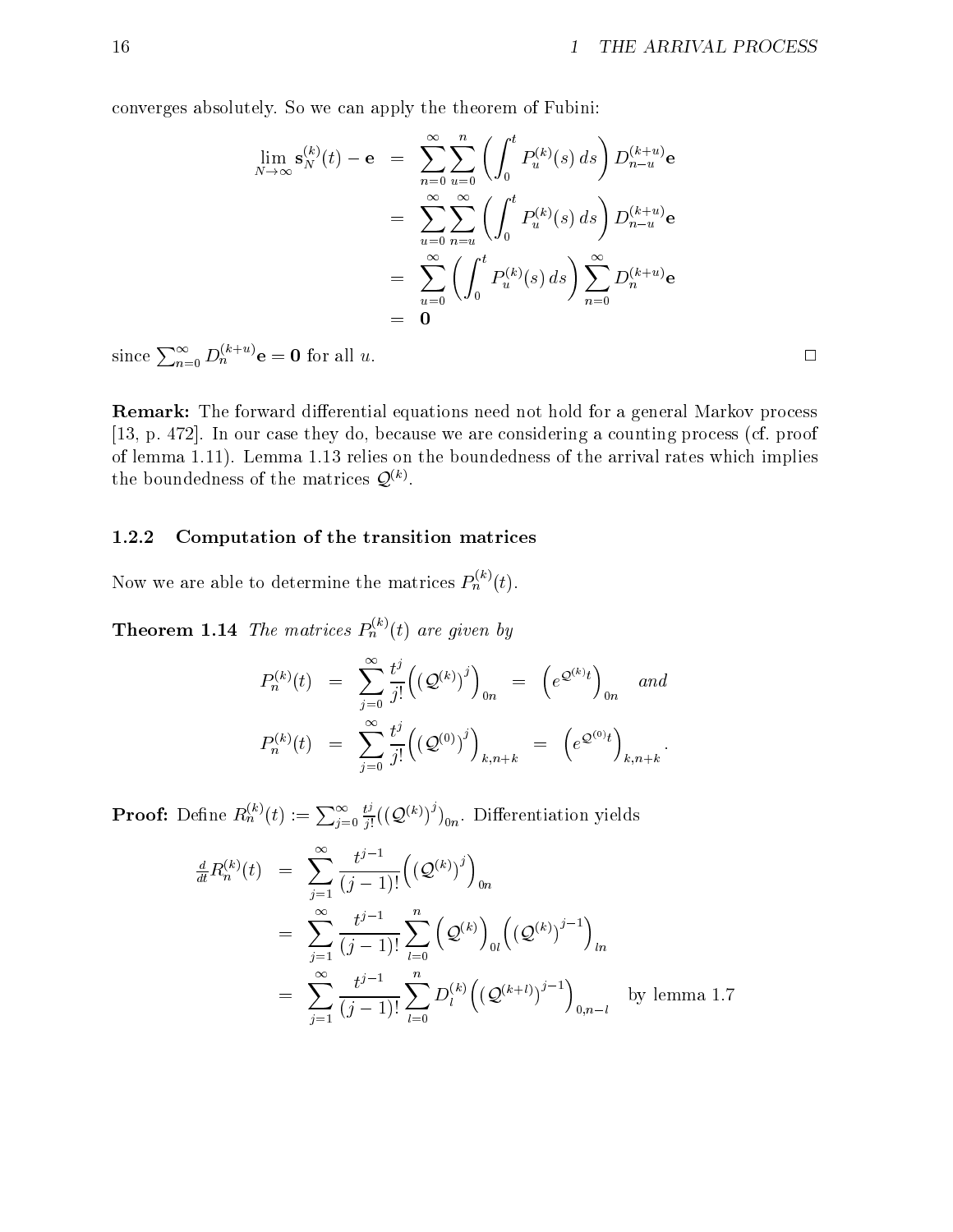#### 1.2 The transition probabilities 17

$$
= \sum_{l=0}^{n} D_{l}^{(k)} \sum_{j=0}^{\infty} \frac{t^{j}}{j!} ((\mathcal{Q}^{(k+l)})^{j})_{0,n-l}
$$
  

$$
= \sum_{l=0}^{n} D_{l}^{(k)} R_{n-l}^{(k+l)}(t).
$$

So the matrices  $R_n^{\gamma\gamma}(t)$  satisfy the backward differential equations (1.2) and the condition

$$
R_n^{(k)}(0) = \left(\left(\mathcal{Q}^{(k)}\right)^0\right)_{0n} = \begin{cases} I & \text{if } n = 0 \\ O & \text{if } n \ge 1 \end{cases}.
$$

 $\Box$ Lemma 1.10 implies  $R_n^{\gamma\gamma}(t) = P_n^{\gamma\gamma}(t)$ . Corollary 1.8 yields the second assertion.

**Corollary 1.15** The transition matrix  $\mathcal{P}^{(k)}(t)$  is given by

$$
\mathcal{P}^{(k)}(t) = e^{\mathcal{Q}^{(k)}t}.
$$

**Proof:** The assertion follows immediately from theorem 1.14 and corollary 1.8.  $\Box$ 

Corollary 1.16 The matrix  $P_0^{(\sim)}(t)$  satisfies

$$
P_0^{(k)}(t) = e^{D_0^{(k)}t}.
$$

**Proof:** The assertion follows immediately from theorem 1.14 and  $((\mathcal{Q}^{(\kappa)})')_{00} = (D_0^{(\kappa)})$  .  $\Box$ <sup>j</sup>

This result implies an important property of the matrix  $D_0^{\sigma}$ .

**Corollary 1.1**7 The matrix  $D_0^{\sim}$  is nonsingular.

**Proof:** For all  $c \in \mathbb{R}^{m \leftrightarrow}$  the unique solution of the differential equation  $\frac{a}{dt}\mathbf{u}(t) = D_0^{\infty} \mathbf{u}(t)$ and  $\mathbf{u}(0) = \mathbf{c}$  is given by  $\mathbf{u}(t) = e^{D_0^{(+)t}} \mathbf{c}$  [3, p. 167ff]. Corollary 1.16 yields  $\mathbf{u}(t) = P_0^{(0)}(t) \mathbf{c}$ . From our assumption  $D_0^{\gamma}$   $\mathbf{e} \neq 0$  we obtain  $\lim_{t\to\infty} P_0^{\gamma}(t) = O$  (because there are arrivals) and so  $\lim_{t\to\infty} \mathbf{u}(t) = \lim_{t\to\infty} e^{D_0^{(0)}t} \mathbf{c} = \mathbf{0}$ . Theorem 13.2.1 in Bellman [3, p. 250] states that all characteristic roots of  $D_0^{\times}$  have negative real parts, i.e. differ from zero. Thus  $D_0^{\gamma}$  is nonsingular.

**Remark:** The proof of corollary 1.17 shows that all characteristic roots of  $D_0^{\gamma\gamma}$  have negative real parts. Thus  $D_0^{\scriptscriptstyle\wedge}$  is a stability matrix [3, p. 251].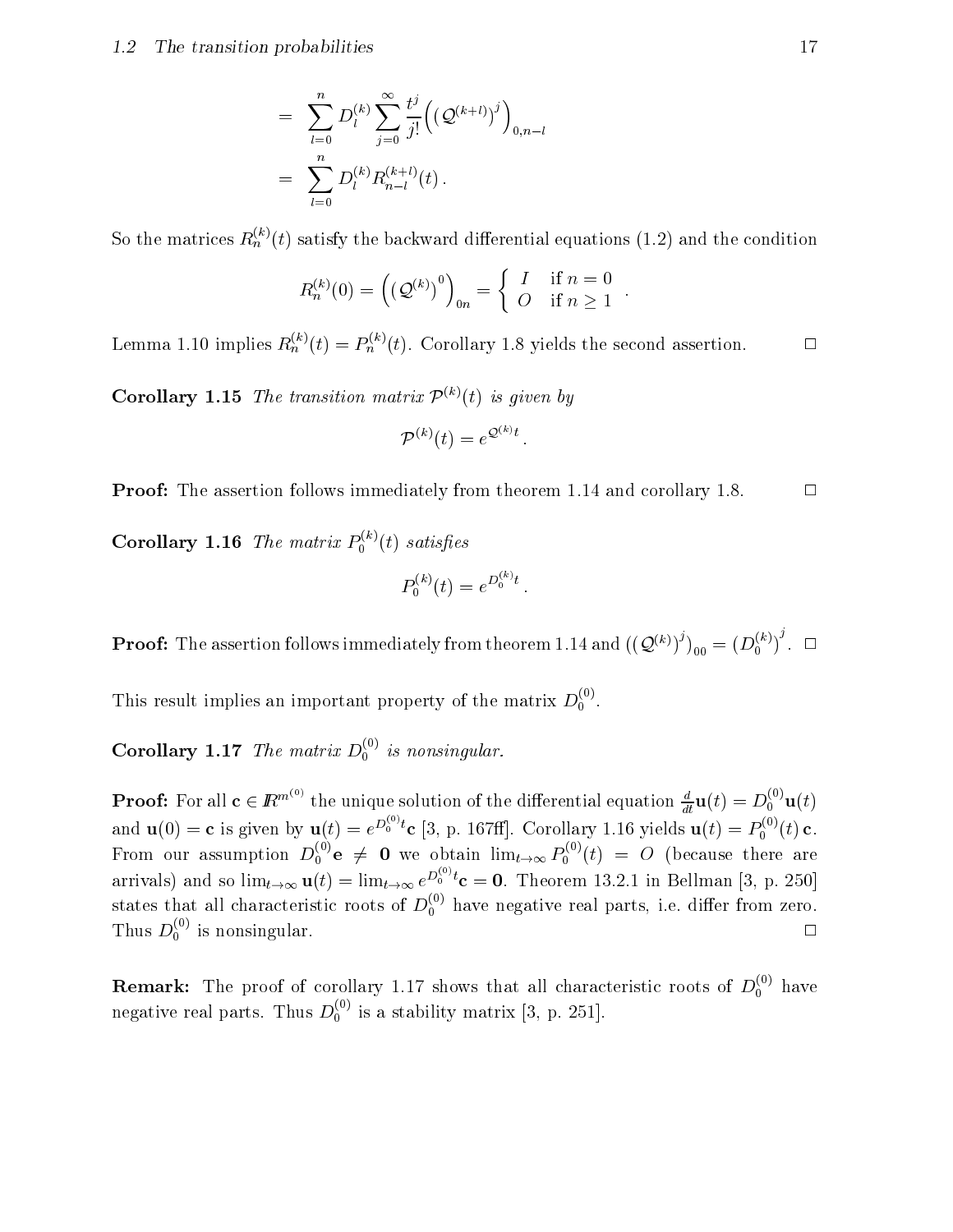## 1.3 The mean number of arrivals

The vector of the phase dependent mean number of arrivals in time t,  $\mathbf{n}^{(k)}(t)$  with components  $n_i^{\times}(t), i=1,\ldots,m^{(n)},$  is defined by

$$
\mathbf{n}^{(k)}(t) = \sum_{n=1}^{\infty} n P_n^{(k)}(t) \,\mathbf{e}.
$$

**Theorem 1.18** The vector  $\mathbf{n}^{(k)}(t)$  of the phase dependent mean number of arrivals in time t is given by

$$
\mathbf{n}^{(k)}(t) = \left[ \sum_{j=1}^{\infty} \frac{t^j}{j!} \left( \mathcal{Q}^{(0)} \right)^{j-1} \left( \begin{array}{c} \mathbf{d}^{(0)} \\ \mathbf{d}^{(1)} \\ \vdots \end{array} \right) \right]_k = \left[ \sum_{j=1}^{\infty} \frac{t^j}{j!} \left( \mathcal{Q}^{(k)} \right)^{j-1} \left( \begin{array}{c} \mathbf{d}^{(k)} \\ \mathbf{d}^{(k+1)} \\ \vdots \end{array} \right) \right]_0.
$$

Proof: Theorem 1.14 and assumption 1.2 yield

$$
\mathbf{n}^{(k)}(t) = \sum_{n=1}^{\infty} n P_n^{(k)}(t) \mathbf{e} = \sum_{n=1}^{\infty} n \sum_{j=0}^{\infty} \frac{t^j}{j!} ((\mathcal{Q}^{(0)})^j)_{k,n+k} \mathbf{e}
$$
  
\n
$$
= \sum_{j=1}^{\infty} \frac{t^j}{j!} \sum_{n=1}^{\infty} n \sum_{\nu=0}^{\infty} ((\mathcal{Q}^{(0)})^{j-1})_{k\nu} (\mathcal{Q}^{(0)})_{\nu,n+k} \mathbf{e}
$$
  
\n
$$
= \sum_{j=1}^{\infty} \frac{t^j}{j!} \sum_{n=1}^{\infty} n \sum_{\nu=k}^{n+k} ((\mathcal{Q}^{(0)})^{j-1})_{k\nu} D_{n+k-\nu}^{(\nu)} \mathbf{e}
$$
  
\n
$$
= \sum_{j=1}^{\infty} \frac{t^j}{j!} \sum_{n=1}^{\infty} n \sum_{\nu=0}^{n} ((\mathcal{Q}^{(0)})^{j-1})_{k,k+\nu} D_{n-\nu}^{(k+\nu)} \mathbf{e}
$$
  
\n
$$
= \sum_{j=1}^{\infty} \frac{t^j}{j!} \sum_{\nu=0}^{\infty} \sum_{n=\nu}^{\infty} n ((\mathcal{Q}^{(0)})^{j-1})_{k,k+\nu} D_{n-\nu}^{(k+\nu)} \mathbf{e}
$$
  
\n
$$
= \sum_{j=1}^{\infty} \frac{t^j}{j!} \sum_{\nu=0}^{\infty} ((\mathcal{Q}^{(0)})^{j-1})_{k,k+\nu} (\sum_{n=0}^{\infty} n D_n^{(k+\nu)} \mathbf{e} + \nu \sum_{n=0}^{\infty} D_n^{(k+\nu)} \mathbf{e})
$$
  
\n
$$
= \sum_{j=1}^{\infty} \frac{t^j}{j!} \sum_{\nu=0}^{\infty} ((\mathcal{Q}^{(0)})^{j-1})_{k,k+\nu} \mathbf{d}^{(k+\nu)}
$$
  
\n
$$
= \left[ \sum_{j=1}^{\infty} \frac{t^j}{j!} (\mathcal{Q}^{(0)})^{j-1} \begin
$$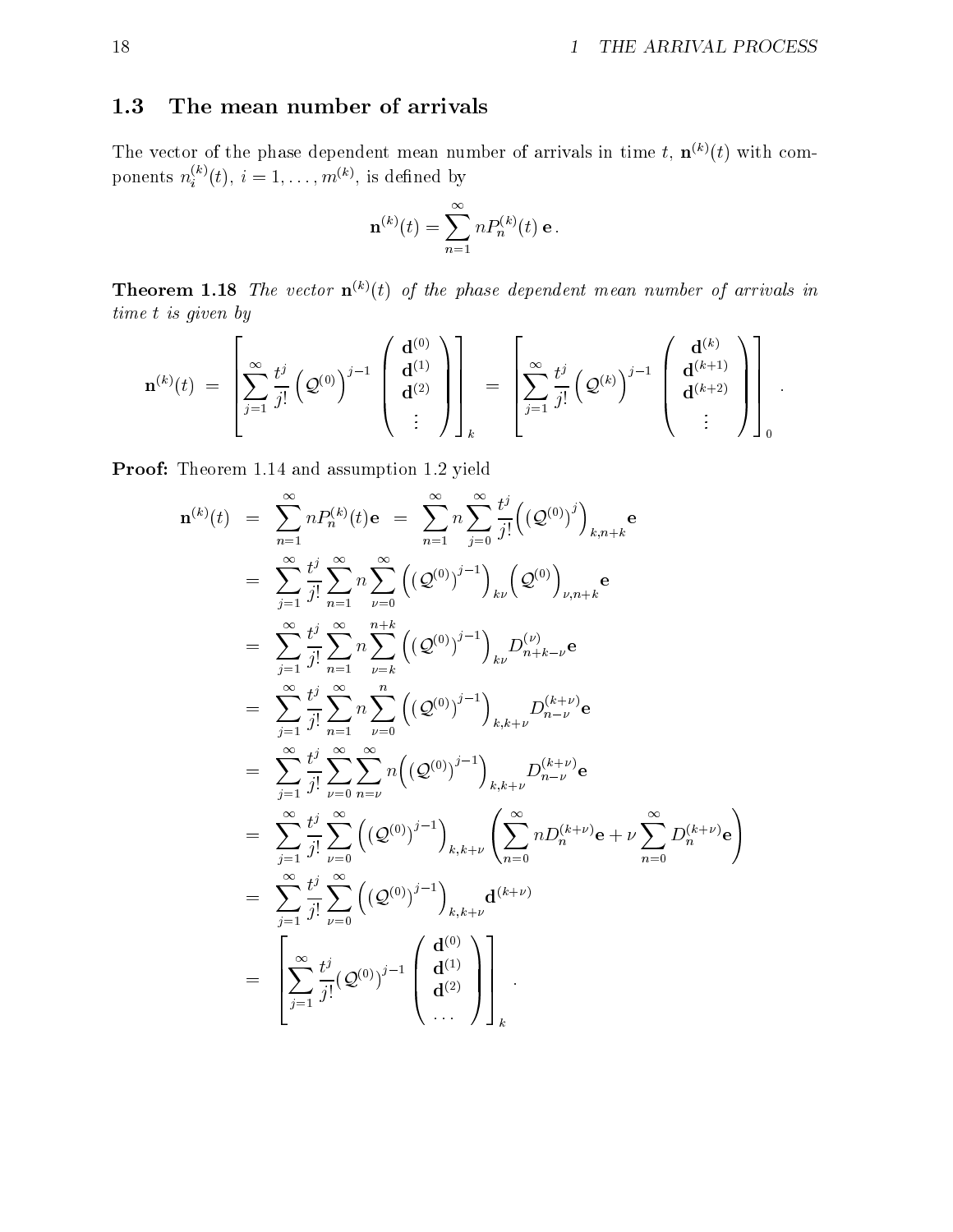Further, we obtain for  $k \in \mathbb{N}_0$  by applying lemma 1.7

 $2.22$  and  $2.22$  and  $2.22$  and  $2.22$  and  $2.22$  and  $2.22$  and  $2.22$  and  $2.22$  and  $2.22$  and  $2.22$  and  $2.22$  and  $2.22$  and  $2.22$  and  $2.22$  and  $2.22$  and  $2.22$  and  $2.22$  and  $2.22$  and  $2.22$  and  $2.22$  and

$$
\mathbf{n}^{(k)}(t) = \left[ \sum_{j=1}^{\infty} \frac{t^j}{j!} \left( \mathcal{Q}^{(0)} \right)^{j-1} \begin{pmatrix} \mathbf{d}^{(0)} \\ \mathbf{d}^{(1)} \\ \vdots \end{pmatrix} \right]_k = \sum_{n=k}^{\infty} \sum_{j=1}^{\infty} \frac{t^j}{j!} \left( (\mathcal{Q}^{(0)})^{j-1} \right)_{kn} \mathbf{d}^{(n)}
$$
  

$$
= \sum_{n=k}^{\infty} \sum_{j=1}^{\infty} \frac{t^j}{j!} \left( (\mathcal{Q}^{(k)})^{j-1} \right)_{0,n-k} \mathbf{d}^{(n)} = \left[ \sum_{j=1}^{\infty} \frac{t^j}{j!} \left( \mathcal{Q}^{(k)} \right)^{j-1} \begin{pmatrix} \mathbf{d}^{(k)} \\ \mathbf{d}^{(k+1)} \\ \vdots \end{pmatrix} \right]_0.
$$

 $\overline{3}$  3  $\overline{3}$  3  $\overline{3}$  3  $\overline{3}$  3  $\overline{3}$  3  $\overline{3}$  3  $\overline{3}$  3  $\overline{3}$  3  $\overline{3}$  3  $\overline{3}$  3  $\overline{3}$  3  $\overline{3}$  3  $\overline{3}$  3  $\overline{3}$  3  $\overline{3}$  3  $\overline{3}$  3  $\overline{3}$  3  $\overline{3}$  3  $\overline{3}$  3  $\overline{3}$  3

In the level independent case the mean number of arrivals in time  $t$  equals the fundamental arrival rate (the inner product of the stationary distribution of the phase process and the vector of the phase dependent mean arrival rates) times t [31, p. 283]. This does not hold in our case, because the arrival rates and the phase process change according to the levels. We can only give an upper bound for the mean number of arrivals in time t.

**Theorem 1.19** The mean number of arrivals in time t satisfies

$$
\mathbf{n}^{(k)}(t) \leq \bar{\lambda}^{(k)} t\mathbf{e}.
$$

**Proof:** Theorem 1.18 implies that  $\mathbf{n}^{(k)}(s)$  is differentiable for all  $s \in [0, t]$ . Lemma 1.11 yields

$$
\frac{d}{ds}\mathbf{n}^{(k)}(s) = \frac{d}{ds}\sum_{n=0}^{\infty}nP_n^{(k)}(s)\mathbf{e} = \sum_{n=0}^{\infty}n\sum_{u=0}^{n}P_u^{(k)}(s)D_{n-u}^{(k+u)}\mathbf{e}.
$$

This series converges absolutely (since the power series in theorem 1.18 converges absolutely), so we obtain

$$
\frac{d}{ds}\mathbf{n}^{(k)}(s) = \sum_{u=0}^{\infty} \sum_{n=u}^{\infty} n P_u^{(k)}(s) D_{n-u}^{(k+u)} \mathbf{e}
$$
  
\n
$$
= \sum_{u=0}^{\infty} P_u^{(k)}(s) \sum_{n=0}^{\infty} (n+u) D_n^{(k+u)} \mathbf{e}
$$
  
\n
$$
= \sum_{u=0}^{\infty} P_u^{(k)}(s) \mathbf{d}^{(k+u)}
$$
  
\n
$$
\leq \bar{\lambda}^{(k)} \sum_{u=0}^{\infty} P_u^{(k)}(s) \mathbf{e} = \bar{\lambda}^{(k)} \mathbf{e}.
$$

Thus

$$
\mathbf{n}^{(k)}(t) \; = \; \int_0^t \tfrac{d}{ds} \mathbf{n}^{(k)}(s) \, ds \; \leq \; \bar{\lambda}^{(k)} t \mathbf{e} \, .
$$

 $\Box$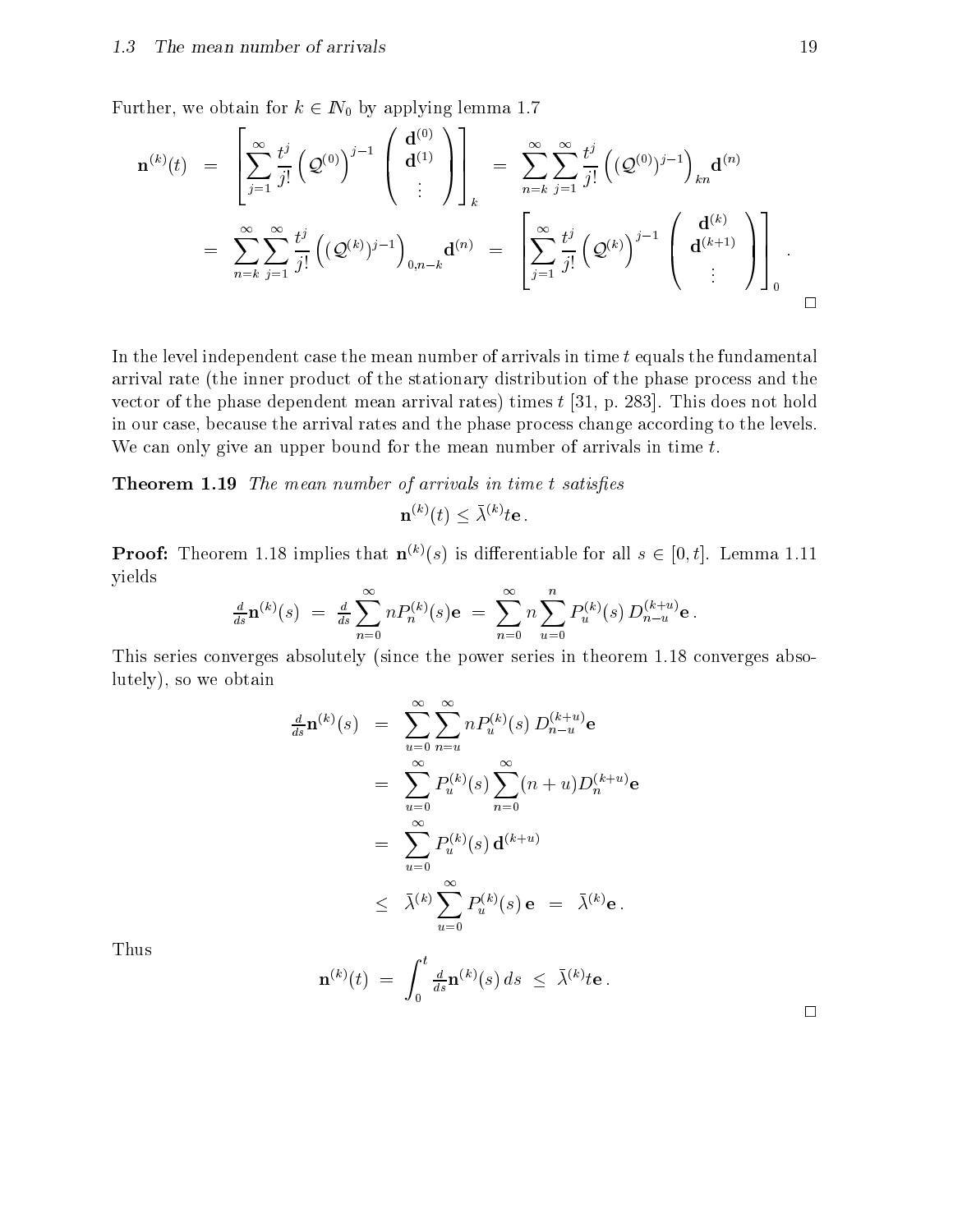## 2 The queueing system

If we use the level dependent  $BMAP$  defined in section 1 as the input process to a single server queueing system with a general service time distribution we obtain the  $BMAP/G/1$ queueing system with level dependent arrivals. It is described by the stochastic process  $(\mathcal{Y}, \mathcal{J}) = \{Y(t), J(t) : t \geq 0\},\$  where  $Y(t)$  is the number of customers in the system (waiting or in service) at time t, henceforth referred to as the level, and  $J(t)$  is the phase of the arrival process at time t. So the state space  $\mathbf{Y}$  of  $(\mathcal{Y}, \mathcal{J})$  is

$$
\mathbf{Y} = \bigcup_{k=0}^{\infty} \left( \{k\} \times \mathbf{J}^{(k)} \right).
$$

If  $Y(t) \equiv k$ , then arrivals occur according to  $(\mathcal{N}^{\infty}, J^{\infty})$ . The arrival of a batch of size  $\nu \geq 1$  implies an increase of the level by  $\nu$ , while a service completion results in a decrease of the level by 1. The hist effect corresponds to a state change in (N  $\vee$  , I  $\vee$  ), the second effect causes that arrivals occur now according to  $(\mathcal{N}^{\otimes n-2}, \mathcal{J}^{\otimes n-2})$ . In order to keep the phase of the arrival process at a service completion time we need to assume that  $J^{(k)} \subset J^{(k-1)}$ . This assures that a service completion does not change the phase  $i$  of the arrival process, but the interarrival time "restarts" with a new rate, viz.  $-d_{0,ii}^{(-)}$  instead of  $-d_{0,ii}^{\cdots}$ .

#### Assumption 2.1

$$
\mathbf{J}^{(k)} \supseteq \mathbf{J}^{(k+1)} \quad \text{for all } k \in \mathbb{N}_0 \, .
$$

Then  $m(y) \geq m(y)$  for all  $k \in I\mathbb{N}_0$  and so  $m = \sup\{m(y) : k \in I\mathbb{N}_0\} = m(y) < \infty$ .

In the ATM context the phases correspond to different input sources (e.g. CBR $-$ , VBR $-$ , ABR-traffic). Then assumption 2.1 means that we do not allow additional input sources if the level (i.e. the current load) increases. This should be a reasonable assumption.

Let  $H(t)$  be the cumulative distribution function of the service time distribution and let  $\mu^{-1}$  denote the mean service time, i.e.

$$
\mu^{-1}=\int_0^\infty t\,dH(t)\,.
$$

We are interested in the steady state distribution of the queue length at an arbitrary time, i.e. the limiting distribution of the stochastic process  $(\mathcal{Y}, \mathcal{J})$ . To compute this limiting distribution we apply the common method of the embedded Markov chain (cf. e.g. [22, pp.  $167ff$ .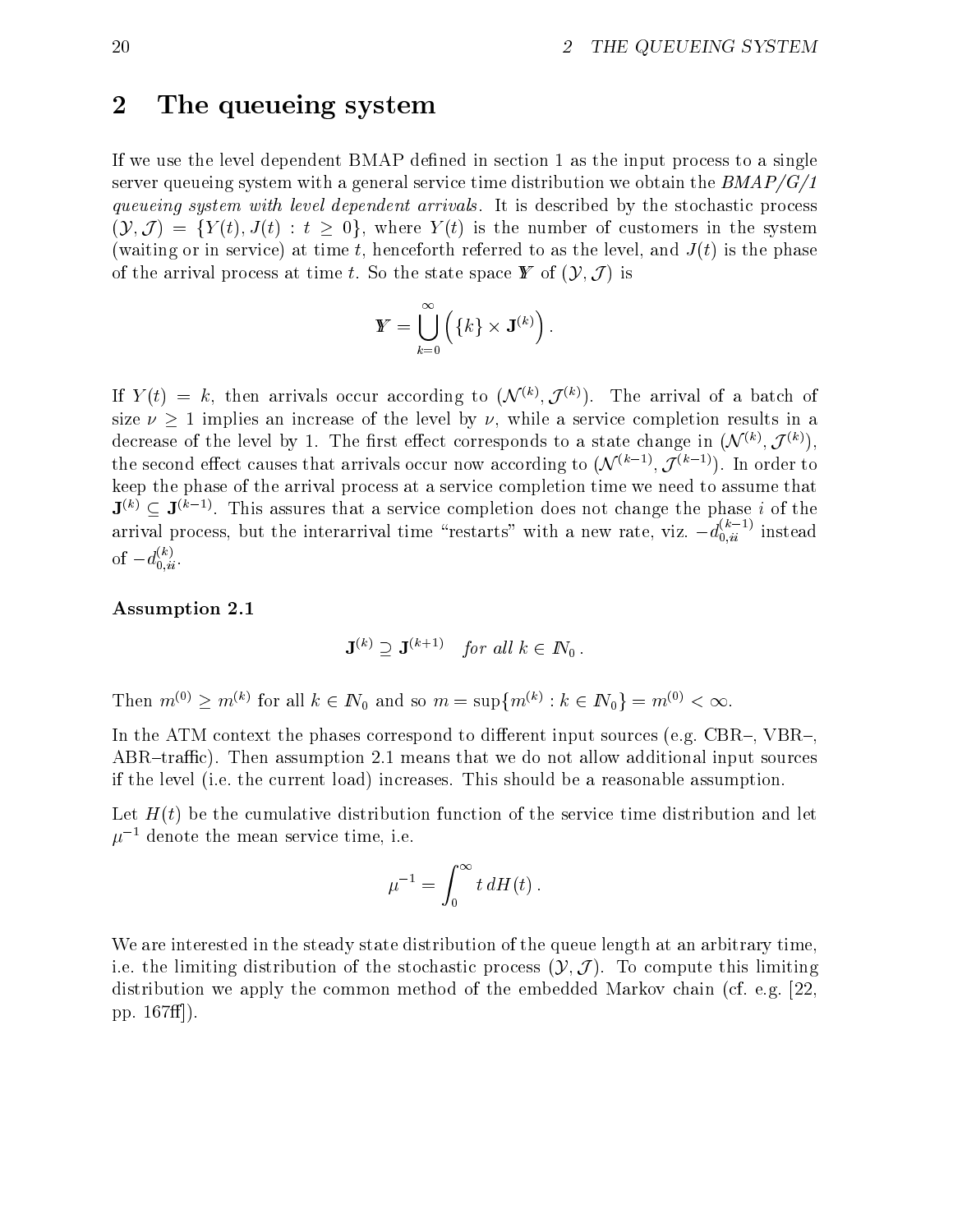# 3 The embedded Markov chain

If we observe the process  $(Y, \mathcal{J})$  immediately after service completion times  $T_{\nu}, \nu \in \mathbb{N}_0$ (with  $T_0 := 0$ ), i.e. at  $T_{\nu}$ +, only, we obtain a discrete time-homogeneous Markov chain<sup>2</sup>

$$
(\mathcal{X}, \mathcal{J}) \ := \ \{X_{\nu}, J_{\nu} : \nu \in I\!\!N_0\} \ := \ \{Y(T_{\nu}+), J(T_{\nu}+) : \nu \in I\!\!N_0\}
$$

with state space **Y**. But actually we have only  $m^{(k+1)}$  phases in level k: If the process is in level k immediately after a service completion time  $T_{\nu}$ , i.e.  $(Y(T_{\nu}+), J(T_{\nu}+)) = (k, i)$ , it was in level  $k + 1$  just before  $T_{\nu}$ , i.e.  $(Y(T_{\nu}-), J(T_{\nu}-)) = (k + 1, i)$ , and so the arrival process is still in the same phase  $i \in J^{\vee +1}$ . Thus we can partition  $\bm{r}$  in two disjoint sets

$$
\begin{array}{rcl} \boldsymbol{X} & := & \bigcup_{k=0}^{\infty} \left( \{k\} \times \mathbf{J}^{(k+1)} \right), \\ \boldsymbol{X}^c & := & \boldsymbol{Y} \setminus \boldsymbol{X} & = & \bigcup_{k=0}^{\infty} \left( \{k\} \times (\mathbf{J}^{(k)} \setminus \mathbf{J}^{(k+1)}) \right). \end{array}
$$

Assumption 2.1 implies that  $\mathbf{X} \subseteq \mathbf{Y}$ . In applications  $\mathbf{X}$  will be irreducible if the sets  $\mathbf{J}^{(k)}$ are suitably chosen. Otherwise it suffices to consider the irreducible subsets of  $X$  and to add all other states to  $\bm{A}^*$ . For simplicity we restrict ourselves to the case that  $\bm{A}$  is irreducible:

**Assumption 3.1** We assume  $X$  to be irreducible.

So **X** is closed and irreducible, while  $X^c$  (if not empty) is open and transient.

### 3.1 The transition probabilities

The transition probability matrix of the embedded Markov chain  $(\mathcal{X}, \mathcal{J})$  is

$$
\tilde{\mathcal{P}}(x) = \left(\begin{array}{cccc} \tilde{B}_0(x) & \tilde{B}_1(x) & \tilde{B}_2(x) & \tilde{B}_3(x) & \cdots \\ \tilde{A}_0^{(1)}(x) & \tilde{A}_1^{(1)}(x) & \tilde{A}_2^{(1)}(x) & \tilde{A}_3^{(1)}(x) & \cdots \\ & \tilde{A}_0^{(2)}(x) & \tilde{A}_1^{(2)}(x) & \tilde{A}_2^{(2)}(x) & \cdots \\ & & \tilde{A}_0^{(3)}(x) & \tilde{A}_1^{(3)}(x) & \cdots \\ & & & \ddots & \ddots \end{array}\right).
$$

The blocks  $B_n(x)$  and  $A_n^{\gamma}(x)$  are of size  $m^{(0)} \times m^{(n)}$  and  $m^{(n)} \times m^{(n+n-1)}$ , respectively, with their  $(i, j)$ th entries given by<sup>3</sup>

 $\mathbf{1}$ 

<sup>&</sup>lt;sup>2</sup>To avoid an overwhelming notation we denote the phase process of the embedded Markov chain also by J. So  $(\mathcal{Y}, \mathcal{J})$  is a continuous time process, while  $(\mathcal{X}, \mathcal{J})$  is a discrete time process.

We use the notation  $B_n(x)$  instead of  $A_n^{\gamma}(x)$  to stress the different character of these probabilities and to adopt the notation of Lucantoni [24] for the classical BMAP/G/1 queue as far as possible.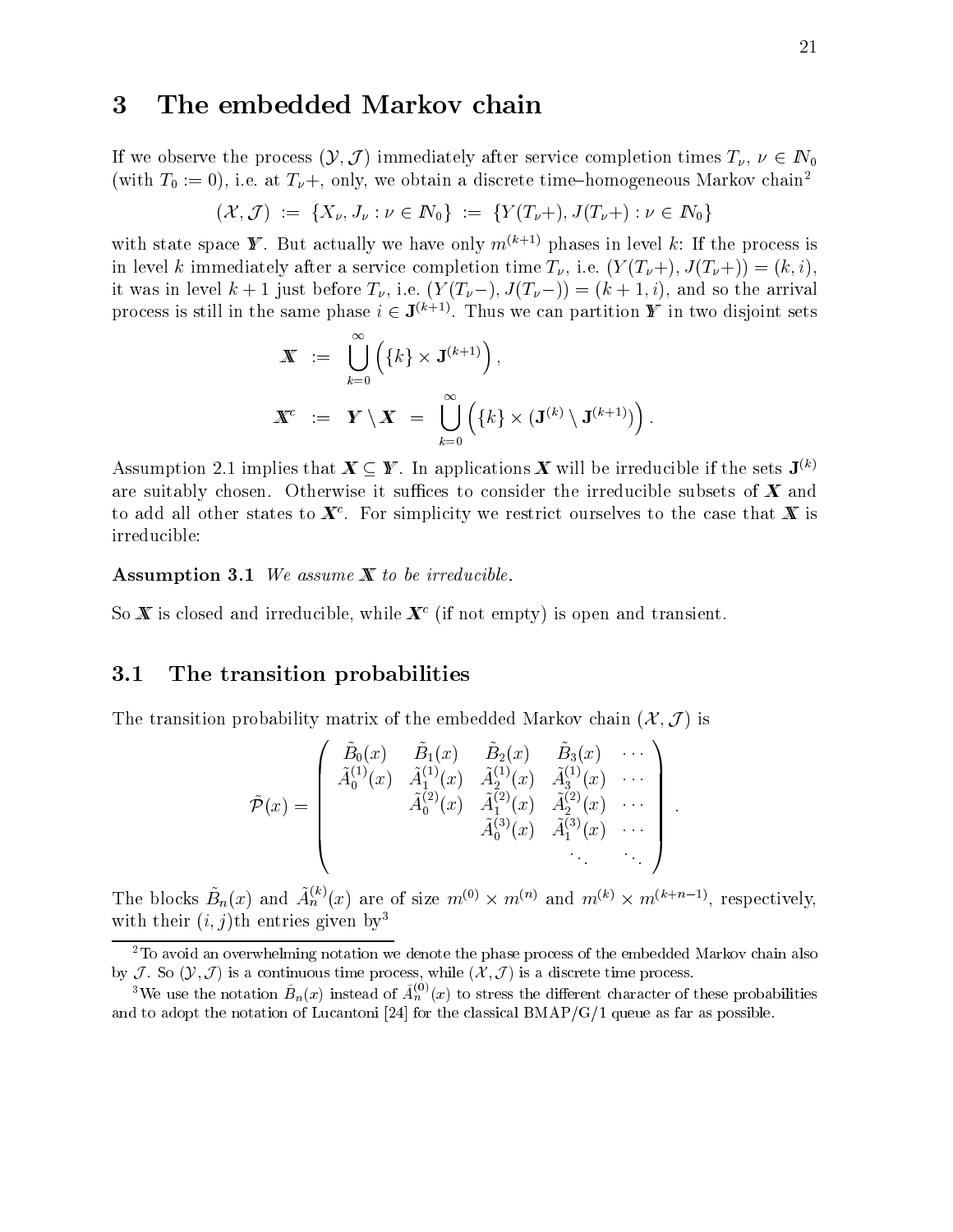$$
\left(\tilde{B}_n(x)\right)_{ij} = P\{X_{\nu+1} = n, J_{\nu+1} = j, T_{\nu+1} - T_{\nu} \le x \mid X_{\nu} = 0, J_{\nu} = i\}
$$
  

$$
= P\{N^{(0)}(T_{\nu+1} - T_{\nu}) = n + 1, J^{(0)}(T_{\nu+1} - T_{\nu}) = j, T_{\nu+1} - T_{\nu} \le x \mid N^{(0)}(0) = 0, J^{(0)}(0) = i\}
$$
  
(3.1)

and

$$
\left(\tilde{A}_{n}^{(k)}(x)\right)_{ij} = P\{X_{\nu+1} = k + n - 1, J_{\nu+1} = j, T_{\nu+1} - T_{\nu} \le x \mid X_{\nu} = k, J_{\nu} = i\}
$$
\n
$$
= P\{N^{(k)}(T_{\nu+1} - T_{\nu}) = n, J^{(k)}(T_{\nu+1} - T_{\nu}) = j, T_{\nu+1} - T_{\nu} \le x \mid N^{(k)}(0) = 0, J^{(k)}(0) = i\}
$$
\n(3.2)

for  $n \in I\!\!N_0, \; \kappa \; \in \; I\!\!N, \; x \geq 0$  and all  $\nu \; \in \; I\!\!N_0$  (since  $(\Lambda, J)$  and  $(\mathcal{N}^{\sim}, J^{\sim})$  are timehomogeneous).

Note that  $(B_n(x))_{ii} = 0$  for  $(0, j) \in \mathbb{X}^c$ , i.e.  $j \in \mathsf{J}^{(0)} \setminus \mathsf{J}^{(1)}$ , and  $(A_n^{(i)}(x))_{ii} = 0$  for  $(k + n - 1, \gamma) \in \mathbb{A}$ , i.e.  $\gamma \in \mathbf{J}$   $($ 

The Laplace-Stieltjes transforms of these probabilities are defined by

$$
A_n^{(k)}(s):=\int_0^\infty e^{-sx}\,d\tilde A_n^{(k)}(x)\quad\text{and}\quad B_n(s):=\int_0^\infty e^{-sx}\,d\tilde B_n(x)
$$

for  $\text{Re}(s) \geq 0$ . Further, we define the matrices

$$
A_n^{(k)} := A_n^{(k)}(0) = \tilde{A}_n^{(k)}(\infty), \qquad B_n := B_n(0) = \tilde{B}_n(\infty) \quad \text{and} \quad \mathcal{P} := \tilde{\mathcal{P}}(\infty).
$$

Conditioning on the duration of the service time we obtain

$$
\tilde{A}_n^{(k)}(x) = \int_0^x \left[ P_n^{(k)}(t) \mid O \right] dH(t), \tag{3.3}
$$

where  $|P_n^{\alpha\gamma}(t)|$  O denotes the matrix of size  $m^{(k)}\times m^{(k+n-1)}$  consisting of  $P_n^{\alpha\gamma}(t)$  and  $m_k \rightarrow -m_k$  columns of zeros.

Lemma 1.13 yields that

$$
\sum_{n=0}^{\infty} A_n^{(k)} \mathbf{e} = \mathbf{e}
$$
 (3.4)

for all  $k \in \mathbb{N}$ .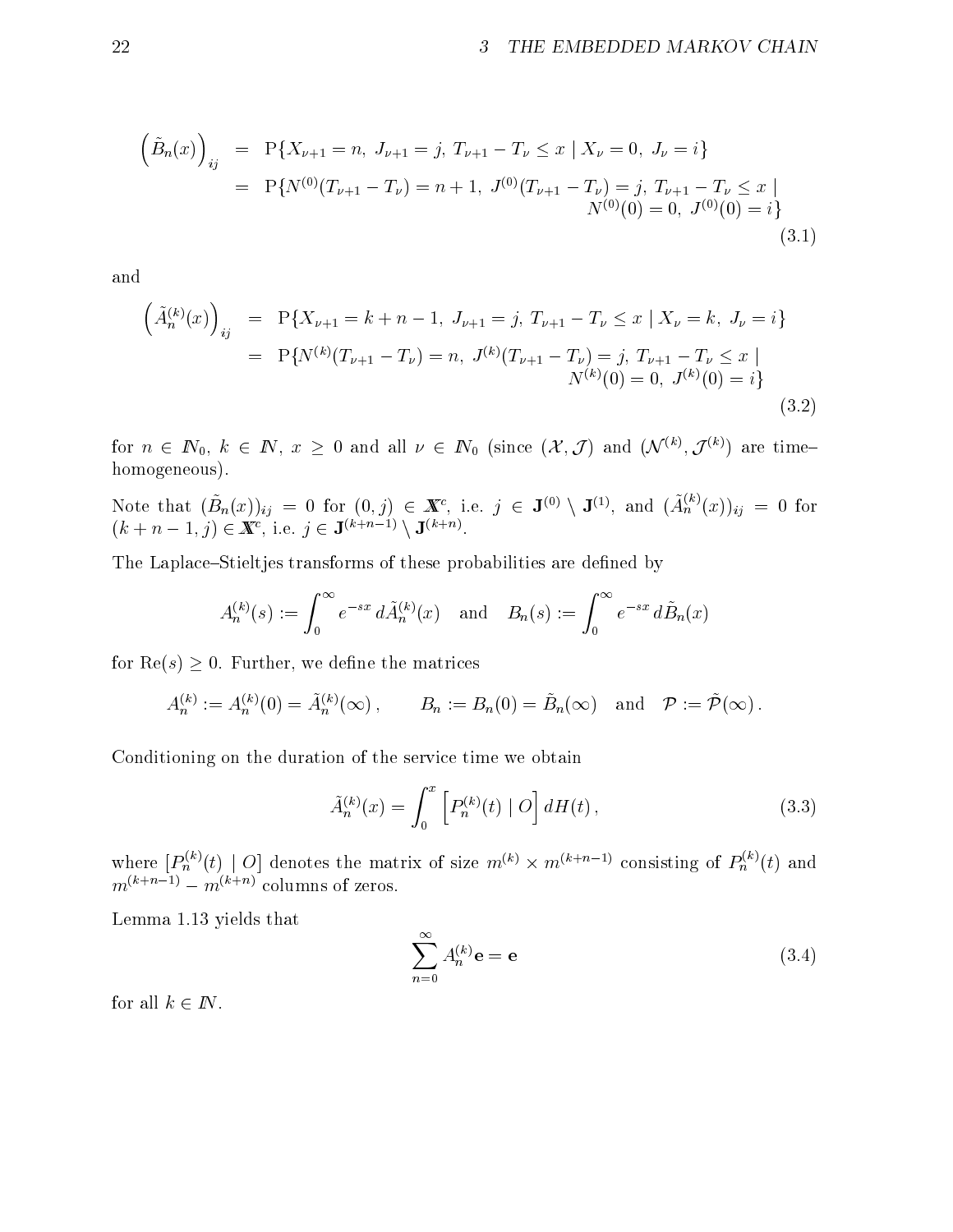If all moments of the service time distribution exist, we can derive another expression for the matrices  $A_n^{\wedge}$ .

**Theorem 3.2** If the moments  $h_i := \mathbb{E}[H^j]$  exist for all  $j \in \mathbb{N}_0$ , the matrices  $A_n^{\gamma}$  are given by

$$
A_n^{(k)} = \sum_{j=0}^\infty \frac{h_j}{j!} \Big[ \Big( \big(\mathcal{Q}^{(k)}\big)^j \Big)_{0n} \mid O\Big]\,.
$$

**Proof:** Using theorem 1.14 we obtain

$$
\int_0^\infty P_n^{(k)}(t) dH(t) = \int_0^\infty \sum_{j=0}^\infty \frac{t^j}{j!} ((\mathcal{Q}^{(k)})^j)_{0n} dH(t)
$$
  

$$
= \sum_{j=0}^\infty \int_0^\infty \frac{t^j}{j!} dH(t) ((\mathcal{Q}^{(k)})^j)_{0n} = \sum_{j=0}^\infty \frac{h_j}{j!} ((\mathcal{Q}^{(k)})^j)_{0n}.
$$

Equation (3.3) yields

$$
A_n^{(k)} = \int_0^\infty \left[ P_n^{(k)}(t) \mid O \right] dH(t) = \sum_{j=0}^\infty \frac{h_j}{j!} \left[ \left( \left( \mathcal{Q}^{(k)} \right)^j \right)_{0n} \mid O \right].
$$

We can now also determine the matrices  $B_n$ .

**Lemma 3.3** The matrix  $sI - D_0^{s}$  is nonsingular for all s with  $\text{Re}(s) \geq 0$ .

**Proof:** Let C be the set of characteristic roots of  $D_0^{\sim}$ . Then  $sI - D_0^{\sim}$  is nonsingular for all  $s \notin C$ . In the proof of corollary 1.17 we saw that all characteristic roots of  $D_0^{\infty\prime}$  have negative real parts. Thus  $C \cap \{s : \text{Re}(s) \geq 0\} = \emptyset$ .  $\Box$ 

**Theorem 3.4** The Laplace-Stieltjes transforms  $B_n(s)$  are given by

$$
B_n(s) = \left(sI - D_0^{(0)}\right)^{-1} \sum_{l=1}^{n+1} D_l^{(0)} A_{n+1-l}^{(l)}(s)
$$

for  $\text{Re}(s) > 0$ .

 $\Box$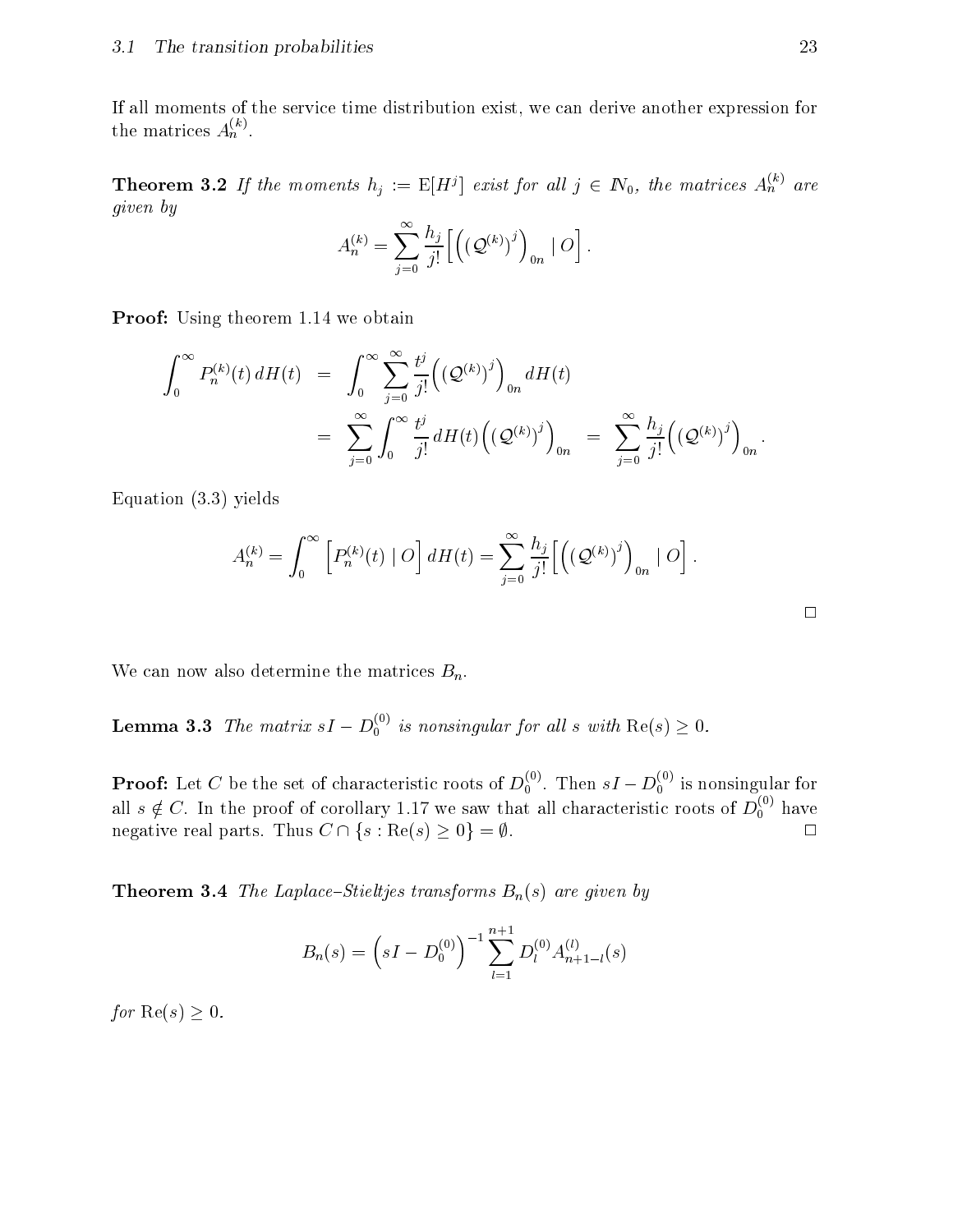**1 1001.** By (3.1) the  $(i, j)$ th entry of  $D_n(x)$  is

$$
(\tilde{B}_n(x))_{ij} = P\{N^{(0)}(T_{\nu+1} - T_{\nu}) = n + 1, J^{(0)}(T_{\nu+1} - T_{\nu}) = j, T_{\nu+1} - T_{\nu} \le x \mid N^{(0)}(0) = 0, J^{(0)}(0) = i\}.
$$

Given  $X_{\nu} = 0$  the period  $T_{\nu+1} - T_{\nu}$  consists of an idle-period and a service time. The idle-period is ended by the arrival of a batch of  $l$  customers. So during the service time exactly  $n + 1 - l$  customers have to arrive to achieve  $N^{(0)}(T_{\nu+1} - T_{\nu}) = n + 1$ . Suppose the idle period is of length u and the service time of length  $t - u$  for some  $t \leq x$ . Then

$$
\tilde{B}_n(x) = \int_{t=0}^x \int_{u=0}^t P_0^{(0)}(u) \sum_{l=1}^{n+1} D_l^{(0)} \left[ P_{n+1-l}^{(l)}(t-u) \mid O \right] H(t-du) dt,
$$

and so

$$
\frac{d}{dx}\tilde{B}_n(x) = \int_0^x P_0^{(0)}(u) \sum_{l=1}^{n+1} D_l^{(0)} \Big[ P_{n+1-l}^{(l)}(x-u) \mid O \Big] H(x-du) .
$$

So we obtain

$$
B_n(s) = \int_{x=0}^{\infty} e^{-sx} \int_{u=0}^{x} P_0^{(0)}(u) \sum_{l=1}^{n+1} D_l^{(0)} \Big[ P_{n+1-l}^{(l)}(x-u) \Big] O \Big] H(x-du) dx
$$
  
= 
$$
\int_{u=0}^{\infty} \int_{x=u}^{\infty} e^{-sx} P_0^{(0)}(u) \sum_{l=1}^{n+1} D_l^{(0)} \Big[ P_{n+1-l}^{(l)}(x-u) \Big] O \Big] H(dx-u) du
$$
  
(by the theorem of Fubini [14, p. 122]).

The substitution  $v = x - u$  yields

$$
B_n(s) = \int_{u=0}^{\infty} e^{-su} P_0^{(0)}(u) \sum_{l=1}^{n+1} D_l^{(0)} \int_{v=0}^{\infty} e^{-sv} \left[ P_{n+1-l}^{(l)}(v) \right] D_l^{(l)}(dv) du
$$
  

$$
= \int_0^{\infty} e^{-(sI - D_0^{(0)})u} du \sum_{l=1}^{n+1} D_l^{(0)} A_{n+1-l}^{(l)}(s)
$$
  
(by corollary 1.16 and (3.3)).

By lemma 3.3  $sI - D_0^{(0)}$  is nonsingular for all s with Re(s)  $\geq 0$ . For these s we also 0 is nonsingular for all s with Re(s)  $\equiv$  2. For these s we also know that all characteristic roots of  $(sI - D_0^{\alpha \beta})$  have positive real parts (by the theorem of Gersgorin [28, p. 146]), and thus  $\lim_{u\to\infty} e^{-(sI-D_0^{(s)}) u} = O(3)$ , p. 250,251]. So we have

$$
B_n(s) = \left(sI - D_0^{(0)}\right)^{-1} \sum_{l=1}^{n+1} D_l^{(0)} A_{n+1-l}^{(l)}(s)
$$

for all  $\text{Re}(s) > 0$ .

 $\Box$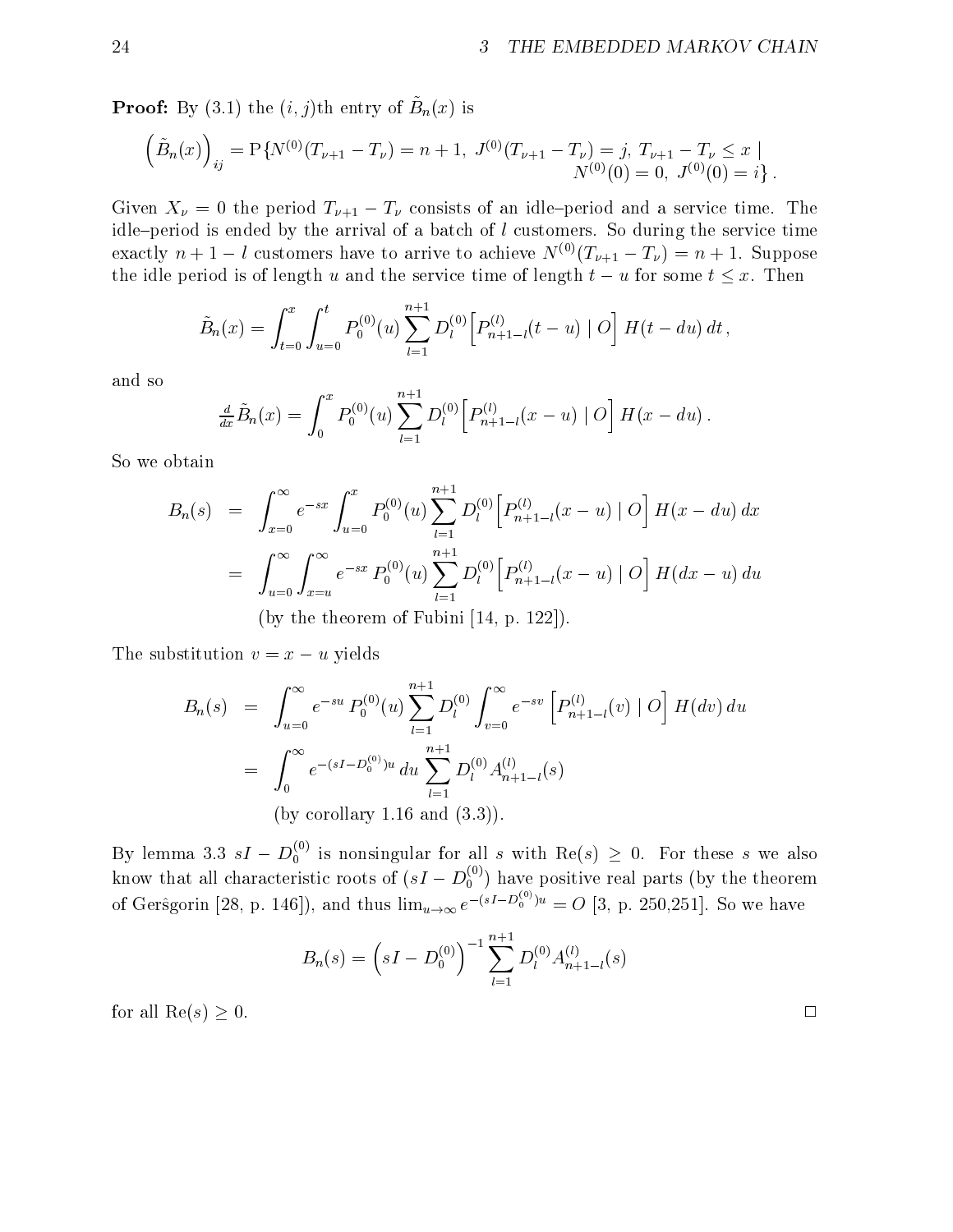**Corollary 3.5** The matrices  $B_n$  are given by

$$
B_n = -D_0^{(0)}^{-1} \sum_{l=1}^{n+1} D_l^{(0)} A_{n+1-l}^{(l)}.
$$

**Proof:** The assertion follows immediately from theorem 3.4.  $\Box$ 

**Remark:** Corollary 3.5 implies that the  $(i, j)$ th entry of  $-D_0^{(0)}$   $[D_l^{(0)}]$  gives the probability for an idle period starting in phase i to end in phase j with an arrival of a batch of size  $l$ .

Equation (3.4) yields

$$
\sum_{n=0}^{\infty} B_n \mathbf{e} = -D_0^{(0)-1} \sum_{n=0}^{\infty} \sum_{l=0}^n D_{l+1}^{(0)} A_{n-l}^{(l+1)} \mathbf{e} = -D_0^{(0)-1} \sum_{l=0}^{\infty} D_{l+1}^{(0)} \sum_{n=l}^{\infty} A_{n-l}^{(l+1)} \mathbf{e}
$$
  
=  $-D_0^{(0)-1} (-D_0^{(0)}) \mathbf{e} = \mathbf{e}.$  (3.5)

### 3.2 The mean sojourn times

We are now able to determine the mean time (that passes in the embedding semi-Markov process  $(Y, \mathcal{J})$  between two consecutive transitions  $\nu$  and  $\nu + 1$  in the embedded Markov chain  $(\mathcal{X}, \mathcal{J})$ , depending on  $(X_{\nu}, J_{\nu}) = (k, i)$ . According to Ramaswami [33] in the level independent case, we will call this the mean sojourn time of the embedded Markov chain  $(\mathcal{X}, \mathcal{J})$  in  $(k, i)$  (though this term is sometimes misleading) and denote it by  $\delta_k =$  $\langle h_1, h_2, h_3, h_4, h_5, h_6, h_7, h_8, h_9, h_9, h_1, h_1, h_2, h_3, h_1, h_1, h_2, h_3, h_1, h_2, h_3, h_1, h_2, h_3, h_4, h_1, h_2, h_3, h_4, h_5, h_6, h_7, h_8, h_9, h_9, h_9, h_{10}, h_{11}, h_{12}, h_{13}, h_{14}, h_{15}, h_{16}, h_{17}, h_{18}, h_{19}, h_{10}, h_{11}, h_{12}, h_{13}, h_{14$ 

**Theorem 3.6** The vectors  $\delta_k$  are given by

$$
\delta_0 = -D_0^{(0)}^{-1} \mathbf{e} + \mu^{-1} \mathbf{e} ,
$$
  
\n
$$
\delta_k = \mu^{-1} \mathbf{e} , \quad k \ge 1.
$$

**Proof:** Using (3.3) we obtain for  $k \geq 1$ 

$$
\delta_k = -\frac{d}{ds} \sum_{n=0}^{\infty} A_n^{(k)}(s) \mathbf{e} \Big|_{s=0} = -\sum_{n=0}^{\infty} \frac{d}{ds} \int_0^{\infty} e^{-sx} \Big[ P_n^{(k)}(x) \Big| O \Big] dH(x) \mathbf{e} \Big|_{s=0}
$$
  
\n
$$
= \sum_{n=0}^{\infty} \int_0^{\infty} x \Big[ P_n^{(k)}(x) \Big| O \Big] \mathbf{e} dH(x) = \int_0^{\infty} x \sum_{n=0}^{\infty} \Big[ P_n^{(k)}(x) \Big| O \Big] \mathbf{e} dH(x)
$$
  
\n
$$
= \mu^{-1} \mathbf{e} \text{ by lemma 1.13.}
$$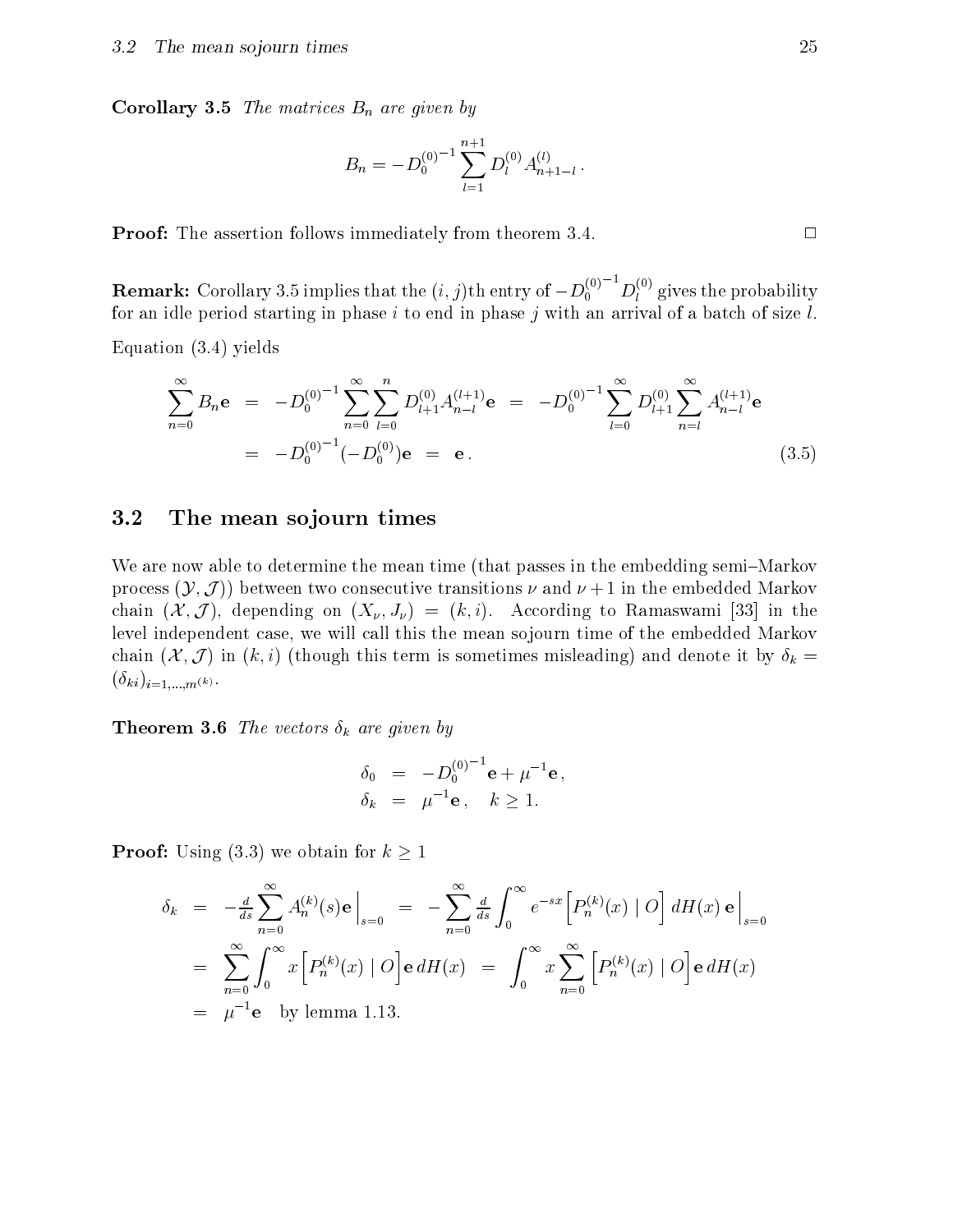Theorem 3.4 yields

$$
\delta_0 = -\frac{d}{ds} \sum_{n=0}^{\infty} B_n(s) \mathbf{e} \Big|_{s=0}
$$
\n
$$
= -\frac{d}{ds} \sum_{n=0}^{\infty} \left( sI - D_0^{(0)} \right)^{-1} \sum_{l=1}^{n+1} D_l^{(0)} A_{n+1-l}^{(l)}(s) \mathbf{e} \Big|_{s=0}
$$
\n
$$
= \left( sI - D_0^{(0)} \right)^{-2} \sum_{n=0}^{\infty} \sum_{l=0}^{n} D_{l+1}^{(0)} A_{n-l}^{(l+1)}(s) \mathbf{e} \Big|_{s=0}
$$
\n
$$
+ \left( sI - D_0^{(0)} \right)^{-1} \left( -\frac{d}{ds} \sum_{n=0}^{\infty} \sum_{l=0}^{n} D_{l+1}^{(0)} A_{n-l}^{(l+1)}(s) \mathbf{e} \right) \Big|_{s=0}
$$
\n
$$
= D_0^{(0)-2} \sum_{l=0}^{\infty} \sum_{n=l}^{\infty} D_{l+1}^{(0)} A_{n-l}^{(l+1)} \mathbf{e} + \left( sI - D_0^{(0)} \right)^{-1} \left( -\frac{d}{ds} \sum_{l=0}^{\infty} \sum_{n=l}^{\infty} D_{l+1}^{(0)} A_{n-l}^{(l+1)}(s) \mathbf{e} \right) \Big|_{s=0}
$$
\n
$$
= D_0^{(0)-2} \sum_{l=0}^{\infty} D_{l+1}^{(0)} \sum_{n=0}^{\infty} A_{n}^{(l+1)} \mathbf{e} + \left( sI - D_0^{(0)} \right)^{-1} \sum_{l=0}^{\infty} D_{l+1}^{(0)} \left( -\frac{d}{ds} \sum_{n=0}^{\infty} A_{n}^{(l+1)}(s) \mathbf{e} \right) \Big|_{s=0}
$$
\n
$$
= D_0^{(0)-2} \sum_{l=0}^{\infty} D_{l+1}^{(0)} \mathbf{e} - D_0^{(0)-1} \sum_{l=0}^{\infty} D_{l+1}^{(0)} \delta_{l+1}
$$
\n
$$
= D_0^{(0
$$

Remark: The mean time between two consecutive transitions in the embedded Markov chain  $(\mathcal{X}, \mathcal{J})$  is a mean service time, plus a mean idle time if  $(\mathcal{X}, \mathcal{J})$  was in level 0. Since

$$
\left[P_0^{(0)}(t)\mathbf{e}\right]_i = \mathbf{P}\{\text{idle time} > t \mid N^{(0)}(0) = 0, \ J^{(0)}(0) = i\}
$$

corollaries 1.16 and 1.17 yield that the vector of the phase dependent mean idle times is

$$
\int_0^\infty P_0^{(0)}(t) \mathbf{e} \, dt = \int_0^\infty e^{D_0^{(0)}t} \mathbf{e} \, dt = -D_0^{(0)}{}^{-1} \mathbf{e} \, .
$$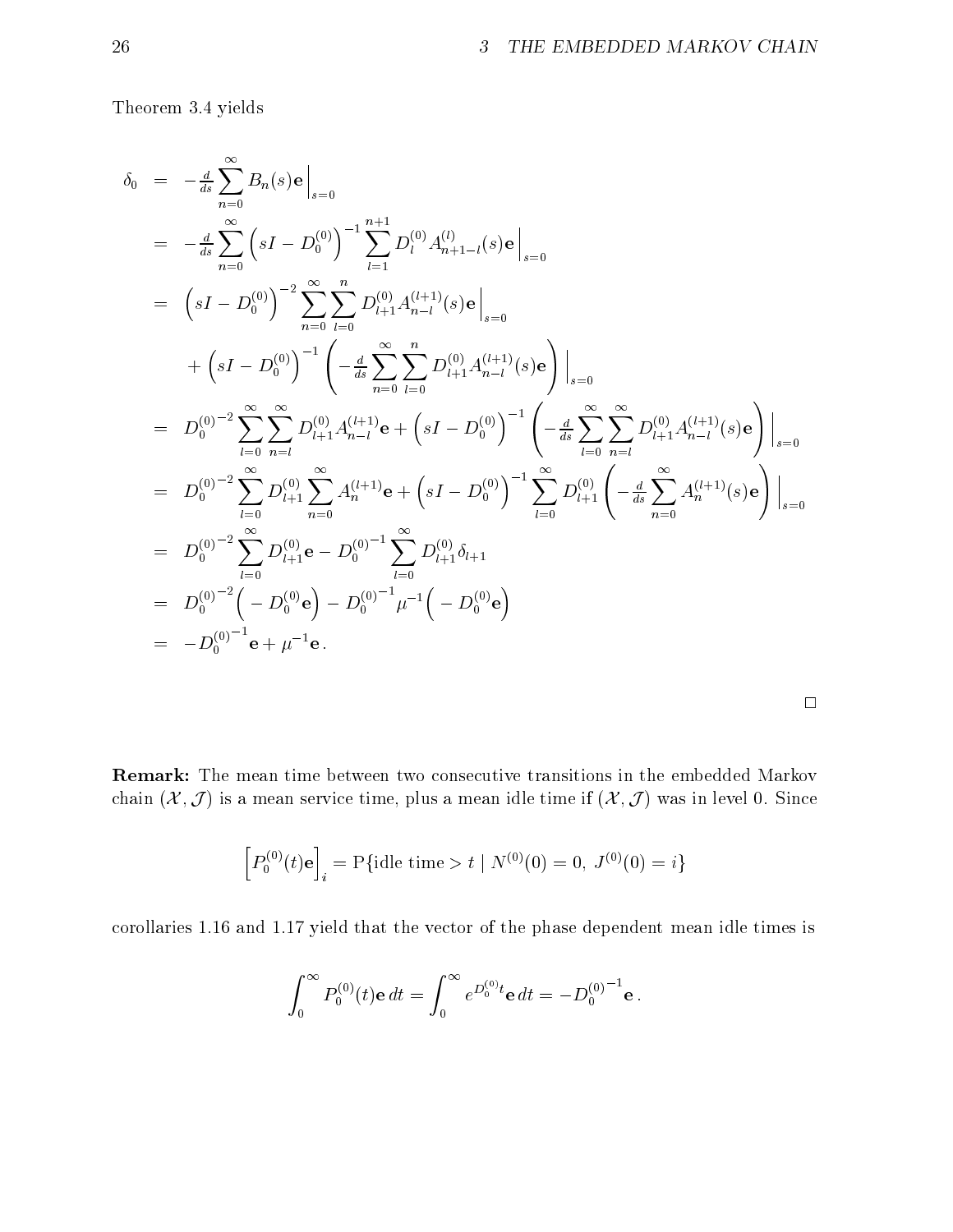#### 3.3 The mean number of arrivals during a service time

The vector of the mean number of arrivals during a sojourn time of the embedded Markov chain  $(\mathcal{X}, \mathcal{J})$  in  $(k, i)$  is given by

$$
\tilde{\mathbf{b}} := \sum_{n=1}^{\infty} n B_{n-1} \mathbf{e} \quad \text{for } k = 0,
$$
\n(3.6)

$$
\mathbf{a}^{(k)} := \sum_{n=1}^{\infty} n A_n^{(k)} \mathbf{e} \quad \text{for } k \ge 1
$$
 (3.7)

with components  $b_i, i = 1, \ldots, m^{(0)}$ , and  $a_i^{(0)}, i = 1, \ldots, m^{(k)}$ , respectively. So, for  $k = 0$ b~ is the phase dependent mean number of arrivals during an idle period and the following service time, while for  $k \geq 1$   $\mathbf{a}^{(k)}$  is the phase dependent mean number of arrivals during a service time which started in level  $\kappa$   $\cdot$  . Further, let

$$
\mathbf{b} = \sum_{n=1}^{\infty} n B_n \mathbf{e}
$$
 (3.8)

with components  $v_i, i = 1, \ldots, m^{(+)},$  then we will see that  $\mathbf{b} = \mathbf{b} + \mathbf{e}$ .

We can obtain the phase dependent mean number of arrivals during a service time which started in level  $k$  by conditioning on the duration of the service time:

$$
\mathbf{a}^{(k)} = \int_0^\infty \mathbf{n}^{(k)}(t) dH(t).
$$
 (3.9)

 $\ddot{\phantom{1}}$ 

**Theorem 3.7** If  $n_i = E[H^i]$  exists for all  $j \in I_N$ , the vectors  $\mathbf{a}^{(k)}$  are given by

$$
\left(\begin{array}{c} {\bf a}^{(1)}\\ {\bf a}^{(2)}\\ \vdots \end{array}\right) \;\; = \;\; \sum_{j=1}^{\infty} \frac{h_j}{j!} \left({\cal Q}^{(1)}\right)^{j-1} \, \left(\begin{array}{c} {\bf d}^{(1)}\\ {\bf d}^{(2)}\\ \vdots \end{array}\right) \; .
$$

Proof: Theorem 1.18 together with lemma 1.5 and assumption 1.2 yield

$$
\begin{pmatrix}\n\mathbf{a}^{(1)} \\
\mathbf{a}^{(2)} \\
\vdots\n\end{pmatrix} = \int_0^\infty \begin{pmatrix}\n\mathbf{n}^{(1)}(t) \\
\mathbf{n}^{(2)}(t) \\
\vdots\n\end{pmatrix} dH(t) = \int_0^\infty \sum_{j=1}^\infty \frac{t^j}{j!} \left(\mathcal{Q}^{(1)}\right)^{j-1} \begin{pmatrix}\n\mathbf{d}^{(1)} \\
\mathbf{d}^{(2)} \\
\vdots\n\end{pmatrix} dH(t)
$$
\n
$$
= \sum_{j=1}^\infty \frac{h_j}{j!} \left(\mathcal{Q}^{(1)}\right)^{j-1} \begin{pmatrix}\n\mathbf{d}^{(1)} \\
\mathbf{d}^{(2)} \\
\vdots\n\end{pmatrix}.
$$

 $\Box$ 

<sup>-</sup>Lucantoni  $|24|$  uses the notation  $\rho$  instead of  $\mathbf{a}^{\scriptscriptstyle{(w)}}$ .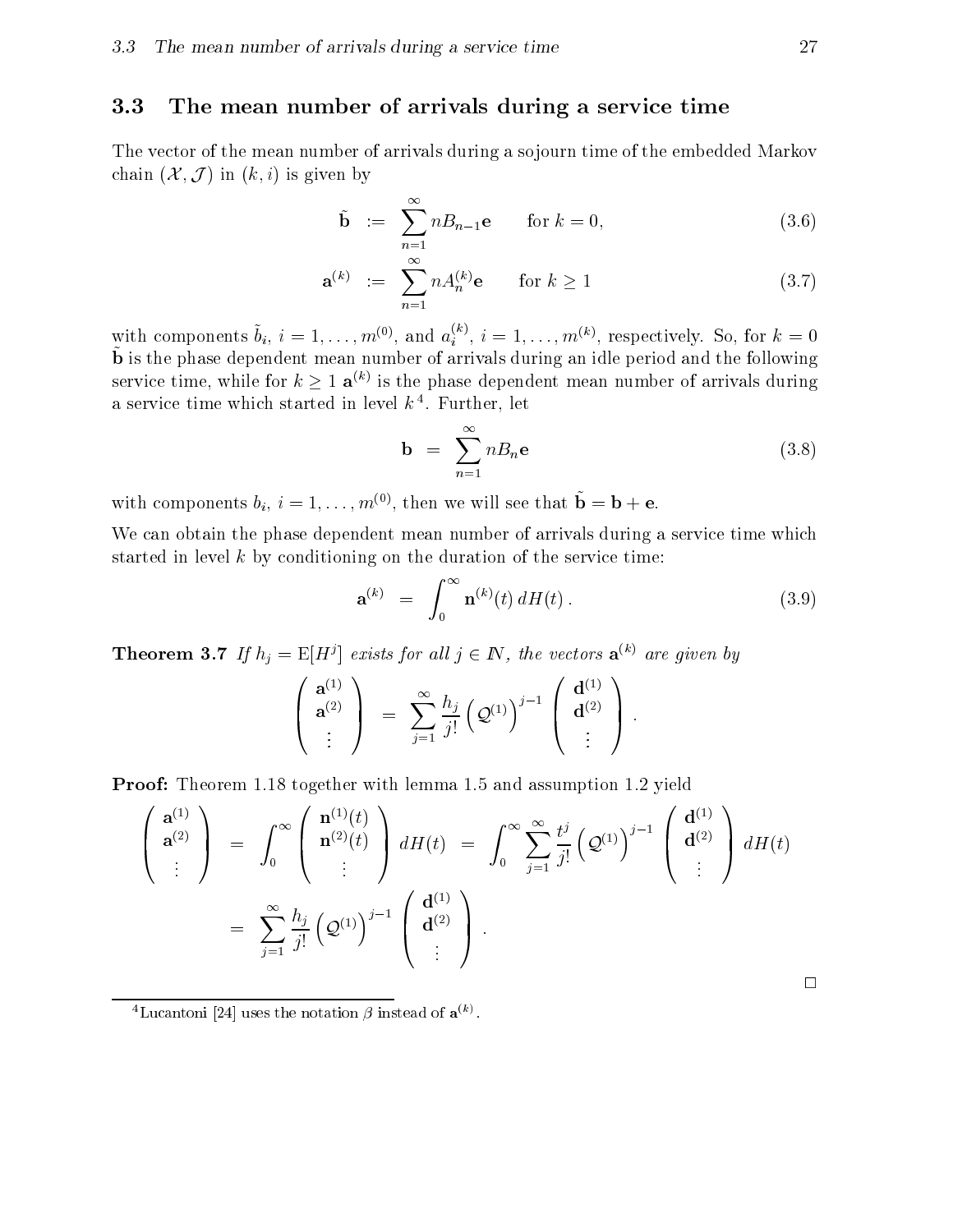Theorem 3.8 The mean number of arrivals during a service time satisfies

$$
\mathbf{a}^{(k)}\leq \bar{\lambda}^{(k)}\mu^{-1}\mathbf{e}\,.
$$

Proof: Equation  $(3.9)$  and theorem 1.19 imply

$$
\mathbf{a}^{(k)} = \int_0^\infty \mathbf{n}^{(k)}(t) \, dH(t) \ \leq \ \int_0^\infty \bar{\lambda}^{(k)} t \mathbf{e} \, dH(t) \ = \ \bar{\lambda}^{(k)} \mu^{-1} \mathbf{e} \, .
$$

Knowing the vectors  $\mathbf{a}^{(k)}$  we can also determine  $\tilde{\mathbf{b}}$ .

**Theorem 3.9** The vector of the phase dependent mean number of arrivals during an idle period and the following service time is given by

$$
\mathbf{b} = \mathbf{b} + \mathbf{e}
$$

 $\sim$ 

with

$$
\mathbf{b} = -D_0^{(0)}^{-1} \mathbf{d}^{(0)} - D_0^{(0)}^{-1} \sum_{k=1}^{\infty} D_k^{(0)} \mathbf{a}^{(k)} - \mathbf{e}.
$$

Proof: At first, we have

$$
\tilde{\mathbf{b}} = \sum_{n=1}^{\infty} n B_{n-1} \mathbf{e} = \sum_{n=1}^{\infty} (n-1) B_{n-1} \mathbf{e} + \sum_{n=1}^{\infty} B_{n-1} \mathbf{e} = \mathbf{b} + \mathbf{e}.
$$

Further, corollary 3.5 implies

$$
\tilde{\mathbf{b}} = \sum_{n=1}^{\infty} n B_{n-1} \mathbf{e} = \sum_{n=1}^{\infty} n \left( -D_0^{(0)} - 1 \sum_{l=1}^n D_l^{(0)} A_{n-l}^{(l)} \mathbf{e} \right)
$$
  
\n
$$
= -D_0^{(0)} - 1 \sum_{l=1}^{\infty} D_l^{(0)} \sum_{n=l}^{\infty} n A_{n-l}^{(l)} \mathbf{e}
$$
  
\n
$$
= -D_0^{(0)} - 1 \sum_{l=1}^{\infty} D_l^{(0)} \left( \sum_{n=0}^{\infty} n A_n^{(l)} \mathbf{e} + \sum_{n=0}^{\infty} l A_n^{(l)} \mathbf{e} \right)
$$
  
\n
$$
= -D_0^{(0)} - 1 \left( \sum_{l=1}^{\infty} D_l^{(0)} \mathbf{a}^{(l)} + \sum_{l=1}^{\infty} l D_l^{(0)} \mathbf{e} \right)
$$
  
\n
$$
= -D_0^{(0)} - 1 \sum_{l=1}^{\infty} D_l^{(0)} \mathbf{a}^{(l)} - D_0^{(0)} - 1 \mathbf{d}^{(0)} .
$$

 $\Box$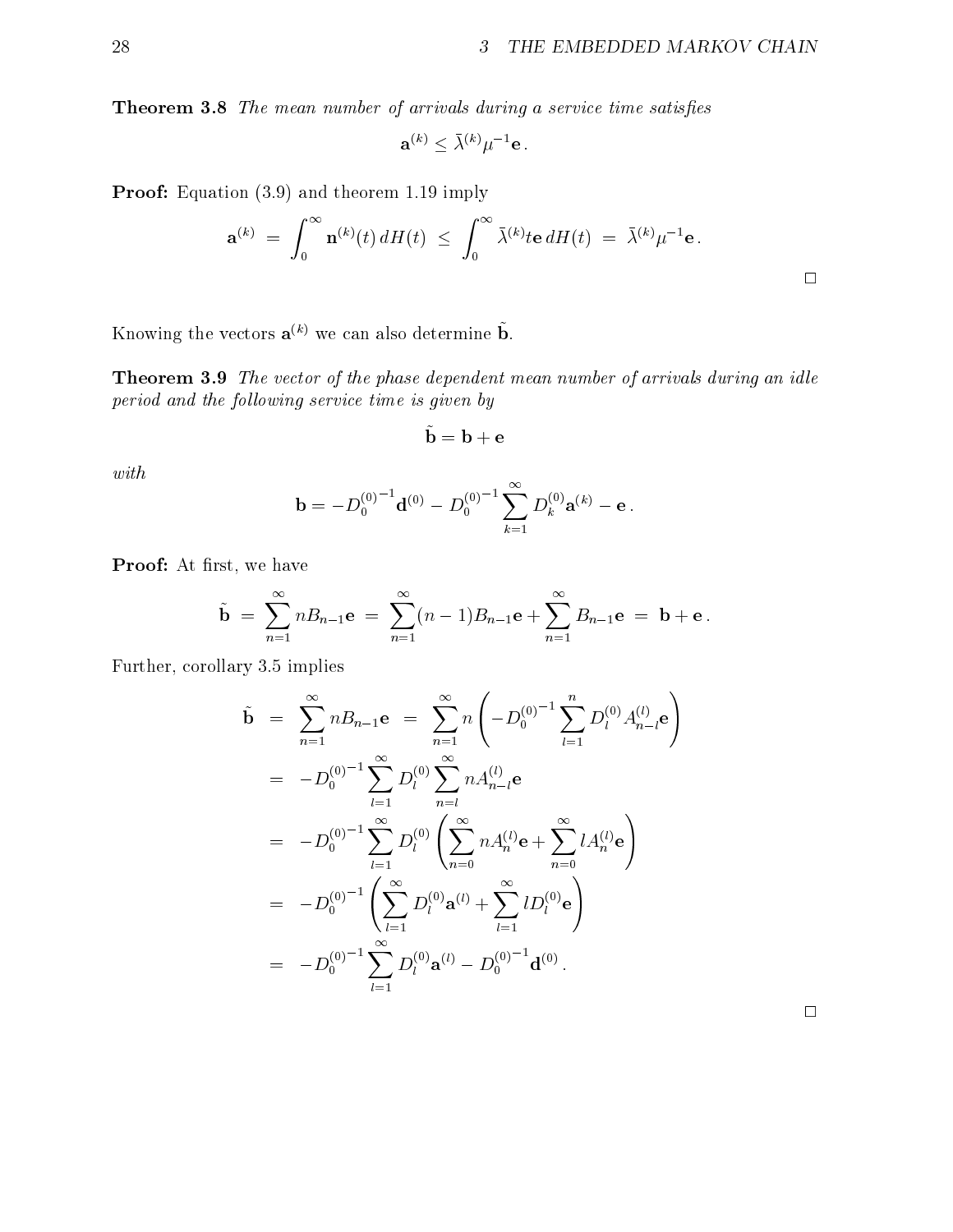**Theorem 3.10** The mean number of arrivals during an idle period and the following service time satisfies

$$
\tilde{\bf b} \leq \bar\lambda^{(0)} \delta_0\,.
$$

**Proof:** Let  $U_i(t)$  be the cumulative distribution function of an idle period starting in phase  $i$ , then theorem 1.19 implies

$$
\tilde{b}_i = \int_0^\infty n_i^{(0)}(t) d(U_i * H)(t) \leq \int_0^\infty \bar{\lambda}^{(0)} t d(U_i * H)(t) = \bar{\lambda}^{(0)} \delta_{0i}.
$$
  
Thus  $\tilde{\mathbf{b}} \leq \bar{\lambda}^{(0)} \delta_{0}.$ 

# 4 Stability

Before computing the stationary distribution of the embedded Markov chain  $(\mathcal{X}, \mathcal{J})$  we need to derive some conditions for its existence, i.e. for the stability of the embedded Markov chain.

The classical level independent  $BMAP/G/1$  queue is stable, i.e. the embedded Markov chain is ergodic and the limiting distribution of the queue length exists, if and only if the mean number of arrivals during a service time is less than 1 [33, Th. 2.2.11]. So we can suppose that the level dependent  $BMAP/G/1$  queue is stable if the supremum of all mean numbers of arrivals during a service time  $(a_i^{\leftrightarrow})$  is less than 1. This can easily be seen by considering a superior level independent BMAP/G/1 queue with arrival rate  $\lambda^{(0)} = \sup \{ \lambda^{(k)} : k \in \mathbb{N}_0 \}$  and applying theorem 3.8.

Further, the M/G/1 queue with state dependent arrivals is stable if the supremum of all but finitely many mean numbers of arrivals during a service time is less than  $1 \, [40]$ . This suggests that it suffices to consider the limit superior of the sequence  $\{a^{\alpha\beta}\,:\,\kappa\,\in\,\mathbb{I}\}$ . In fact we will obtain a corresponding stability condition for the  $BMAP/G/1$  queue with level dependent arrivals.

We have partitioned the state space of the embedded Markov chain  $(\mathcal{X}, \mathcal{J})$  in two sets X and  $\bm{A}$  , where  $\bm{A}$  is closed and irreducible while  $\bm{A}$  is (if not empty) open and transient (cf. section 3). We will call the embedded Markov chain *(positive) recurrent* if the class  $\mathbf{X}$ is (positive) recurrent. Since  $(\mathcal{X}, \mathcal{J})$  is aperiodic, positive recurrence ensures the existence of an unique stationary distribution which is strictly positive on  $\mathbf{\Lambda}{}$  and zero on  $\mathbf{\Lambda}{}^<$  [9, Th. 6.2.1, p. 152. In this case we will also call the embedded Markov chain *ergodic*. For the rest of this section we will assume without loss of generality that  $\mathbf{X}^c = \emptyset$ .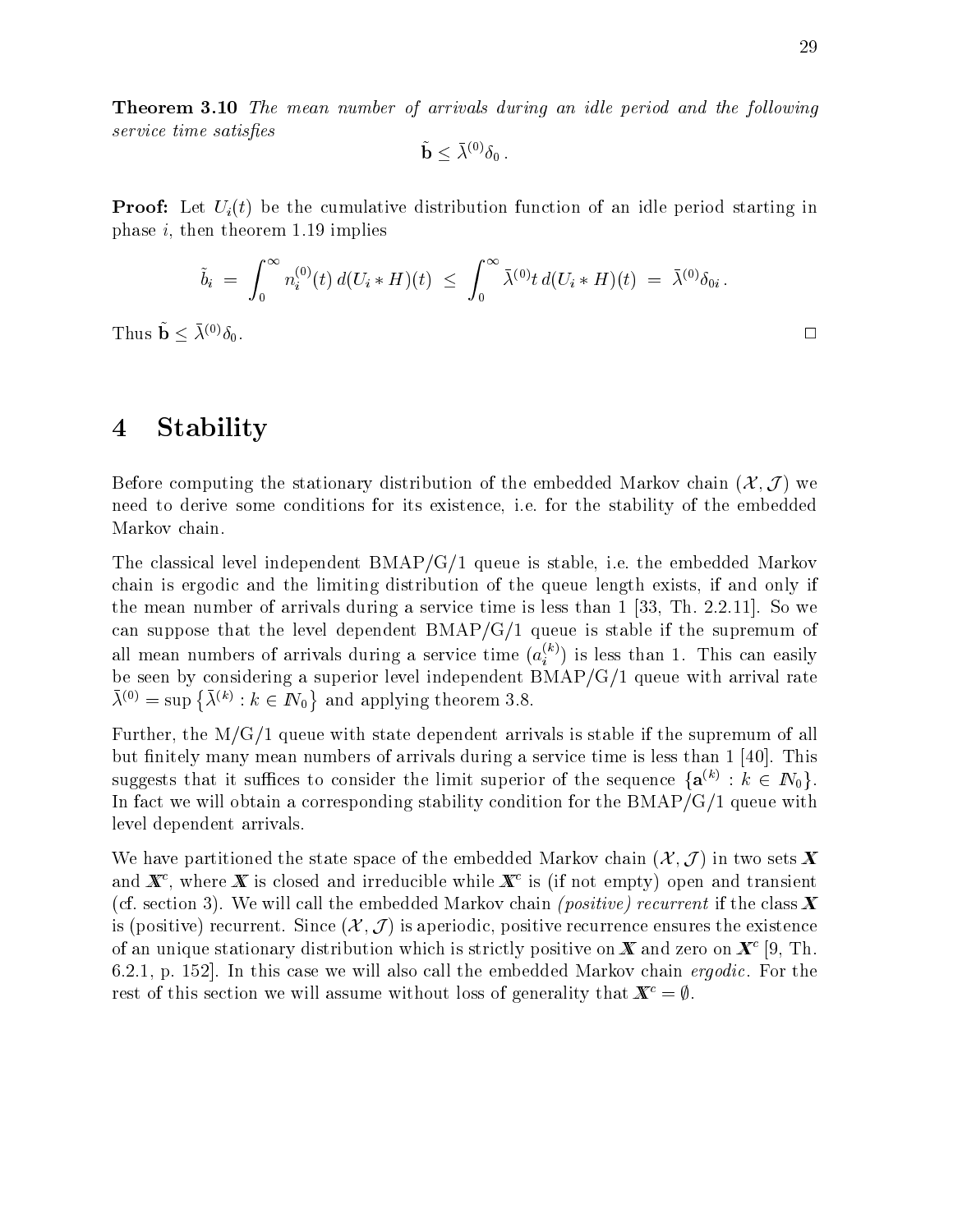Let us first state a generalized Foster criterion [32, Th.  $2 + Th. 4$ ]:

**Theorem 4.1** Let  $\{Z_n : n \in \mathbb{N}_0\}$  be an irreducible and aperiodic time-homogeneous Markov chain with state space  $N_0$ . Define  $\gamma_i := \mathbb{E}[Z_{n+1} - Z_n | Z_n = i]$  for  $i \in N_0$ .

- a) If  $|\gamma_i| < \infty$  for all  $i \in \mathbb{N}_0$  and  $\limsup_{i \to \infty} \gamma_i < 0$  then  $\{Z_n : n \in \mathbb{N}_0\}$  is ergodic.
- b) If  $|\gamma_i| < \infty$  for all  $i \in \mathbb{N}_0$  and there exists  $N \in \mathbb{N}$  such that  $\gamma_i \leq 0$  for all  $i \geq N$ then  $\{Z_n : n \in \mathbb{N}_0\}$  is recurrent.

This result enables us to derive a first stability condition for the  $BMAP/G/1$  queue with level dependent arrivals.

**Theorem 4.2** If  $\limsup_{k\to\infty} \max_{i=1,\dots,m^{(k)}} a_i^{i\gamma} < 1$  then the embedded Markov chain  $(X, \mathcal{J})$  is positive recurrent.

**Proof:** Define  $\gamma_{ki} := \mathbb{E}[X_{\nu+1} - X_{\nu} \mid X_{\nu} = k, J_{\nu} = i]$ , then  $\gamma_{ki} \ge -1$  for all k, i. Further, by theorem 3.9

$$
\gamma_{0i} = \mathbb{E}[X_{\nu+1} | X_{\nu} = 0, J_{\nu} = i] = \sum_{n=1}^{\infty} n [B_n \mathbf{e}]_i = b_i
$$
  
=  $-\left[D_0^{(0)}^{-1} \mathbf{d}^{(0)}\right]_i - \left[D_0^{(0)}^{-1} \sum_{k=1}^{\infty} D_k^{(0)} \mathbf{a}^{(k)}\right]_i - 1.$ 

Theorem 3.8 and (1.1) yield

$$
\sum_{k=1}^\infty D_k^{(0)} \mathbf a^{(k)} \ \leq \ \sum_{k=1}^\infty D_k^{(0)} \bar \lambda^{(k)} \mu^{-1} \mathbf e \ \leq \ \bar \lambda^{(0)} \mu^{-1} \sum_{k=1}^\infty D_k^{(0)} \mathbf e \ < \ \infty \cdot \mathbf e \, .
$$

I fits  $|\gamma_{0i}| < \infty$  for all  $i = 1, \ldots, m$ . For  $k \ge 1$ 

$$
\gamma_{ki} = \mathbb{E}[X_{\nu+1} | X_{\nu} = k, J_{\nu} = i] - k = \sum_{n=0}^{\infty} (n+k-1) \Big[ A_n^{(k)} \mathbf{e} \Big]_i - k
$$
  
=  $a_i^{(k)} - 1$ .

So  $|\gamma_{ki}| < \infty$  for all  $k \in \mathbb{N}_0$ ,  $i = 1, \ldots, m^{(k)}$ , and  $\limsup_{k \to \infty} \max_{i=1,\ldots,m^{(k)}} a_i^{(k)} < 1$  implies that  $\limsup_{k\to\infty} \max_{i=1,\dots,m^{(k)}} \gamma_{ki} < 0$ . By theorem 4.1a  $(\mathcal{X}, \mathcal{J})$  is positive recurrent.  $\Box$ 

**Corollary 4.3** If there exists some  $N \in \mathbb{N}$  such that  $\max_{i=1,...,m^{(k)}} a_i^{(k)} \leq 1$  for all  $k \geq N$ then the embedded Markov chain  $(X, \mathcal{J})$  is recurrent.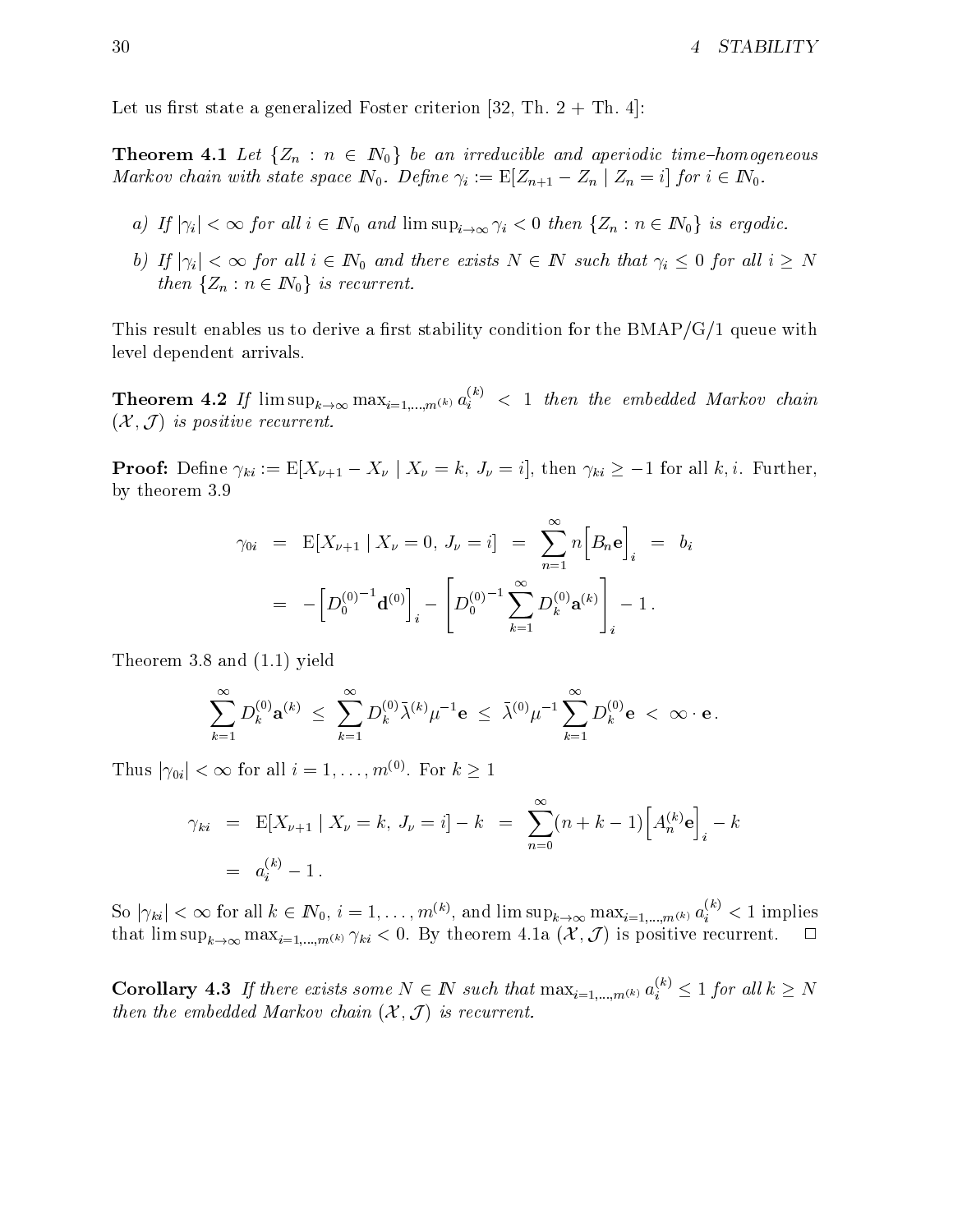**Proof:** If we define  $\gamma_{ki}$  as in the proof of theorem 4.2 and apply theorem 4.1b we obtain that  $(\mathcal{X}, \mathcal{J})$  is recurrent.

The stability conditions derived so far have the disadvantage to rely on the vectors  $\mathbf{a}^{\scriptscriptstyle{(n)}}$ , which are (in general) not easy to compute. So we would like to have a stability condition which only relies on the arrival rates and the service rate (or the mean service time).

**Corollary 4.4** If there exists some  $N \in \mathbb{N}$  such that  $\bar{\lambda}^{(N)} < \mu$  ( $\bar{\lambda}^{(N)} < \mu$ ) then the embedded Markov chain  $(X, \mathcal{J})$  is positive recurrent (recurrent).

**Proof:** By theorem 3.8  $a_i^{(k)} \leq \lambda^{(k)} \mu^{-1}$  for all  $i = 1, \ldots, m^{(k)}$ . The definition of the maximum arrival rates  $\lambda^{(n)}$  implies that  $\lambda^{(n)} \geq \lambda^{(n)}$  for all  $k \geq N$  and so

$$
\limsup_{k \to \infty} \max_{i=1,...,m^{(k)}} a_i^{(k)} \le \limsup_{k \to \infty} \bar{\lambda}^{(k)} \mu^{-1} \le \bar{\lambda}^{(N)} \mu^{-1} < 1
$$

in the first case and

$$
\max_{i=1,\dots,m^{(k)}} a_i^{(k)} \leq \bar{\lambda}^{(k)} \mu^{-1} \leq \bar{\lambda}^{(N)} \mu^{-1} \leq 1
$$

for all  $k \geq N$  in the second case. Thus theorem 4.2 and corollary 4.3 yield the assertion.

 $\Box$ 

# 5 The fundamental periods

In the level independent case the fundamental matrix  $G$  plays the key role in determining the steady state distributions (at service completion times and at arbitrary times) [24]. A fundamental period is the first passage time from level k to level  $k-1$  in the embedded Markov chain.

In our case the first passage time from level  $k$  to level  $k-1$  in the embedded Markov chain  $(\mathcal{X}, \mathcal{J})$ , i.e. the fundamental period, depends on the starting level k. Define  $(G_l^{\leftrightarrow}(x))_{ii}$  to  $\alpha$  the probability that the state passage from state (k) to (k  $\alpha$  ) to (k  $\alpha$  ) occurs in  $\alpha$ transitions, i.e. service completions, not later than time x, and that  $(k-1, j)$  is the first state visited in level  $k-1$ °. Formally,  $(G_l^{(s)}(x))_{ii}$  is defined by

$$
\left(\tilde{G}_l^{(k)}(x)\right)_{ij} := \mathbf{P}\{\begin{array}{l}\nX_{\nu+l} = k - 1, J_{\nu+l} = j, T_{\nu+l} - T_{\nu} \leq x, \\
\forall r = 1, \dots, l - 1: X_{\nu+r} \neq k - 1 \mid X_{\nu} = k, J_{\nu} = i\n\end{array}\}.
$$

Do not confuse this notation with  $G_{ij}^{\vee}(k; x)$  in Neuts [31, p. 79] or  $G_{ij}^{\vee}(k; x)$  in Lucantoni [24] in the level independent case, which are the corresponding probabilities for going from level i + r to i.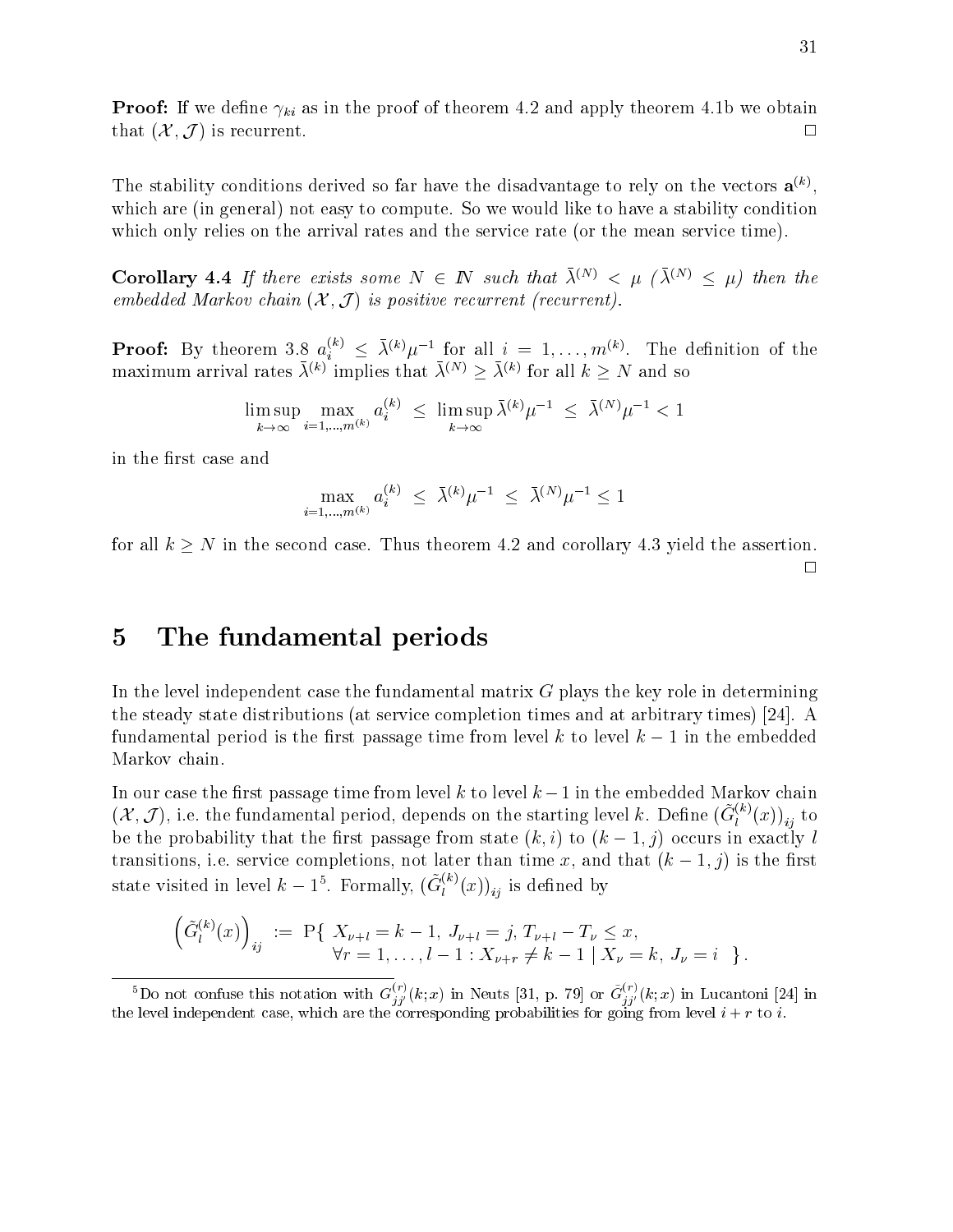Let  $G_l^{(0)}(x)$  be the  $m^{(k)} \times m^{(k-1)}$  matrix with entries  $(G_l^{(0)}(x))_{ii}$  and let  $G_l^{(0)}(s)$  be its Laplace–Stieltjes transform. Further, define the joint transform  $\tilde{G}^{(k)}(z, s)$  by

$$
G^{(k)}(z,s) = \sum_{l=1}^{\infty} z^l G_l^{(k)}(s) = \sum_{l=1}^{\infty} z^l \int_0^{\infty} e^{-sx} d\tilde{G}_l^{(k)}(x)
$$

for  $|z| \leq 1$  and Re(s)  $\geq 0$ , and the matrices  $G_l^{(k)}$  and  $G^{(k)}$  by

$$
G_l^{(k)} = G_l^{(k)}(0) = \tilde{G}_l^{(k)}(\infty), \qquad G^{(k)} = G^{(k)}(1,0) = \sum_{l=1}^{\infty} G_l^{(k)}
$$

for  $\kappa \geq 1$ . So  $(G^{(k)})_{ij}$  is the probability that starting in state  $(\kappa, \iota)$  level  $\kappa = 1$  will be reached and the first state visited there is  $(k-1, j)$ .

By conditioning on the first state visited after  $(k, i)$  we can obtain a functional equation for the matrices  $G^{(k)}$  and the joint transforms  $G^{(k)}(z, s)$  analogously to the level independent case.

**Lemma 5.1** The Laplace–Stieltjes transforms  $G_l^{\gamma}(s)$  satisfy

$$
G_l^{(k)}(s) = A_0^{(k)}(s),
$$
  
\n
$$
G_l^{(k)}(s) = \sum_{\nu=1}^{l-1} A_{\nu}^{(k)}(s) \sum_{\substack{l_1, \dots, l_{\nu} \ge 1 \\ l_1 + \dots + l_{\nu} = l-1}} \left( \prod_{j=1}^{\nu} G_{l_j}^{(k+\nu-j)}(s) \right), \quad l \ge 2
$$

for  $\text{Re}(s) > 0$ .

**Proof:** The definition of  $G_1^{(n)}(x)$  implies  $G_1^{(n)}(x) = A_0^{(n)}(x)$  and hence  $G_1^{(n)}(s) = A_0^{(n)}(s)$ . For  $l \geq 2$  the first transition will bring us to a level greater than or equal to k (otherwise we would visit the level  $k-1$  in the first step, since the process is skip-free downward). So we have  $l-1$  transitions left to reach level  $k-1$  for the first time. If  $A_{\nu}^{\gamma\gamma}$  took us to level  $k+\nu-1,$   $G_{l_1}^{\cdots}$  will bring us to level  $k+\nu-2$  for the first time in exactly  $l_1$  steps,  $G_{l_2}^{(m+2)}$  to  $k+\nu-3$  for the first time in exactly  $l_2$  steps and so forth until we finally reach level  $k-1$  for the first time in exactly  $l-1$  steps. Note that we did not visit level  $k-1$  before, because the process is skip-free downward. In matrix notation this gives

$$
\tilde{G}_l^{(k)}(x) = \sum_{\nu=1}^{l-1} \int_{t=0}^x \int_{u=0}^t d\tilde{A}_{\nu}^{(k)}(u) \sum_{\substack{l_1,\ldots,l_{\nu} \geq 1 \\ l_1+\ldots+l_{\nu}=l-1}} \int_{v_1=0}^{t-u} \int_{v_2=0}^{t-u-v_1} \cdots \int_{v_{\nu}=0}^{t-u-\sum\limits_{\iota=1}^{ \nu-1} v_{\iota}} \left( \prod_{j=1}^{\nu} d\tilde{G}_{l_j}^{(k+\nu-j)}(v_j) \right) dt.
$$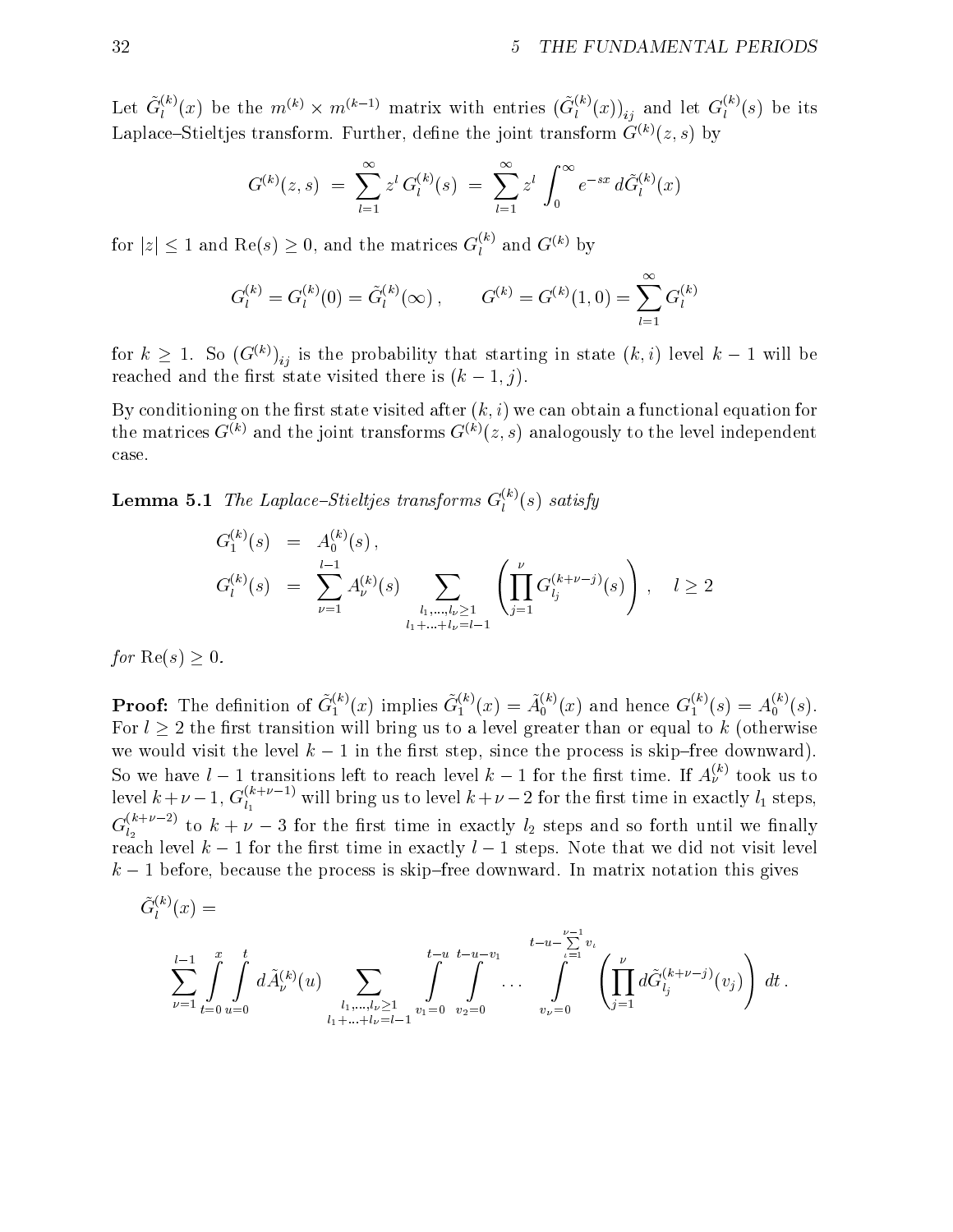$\Box$ 

Thus, for  $l\geq 2$ 

$$
G_l^{(k)}(s) = \sum_{\nu=1}^{l-1} A_{\nu}^{(k)}(s) \sum_{\substack{l_1, \dots, l_{\nu} \geq 1 \\ l_1 + \dots + l_{\nu} = l-1}} \left( \prod_{j=1}^{\nu} G_{l_j}^{(k+\nu-j)}(s) \right).
$$

**Theorem 5.2** The joint transforms  $G^{(k)}(z, s)$  satisfy

$$
G^{(k)}(z,s) = z \sum_{n=0}^{\infty} A_n^{(k)}(s) \left( \prod_{i=1}^n G^{(k+n-i)}(z,s) \right)
$$
(5.1)

(here the empty product  $\prod_{i=1}^{0}$  shall be the identity matrix I).

Proof: Lemma 5.1 yields

$$
G^{(k)}(z,s) = \sum_{l=1}^{\infty} z^{l} G_{l}^{(k)}(s)
$$
  
\n
$$
= z A_{0}^{(k)}(s) + \sum_{l=1}^{\infty} z^{l+1} \sum_{\nu=1}^{l} A_{\nu}^{(k)}(s) \sum_{\substack{l_{1},...,l_{\nu}\geq 1 \\ l_{1}+...+l_{\nu}=l}} \left( \prod_{j=1}^{\nu} G_{l_{j}}^{(k+\nu-j)}(s) \right)
$$
  
\n
$$
= z A_{0}^{(k)}(s) + z \sum_{\nu=1}^{\infty} A_{\nu}^{(k)}(s) \sum_{l=\nu}^{\infty} z^{l} \sum_{\substack{l_{1},...,l_{\nu}\geq 1 \\ l_{1}+...+l_{\nu}=l}} \left( \prod_{j=1}^{\nu} G_{l_{j}}^{(k+\nu-j)}(s) \right)
$$
  
\n
$$
= z A_{0}^{(k)}(s) + z \sum_{\nu=1}^{\infty} A_{\nu}^{(k)}(s) \prod_{j=1}^{\nu} \left( \sum_{l_{j}=1}^{\infty} z^{l_{j}} G_{l_{j}}^{(k+\nu-j)}(s) \right)
$$
  
\n
$$
= z A_{0}^{(k)}(s) + z \sum_{\nu=1}^{\infty} A_{\nu}^{(k)}(s) \left( \prod_{j=1}^{\nu} G^{(k+\nu-j)}(z,s) \right)
$$
  
\n
$$
= z \sum_{\nu=0}^{\infty} A_{\nu}^{(k)}(s) \left( \prod_{j=1}^{\nu} G^{(k+\nu-j)}(z,s) \right).
$$

**Corollary 5.3** The matrices  $G^{(k)}$ ,  $k \geq 1$ , satisfy

$$
G^{(k)} = \sum_{\nu=0}^{\infty} A_{\nu}^{(k)} \left( \prod_{j=1}^{\nu} G^{(k+\nu-j)} \right).
$$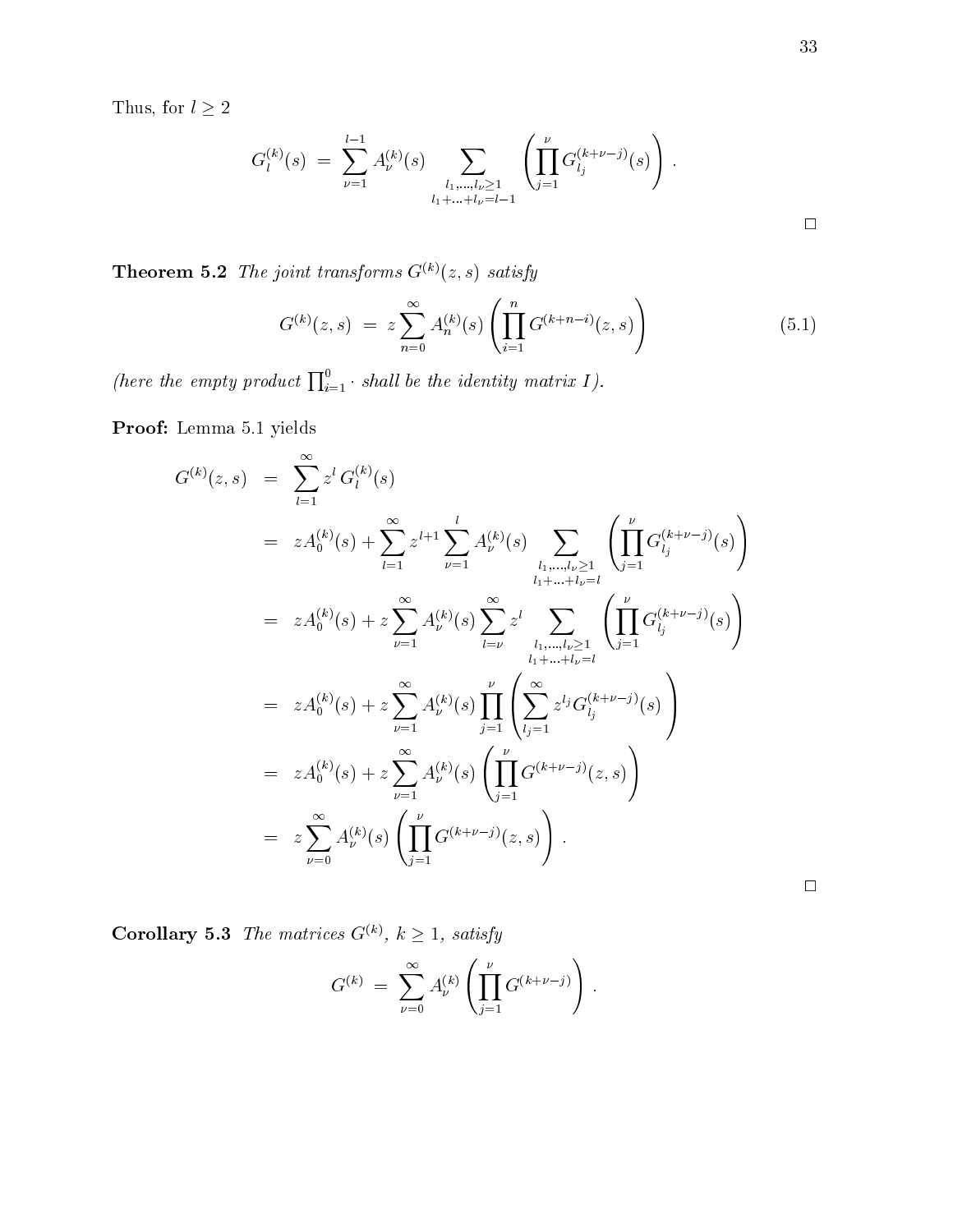**Proof:** Because of  $G^{(k)} = G^{(k)}(1,0)$ , the assertion follows immediately from theorem 5.2.  $\Box$ 

As an immediate consequence of their definition the fundamental matrices  $G^{(k)}$  are substochastic, i.e.  $G^{\vee\vee}$ e  $\leq$  e. If the embedded Markov chain ( $\lambda$ , J) is recurrent they are also stochastic, because the probability to reach level  $k-1$  from any state in level k is 1.

**Theorem 5.4** The fundamental matrices  $G^{(k)}$  are stochastic, i.e.  $G^{(k)}$ **e** = **e** for all  $k \in \mathbb{N}$ , if and only if the embedded Markov chain  $(\mathcal{X}, \mathcal{J})$  is recurrent.

**Proof:** Let us first prove that  $(X, \mathcal{J})$  is recurrent if  $G^{(k)}e = e$  for all  $k \in \mathbb{N}$ . Since  $(\mathcal{X}, \mathcal{J})$  is irreducible on **X** and the state space of  $\{J_\nu : \nu \in \mathbb{N}_0\}$  is finite, it suffices to show that a return from level 0 to level 0 occurs with probability 1 [9, Th. 3.3.16, p. 131]. By conditioning on the first state visited after leaving level 0 we obtain

$$
P{\exists \nu \ge 1 : X_{\nu} = 0 | X_0 = 0, J_0 = i}
$$
  
=  $[B_0 \mathbf{e}]_i + \left[\sum_{n=1}^{\infty} B_n \left(\prod_{l=0}^{n-1} G^{(n-l)}\right) \mathbf{e}\right]_i = [B_0 \mathbf{e}]_i + \left[\sum_{n=1}^{\infty} B_n \mathbf{e}\right]_i = 1.$ 

Thus  $(\mathcal{X}, \mathcal{J})$  is recurrent.

Conversely, if  $(\mathcal{X}, \mathcal{J})$  is recurrent, suppose there exist  $k \in \mathbb{N}$  and  $i \in \mathbf{J}^{(k)}$  such that  $[G^{(k)}e]_i \leq 1$ . Since  $(\mathcal{A}, \mathcal{J})$  is irreducible and recurrent on  $\mathbf{A}$ , a transition from  $(k, i)$  to all  $(k-1, j) \in \mathbb{X}$  must occur with probability 1 [9, L. 3.3.11, p. 129]. But

$$
\begin{aligned} \mathcal{P}\{\exists \nu \ge 1 \,:\, X_{\nu} = k - 1, \, J_{\nu} = j \mid X_0 = k, \, J_0 = i \} \\ &\le \mathcal{P}\{\exists \nu \ge 1 \,:\, X_{\nu} = k - 1 \mid X_0 = k, \, J_0 = i \} \quad = \quad \left[ G^{(k)} \mathbf{e} \right]_i \quad < \quad 1 \, . \end{aligned}
$$

Thus  $G^{(k)}$ **e** = **e** for all  $k \in \mathbb{N}$ .

<sup>&</sup>lt;sup>6</sup>Remember that we called the embedded Markov chain recurrent if it is recurrent on  $\mathbf{X}$  (cf. sect. 4).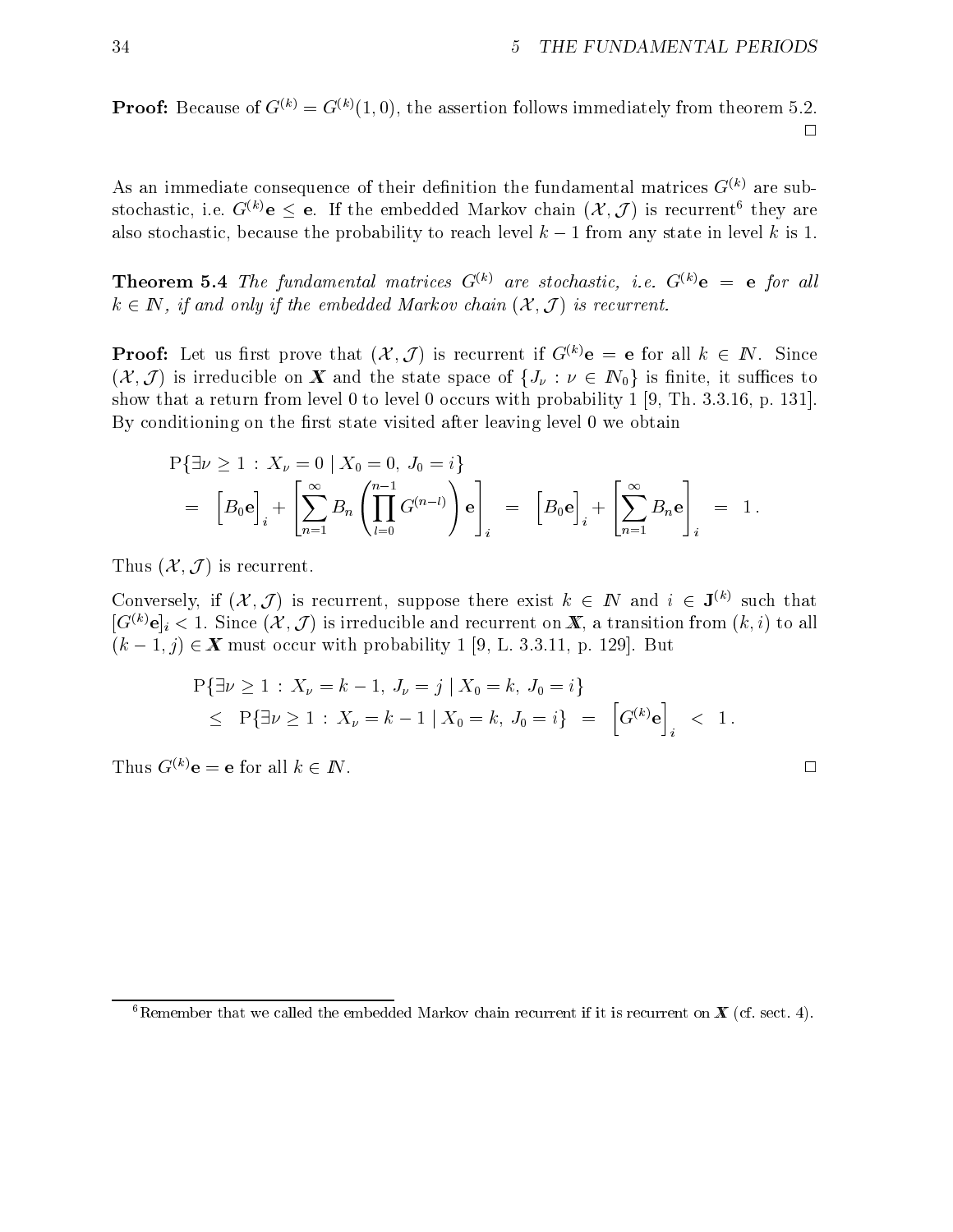# 5.1 Computation of the fundamental matrices

### 5.1.1 Algorithm 1

To derive explicit expressions for the matrices  $G^{(k)}$  we consider the taboo-probabilities  $(V_l^{(m,n)})_{ii}$  that starting in state  $(k + n, i)$  we reach  $(k, j)$  after exactly l transitions without visiting level  $k-1$  in between. Note that  $(V_l^{\otimes n})_{ij}$  does not describe a first passage time. Formally,  $(V_l^{(1)},l_i)$  is defined by

$$
\left(V_l^{(n,k)}\right)_{ij} :=
$$
  
P{X<sub>ν+l</sub> = k, J<sub>ν+l</sub> = j, ∀r = 1, ..., l - 1 : X<sub>ν+r</sub> ≠ k - 1 | X<sub>ν</sub> = k + n, J<sub>ν</sub> = i}.

Let  $V_l^{(m,n)}$  be the  $m^{(n+n)} \times m^{(n)}$  matrix with entries  $(V_l^{(m,n)})_{ij}$ .

**Lemma 5.5** The matrices  $G_l^{(m)}$  and  $G^{(m)}$  are given by

$$
G_l^{(k)} = V_{l-1}^{(0,k)} A_0^{(k)}, \quad l \ge 1,
$$
  

$$
G^{(k)} = \sum_{l=0}^{\infty} V_l^{(0,k)} A_0^{(k)}.
$$

**Proof:** Since the process is skip-free downward we can reach level  $k-1$  only from level k. if we started in k and did not visit  $k-1$  in between. So we have to be back in level k after  $l-1$  transitions without visiting  $k-1$  in between and then go to  $k-1$  for the first time.  $\Box$ 

So we need to determine the matrices  $V_l^{\langle\cdot,\cdot,\cdot\rangle}$ .

**Lemma 5.6** The matrices  $V_l^{(m,n)}$  satisfy

$$
V_0^{(0,k)} = I,
$$
  
\n
$$
V_0^{(0,k)} = O \text{ for } n \ge 1,
$$
  
\n
$$
V_1^{(0,k)} = A_1^{(k)},
$$
  
\n
$$
V_1^{(1,k)} = A_0^{(k+1)},
$$
  
\n
$$
V_1^{(0,k)} = \sum_{i=1}^l A_i^{(k)} V_{l-1}^{(i-1,k)} \text{ for } l \ge 2,
$$
  
\n
$$
V_l^{(n,k)} = \sum_{i=0}^{l-n} A_i^{(k+n)} V_{l-1}^{(n+i-1,k)} \text{ for } 1 \le n \le l, l \ge 2,
$$
  
\n
$$
V_l^{(n,k)} = O \text{ for } n > l \ge 1.
$$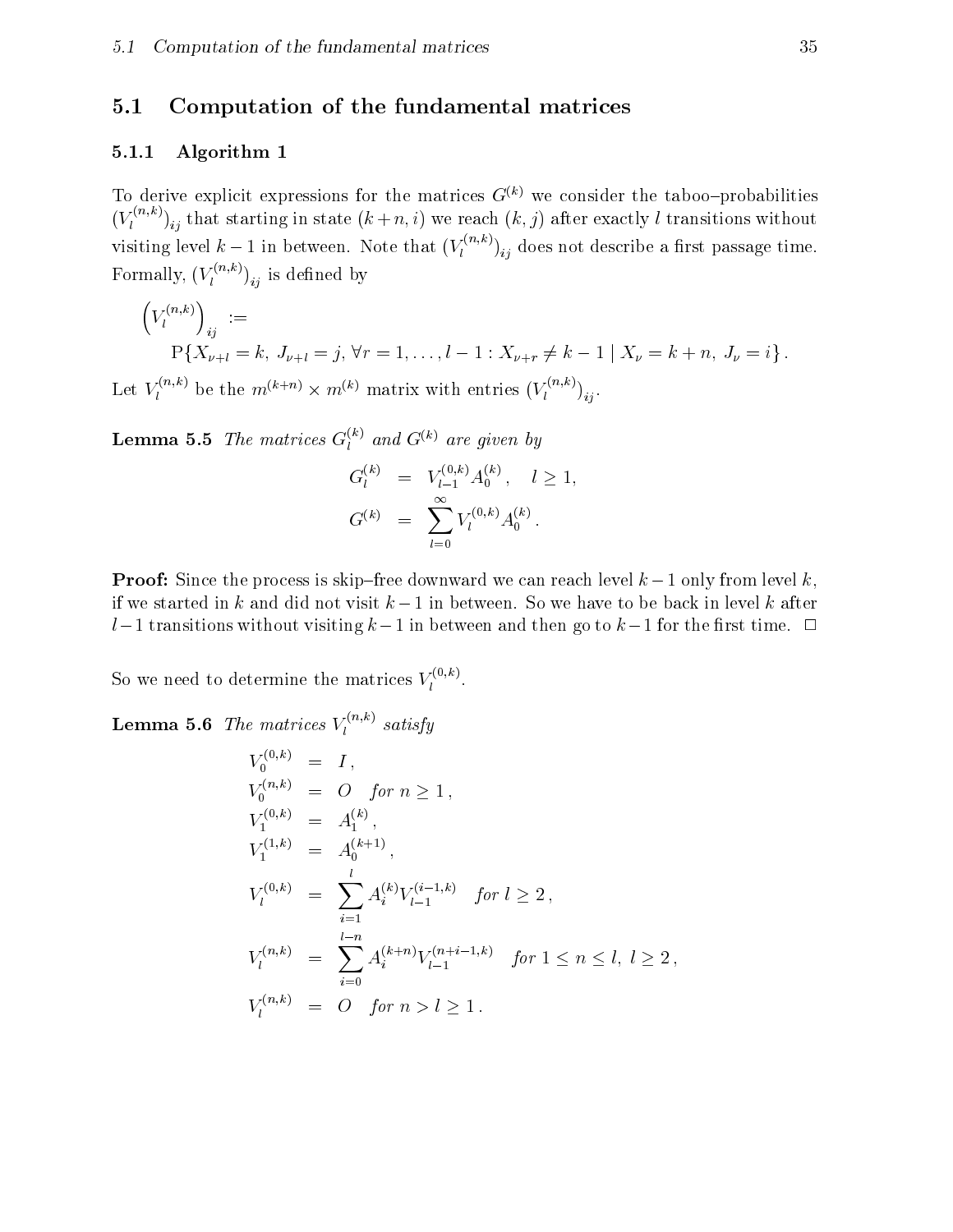;

**Proof:** The equations for  $V_0^{(m)}$ ,  $V_1^{(m)}$  and  $V_1^{(m)}$  are obvious, the one for  $V_l^{(m)}$ , n and in the consequence of the process being free downward. The process being the process being the state of the process of the process being the process of the process of the process of the process of the process of the other two equations are easily obtained by conditioning on the state reached after the  $\Box$ 

Lemma 5.6 shows that the matrices  $V_l^{\langle\cdots,\cdots\rangle}$  are the analogues to the lower semi–convolutions of the matrices  $A_n$ ,  $n \in \mathbb{N}_0$ , in the level independent case [1].

Remark: We can summarize lemma 5.6 as follows:

$$
V_0^{(n,k)} = \delta_{n,0} I,
$$
  
\n
$$
V_l^{(0,k)} = \sum_{i=1}^l A_i^{(k)} V_{l-1}^{(i-1,k)} \text{ for } l \ge 1,
$$
  
\n
$$
V_l^{(n,k)} = \begin{cases} \sum_{i=0}^{l-n} A_i^{(k+n)} V_{l-1}^{(n+i-1,k)}, & 1 \le n \le l \\ 0, & n > l \ge 1 \end{cases},
$$

where  $\delta_{n,0} = 1$  if  $n = 0$  and  $\delta_{n,0} = 0$  otherwise. Using matrix notation these equations can be written as

$$
V_l^{(0,k)} = \left(A_1^{(k)}, A_2^{(k)}, \dots, A_l^{(k)}\right) \begin{pmatrix} V_{l-1}^{(0,k)} \\ V_{l-1}^{(1,k)} \\ \vdots \\ V_{l-1}^{(l-1,k)} \end{pmatrix} \text{ for } l \ge 1,
$$
  

$$
V_l^{(n,k)} = \left(A_0^{(k+n)}, A_1^{(k+n)}, \dots, A_{l-n}^{(k+n)}\right) \begin{pmatrix} V_{l-1}^{(n-k)} \\ V_{l-1}^{(n,k)} \\ \vdots \\ V_{l-1}^{(l-1,k)} \end{pmatrix} \text{ for } 1 \le n \le l.
$$

So for  $l \geq 1$ 

$$
\begin{pmatrix}\nV_l^{(0,k)} \\
V_l^{(1,k)} \\
V_l^{(2,k)} \\
\vdots \\
V_l^{(l,k)}\n\end{pmatrix} = \begin{pmatrix}\nA_1^{(k)} & A_2^{(k)} & \cdots & A_l^{(k)} \\
A_0^{(k+1)} & A_1^{(k+1)} & \cdots & A_{l-1}^{(k+1)} \\
\vdots & \vdots & \ddots & \vdots \\
A_0^{(k+2)} & \cdots & A_0^{(k+2)}\n\end{pmatrix} \begin{pmatrix}\nV_{l-1}^{(0,k)} \\
V_{l-1}^{(1,k)} \\
\vdots \\
V_{l-1}^{(l-1,k)}\n\end{pmatrix} .
$$
\n(5.2)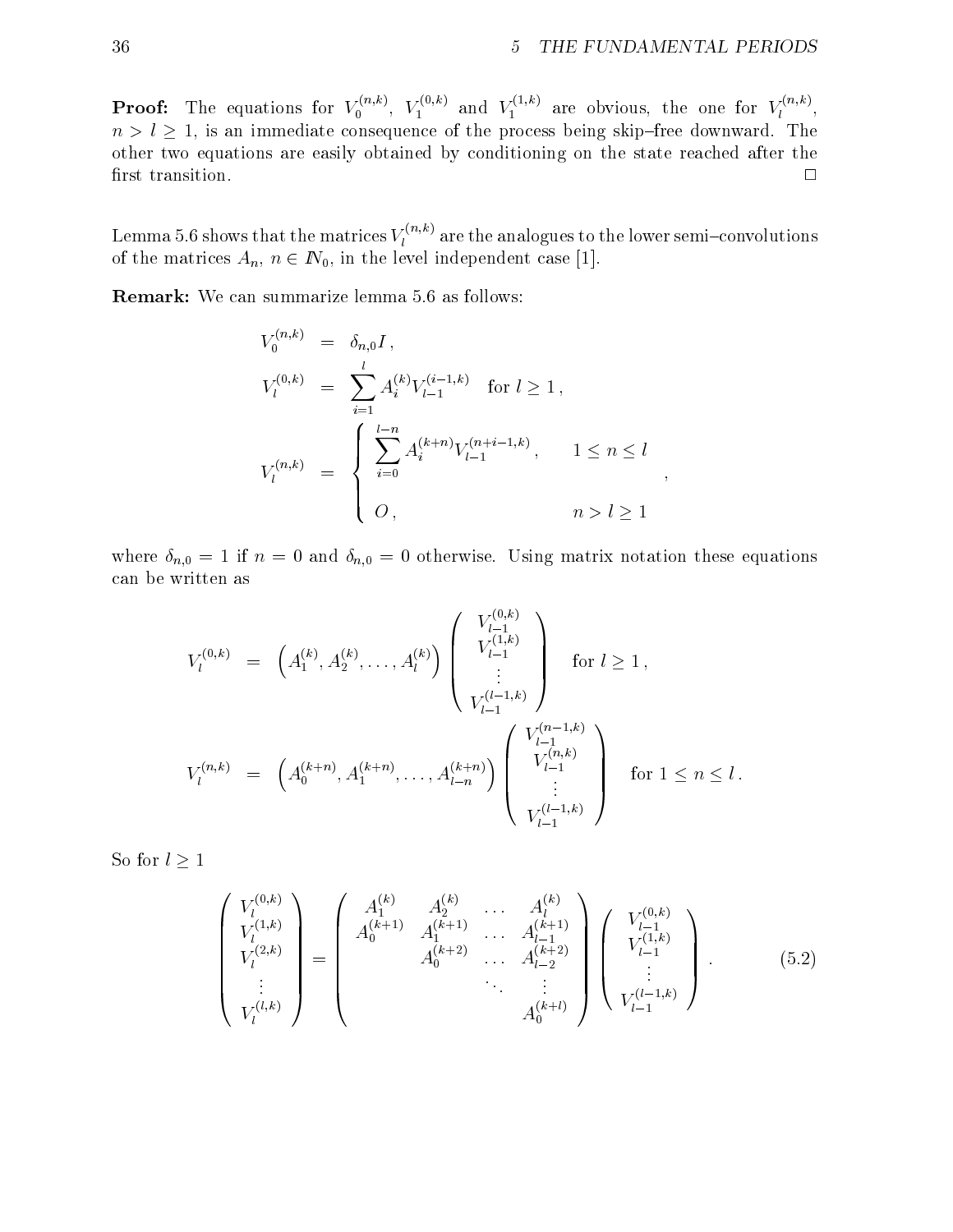**Notation:** For  $l \in I\!N$  the  $(l + 1) \times l$  block matrices  $\mathcal{A}_l^{(l)}$  are defined by

$$
\mathcal{A}_{l}^{(k)} := \begin{pmatrix} A_{1}^{(k)} & A_{2}^{(k)} & \dots & A_{l}^{(k)} \\ A_{0}^{(k+1)} & A_{1}^{(k+1)} & \dots & A_{l-1}^{(k+1)} \\ & & A_{0}^{(k+2)} & \dots & A_{l-2}^{(k+2)} \\ & & & & \vdots & \\ & & & & A_{0}^{(k+l)} \end{pmatrix}
$$
(5.3)

(empty entries shall represent the zero matrix  $O$ ).

**Lemma 5.7** The matrices  $V_l^{\langle \cdot \rangle \langle \cdot \rangle}$  are given by

$$
V_l^{(0,k)} = \left[\prod_{i=0}^{l-1} A_{l-i}^{(k)}\right]_0,
$$

where  $[\cdot]_0$  denotes the 0th block of the vector.

Proof: Applying  $(5.2)$  recursively we obtain

$$
\left(\begin{array}{c} V_l^{(0,k)} \\ V_l^{(1,k)} \\ \vdots \\ V_l^{(l,k)} \end{array}\right) = \left(\prod_{i=0}^{l-1} \mathcal{A}_{l-i}^{(k)}\right) V_0^{(0,k)}
$$

and so

$$
V_l^{(0,k)}=\left[\prod_{i=0}^{l-1}{\mathcal A}_{l-i}^{(k)}\right]_0
$$

since  $V_0^{\gamma}$   $\gamma = I$  by lemma 5.6.  $\Box$ 

Now we have explicit expressions for the matrices  $G_l^{(k)}$  and  $G_{l}^{(k)}$ .

**Theorem 5.8** The matrices  $G_l^{(m)}$  and  $G^{(m)}$  are given by

$$
G_l^{(k)} = \left[ \prod_{i=0}^{l-2} \mathcal{A}_{l-1-i}^{(k)} \right]_0 A_0^{(k)}, \quad l \ge 1,
$$
  

$$
G^{(k)} = \sum_{l=0}^{\infty} \left[ \prod_{i=0}^{l-1} \mathcal{A}_{l-i}^{(k)} \right]_0 A_0^{(k)}.
$$

**Proof:** The assertion follows immediately from lemmata 5.5 and 5.7.  $\Box$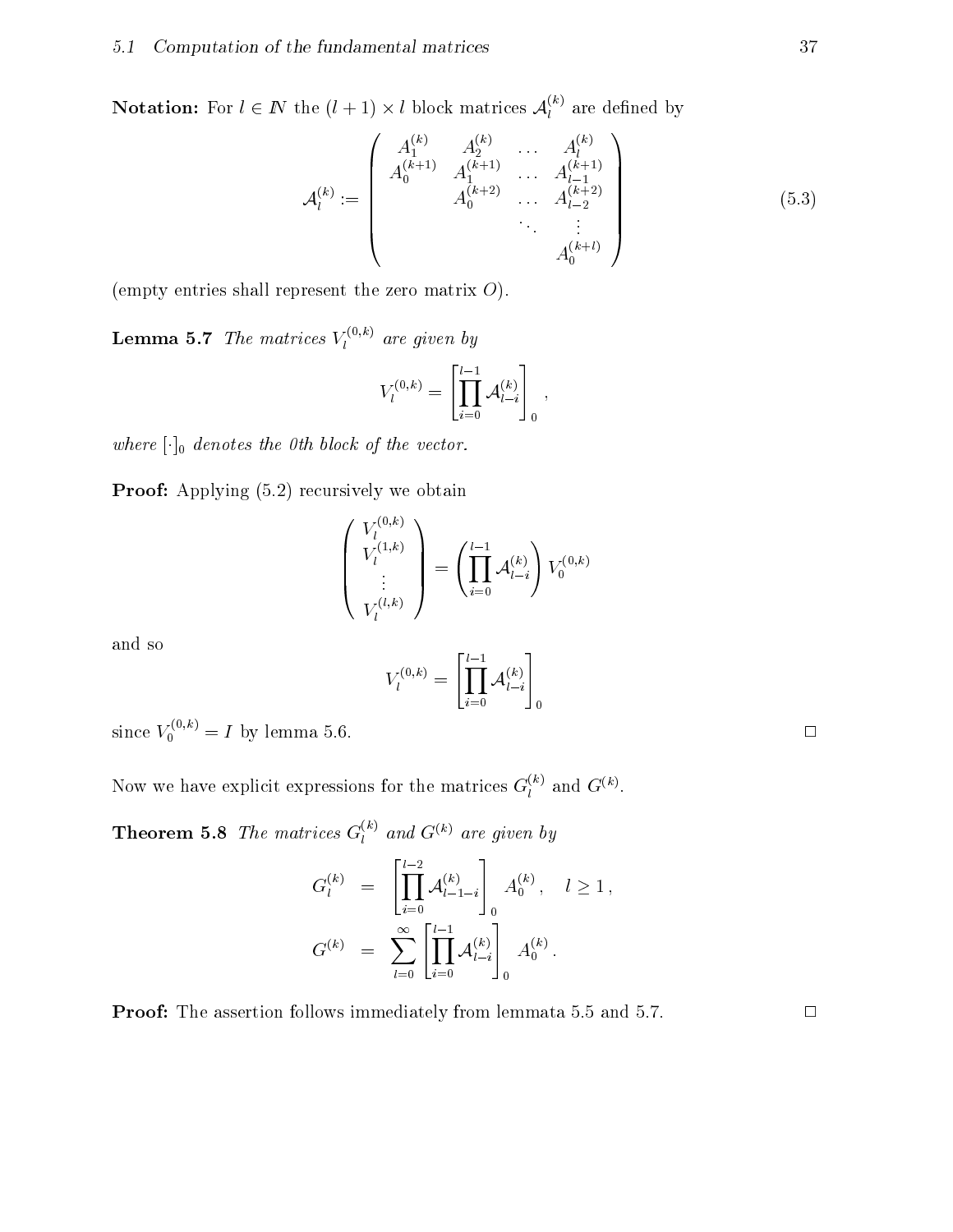### 5.1.2 Algorithm 2

Let us now define the taboo–probabilities  $(W_l^{\langle \cdots, \rangle})_{ij}$  to be the probability that starting in state  $(k, i)$  we reach  $(k + n, j)$  after exactly l transitions without visiting level  $k - 1$  in between. Formally,  $(W_l^{\text{max}})_{ij}$  is defined by

$$
\left(W_l^{(n,k)}\right)_{ij} :=
$$
  
P{X<sub>u+l</sub> = k + n, J<sub>u+l</sub> = j,  $\forall r = 1, ..., l - 1 : X_{u+r} \neq k - 1 | X_u = k, J_u = i}.$ 

Further,  $W_l^{(k,m)}$  shall be the  $m^{(k)} \times m^{(k+n)}$  matrix with entries  $(W_l^{(k,m)})_{ij}$ . Then  $W_0^{(k,m)} = I$ and  $W_0^{(m,n)} = O$  for all  $n \geq 1$ .

**Lemma 5.9** The matrices  $G_l^{\scriptscriptstyle{(n)}}$  and  $G^{\scriptscriptstyle{(n)}}$  are given by

$$
G_l^{(k)} = W_{l-1}^{(0,k)} A_0^{(k)}, \quad l \ge 1,
$$
  

$$
G^{(k)} = \sum_{l=0}^{\infty} W_l^{(0,k)} A_0^{(k)}.
$$

**Proof:** Analogous to the proof of lemma 5.5.  $\Box$ 

**Lemma 5.10** The matrices  $W_l^{(m,n)}$  satisfy

$$
W_1^{(n,k)} = A_{n+1}^{(k)} \quad \text{for } n \ge 0,
$$
  
\n
$$
W_l^{(n,k)} = \sum_{i=0}^{n+1} W_{l-1}^{(i,k)} A_{n+1-i}^{(k+i)} \quad \text{for } n \ge 0, l \ge 2.
$$

**Proof:** The equation for  $W_1^{\ldots,\ldots}$  is obvious. By conditioning on the state reached after  $l - 1$  transitions we obtain the second equation.  $\Box$ 

Lemma 5.10 shows that the matrices  $W_l^{\otimes (n)}$  are the analogues to the upper semiconvolutions of the matrices  $A_n$ ,  $n \in \mathbb{N}_0$ , in the level independent case [1].

Remark: In matrix notation lemma 5.10 can be summarized in the following way :

$$
W_l^{(n,k)} = \left(W_{l-1}^{(0,k)}, W_{l-1}^{(1,k)}, \dots, W_{l-1}^{(n+1,k)}\right) \left(\begin{array}{c} A_{n+1}^{(k)} \\ A_n^{(k+1)} \\ \vdots \\ A_0^{(k+n+1)} \end{array}\right), \quad l \ge 1,
$$

 $\overline{L}$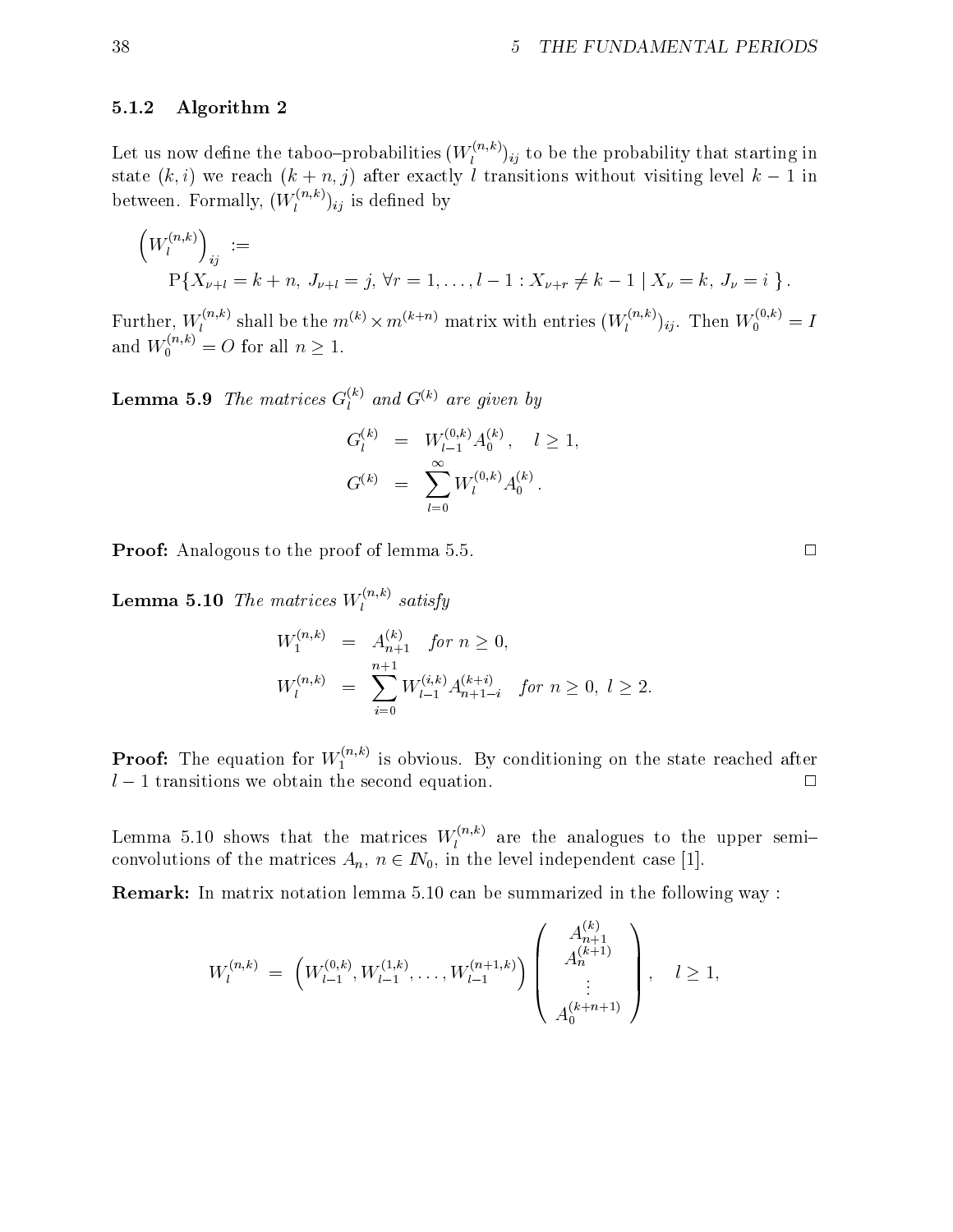and so for  $l\geq 1$ 

$$
\left(W_l^{(0,k)}, W_l^{(1,k)}, \dots, W_l^{(n,k)}, \dots\right)
$$
\n
$$
= \left(W_{l-1}^{(0,k)}, W_{l-1}^{(1,k)}, \dots, W_{l-1}^{(n,k)}, \dots\right) \begin{pmatrix} A_1^{(k)} & A_2^{(k)} & \dots & A_{n+1}^{(k)} & \dots \\ A_0^{(k+1)} & A_1^{(k+1)} & \dots & A_n^{(k+1)} & \dots \\ A_0^{(k+2)} & \dots & A_{n-1}^{(k+2)} & \dots \\ & \vdots & \vdots & \vdots & \vdots \\ A_0^{(k+n+1)} & \dots & A_0^{(k+n+1)} & \dots \\ & \vdots & \vdots & \vdots & \vdots \\ A_{l-1}^{(0,k)}, W_{l-1}^{(1,k)}, \dots, W_{l-1}^{(n,k)}, \dots \right) A_{\infty}^{(k)} \end{pmatrix} \tag{5.4}
$$

with  $\mathcal{A}_{\infty}^{\infty}$  being the matrix of infinite size given by (5.3).

**Lemma 5.11** The matrices  $(\mathcal{A}_{\infty}^{\infty})^{\mathsf{v}}$  are bounded and  $||(\mathcal{A}_{\infty}^{\infty})^{\mathsf{v}}|| \leq 1$  for all  $l \in I\mathsf{V}_0$ .

**Proof:** At first,  $\|(\mathcal{A}_{\infty}^{\infty})^{\circ}\| = \|\mathcal{I}\| = 1$ . For  $l = 1$  we have

$$
\sum_{n=1}^{\infty} A_n^{(k)} \mathbf{e} = \mathbf{e} - A_0^{(k)} \mathbf{e} \le \mathbf{e},
$$
  

$$
\sum_{n=0}^{\infty} A_n^{(k+i)} \mathbf{e} = \mathbf{e} \text{ for all } i \ge 1,
$$

thus  $\|(\mathcal{A}_{\infty})\| = 1$ . Lemma 1.4 implies  $\|(\mathcal{A}_{\infty})^*\| \leq \|(\mathcal{A}_{\infty})\|^2 = 1$  for all  $l \in I\!N$ .

These results enable us to derive a second set of explicit expressions for the matrices  $G_l^{\alpha\beta}$ and  $\mathbf{G}^{\vee\vee}$ .

**Theorem 5.12** The matrices  $G_l^{\wedge n}$  and  $G^{(n)}$  are given by

$$
G_l^{(k)} = \left( \left( \mathcal{A}_{\infty}^{(k)} \right)^{l-1} \right)_{00} A_0^{(k)}, \quad l \ge 1,
$$
  

$$
G^{(k)} = \sum_{l=0}^{\infty} \left( \left( \mathcal{A}_{\infty}^{(k)} \right)^l \right)_{00} A_0^{(k)} = \left( \left( \mathcal{I} - \mathcal{A}_{\infty}^{(k)} \right)^l \right)_{00} A_0^{(k)},
$$

where  $(\mathcal{I}-\mathcal{A}_{\infty}^{(k)})'$  is the mi for is the minimal nonnegative solution of  $(\mathcal{I}-\mathcal{A}_{\infty}^{(k)})\mathcal{Z}=\mathcal{I}.$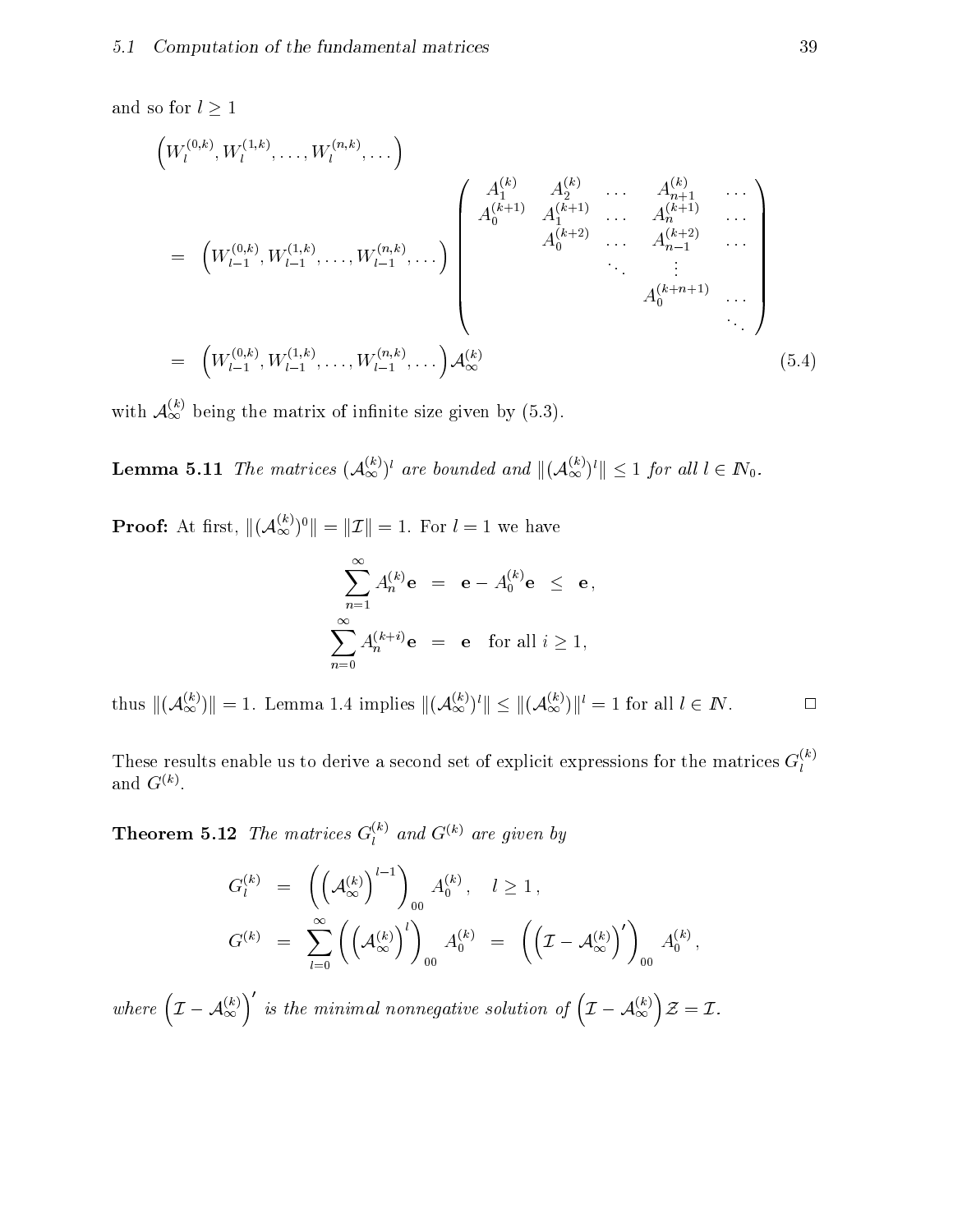**Proof:** Applying  $(5.4)$  recursively we obtain

$$
\left(W_l^{(0,k)},W_l^{(1,k)},\ldots,W_l^{(n,k)},\ldots\right)=\left(I,O,O,\ldots\right)\left(\mathcal{A}_{\infty}^{(k)}\right)^l.
$$

Thus  $W_l^{(\gamma,\gamma)} = (A_{\infty}^{(\gamma)})$  and  $((A_{\infty}^{(k)})^{l})$  and le  $\mathbf{I}$ and lemma 5.9 implies the control of the control of the control of the control of the control of the control o

$$
G_l^{(k)} = \left( \left(\mathcal{A}_\infty^{(k)}\right)^{l-1}\right)_{00} A_0^{(k)} \quad \text{and} \quad G^{(k)} = \sum_{l=0}^\infty \left( \left(\mathcal{A}_\infty^{(k)}\right)^l\right)_{00} A_0^{(k)}.
$$

Let us now consider the Markov chain with state space  $\{\Delta\}\cup\left(\bigcup_{l=k}^{\infty}(\{l\}\times {\bf J}^{(l)})\right)$ , where  $\Delta$  shall be an absorbing state, and transition matrix

$$
\mathcal{T} = \begin{pmatrix} \begin{array}{c|c} 1 & \mathbf{0}^T & \mathbf{0}^T & \dots \\ \hline A_0^{(k)} \mathbf{e} & & & \\ \mathbf{0} & & A_\infty^{(k)} \\ \vdots & & & \end{array} \end{pmatrix} \,.
$$

Here all states  $(l,i), l \geq k$ , are transient. Then  $\mathcal{S} := \sum_{l=0}^{\infty} \left(\mathcal{A}^{(\kappa)}_\infty\right)^c$  satisfies  $(\mathcal{I} - \mathcal{A}^{(\kappa)}_\infty)\mathcal{S} = \mathcal{I}$ and  $\mathcal{S}(L-\mathcal{A}_{\infty}^{\setminus}) = L$ . Further,  $\mathcal{S}$  is the minimal nonnegative solution of  $(L-\mathcal{A}_{\infty}^{\setminus})\mathcal{Z} = L$ (by proposition 6.1.8 in [9, p. 146]).

# 5.2 The mean number of service completions

Once we know the fundamental matrices  $G^{(k)}$  we can also determine the mean number of service completions during a fundamental period starting in phase  $i$  of level  $k$ , which we will denote by  $c_{F,i}^{\perp}$ , and the mean duration'  $t_{F,i}^{\perp}$  of a fundamental period starting in  $(k,i)$ . If the embedded Markov chain  $(\mathcal{X}, \mathcal{J})$  is positive recurrent, all  $c_{F,i}^{K}$  and  $t_{F,i}^{K}$  are finite. Let  ${\bf c}_{F}^{\sigma\sigma\sigma} = (c_{F,i}^{\sigma\sigma})_{i=1,...,m(k)}$  and  ${\bf t}_{F}^{\sigma\sigma\sigma\sigma} = (t_{F,i}^{\sigma\sigma\sigma})_{i=1,...,m(k)}$ .

**Lemma 5.13** If the embedded Markov chain  $(X, J)$  is positive recurrent, the vectors  $\mathbf{c}_{\mathbf{w}}^{\mathbf{w}}$ of mean numbers of service completions during a fundamental period starting in levelk satisfy the equation

$$
\mathbf{c}_{F}^{(k)} = \mathbf{e} + \sum_{l=1}^{\infty} A_{l}^{(k)} \left( \prod_{j=1}^{l-1} G^{(k+l-j)} \right) \mathbf{c}_{F}^{(k)} + \sum_{\nu=1}^{\infty} \sum_{l=1}^{\infty} A_{\nu+l}^{(k)} \left( \prod_{j=1}^{l-1} G^{(k+\nu+l-j)} \right) \mathbf{c}_{F}^{(k+\nu)}.
$$

<sup>7</sup>The duration again refers to the time that passes in the embedding semi-Markov process  $(Y, \mathcal{J})$ . <sup>8</sup>Lucantoni [24] uses the notation  $\mu$  instead of  $c_F$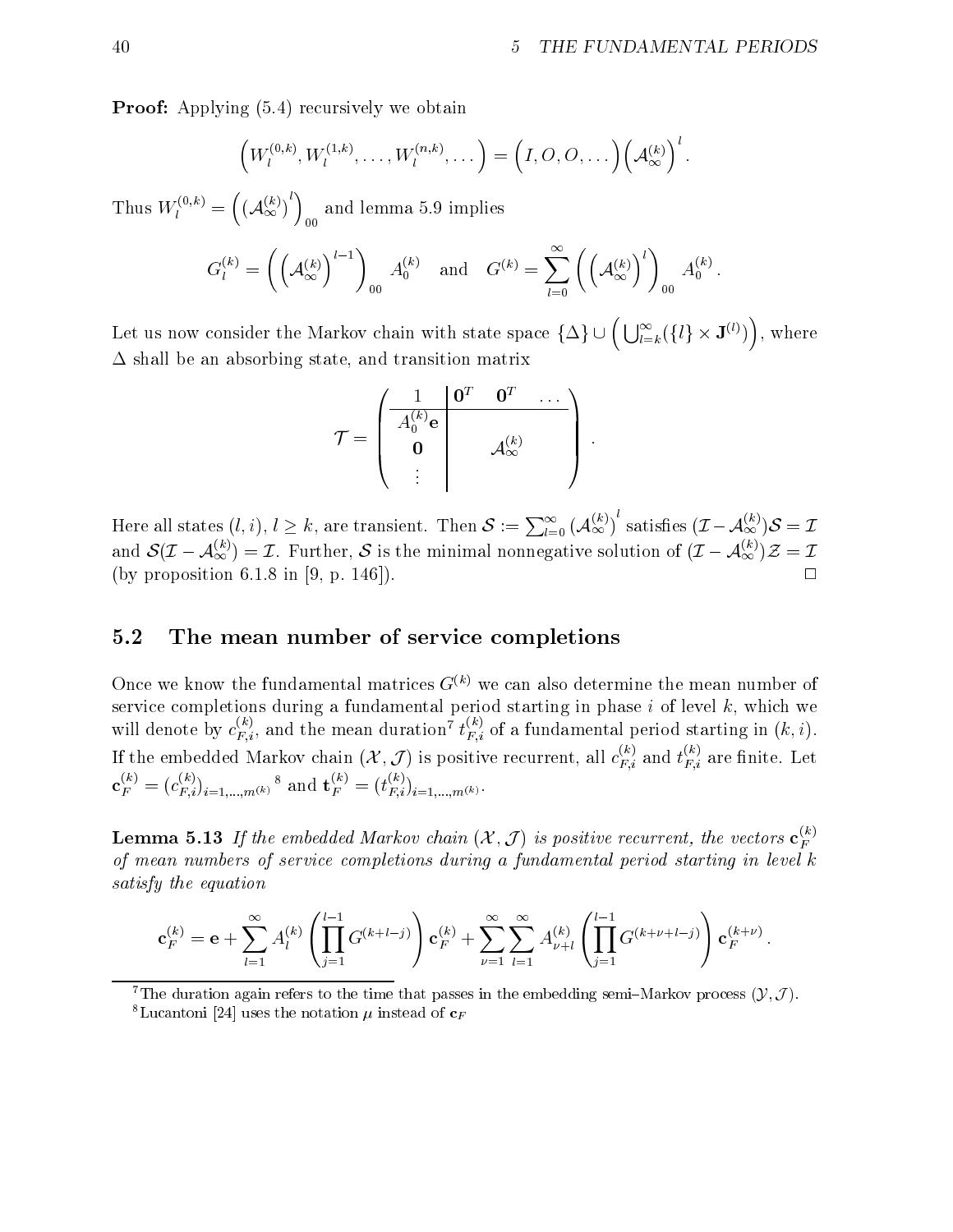period starting in level k is given by  $G^{(k)}(z,0) = \sum_{l=1}^{\infty} G_{l}^{(k)} z^{l}$ . Thus

$$
\mathbf{c}_F^{(k)} = \frac{\partial}{\partial z} G^{(k)}(z, s) \Big|_{\substack{z=1 \ s=0}} \mathbf{e} \,. \tag{5.5}
$$

Differentiation in  $(5.1)$  yields

$$
\frac{\partial}{\partial z} G^{(k)}(z,s) \n= \sum_{\nu=0}^{\infty} A_{\nu}^{(k)}(s) \left( \prod_{j=1}^{\nu} G^{(k+\nu-j)}(z,s) \right) \n+ z \sum_{\nu=1}^{\infty} A_{\nu}^{(k)}(s) \sum_{l=1}^{\nu} \left( \prod_{j=1}^{l-1} G^{(k+\nu-j)}(z,s) \right) \left( \frac{\partial}{\partial z} G^{(k+\nu-l)}(z,s) \right) \left( \prod_{j=l+1}^{\nu} G^{(k+\nu-j)}(z,s) \right).
$$

Since we assumed  $(\mathcal{X}, \mathcal{J})$  to be positive recurrent,  $G^{(k+\nu)}$ **e** = **e** for all  $\nu$  (theorem 5.4). Thus

$$
\mathbf{c}_{F}^{(k)} = \frac{\partial}{\partial z} G^{(k)}(z, s) \Big|_{z=1} \mathbf{e}
$$
\n
$$
= \sum_{\nu=0}^{\infty} A_{\nu}^{(k)} \left( \prod_{j=1}^{\nu} G^{(k+\nu-j)} \right) \mathbf{e}
$$
\n
$$
+ \sum_{\nu=1}^{\infty} A_{\nu}^{(k)} \sum_{l=1}^{\nu} \left( \prod_{j=1}^{l-1} G^{(k+\nu-j)} \right) \left( \frac{\partial}{\partial z} G^{(k+\nu-l)}(z, s) \Big|_{z=1} \right) \left( \prod_{j=l+1}^{\nu} G^{(k+\nu-j)} \right) \mathbf{e}
$$
\n
$$
= G^{(k)} \mathbf{e} + \sum_{\nu=1}^{\infty} A_{\nu}^{(k)} \sum_{l=1}^{\nu} \left( \prod_{j=1}^{l-1} G^{(k+\nu-j)} \right) \left( \frac{\partial}{\partial z} G^{(k+\nu-l)}(z, s) \Big|_{z=1} \right) \mathbf{e}
$$
\nby corollary 5.3\n
$$
= \mathbf{e} + \sum_{\nu=1}^{\infty} A_{\nu}^{(k)} \sum_{l=1}^{\nu} \left( \prod_{j=1}^{l-1} G^{(k+\nu-j)} \right) \mathbf{c}_{F}^{(k+\nu-l)} \qquad (5.6)
$$
\n
$$
= \mathbf{e} + \sum_{l=1}^{\infty} \sum_{\nu=0}^{\infty} A_{\nu}^{(k)} \left( \prod_{j=1}^{l-1} G^{(k+\nu-j)} \right) \mathbf{c}_{F}^{(k+\nu-l)} \qquad (5.6)
$$
\n
$$
= \mathbf{e} + \sum_{l=1}^{\infty} \sum_{\nu=0}^{\infty} A_{\nu+l}^{(k)} \left( \prod_{j=1}^{l-1} G^{(k+\nu+j)} \right) \mathbf{c}_{F}^{(k+\nu)}
$$
\n
$$
= \mathbf{e} + \sum_{l=1}^{\infty} A_{l}^{(k)} \left( \prod_{j=1}^{l-1} G^{(k+l-j)} \right) \mathbf{c}_{F}^{(k)} + \sum_{\nu=1}^{\infty} \sum_{
$$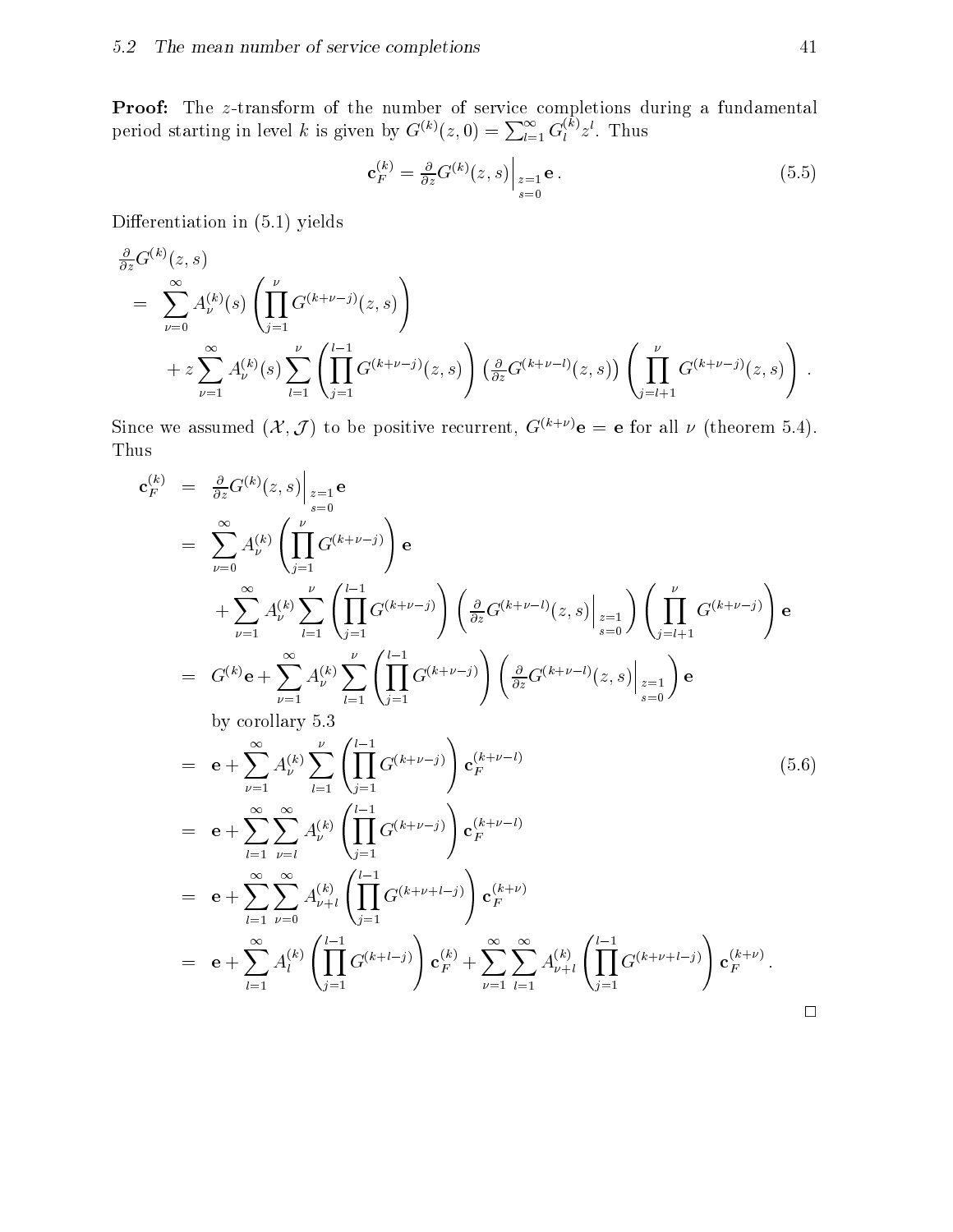Remark: Equation 5.6 can also be obtained by conditioning on the state reached after the first service completion and adding the mean of all numbers of service completions during the fundamental periods required to reach level  $k - 1$ .

We can solve the system of equations given in lemma 5.13 if the supremum of all  $c_{F,i}^{\infty}$  is finite. This should be fulfilled in all applications.

For  $\kappa > 1$  and  $\nu > 0$  let the  $m^{k+\ell} \times m^{k+\ell+\ell}$  matrices  $M^{k+\ell+\ell}$  be

$$
M^{(k,0)} := I - \sum_{l=1}^{\infty} A_l^{(k)} \left( \prod_{j=1}^{l-1} G^{(k+l-j)} \right),
$$
  

$$
M^{(k,\nu)} := - \sum_{l=1}^{\infty} A_{\nu+l}^{(k)} \left( \prod_{j=1}^{l-1} G^{(k+\nu+l-j)} \right), \quad \nu \ge 1.
$$

If the embedded Markov chain  $(X, \mathcal{J})$  is positive recurrent and  $\sup_{k \in I\!\!N, i=1,...,m^{(k)}} c_{F,i}^{\sim} < \infty,$ lemma 5.13 yields

$$
M^{(k,0)}\mathbf{c}_F^{(k)} + \sum_{\nu=1}^{\infty} M^{(k,\nu)}\mathbf{c}_F^{(k+\nu)} = \mathbf{e}.
$$
 (5.7)

, we define a sequence for a sequence for  $\mathcal{N}$  in  $\mathcal{N}$  in  $\mathcal{N}$  of n  $\mathcal{N}$ 

M1 := <sup>M</sup>(1;0) Mn+1 := 0 B B B @ M(1;n) Mn M(n;1) O O M(n+1;0) 1 C C C A = <sup>0</sup> B B B @ M(1;0) M(1;1) M(1;n) M(2;0) M(2;n1) M(n+1;0) 1 C C C A

for  $n \geq 1$ .

**Lemma 5.14** The matrix of infinite size  $\mathcal{M} := \mathcal{M}_{\infty}$  is bounded.

**Proof:** The matrices  $G^{\vee\vee}$  are sub-stochastic<sup>--</sup>. Thus the kth block of  $|\mathcal{M}| \, e_{\infty}$  satisfies

$$
\Big[|\mathcal{M}|\,\mathbf{e}_{\infty}\Big]_k \ \ = \ \ \sum_{\nu=0}^{\infty} |M^{(k,\nu)}|\,\mathbf{e}
$$

<sup>9</sup>Cf. definition 1.3

<sup>&</sup>lt;sup>10</sup>If the embedded Markov chain is (positive) recurrent they are even stochastic (theorem 5.4), but we do not require that here.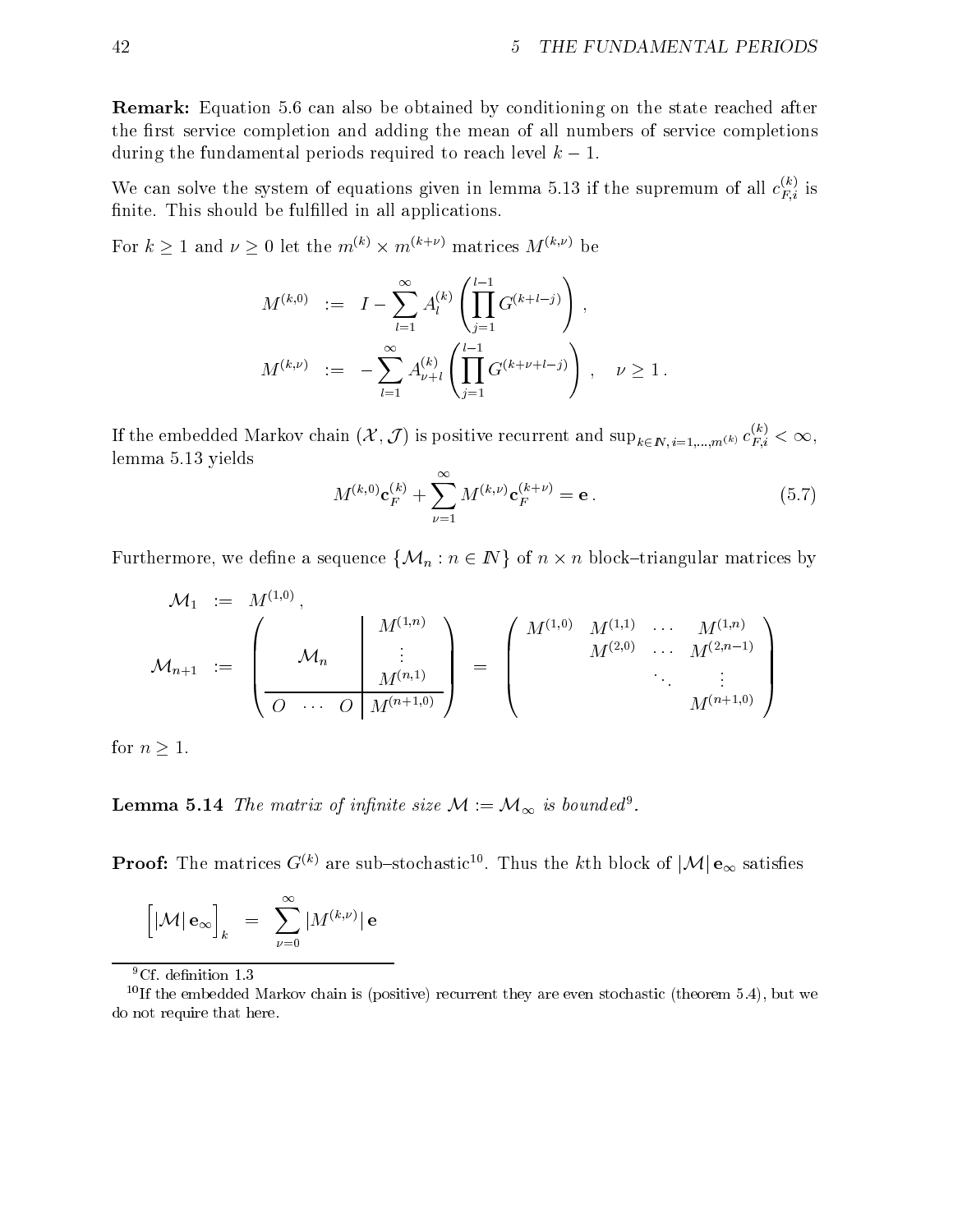$$
\leq I\mathbf{e} + \sum_{l=1}^{\infty} A_l^{(k)} \left( \prod_{j=1}^{l-1} G^{(k+l-j)} \right) \mathbf{e} + \sum_{\nu=1}^{\infty} \sum_{l=1}^{\infty} A_{\nu+l}^{(k)} \left( \prod_{j=1}^{l-1} G^{(k+\nu+l-j)} \right) \mathbf{e}
$$
\n
$$
\leq \mathbf{e} + \sum_{l=1}^{\infty} A_l^{(k)} \mathbf{e} + \sum_{\nu=1}^{\infty} \sum_{l=\nu}^{\infty} A_{l+1}^{(k)} \mathbf{e}
$$
\n
$$
= \mathbf{e} + \sum_{l=1}^{\infty} A_l^{(k)} \mathbf{e} + \sum_{l=1}^{\infty} \sum_{\nu=1}^{\infty} A_{l+1}^{(k)} \mathbf{e}
$$
\n
$$
= \mathbf{e} + \sum_{l=1}^{\infty} A_l^{(k)} \mathbf{e} + \sum_{l=1}^{\infty} l A_{l+1}^{(k)} \mathbf{e}
$$
\n
$$
= \mathbf{e} + \sum_{l=1}^{\infty} l A_l^{(k)} \mathbf{e}
$$
\n
$$
= \mathbf{e} + \mathbf{a}^{(k)}
$$
\n
$$
< \mathbf{e} + \lambda^{(0)} \mu^{-1} \mathbf{e}
$$

by theorem 3.8 and (1.1). So the matrix  $\mathcal M$  is bounded.  $\Box$ 

**Lemma 5.15** The matrices  $\mathcal{M}_n$  are nonsingular and their inverses are given by

$$
\begin{array}{rcl} \mathcal{M}^{-1}_1 & = & \left(M^{(1,0)}\right)^{-1}, \\ & & \\ \mathcal{M}^{-1}_{n+1} & = & \left(\begin{array}{c|c} & \mathcal{M}^{-1}_n & \mathcal{M}^{-1}_n \end{array}\right|\left(\begin{array}{c} M^{(1,n)} \\ \vdots \\ M^{(n,1)} \end{array}\right)\left(\begin{array}{c} M^{(n+1,0)} \end{array}\right)^{-1}\right),\; n\geq 1\, . \end{array}
$$

If the embedded Markov chain  $(X, J)$  is positive recurrent and  $\sup_{k \in \mathbb{N}, i=1,...,m(k)} c_{F,i}^{\vee} < \infty$ , then M is invertible, and the matrix M  $:=$  M $_{\infty}^{-}$  is bounded and the unique bounded inverse of M.

**Proof:** To prove the first part of the lemma we start by showing that the matrices  $M^{(k,0)}$ are nonsingular.

By corollary 1.16  $P_0^{(k)}(t) = e^{D_0^{(k)}(t)}$ . So  $P_0^{(k)}(t)$  is nonsingular [3, p. 170] and nonnegative, thus there must be a positive entry in each row. Therefore  $A_0^+ = \int_0^1 \left[ P_0^+{}'(t) \right]$  $f^{\infty}$  $\mathbf{E}^{(k)}$  $\wedge$   $\mathbf{E}$  $\int_0$   $[P_0^{\wedge} (t) | O] dH(t)$ (by (3.3)) has a positive entry in each row and so

$$
\left[\sum_{l=1}^{\infty} A_l^{(k)} \mathbf{e}\right]_i = \left[\mathbf{e} - A_0^{(k)} \mathbf{e}\right]_i < 1 \quad \text{for all } i = 1, \dots, m^{(k)}.\tag{5.8}
$$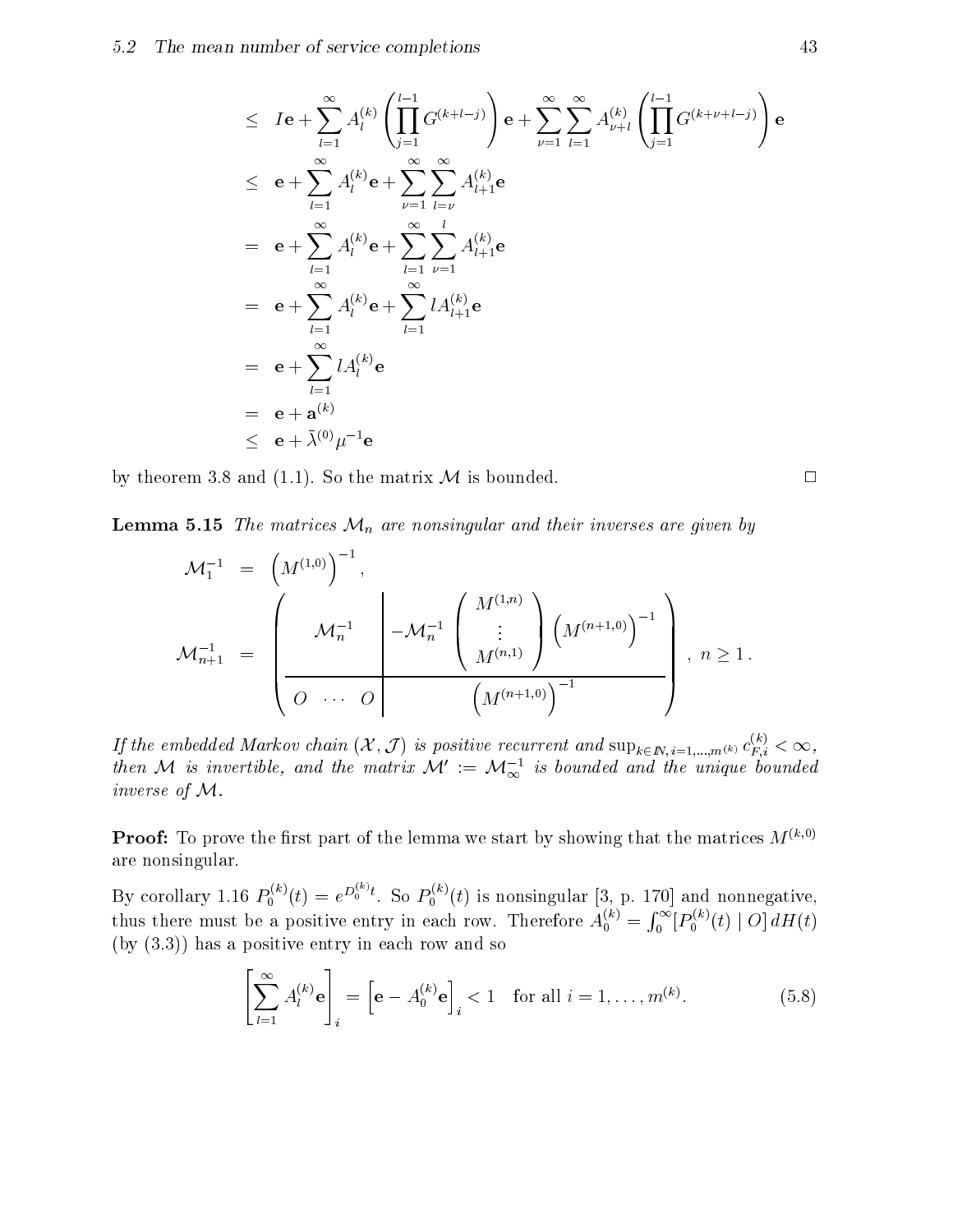Hence  $[(I - M^{(k,0)})e] = [\nabla$ i a control de la control de la control de la control de la control de la control de la control de la control d  $i \leftarrow l \leftarrow l = 1 \quad l$  $\left[\sum_{l=1}^{\infty} A_l^{(k)} \mathbf{e}\right]$  < 1 for <u>in the community of the community of the community of the community of the community of the community of the community of the community of the community of the community of the community of the community of the community </u> in the company of the company of the  $\langle$  1 for an  $i = 1, \ldots, m^{\omega}$ . This implies that  $M^{(k,0)}$  is strictly diagonally dominant and therefore nonsingular [28, p. 146] with

$$
\left(M^{(k,0)}\right)^{-1} = \sum_{\nu=0}^{\infty} \left(\sum_{l=1}^{\infty} A_l^{(k)} \left(\prod_{j=1}^{l-1} G^{(k+l-j)}\right)\right)^{\nu} . \tag{5.9}
$$

Since the matrices  $\mathcal{M}_n$  are block-triangular with nonsingular blocks on their diagonal, they are also nonsingular. Now we proceed by induction:  $\mathcal{M}_1 = M^{(+,0)}$  and so  $\mathcal{M}_1$  =  $(M^{(1)})$  . Suppose  $\mathcal{M}_n$  is known, then

$$
\mathcal{M}_{n+1} \cdot \left( \underbrace{\mathcal{M}_{n}^{-1}}_{\mathcal{O}} \underbrace{\begin{pmatrix} \mathcal{M}_{n}^{-1} & \begin{pmatrix} M^{(1,n)} \\ \vdots \\ M^{(n,1)} \end{pmatrix} \begin{pmatrix} M^{(n+1,0)} \end{pmatrix}}_{\mathcal{M}^{(n,1)}} \right) \left( M^{(n+1,0)} \right)^{-1} }_{\mathcal{M}_{n}^{-1}} \right)
$$
\n
$$
= \left( \underbrace{\mathcal{M}_{n} \qquad \qquad \downarrow}_{\mathcal{M}^{(n,1)}} \right) \left( \underbrace{\mathcal{M}_{n}^{-1}}_{\mathcal{O} \qquad \cdots \qquad \mathcal{O}} \begin{pmatrix} M^{(1,n)} \\ \vdots \\ M^{(n,1)} \end{pmatrix} \begin{pmatrix} M^{(n+1,0)} \\ \vdots \\ M^{(n,1)} \end{pmatrix}}_{\mathcal{M}^{(n+1,0)}} \right)^{-1}
$$
\n
$$
= \left( \underbrace{\mathcal{I}_{n} \qquad \qquad \downarrow}_{\mathcal{O} \qquad \cdots \qquad \mathcal{O}} \begin{pmatrix} M^{(1,n)} \\ \vdots \\ M^{(n,1)} \end{pmatrix} \left( M^{(n+1,0)} \right)^{-1} + \left( \underbrace{\begin{pmatrix} M^{(1,n)} \\ \vdots \\ M^{(n,1)} \end{pmatrix}}_{\mathcal{M}^{(n+1,0)}} \right)^{-1} \right)
$$
\n
$$
= \mathcal{I}_{n+1} \,,
$$

where  $\mathcal{L}$  is a set of appropriate size. In the intervals of n - intervals of appropriate size. In the intervals of appropriate size. In the intervals of appropriate size. In the intervals of appropriate size. In the

To prove the second part we first establish that the matrices  $\mathcal{M}_n^{-1}$  are nonnegative. Equa<sup>n</sup> are nonnegative. Equation (5.9) implies that  $(M^{(k)})$  1 is nonnegative for all  $k \in I$  , therefore  $\mathcal{M}_1^- = (M^{(k)})^+$ is nonnegative. Now suppose  $\mathcal{M}_n$  is nonnegative, then  $\mathcal{M}_{n+1}$  is also nonnegative, because  $-M^{(\nu,n+1-\nu)}$ ,  $\nu=1,\ldots,n$ , and  $(M^{(n+1,0)})^{-1}$  are nonnegative and the product of nonnegative matrices is again nonnegative.

Let  $C_F^{\rightarrow}$  be the column vector with block entries  ${\bf c}_F^{\rightarrow}, \ldots, {\bf c}_F^{\rightarrow}$  and  $C_F := C_F^{\rightarrow}$ , then

$$
\bar{\gamma} \; := \; \|C_F\|_{\infty} \; = \; \sup\{c_{F,i}^{(k)} : k \in I\!\!N, \, i = 1, \ldots, m^{(k)}\} \; < \; \infty \, .
$$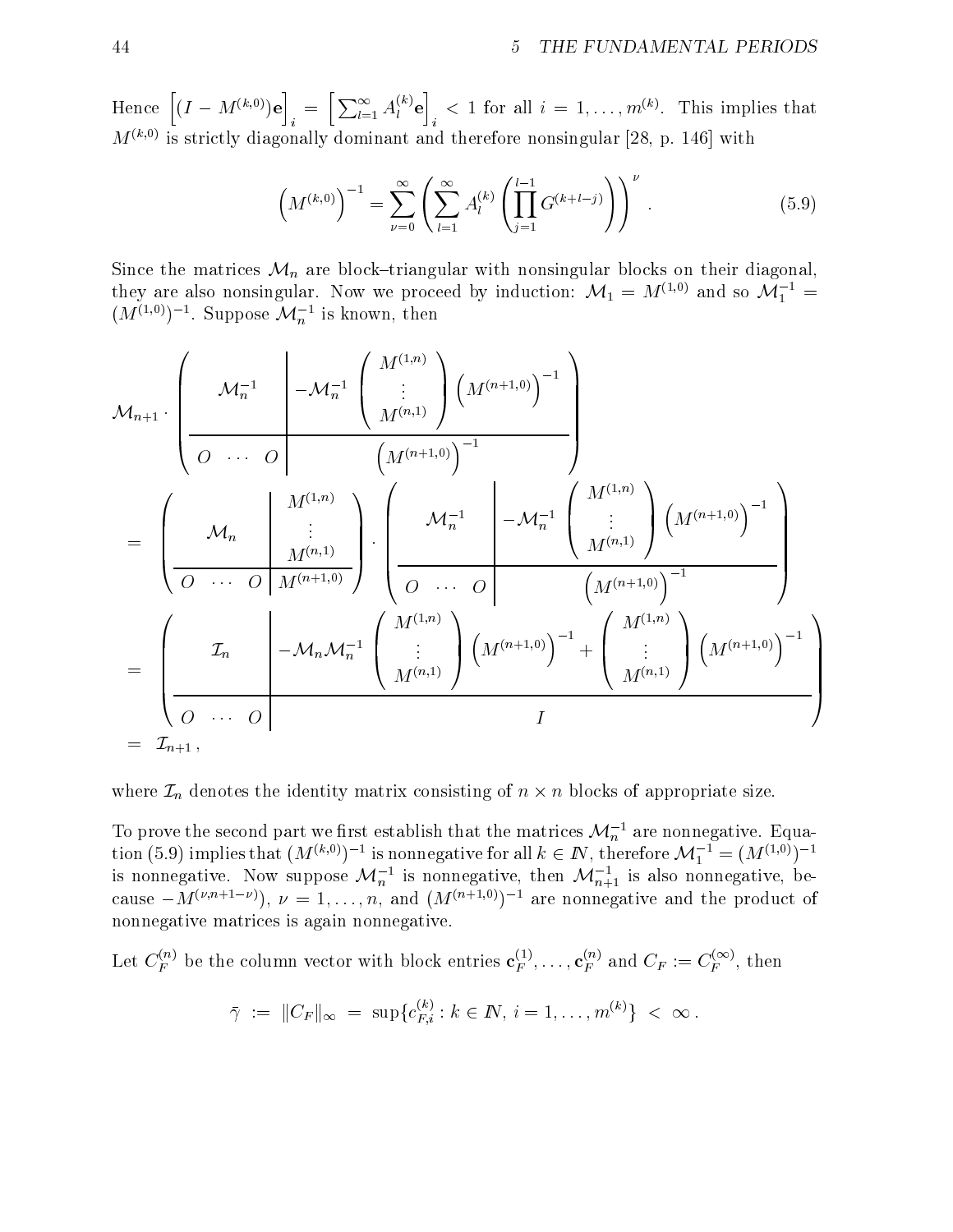Equation (5.7) implies  $\mathcal{M}_n C_F^{\sim} \geq e$  for all  $n \in I\!N$ . Denote the  $(r, \nu)$ th block of  $\mathcal{M}_n^{-1}$  by  $M_{n:r\nu}^{\prime}$ . Since  $\mathcal{M}_n^{-1}$  is nonnegative, we obtain  $C_F^{\sim} \geq \mathcal{M}_n^{-1}$ e, i.e.

$$
\bar{\gamma} {\bf e} \; \ge \; {\bf c}_F^{(r)} \; \ge \; \sum_{\nu=1}^n M'_{n;r\nu} {\bf e}
$$

for all  $n \in \mathbb{N}$  and  $r = 1, \ldots, n$ . So  $C_F \geq \mathcal{M}'\mathbf{e}_{\infty}$ , i.e.

$$
\bar{\gamma} \mathbf{e} \ \geq \ \mathbf{c}_F^{(r)} \ \geq \ \sum_{\nu=1}^{\infty} M'_{\infty; r\nu} \mathbf{e}
$$

for all  $r \in \mathbb{N}$  and

$$
\bar{\gamma} \mathbf{e} \ \geq \ \sup_{n \in \mathbb{N}} \sum_{\nu=1}^n M'_{\infty; n \nu} \mathbf{e} \, .
$$

Thus  $\mathcal{M}'$  is bounded.

Altogether we have

$$
\mathcal{M}'\cdot \mathcal{M}~=~\mathcal{M}_{\infty}^{-1}\cdot \mathcal{M}_{\infty}~=~\mathcal{I}_{\infty}
$$

and

$$
\mathcal{M}\cdot \mathcal{M}'\;=\;\mathcal{M}_{\infty}\cdot \mathcal{M}_{\infty}^{-1}\;=\;\mathcal{I}_{\infty}\,.
$$

So M is invertible and by theorem 3.1.2 in [15, p. 54],  $\mathcal{M}'$  is the unique inverse of M in the space of bounded linear operators on the space of bounded complex sequences  $\ell_{\infty}$ .  $\Box$ 

**Theorem 5.16** If the embedded Markov chain  $(\mathcal{X}, \mathcal{J})$  is positive recurrent and  $\sup\{c_{F,i}^{-1}$ :  $k \in \mathbb{N}, i = 1, \ldots, m^{\langle n \rangle}\} < \infty$ , the vectors  $\mathbf{c}_F^{\sim}$  of mean numbers of service completions during a fundamental period starting in level k are the unique solution of the linear system of equations of lemma 5.13 and are given by

$$
\left(\begin{array}{c} \mathbf{c}_F^{(1)} \\ \mathbf{c}_F^{(2)} \\ \mathbf{c}_F^{(3)} \\ \vdots \end{array}\right) \ = \ \mathcal{M}'\, \mathbf{e}_\infty\,.
$$

**Proof:** Let again  $C_F$  be the column sequence consisting of the vectors  ${\bf c}_F^{\scriptscriptstyle (F)},{\bf c}_F^{\scriptscriptstyle (F)},{\ldots}$  Since  $\sup\{c_{F,i}^{(r)}:k\in I\!\!N,\,i=1,\ldots,m^{(n)}\}\leq\infty,$  lemmata 5.13 and 5.14 imply that  $\mathcal{M}\,C_{F}=\mathbf{e}_{\infty}.$ So the assertion follows from lemma  $5.15$ .  $\Box$ 

We can now also determine the mean duration of a fundamental period. As one would expect, it is the mean service time  $\mu^{-1}$  times the mean number of service completions during a fundamental period  $\mathbf{c}^{\scriptscriptstyle \vee}_F$  .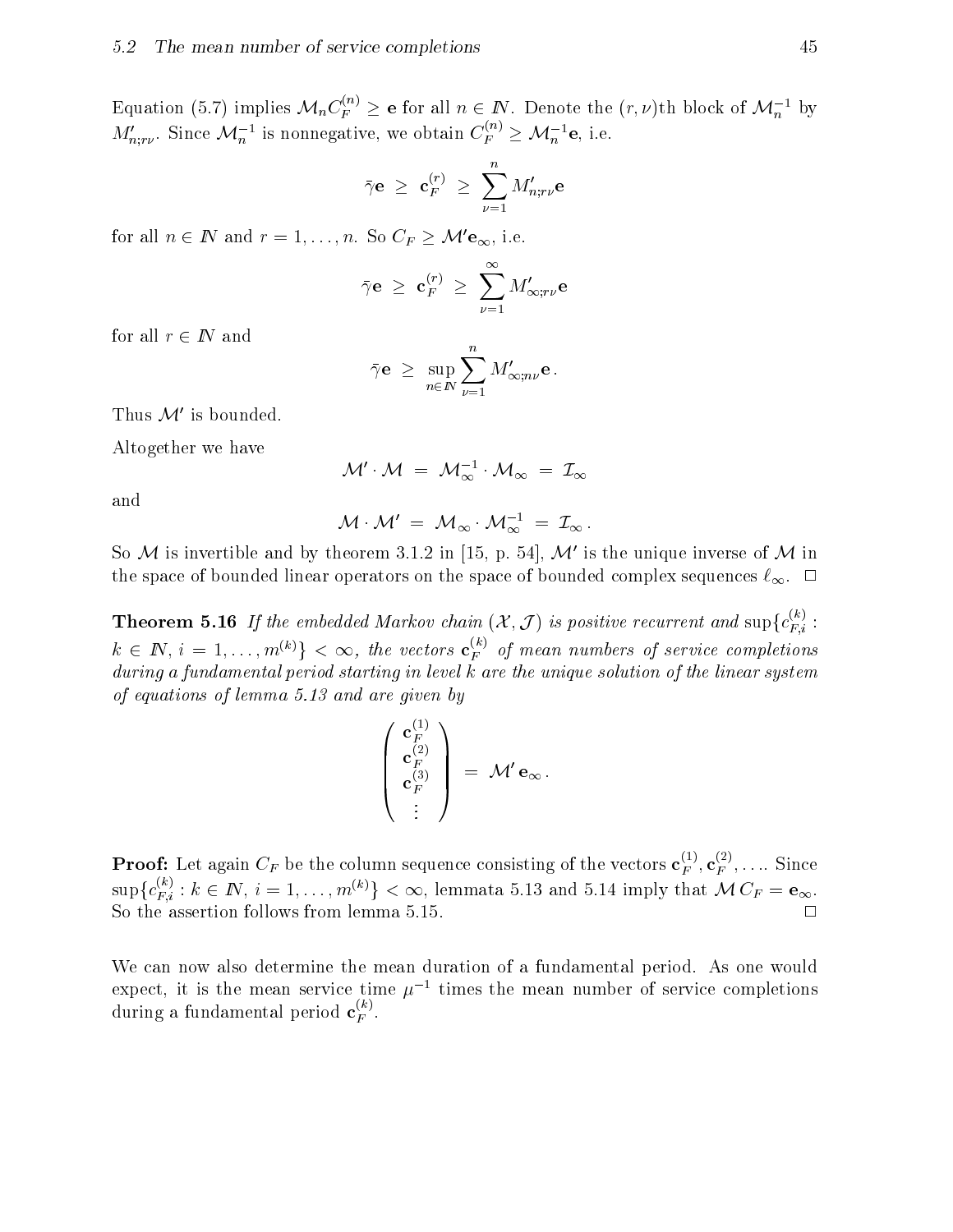**Theorem 5.17** If the embedded Markov chain  $(X, J)$  is positive recurrent, the vector  $\mathbf{t}_{F}^{\sim}$ of the phase dependent mean duration of a fundamental period starting in level k is given by

$$
\mathbf{t}_F^{(k)} = \mu^{-1} \mathbf{c}_F^{(k)}\ .
$$

**Proof:** Let  $S_{\nu,i}^{\nu,\gamma}$  be the random variable of the service time of the  $\nu$ th customer served and  $C_{Fi}^{\sim}$  be the random variable of the number of service completions during a fundamental period starting in level k, phase i. Then the random variables  $S_{1,i}^{\alpha},S_{2,i}^{\alpha},\ldots$  are independent and identically distributed, and  $C_{Fi}^{\cdots}$  is a stopping time for  $S_{1,i}^{\cdots}, S_{2,i}^{\cdots}, \ldots$  Further,  $\mathbb{E}[S_{1,i}^{(k)}] = \mu^{-1} < \infty$  and  $\mathbb{E}[C_{F,i}^{(k)}] = c_{F,i}^{(k)} < \infty$ , since  $(\mathcal{X}, \mathcal{J})$  is positive recurrent. Wald's equation is a set of product of the set of the set of the set of the set of the set of the set of the set of the set of the set of the set of the set of the set of the set of the set of the set of the set of the set of the

$$
t_{F,i}^{(k)} \ = \ \mathrm{E}\left[\sum_{\nu=1}^{C_{F,i}^{(k)}} S_{\nu,i}^{(k)}\right] \ = \ \mathrm{E}\left[C_{F,i}^{(k)}\right] \cdot \mathrm{E}\left[S_{1,i}^{(k)}\right] \ = \ c_{F,i}^{(k)} \ \mu^{-1} \ .
$$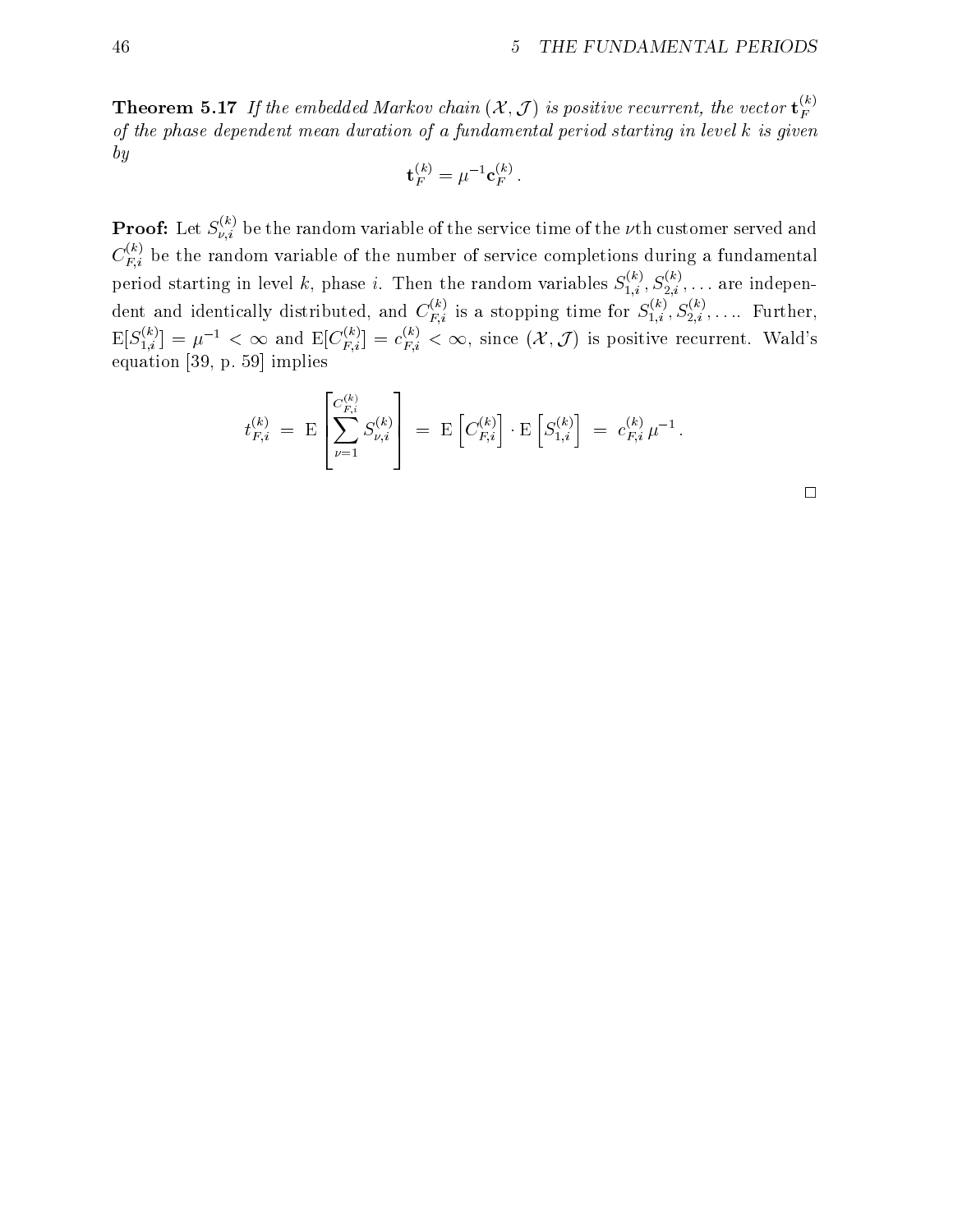# 6 The queue length at service completion times

The distribution of the queue length<sup>11</sup> at service completion times is the stationary distribution of the embedded Markov chain  $(\mathcal{X}, \mathcal{J})$ , if the latter one is ergodic<sup>12</sup>.

Henceforth we will assume that  $(\mathcal{X}, \mathcal{J})$  is ergodic. Let  $\mathbf{x} = (\mathbf{x}_0, \mathbf{x}_1, \mathbf{x}_2, \ldots)$  with blocks  $\mathcal{I} = \mathcal{I}$ is stationary distribution is stationary distribution, i.e., i.e., i.e., i.e., i.e., i.e., i.e., i.e., i.e., i.e., i.e., i.e., i.e., i.e., i.e., i.e., i.e., i.e., i.e., i.e., i.e., i.e., i.e., i.e., i.e., i

$$
x_{ki} = \lim_{\nu \to \infty} P\{X_{\nu} = k, J_{\nu} = i \mid X_0 = l, J_0 = j\}
$$

for all  $\kappa, \iota \in I\!\!N_0$  and  $\iota = 1, \ldots, m \land \iota$   $j = 1, \ldots, m \lor \iota$  since the set  $\bm{A}$  is transient we already know that  $x_{ki} = 0$  for all  $(\kappa, \iota) \in \mathbb{A}^*$ , i.e.  $i \in \mathsf{J}^{(k)} \setminus \mathsf{J}^{(k+1)}$ .

From  $\mathbf{x}\mathcal{P}=\mathbf{x}$  we obtain

$$
\mathbf{x}_{k} = \mathbf{x}_{0} B_{k} + \sum_{\nu=1}^{k+1} \mathbf{x}_{\nu} A_{k+1-\nu}^{(\nu)} \,. \tag{6.1}
$$

Unfortunately equation (6.1) is not feasible for determining x, since the matrices  $A_0^{(\nu)}$ need not be invertible. But the components  $x_k$ ,  $k \geq 1$ , of x can be computed by a recursion analogous to the one developed by Ramaswami for the level independent case [34]. This recursion has the additional advantage to be numerically stable, because all matrices involved are nonnegative.

**Theorem 6.1** The vectors  $\mathbf{x}_k$ ,  $k \geq 1$ , satisfy

$$
\mathbf{x}_k = \left(\mathbf{x}_0 \bar{B}_k + \sum_{i=1}^{k-1} \mathbf{x}_i \bar{A}_{k+1-i}^{(i)}\right) \left(I - \bar{A}_1^{(k)}\right)^{-1},
$$

where

$$
\bar{A}_n^{(k)} = \sum_{\nu=n}^{\infty} A_{\nu}^{(k)} \left( \prod_{j=0}^{\nu-n-1} G^{(k+\nu-1-j)} \right) \quad and \quad \bar{B}_k = \sum_{\nu=k}^{\infty} B_{\nu} \left( \prod_{j=0}^{\nu-k-1} G^{(\nu-j)} \right).
$$

 $11By$  queue length we mean the number of customers in the system, including the one in service.  $12C$ f. section 4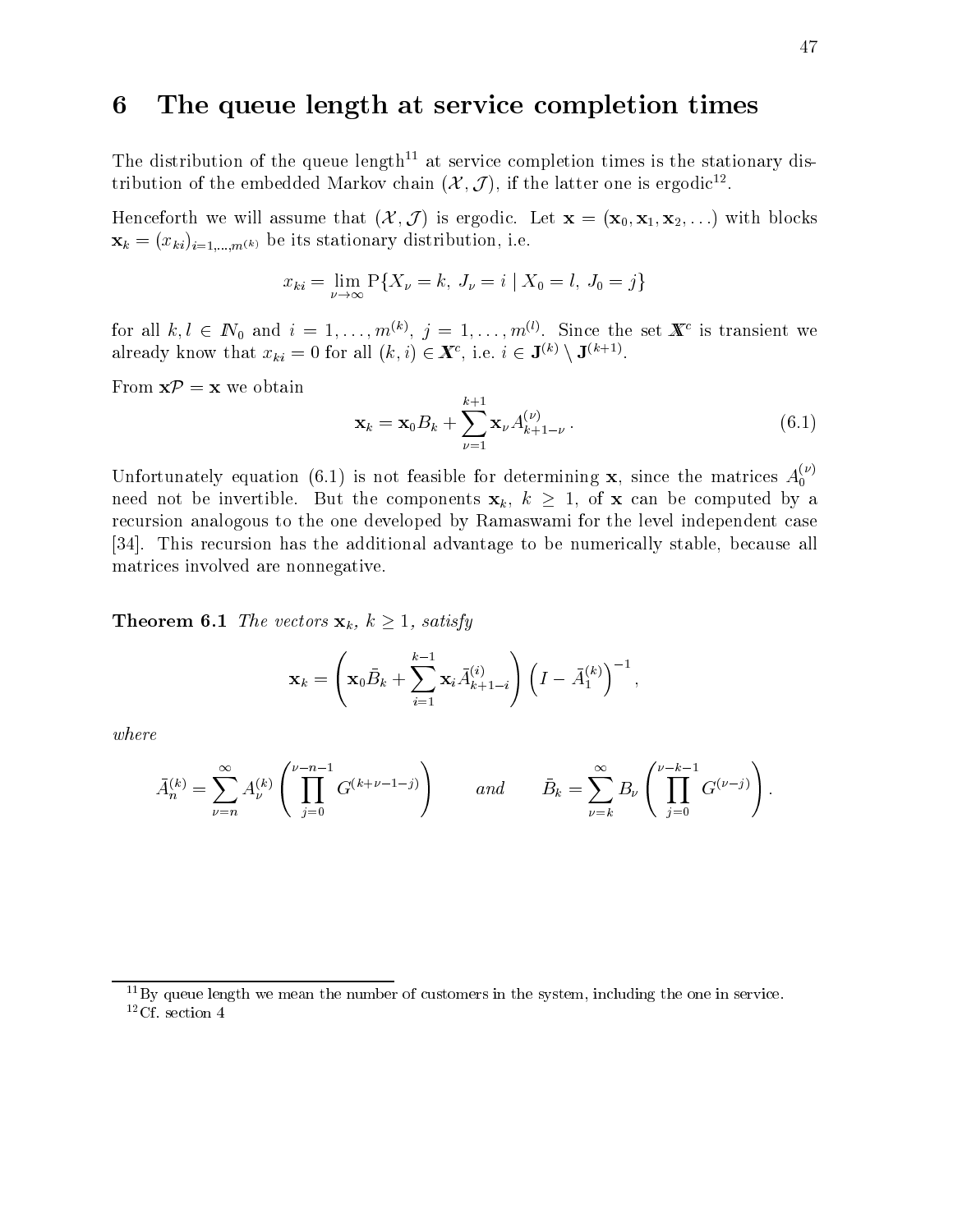**Proof:** For  $k \geq 1$  we consider the Markov chain embedded at epochs of visits to the levels  $0,\ldots,k$ . Since we assumed  $(\mathcal{X},\mathcal{J})$  to be ergodic, the embedded chain is also positive recurrent and its transition probability matrix  $\mathcal{P}_k$  is (cf. [8])

$$
\mathcal{P}_k=\left(\begin{array}{ccccc}B_0&B_1&B_2&\cdots&B_{k-1}&\bar{B}_k\\A_0^{(1)}&A_1^{(1)}&A_2^{(1)}&\cdots&A_{k-1}^{(1)}&\bar{A}_k^{(1)}\\A_0^{(2)}&A_1^{(2)}&\cdots&A_{k-2}^{(2)}&\bar{A}_{k-1}^{(2)}\\A_0^{(3)}&\cdots&A_{k-3}^{(3)}&\bar{A}_{k-2}^{(3)}\\&&\ddots&\vdots&\vdots\\&&&A_0^{(k)}&\bar{A}_1^{(k)}\end{array}\right).
$$

This structure of  $\mathcal{P}_k$  is due to the fact that the process is skip-free downward. The entries of column k of  $\mathcal{P}_k$  give the probabilities to reach level k or a higher level and then to return to k in the original Markov chain. Theorem 8.15 in [8, p. 166]<sup>13</sup> implies that

$$
(\mathbf{x}_0,\ldots,\mathbf{x}_k)\mathcal{P}_k=(\mathbf{x}_0,\ldots,\mathbf{x}_k)\,.
$$

So we obtain

$$
\mathbf{x}_k \; = \; \mathbf{x}_0 \bar{B}_k + \sum_{i=1}^k \mathbf{x}_i \bar{A}^{(i)}_{k+1-i} \,,
$$

or equivalently

$$
\mathbf{x}_k\left(I - \bar{A}_1^{(k)}\right) = \mathbf{x}_0 \bar{B}_k + \sum_{i=1}^{k-1} \mathbf{x}_i \bar{A}_{k+1-i}^{(i)}.
$$

The matrix  $A_0^{(0)} + A_1^{(0)}$  is stochastic, and in the proof of lemma 5.15 we have seen that  $A_0^{(0)}$  has a positive entry in each row. Thus all row sums of  $A_1^{(0)}$  are less than 1 and so  $I - A_1^{\gamma}$  is nonsingular [28, p. 146].

**Remark:** The matrix  $(I - A_1^{(n)})^{-1}$  in theorem 6.1 can be computed by

$$
\left(I - \bar{A}_1^{(k)}\right)^{-1} = \sum_{\nu=0}^{\infty} \left(\bar{A}_1^{(k)}\right)^{\nu}.
$$

So it only remains to determine the vector  $x_0$ . To do so, we proceed similarly to the level independent case [24], [33]. First we note that  $x_{0i}$  is the reciprocal of the mean recurrence

 $\lceil$  I neorem 8.15 in [8] implies: If  $P = \lceil$  C D  $\left( \begin{array}{cc} C & D \ E & F \end{array} \right)$ , where C is of size  $(k+1) \times (k+1)$ , then  $\mathcal{P}_k =$  $C + D(\sum_{n=0}^{\infty} F^n)E$ . Thus, if  $x = (a, b)$ , where a is of size  $k + 1$ , with  $x\mathcal{P} = x$ , then  $aC + bE = a$  and  $aD + bF = b$ , so  $a\mathcal{P}_k = aC + aD(\sum_{n=0}^{\infty} F^n)E = aC + (b - bF)(\sum_{n=0}^{\infty} F^n)E = aC + bE = a$ .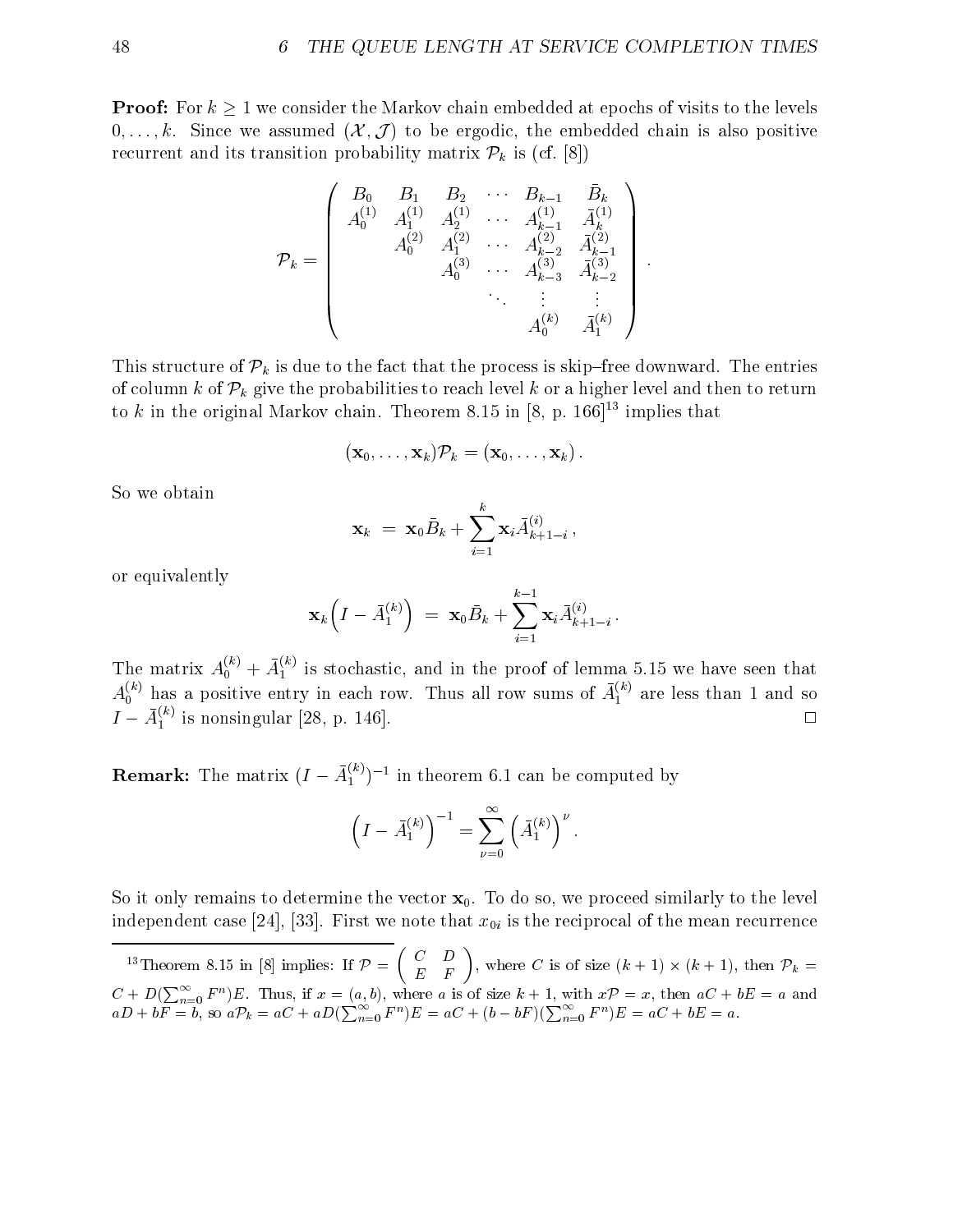time of the state  $(0, i)$  in the Markov chain  $(\mathcal{X}, \mathcal{J})$  [9, p. 158]. Now we consider the embedded Markov chain at its visits to level 0 only. Let  $(X(\{x\})_{ij})$  be the probability that the first passage from state  $(0, i)$  to state  $(0, j)$  occurs in exactly l transitions not later  $\liminf$  time  $x$ , and that  $(0, f)$  is the mist state visited in level 0. Formally,  $(X(\{x\})_{ij})$  is defined by

$$
\left(\tilde{K}_l(x)\right)_{ij} :=
$$
\n
$$
P\{X_{\nu+l} = 0, J_{\nu+l} = j, T_{\nu+l} - T_{\nu} \leq x, \forall r = 1, \dots, l-1 : X_{\nu+r} \neq 0 \mid X_{\nu} = 0, J_{\nu} = i\}.
$$

Note that  $(\mathbf{A}_l(x))_{ij} = 0$  for all  $(0, j) \in \mathbf{A}^*$ , i.e.  $j \in \mathbf{J}^{(*)} \setminus \mathbf{J}^{(*)}$ . Let  $\mathbf{A}_l(x)$  be the matrix with entries  $(K_l(x))_{ij}$  for  $i, j = 1, \ldots, m^{\gamma}$ , and define the transform matrices  $K_l(s)$  and  $K(z, s)$  by

$$
K_l(s) = \int_0^\infty e^{-sx} d\tilde{K}_l(x),
$$
  
\n
$$
K(z,s) = \sum_{l=1}^\infty z^l K_l(s) = \sum_{l=1}^\infty z^l \int_0^\infty e^{-sx} d\tilde{K}_l(x)
$$

for  $|z| \leq 1$  and  $\text{Re}(s) \geq 0$ . Further, let

$$
K_l = K_l(0) = \tilde{K}_l(\infty) \quad \text{and} \quad K = K(1,0) = \sum_{l=1}^{\infty} K_l.
$$

So  $(K)_{ij}$  is the probability that starting in state  $(0, i)$  the next state visited in level 0 is  $(0, j)$ . Since we assumed  $(\mathcal{X}, \mathcal{J})$  to be positive recurrent, K is stochastic. Furthermore, K is the transition probability matrix of the finite state Markov chain embedded at epochs of visits to level 0. Thus there exists a probability vector  $\kappa$  such that  $\kappa K = \kappa$ .

Let  $c_{B,i}$  be the mean number of transitions between two consecutive visits to level 0 if the last state visited in level 0 was  $(0, i)$ . So  $c_{B,i}$  is the phase dependent mean number of service completions during a busy period. Then  $\mathbf{c}_B = (c_{B,i})_{i=1,...,m^{(0)}}$  is given by

$$
\mathbf{c}_B = \frac{\partial}{\partial z} K(z, s) \Big|_{\substack{z=1 \\ s=0}} \mathbf{e}.
$$

Further, let  $t_{B,i}$  be the mean time<sup>15</sup> between two consecutive visits to level 0 if the last state visited in the level  $(0,1)$  ,  $(1,1)$  and let the  $B$  and  $\{1,2\}$   $\{1,1\}$  . Then we have have have have have have have  $\{1,2\}$ 

$$
\mathbf{t}_{B} = -\frac{\partial}{\partial s}K(z,s)\Big|_{\substack{z=1\\s=0}}\mathbf{e}.
$$

 $\lceil$ -Lucantoni [24] uses the notation  $\kappa$  -mstead of  $\mathbf{c}_B$ .

<sup>&</sup>lt;sup>15</sup>Again we mean the time passing in the embedding semi-Markov process  $(\mathcal{Y}, \mathcal{J})$ .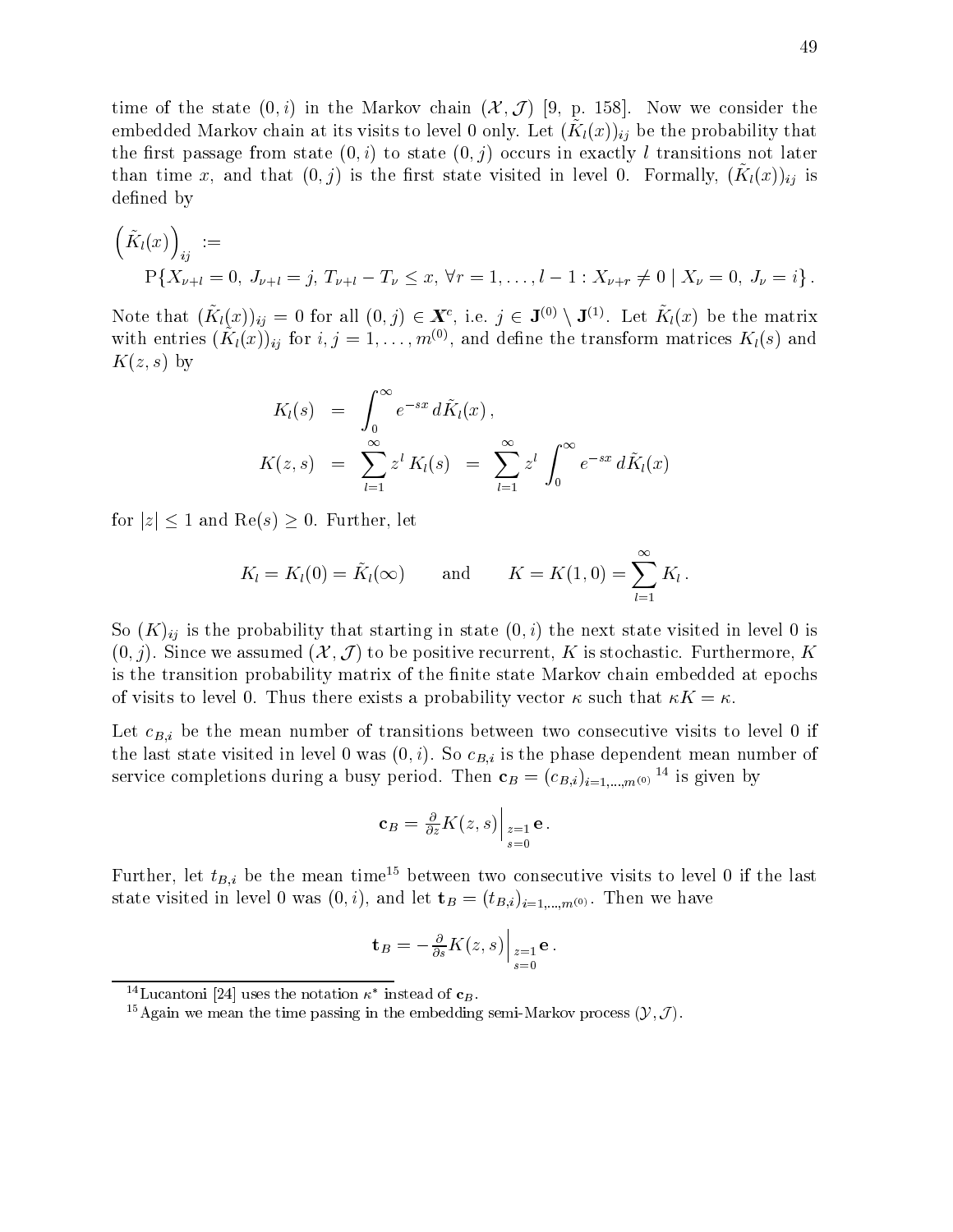Ramaswami [33, Th. 3.2.11] has shown that in the level independent case the vector  $\mathbf{x}_0$ is given by

$$
\mathbf{x}_0 = \frac{\kappa}{\langle \kappa, \mathbf{c}_B \rangle},\tag{6.2}
$$

where  $\langle \cdot, \cdot \rangle$  denotes the inner product ("dot product") of two vectors. This is a general result for positive recurrent semi-Markov processes  $[20, Th. 2.9, Th. 2.11(a)]$  and hence also holds in our case. We only need to determine the matrix  $K$  and the vector  $\mathbf{c}_B$ .

**Theorem 6.2** The joint transform  $K(z, s)$  is given by

$$
K(z,s) = \left(sI - D_0^{(0)}\right)^{-1} \sum_{j=1}^{\infty} D_j^{(0)} \left(\prod_{i=0}^{j-1} G^{(j-i)}(z,s)\right)
$$

for  $|z| \leq 1$  and  $\text{Re}(s) \geq 0$ .

**Proof:** Analogously to the proof of lemma 5.1 we obtain  $K_1(s) = B_0(s)$  and

$$
K_l(s) = \sum_{n=1}^{l-1} B_n(s) \sum_{\substack{l_1,\ldots,l_n \geq 1 \\ l_1 + \ldots + l_n = l-1}} \prod_{i=1}^n G_{l_i}^{(n+1-i)}(s)
$$

for  $l \geq 2$ . Thus

$$
K(z,s) = \sum_{l=1}^{\infty} K_l(s) z^l
$$
  
\n
$$
= zB_0(s) + \sum_{l=1}^{\infty} \sum_{n=1}^{l} B_n(s) \sum_{\substack{l_1, \dots, l_n \ge 1 \\ l_1 + \dots + l_n = l}} \left( \prod_{i=1}^n G_{l_i}^{(n+1-i)}(s) \right) z^{l+1}
$$
  
\n
$$
= zB_0(s) + z \sum_{n=1}^{\infty} B_n(s) \left( \prod_{i=1}^n G^{(n+1-i)}(z,s) \right)
$$
  
\n(cf. proof of theorem 5.2)  
\n
$$
= z \left( sI - D_0^{(0)} \right)^{-1} D_1^{(0)} A_0^{(1)}(s)
$$
  
\n
$$
+ z \sum_{n=1}^{\infty} \left( \left( sI - D_0^{(0)} \right)^{-1} \sum_{j=0}^n D_{j+1}^{(0)} A_{n-j}^{(j+1)}(s) \right) \left( \prod_{i=1}^n G^{(n+1-i)}(z,s) \right)
$$
  
\nby theorem 3.4  
\n
$$
= z \left( sI - D_0^{(0)} \right)^{-1} \left[ \sum_{n=0}^{\infty} D_1^{(0)} A_n^{(1)}(s) \left( \prod_{i=1}^n G^{(n+1-i)}(z,s) \right) \right]
$$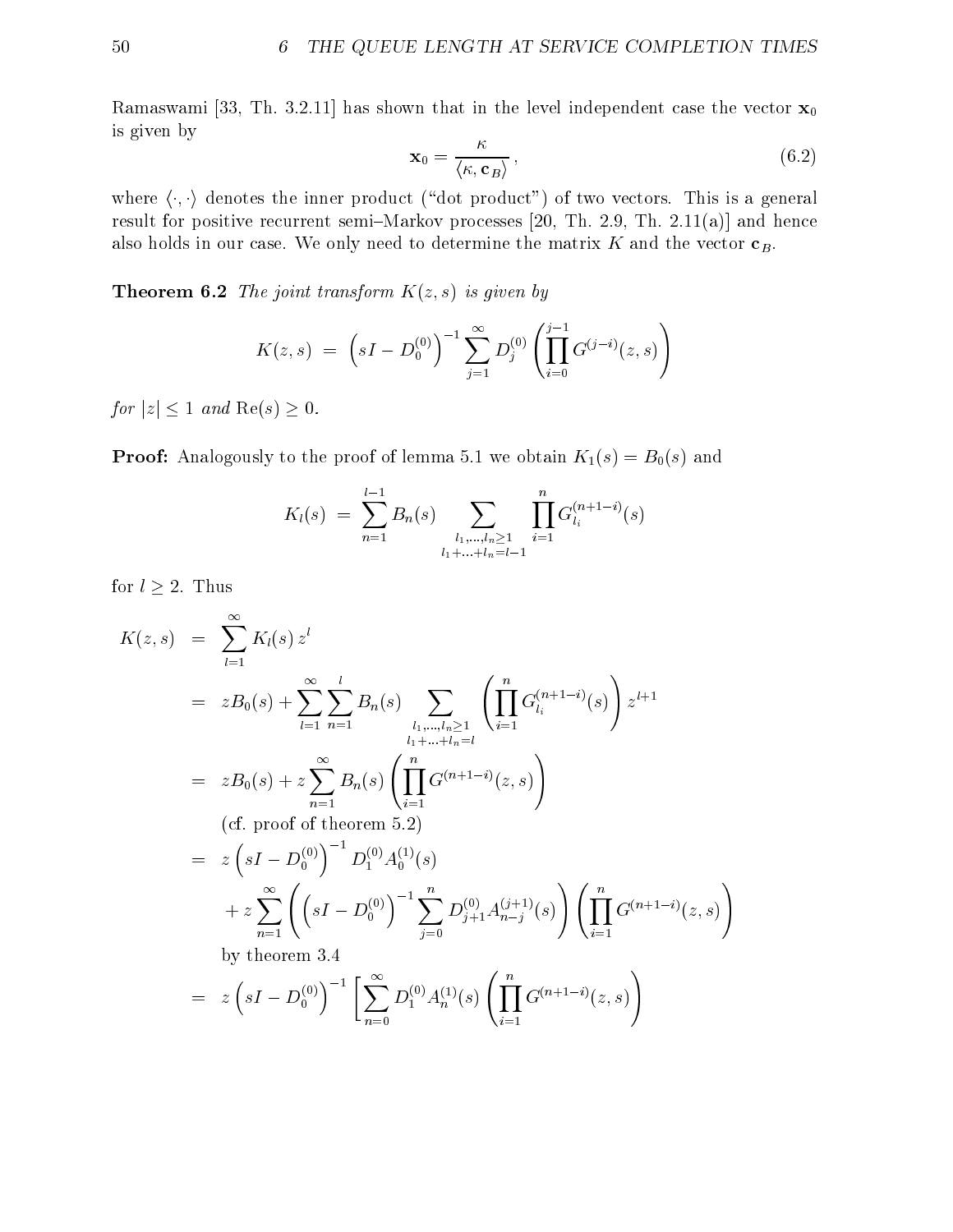$$
+\sum_{j=1}^{\infty} \sum_{n=j}^{\infty} D_{j+1}^{(0)} A_{n-j}^{(j+1)}(s) \left( \prod_{i=1}^{n} G^{(n+1-i)}(z, s) \right) \Bigg]
$$
  
\n
$$
= z \left( sI - D_0^{(0)} \right)^{-1} \left[ D_1^{(0)} \sum_{n=0}^{\infty} A_n^{(1)}(s) \left( \prod_{i=1}^{n} G^{(n+1-i)}(z, s) \right) \right.
$$
  
\n
$$
+ \sum_{j=2}^{\infty} D_j^{(0)} \sum_{n=0}^{\infty} A_n^{(j)}(s) \left( \prod_{i=1}^{n} G^{(n+j-i)}(z, s) \right) \left( \prod_{i=n+1}^{n+j-1} G^{(n+j-i)}(z, s) \right) \Bigg]
$$
  
\n
$$
= z \left( sI - D_0^{(0)} \right)^{-1} \left[ D_1^{(0)} \sum_{n=0}^{\infty} A_n^{(1)}(s) \left( \prod_{i=1}^{n} G^{(n+1-i)}(z, s) \right) \right]
$$
  
\n
$$
+ \sum_{j=2}^{\infty} D_j^{(0)} \sum_{n=0}^{\infty} A_n^{(j)}(s) \left( \prod_{i=1}^{n} G^{(n+j-i)}(z, s) \right) \left( \prod_{i=1}^{j-1} G^{(j-i)}(z, s) \right) \Bigg]
$$
  
\n
$$
= (sI - D_0^{(0)})^{-1} \sum_{j=1}^{\infty} D_j^{(0)} z \sum_{n=0}^{\infty} A_n^{(j)}(s) \left( \prod_{i=1}^{n} G^{(n+j-i)}(z, s) \right) \left( \prod_{i=1}^{j-1} G^{(j-i)}(z, s) \right)
$$
  
\nby theorem 5.2  
\n
$$
= (sI - D_0^{(0)})^{-1} \sum_{j=1}^{\infty} D_j^{(0)} G^{(j)}(z, s) \left( \prod_{i=0}^{j-1} G^{(j-i)}(z, s) \right).
$$

**Corollary 6.3** The matrix  $K$  is given by

$$
K\;=\; -{D_0^{(0)}}^{-1}\sum_{j=1}^\infty D_j^{(0)}\left(\prod_{i=0}^{j-1}G^{(j-i)}\right)\;.
$$

**Proof:** Since  $K = K(1,0)$ , the assertion follows immediately from theorem 6.2.

**Remark:** The matrix  $-D_0^{(0)}K = \sum_{l=1}^{\infty} D_l^{(0)} \prod_{\nu=0}^{l-1} G^{(l-\nu)}$  has an interpretation analogous to the one of  $D[G] = \sum_{l=0}^{\infty} D_l G^l$  in the level independent case [24, p. 16]. Consider the arrival process (N  $(\gamma, \mathcal{J}^{(\gamma)})$  at a time epoch  $\iota_0$  during an idle period, and let  $J^{(\gamma)}(\iota_0) = \iota.$ During the infinitesimal time interval  $(t_0, t_0 + a t)$ ,  $(\mathcal{N}^{(+)}, \mathcal{J}^{(+)})$  could stay in phase  $i$ , or could change to phase  $j' \neq i$  without an arrival with probability  $(D_0^{(+)})_{ij'} dt$ , or it could change to phase  $h$  with an arrival of a batch of size  $l\,\geq\,1$  with probability  $(D_{l}^{\times})_{ih}dt.$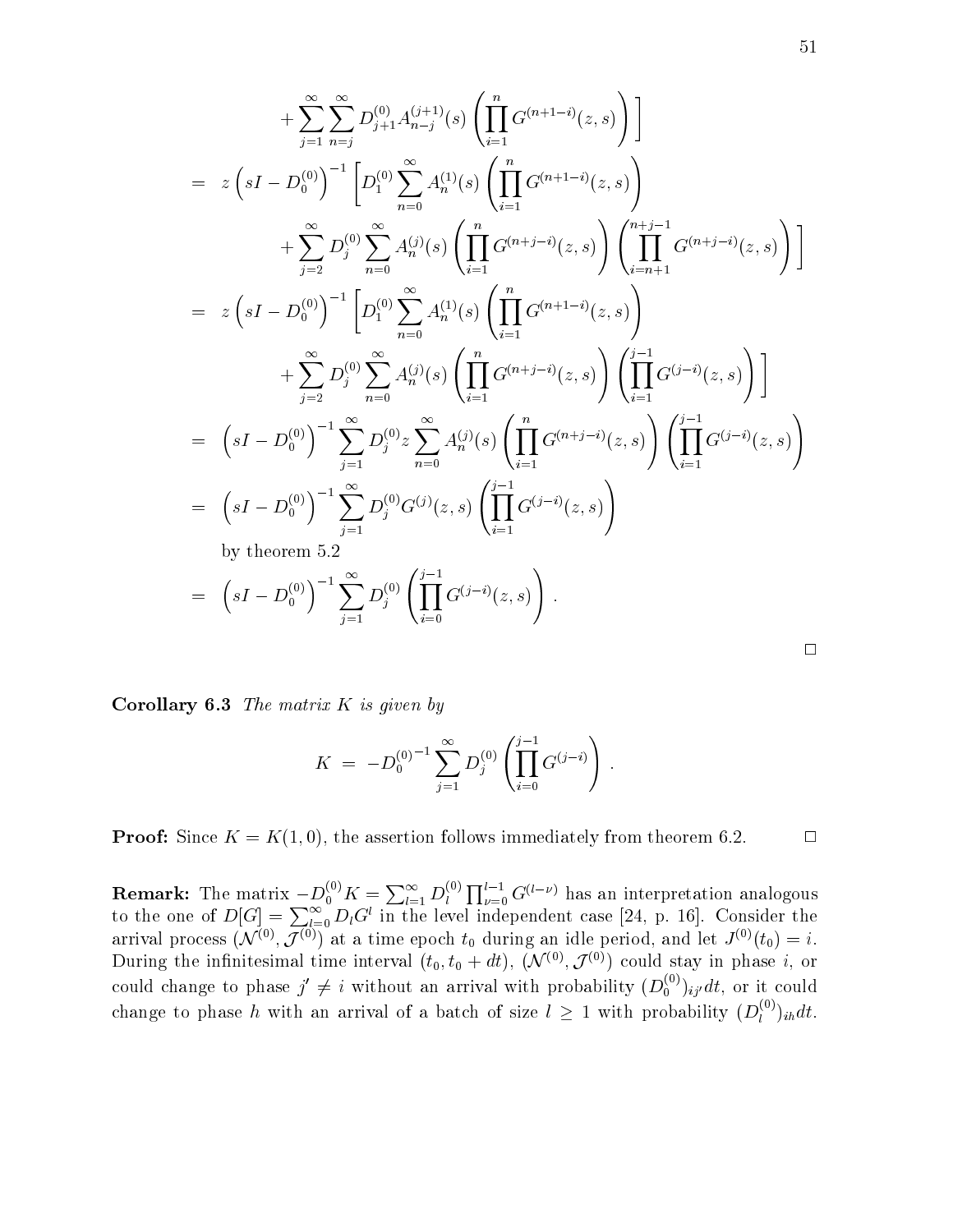That arriving batch initiates a busy period which ends in phase j with conditional probability  $(\prod_{\nu=0}^{\mu-1} G^{(\ell-\nu)})_{hj}$ . If we exclude the time interval corresponding to this busy period, we obtain a transition from i to j with probability  $(\sum_{l=1}^{\infty} D_l^{(0)} \prod_{\nu=0}^{l-1} G^{(l-\nu)})_{ij} dt$ . The matrix  $\sum_{l=0}^{\infty} D_l^{(0)} \prod_{\nu=0}^{l-1} G^{(l-\nu)} = -D_0^{(0)}K + D_0^{(0)}$  can therefore be considered as the innitesimal generator of a Markov process obtained by excluding the busy periods. Hence  $K = I - D_0^{(0)}$   $\sum_{l=0}^{\infty} D_l^{(0)} \prod_{\nu=0}^{l-1} G^{(l-\nu)}$  is the corresponding transition probability matrix.

Now we can also determine the mean number of service completions during a busy period and the mean time between two consecutive visits to level 0.

Corollary 6.4 The vector of the phase dependent mean number of service completions during a busy period is

$$
\mathbf{c}_B \;=\; -D_0^{(0)\,-1}\sum_{j=1}^\infty D_j^{(0)}\sum_{l=0}^{j-1}\left(\prod_{i=0}^{l-1}G^{(j-i)}\right)\mathbf{c}_F^{(j-l)}\,.
$$

**Proof:** Since we assumed  $(\mathcal{X}, \mathcal{J})$  to be positive recurrent,  $G^{(j)}$  is stochastic for all j (theorem 5.4). Theorem 6.2 yields

$$
\begin{split}\n&= \left. \frac{\partial}{\partial z} K(z, s) \right|_{z=1} \mathbf{e} \\
&= \left( sI - D_0^{(0)} \right)^{-1} \sum_{j=1}^{\infty} D_j^{(0)} \sum_{l=0}^{j-1} \left( \prod_{i=0}^{l-1} G^{(j-i)}(z, s) \right) \left( \frac{\partial}{\partial z} G^{(j-l)}(z, s) \right) \left( \prod_{i=l+1}^{j-1} G^{(j-i)}(z, s) \right) \Big|_{z=1}^{z=1} \mathbf{e} \\
&= -D_0^{(0)-1} \sum_{j=1}^{\infty} D_j^{(0)} \sum_{l=0}^{j-1} \left( \prod_{i=0}^{l-1} G^{(j-i)} \right) \mathbf{c}_F^{(j-l)} \qquad \text{by (5.5)}.\n\end{split}
$$

The mean time between two consecutive visits to level 0 is just the mean idle time plus the mean number of service completions during a busy period times the mean service time.

Corollary 6.5 The vector of the phase dependent mean time between two consecutive visits to level 0 is

$$
\mathbf{t}_{B} = -D_0^{(0)}{}^{-1} \mathbf{e} + \mu^{-1} \mathbf{c}_B .
$$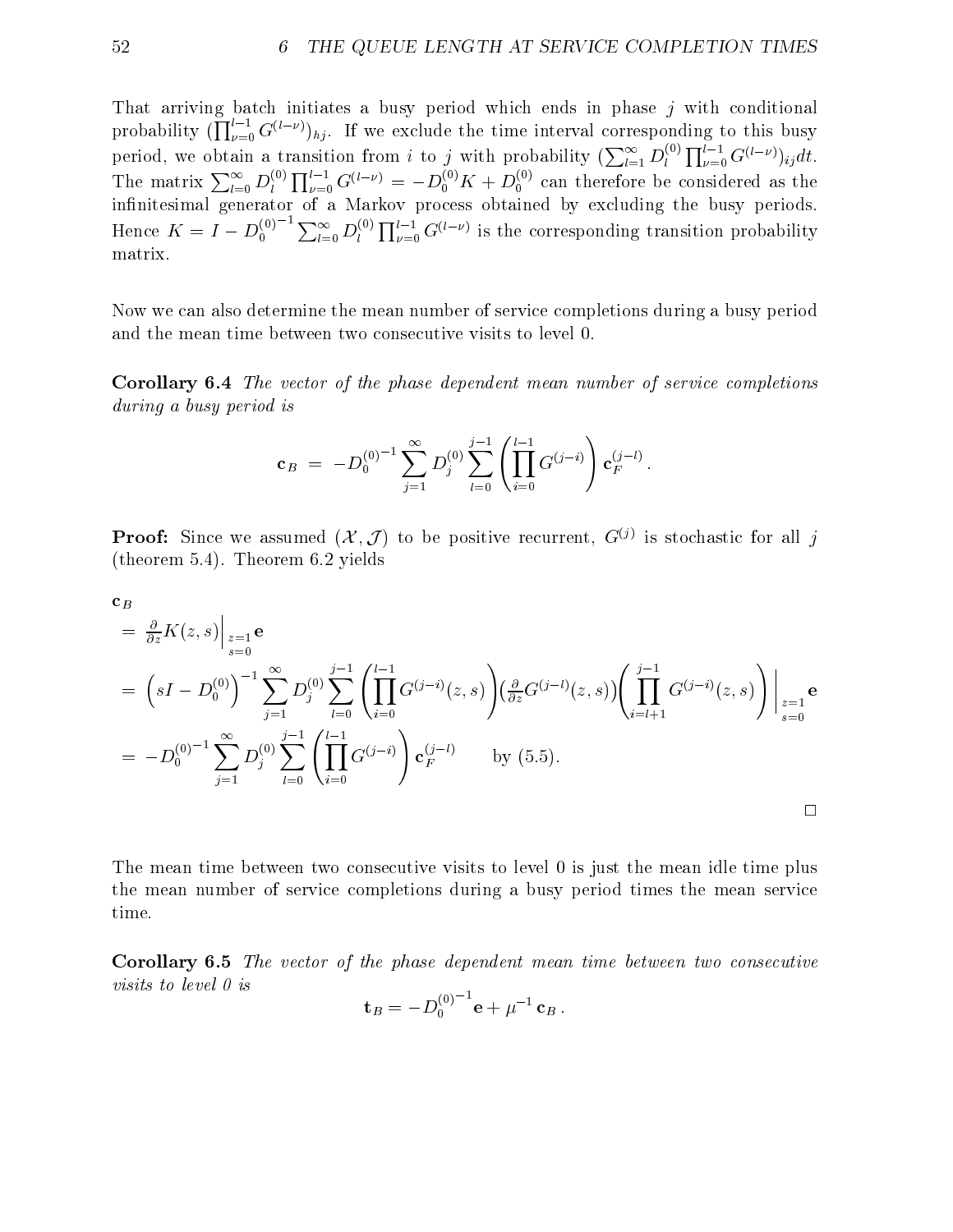Proof: Analogously to the proof of corollary 6.4 we obtain

$$
= -\frac{\partial}{\partial s} K(z, s) \Big|_{\substack{z=1 \ 0}} = 0
$$
  
\n
$$
= (sI - D_0^{(0)})^{-2} \sum_{j=1}^{\infty} D_j^{(0)} \left( \prod_{i=0}^{j-1} G^{(j-i)}(z, s) \right) \Big|_{\substack{z=1 \ 0}} = 0
$$
  
\n
$$
- (sI - D_0^{(0)})^{-1} \sum_{j=1}^{\infty} D_j^{(0)} \sum_{l=0}^{j-1} \left( \prod_{i=0}^{l-1} G^{(j-i)}(z, s) \right) \left( \frac{\partial}{\partial s} G^{(j-l)}(z, s) \right) \left( \prod_{i=l+1}^{j-1} G^{(j-i)}(z, s) \right) \Big|_{\substack{z=1 \ 0}} = D_0^{(0)^{-2}} \sum_{j=1}^{\infty} D_j^{(0)} e + D_0^{(0)^{-1}} \sum_{j=1}^{\infty} D_j^{(0)} \sum_{l=0}^{j-1} \left( \prod_{i=0}^{l-1} G^{(j-i)} \right) \left( -t_F^{(j-l)} \right)
$$
  
\n
$$
= D_0^{(0)^{-2}} \left( -D_0^{(0)} e \right) - \mu^{-1} D_0^{(0)^{-1}} \sum_{j=1}^{\infty} D_j^{(0)} \sum_{l=0}^{j-1} \left( \prod_{i=0}^{l-1} G^{(j-i)} \right) c_F^{(j-l)}
$$
  
\n
$$
(by \text{ theorem 5.17})
$$
  
\n
$$
= -D_0^{(0)^{-1}} e + \mu^{-1} c_B \quad (by \text{ corollary 6.4}).
$$

If we define the load  $\rho$  of the queueing system by the mean number of arrivals during a service umie<sup>11</sup>, we have

$$
\rho=\mathbf{x}_0\mathbf{b}+\sum_{k=1}^{\infty}\mathbf{x}_k\mathbf{a}^{(k)}\,,
$$

with **b** and  $\mathbf{a}^{(k)}$  defined in (3.8) and (3.7). Now the probability that a departing customer leaves an empty system behind is equal to  $1 - \rho$ .

**Theorem 6.6** The steady state probability of level 0 satisfies

$$
\mathbf{x}_0\mathbf{e}=1-\rho\,.
$$

**Proof:** Using  $(6.1)$  we obtain

$$
\sum_{k=0}^{\infty} k \, \mathbf{x}_k \mathbf{e} \;\; = \;\; \sum_{k=0}^{\infty} k \left( \mathbf{x}_0 B_k \mathbf{e} + \sum_{\nu=1}^{k+1} \mathbf{x}_{\nu} A_{k+1-\nu}^{(\nu)} \mathbf{e} \right)
$$

 $16$ If the system was empty before, the load is given by the mean number of arrivals during an idle period and the following service time minus the one which is in service.

 $\Box$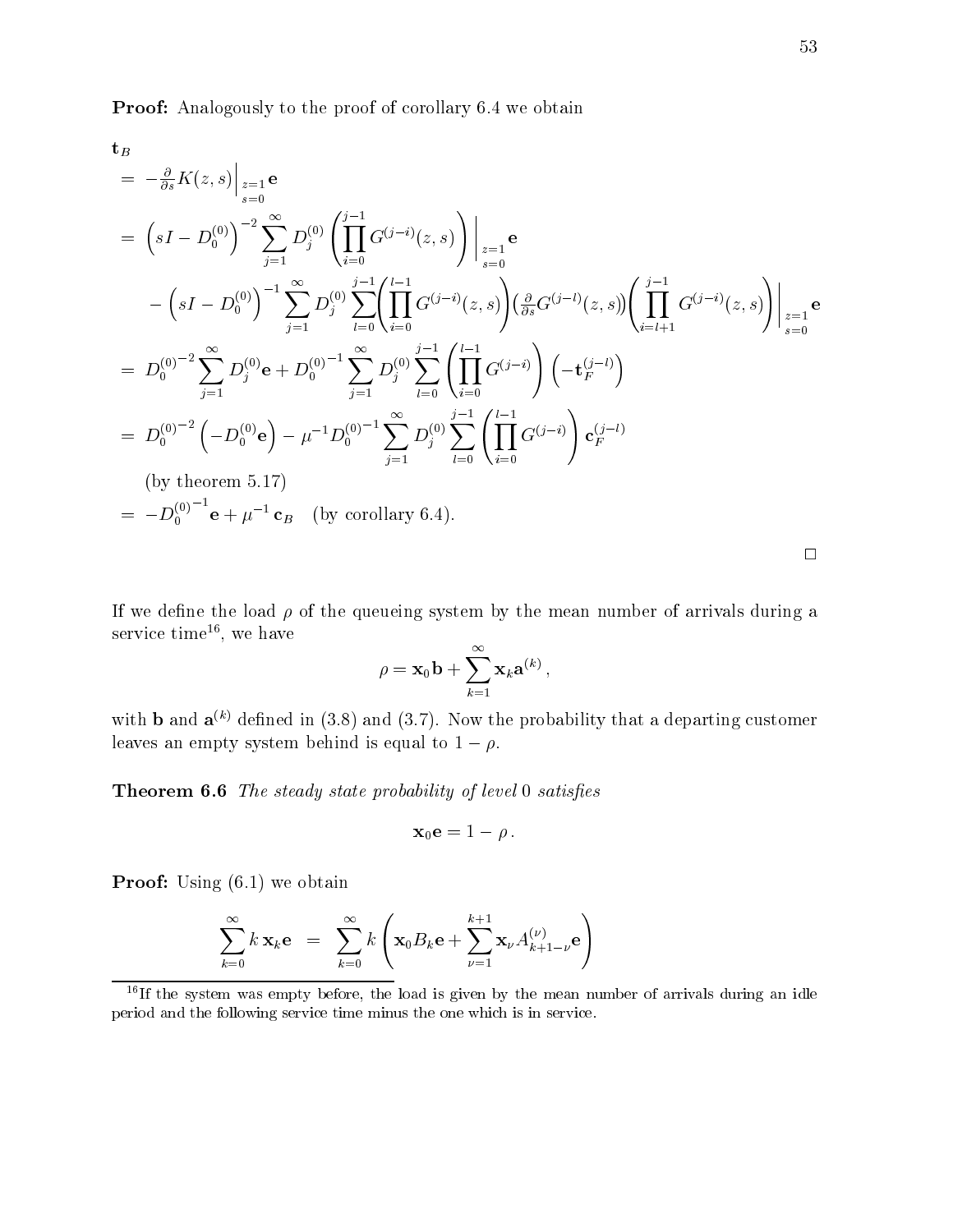$$
= \mathbf{x}_{0} \sum_{k=0}^{\infty} k B_{k} \mathbf{e} + \sum_{k=0}^{\infty} k \sum_{\nu=0}^{k} \mathbf{x}_{\nu+1} A_{k-\nu}^{(\nu+1)} \mathbf{e}
$$
  
\n
$$
= \mathbf{x}_{0} \mathbf{b} + \sum_{\nu=0}^{\infty} \sum_{k=\nu}^{\infty} k \mathbf{x}_{\nu+1} A_{k-\nu}^{(\nu+1)} \mathbf{e}
$$
  
\n
$$
= \mathbf{x}_{0} \mathbf{b} + \sum_{\nu=0}^{\infty} \mathbf{x}_{\nu+1} \left( \sum_{k=0}^{\infty} k A_{k}^{(\nu+1)} \mathbf{e} + \sum_{k=0}^{\infty} \nu A_{k}^{(\nu+1)} \mathbf{e} \right)
$$
  
\n
$$
= \mathbf{x}_{0} \mathbf{b} + \sum_{\nu=0}^{\infty} \mathbf{x}_{\nu+1} \mathbf{a}^{(\nu+1)} + \sum_{\nu=0}^{\infty} \nu \mathbf{x}_{\nu+1} \mathbf{e}
$$
  
\n
$$
= \mathbf{x}_{0} \mathbf{b} + \sum_{\nu=1}^{\infty} \mathbf{x}_{\nu} \mathbf{a}^{(\nu)} + \sum_{\nu=1}^{\infty} \nu \mathbf{x}_{\nu} \mathbf{e} - \sum_{\nu=1}^{\infty} \mathbf{x}_{\nu} \mathbf{e}
$$
  
\n
$$
= \rho + \sum_{\nu=1}^{\infty} \nu \mathbf{x}_{\nu} \mathbf{e} - (1 - \mathbf{x}_{0} \mathbf{e}).
$$

Thus  $1 - x_0 e = \rho$ .

Summary: The vector x of the queue length distribution at service completion times (in equilibrium) can be computed as follows:

$$
\mathbf{x}_0 = \frac{\kappa}{\langle\kappa,\mathbf{c}_B\rangle}\,,
$$

where  $\kappa$  is the stationary distribution of the Markov chain defined by the matrix  $K$ , and  $\mathbf{c}_B$  is given by corollary 6.4. Further, for  $k \geq 1$ ,

$$
\mathbf{x}_{k} = \left(\mathbf{x}_{0} \bar{B}_{k} + \sum_{i=1}^{k-1} \mathbf{x}_{i} \bar{A}_{k+1-i}^{(i)}\right) \left(I - \bar{A}_{1}^{(k)}\right)^{-1},
$$

with the matrices  $A_n^{\langle \cdots \rangle}$  and  $B_k$  defined in theorem 6.1.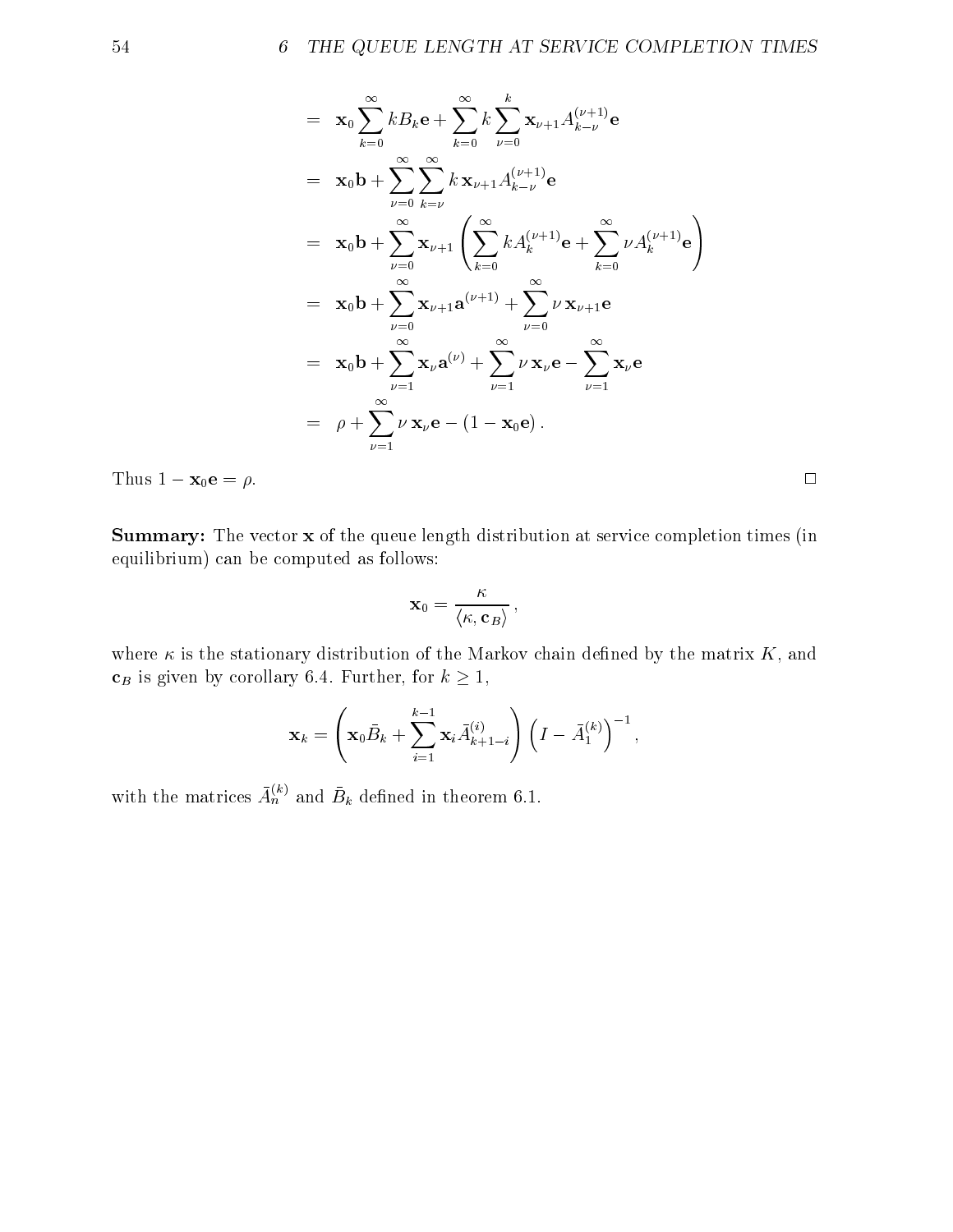# 7 The queue length at an arbitrary time

The steady state distribution of the queue length<sup>17</sup> at an arbitrary time is the limiting distribution of the process  $(\mathcal{Y}, \mathcal{J})$ , if the embedded Markov chain  $(\mathcal{X}, \mathcal{J})$  is positive recurrent  $(cf. section 4).$ 

Henceforth we will assume that  $(\mathcal{X}, \mathcal{J})$  is positive recurrent. Let  $\mathbf{y} = (\mathbf{y}_0, \mathbf{y}_1, \mathbf{y}_2, \ldots)$ ,  $\mathcal{S}^{(k)}$  ,  $\mathcal{S}^{(k)}$  is interested distribution of fraction of  $\mathcal{S}^{(k)}$  ,  $\mathcal{S}^{(k)}$  ,  $\mathcal{S}^{(k)}$  ,  $\mathcal{S}^{(k)}$  ,  $\mathcal{S}^{(k)}$  ,  $\mathcal{S}^{(k)}$  ,  $\mathcal{S}^{(k)}$  ,  $\mathcal{S}^{(k)}$  ,  $\mathcal{S}^{(k)}$  ,  $\mathcal{S}^{(k)}$  ,

$$
y_{ki} = \lim_{t \to \infty} P\{Y(t) = k, J(t) = i \mid Y(0) = l, J(0) = j\}
$$

for all  $\kappa, \iota \in I\mathbb{N}_0$  and  $\iota = 1,\ldots,m^{(\mathbb{N})},\ j = 1,\ldots,m^{(\mathbb{N})}.$ 

The components  $y_k$  of y can be obtained by applying the key renewal theorem [9, p. 295], similarly to the level independent case [33].

**Theorem 7.1** The vector  $y_0$  is given by

$$
\mathbf{y}_0 \; = \; -\frac{1}{\mu^{-1} - \mathbf{x}_0 D_0^{(0)^{-1}} \mathbf{e}} \, \mathbf{x}_0 D_0^{(0)^{-1}} \, .
$$

**Proof:** At first we note that  $(P_0^{\alpha}(t))_{ij}$  is monotone nonincreasing and by corollary 1.16 continuous. Thus, by proposition  $9.2.16(c)$  in [9, p. 296],  $(P_0^{\alpha\beta}(t))_{ij}$  is directly Riemann integrable for all  $i, \gamma = 1, \ldots, m^{\gamma}$ .

We consider  $P(Y(t) = 0, J(t) = i | Y(0) = 0, J(0) = j$  and condition on the state at the last service completion time before  $t$ , which must be a state in level 0. Say this last return to level 0 occurs at time  $u \leq t$ , and let  $R_{(0,i),(0,\nu)}(u)$  be the mean number of visits to state  $(0, \nu)$  up to time u, given  $(0, j)$  at time 0. So  $R_{(0, j), (0, \nu)}(u)$  is a Markov renewal function [9, p. 319]. Then

$$
P\{Y(t) = 0, J(t) = i \mid Y(0) = 0, J(0) = j\} = \sum_{\nu=1}^{m^{(0)}} \int_0^t \left( P_0^{(0)}(t - u) \right)_{\nu i} dR_{(0,j),(0,\nu)}(u) .
$$

If we consider the embedded Markov chain  $(\mathcal{X}, \mathcal{J})$  at its visits to level 0 only, we obtain a Markov renewal process with state space  $\{1,\ldots,m^{(0)}\}$ . Now the key renewal theorem for Markov renewal processes with finite state space  $[9, p. 331]$  yields

$$
y_{0i} = \left(\sum_{\nu=1}^{m^{(0)}} \kappa_{\nu} t_{B,\nu}\right)^{-1} \sum_{j=1}^{m^{(0)}} \kappa_j \left(\int_0^{\infty} P_0^{(0)}(t) dt\right)_{ji}.
$$

 $17By$  queue length we mean the number of customers in the system, including the one in service.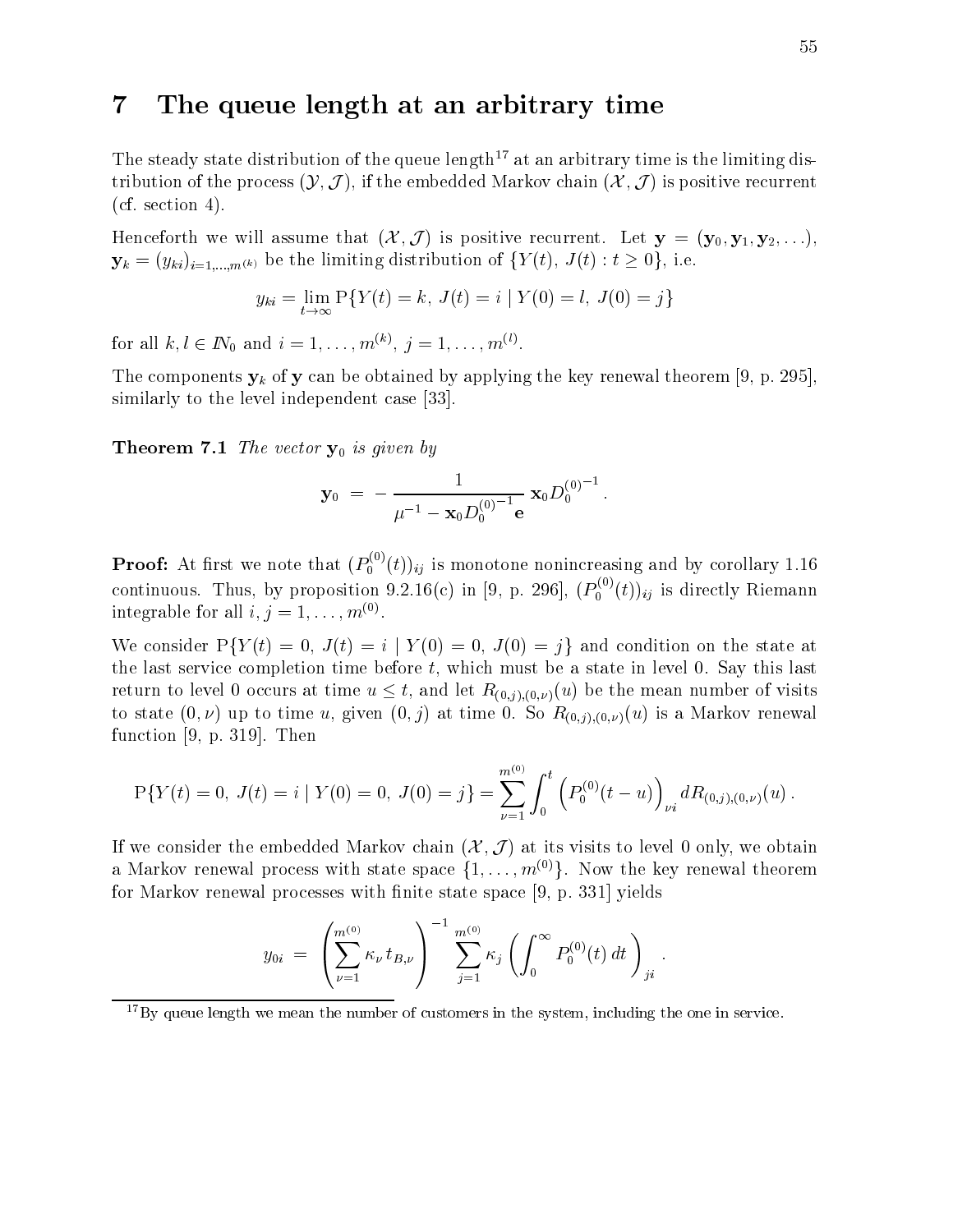Using corollaries 1.16 and 1.17 we obtain

$$
\int_0^\infty P_0^{(0)}(t) dt = -D_0^{(0)^{-1}}.
$$
\n(7.1)

Corollary 6.5 and (6.2) imply

$$
\mathbf{y}_0 = \frac{\kappa}{-\kappa D_0^{(0)}^{-1} \mathbf{e} + \mu^{-1} \langle \kappa, \mathbf{c}_B \rangle} \left( -D_0^{(0)}^{-1} \right)
$$
  
= 
$$
-\frac{1}{-\frac{\kappa}{\langle \kappa, \mathbf{c}_B \rangle} D_0^{(0)}^{-1} \mathbf{e} + \mu^{-1}} \frac{\kappa}{\langle \kappa, \mathbf{c}_B \rangle} D_0^{(0)-1}
$$
  
= 
$$
-\frac{1}{-\mathbf{x}_0 D_0^{(0)}^{-1} \mathbf{e} + \mu^{-1}} \mathbf{x}_0 D_0^{(0)^{-1}}.
$$

In a similar way we can also determine the steady state probabilities of the levels  $k \geq 1$ . **Theorem 7.2** For  $k \geq 1$  the vector  $y_k$  is given by

$$
\mathbf{y}_k \; = \; \frac{1}{\mu^{-1} - \mathbf{x}_0 D_0^{(0)^{-1}} \mathbf{e}} \; \sum_{l=1}^k \left( \mathbf{x}_l - \mathbf{x}_0 D_0^{(0)^{-1}} D_l^{(0)} \right) \int_0^\infty P_{k-l}^{(l)}(t) \Big( 1 - H(t) \Big) \, dt \; .
$$

**Proof:** We consider  $P\{Y(t) = k, J(t) = i | Y(0) = 0, J(0) = j\}$  and condition on the state at the last service completion time before t. Again,  $P_n^{\infty \in} (t)$  is directly Riemann<br>integrable for all  $n \in I\!\!N_0$  and so is  $\sum_{n=0}^\infty \mathbf{x}_n P_n^{(k)}(t)$ . The limit theorem for Markov renewal processes [9, p. 334] yields

$$
y_{ki}~=~
$$

$$
\frac{1}{\langle \mathbf{x}, \delta \rangle} \sum_{j=1}^{m^{(0)}} x_{0j} \int_{t=0}^{\infty} \int_{x=0}^{t} \left(1 - H(t-x)\right) \sum_{l=1}^{k} \sum_{\nu=1}^{m^{(0)}} \left(P_0^{(0)}(x)\right)_{j\nu} \left(D_l^{(0)} P_{k-l}^{(l)}(t-x)\right)_{\nu i} dx dt + \frac{1}{\langle \mathbf{x}, \delta \rangle} \sum_{l=1}^{k} \sum_{j=1}^{m^{(l)}} x_{lj} \int_{0}^{\infty} \left(P_{k-l}^{(l)}(t)\right)_{ji} \left(1 - H(t)\right) dt ,
$$

where  $\delta = (\delta_0, \delta_1, \delta_2, \ldots)$  and  $\delta_{ki}$  is the mean time between two consecutive transitions in the embedded Markov chain  $(\mathcal{X}, \mathcal{J})$ , as defined in theorem 3.6. Again,  $\langle \cdot, \cdot \rangle$  denotes the inner product of two vectors. In matrix-vector notation we have

$$
\mathbf{y}_{k} = \frac{\mathbf{x}_{0}}{\langle \mathbf{x}, \delta \rangle} \int_{t=0}^{\infty} \int_{x=0}^{t} \left( 1 - H(t-x) \right) \sum_{l=1}^{k} P_{0}^{(0)}(x) D_{l}^{(0)} P_{k-l}^{(l)}(t-x) dx dt + \sum_{l=1}^{k} \frac{\mathbf{x}_{l}}{\langle \mathbf{x}, \delta \rangle} \int_{0}^{\infty} P_{k-l}^{(l)}(t) \left( 1 - H(t) \right) dt.
$$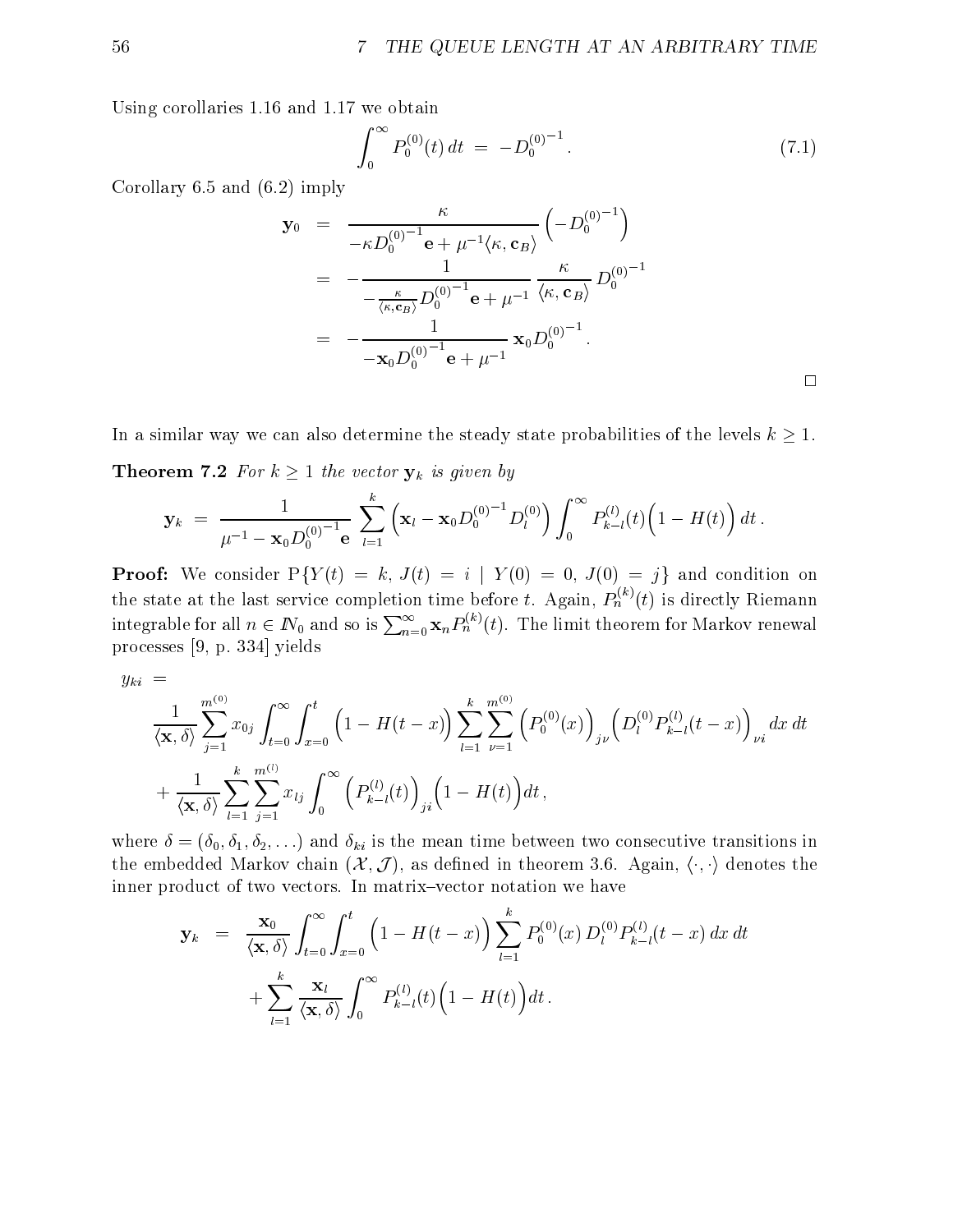At first,

$$
\int_{t=0}^{\infty} \int_{x=0}^{t} \left(1 - H(t-x)\right) \sum_{l=1}^{k} P_0^{(0)}(x) D_l^{(0)} P_{k-l}(t-x) dx dt
$$
  
\n
$$
= \int_{x=0}^{\infty} \int_{t=x}^{\infty} \left(1 - H(t-x)\right) \sum_{l=1}^{k} P_0^{(0)}(x) D_l^{(0)} P_{k-l}(t-x) dt dx
$$
  
\n
$$
= \int_{x=0}^{\infty} P_0^{(0)}(x) dx \int_{t=0}^{\infty} \left(1 - H(t)\right) \sum_{l=1}^{k} D_l^{(0)} P_{k-l}(t) dt
$$
  
\n
$$
= -D_0^{(0)-1} \sum_{l=1}^{k} D_l^{(0)} \int_{t=0}^{\infty} \left(1 - H(t)\right) P_{k-l}(t) dt,
$$

by (7.1). For  $\langle \mathbf{x}, \delta \rangle$  we obtain

$$
\langle \mathbf{x}, \delta \rangle = \mathbf{x}_0 \Big( -D_0^{(0)-1} \mathbf{e} + \mu^{-1} \mathbf{e} \Big) + \sum_{k=1}^{\infty} \mathbf{x}_k \mu^{-1} \mathbf{e} = -\mathbf{x}_0 D_0^{(0)-1} \mathbf{e} + \mu^{-1} \sum_{k=0}^{\infty} \mathbf{x}_k \mathbf{e}
$$
  
= -\mathbf{x}\_0 D\_0^{(0)-1} \mathbf{e} + \mu^{-1}.

Altogether we have

$$
\mathbf{y}_{k} = \frac{1}{\langle \mathbf{x}, \delta \rangle} \sum_{l=1}^{k} (\mathbf{x}_{l} - \mathbf{x}_{0} D_{0}^{(0)})^{-1} D_{l}^{(0)}) \int_{0}^{\infty} P_{k-l}^{(l)}(t) (1 - H(t)) dt
$$
  
\n
$$
= \frac{1}{-\mathbf{x}_{0} D_{0}^{(0)-1} \mathbf{e} + \mu^{-1}} \sum_{l=1}^{k} (\mathbf{x}_{l} - \mathbf{x}_{0} D_{0}^{(0)-1} D_{l}^{(0)}) \int_{0}^{\infty} P_{k-l}^{(l)}(t) (1 - H(t)) dt.
$$

Summary: The vector y of the queue length distribution at an arbitrary time can be computed by

$$
\mathbf{y}_0 = -\frac{1}{\mu^{-1} - \mathbf{x}_0 D_0^{(0)-1}} \mathbf{x}_0 D_0^{(0)-1} \text{ and}
$$
  
\n
$$
\mathbf{y}_k = \frac{1}{\mu^{-1} - \mathbf{x}_0 D_0^{(0)-1}} \sum_{l=1}^k (\mathbf{x}_l - \mathbf{x}_0 D_0^{(0)-1} D_l^{(0)}) \int_0^\infty P_{k-l}^{(l)}(t) (1 - H(t)) dt
$$

for  $k \geq 1$ .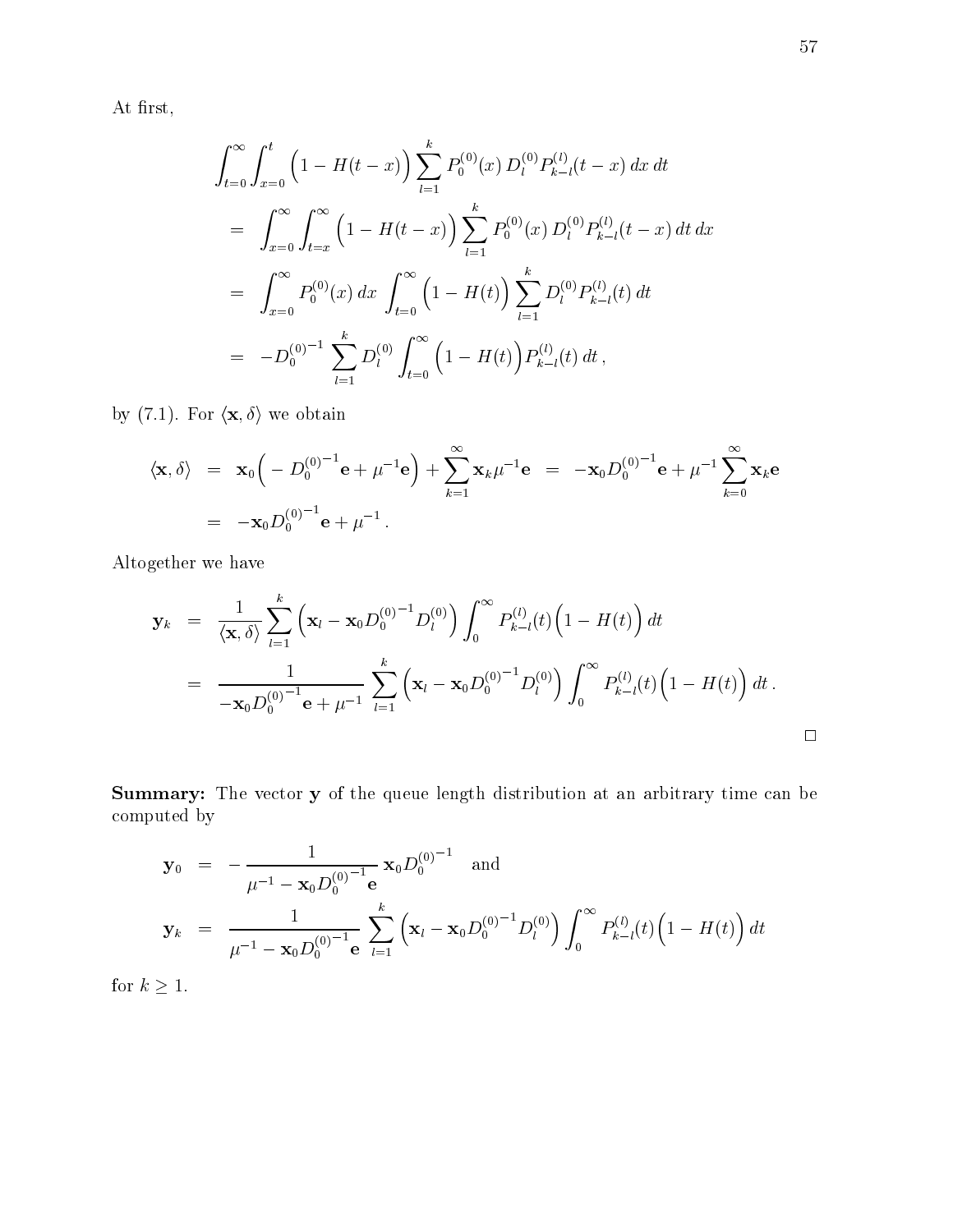# 8 A special case: Level independent phase process

Let us consider the special case when only the arrival rates dependent on the current level, but the phase process is level independent.

Assumption 8.1 Suppose  $\mathbf{J}^{(k)} = \mathbf{J}^{(0)} =: \mathbf{J}$ , i.e.  $m^{(k)} = m < \infty$ , and

$$
D^{(k)}:=\sum_{n=0}^\infty D^{(k)}_n=D^{(0)}=:D
$$

for all  $k \in \mathbb{N}_0$ .

Let  $D^{(n)}(z)$  denote the z-transform of the matrices  $D_h^{\gamma}$ ,  $n \in I\!N_0$ , i.e.

$$
D^{(k)}(z) = \sum_{n=0}^{\infty} D_n^{(k)} z^n, \quad |z| \le 1.
$$

The vector  $\mathbf{d}^{(k)}$  of the phase dependent mean arrival rates in level k (as defined in section 1) is then given by

$$
\mathbf{d}^{(k)} \ = \ \frac{d}{dz} D^{(k)}(z) \Big|_{z=1} \mathbf{e} \, .
$$

# 8.1 The arrival process

At first we will show that under assumption 8.1 all phase processes  $\{J^{(k)}(t) : t \geq 0\}$ are stochastically identical, so that we can speak of just one phase process. Then the phase process possesses a stationary probability distribution, which we will denote by  $\pi$ according to the level independent case [24]. This enables us to obtain further results for the  $BMAP/G/1$  queue with level dependent arrivals in this special case.

#### 8.1.1 The generator matrices

Assumption 8.1 implies the following properties of the matrices  $\mathcal{Q}^{(k)}$ :

**Lemma 8.2** For all  $k, l, j \in \mathbb{N}_0$  it is

$$
\sum_{n=l}^{\infty}\left((\mathcal{Q}^{(k)})^j\right)_{ln}\;=\;D^j\;.
$$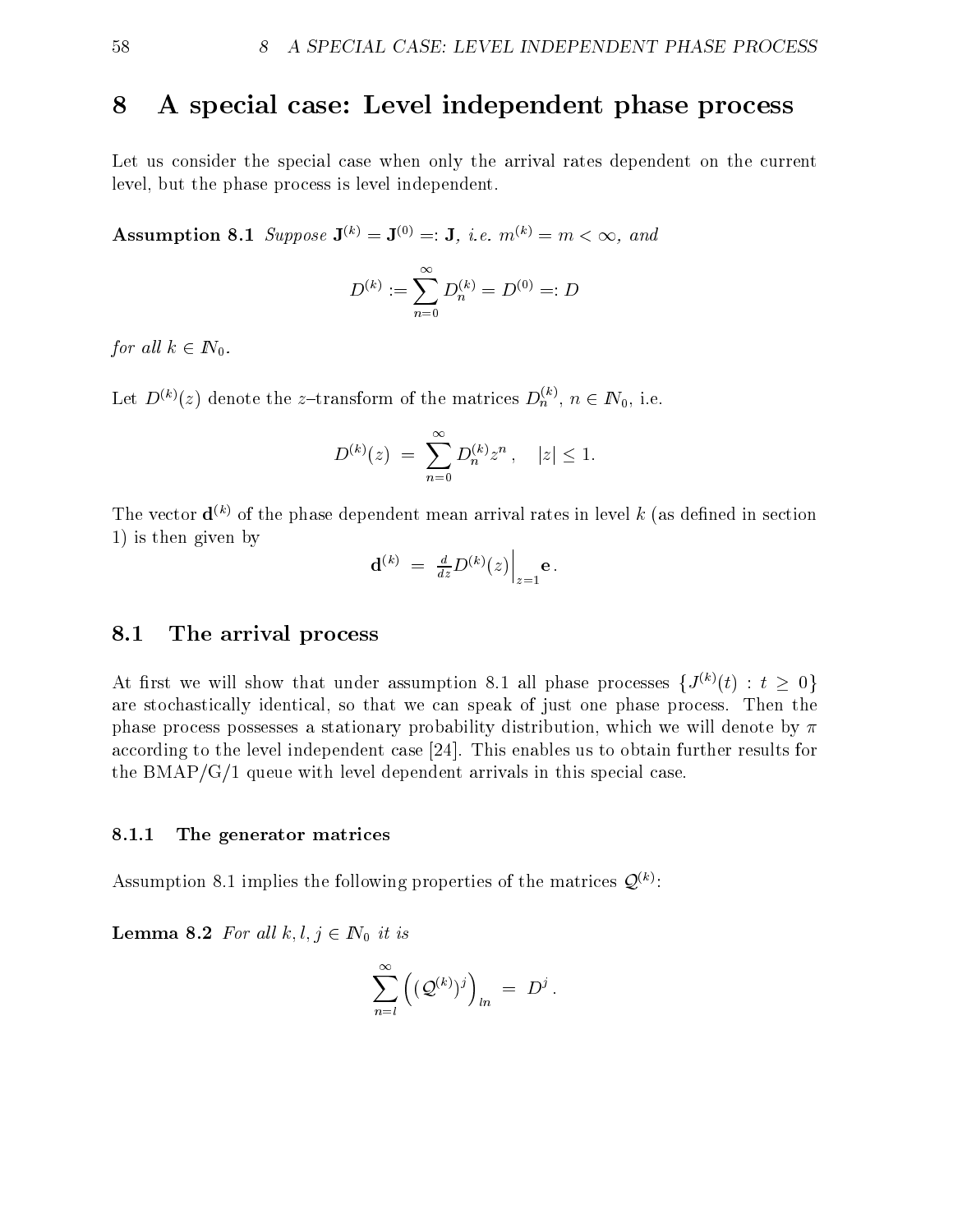**Proof:** At first we note that  $(\mathcal{Q}^{(k)})^p$  is bounded (lemmata 1.5  $\pm$  1.4). For  $\eta = 0$  the assertion is obvious, and for  $j = 1$  we have

$$
\sum_{n=l}^{\infty} \left( \mathcal{Q}^{(k)} \right)_{ln} \ = \ \sum_{n=0}^{\infty} D^{(k+l)}_{n} \ = \ D
$$

for all  $k, l \in \mathbb{N}_0$ . Suppose the assertion holds for j and consider  $j + 1$ :

$$
\sum_{n=1}^{\infty} \left( (\mathcal{Q}^{(k)})^{j+1} \right)_{ln} = \sum_{n=1}^{\infty} \sum_{\nu=l}^{n} \left( \mathcal{Q}^{(k)} \right)_{l\nu} \left( (\mathcal{Q}^{(k)})^{j} \right)_{\nu n}
$$
  
\n
$$
= \sum_{n=0}^{\infty} \sum_{\nu=0}^{n} D_{\nu}^{(k+l)} \left( (\mathcal{Q}^{(k+\nu+l)})^{j} \right)_{0,n-\nu} \text{ by lemma 1.7}
$$
  
\n
$$
= \sum_{\nu=0}^{\infty} \sum_{n=\nu}^{\infty} D_{\nu}^{(k+l)} \left( (\mathcal{Q}^{(k+\nu+l)})^{j} \right)_{0,n-\nu}
$$
  
\n
$$
= \sum_{\nu=0}^{\infty} D_{\nu}^{(k+l)} D^{j} \text{ by assumption}
$$
  
\n
$$
= DD^{j} = D^{j+1}.
$$

Thus the assertion holds for all  $k, l, j \in \mathbb{N}_0$ .

Corollary 8.3 For all  $k, l \in \mathbb{N}_0$  it is

$$
\sum_{n=l}^{\infty} \left( e^{\mathcal{Q}^{(k)}t} \right)_{ln} = e^{Dt}.
$$

**Proof:** By Corollary 1.6 the matrix-exponential of  $\mathcal{Q}^{(k)}$  is bounded. Lemma 8.2 yields

$$
\sum_{n=l}^{\infty} \left( e^{\mathcal{Q}^{(k)}t} \right)_{ln} = \sum_{n=l}^{\infty} \sum_{j=0}^{\infty} \frac{t^j}{j!} \left( (\mathcal{Q}^{(k)})^j \right)_{ln} = \sum_{j=0}^{\infty} \frac{t^j}{j!} \sum_{n=l}^{\infty} \left( (\mathcal{Q}^{(k)})^j \right)_{ln}
$$
  

$$
= \sum_{j=0}^{\infty} \frac{t^j}{j!} D^j = e^{Dt}.
$$

 $\Box$ 

Let  $\mathcal{Q}^{(k)}(z)$  denote the transform matrix

$$
\mathcal{Q}^{(k)}(z) := \left(\begin{array}{cccc} D_0^{(k)} & D_1^{(k)}z & D_2^{(k)}z^2 & D_3^{(k)}z^3 & \cdots \\ & D_0^{(k+1)} & D_1^{(k+1)}z & D_2^{(k+1)}z^2 & \cdots \\ & & D_0^{(k+2)} & D_1^{(k+2)}z & \cdots \\ & & & D_0^{(k+3)} & \cdots \\ & & & & \ddots \end{array}\right).
$$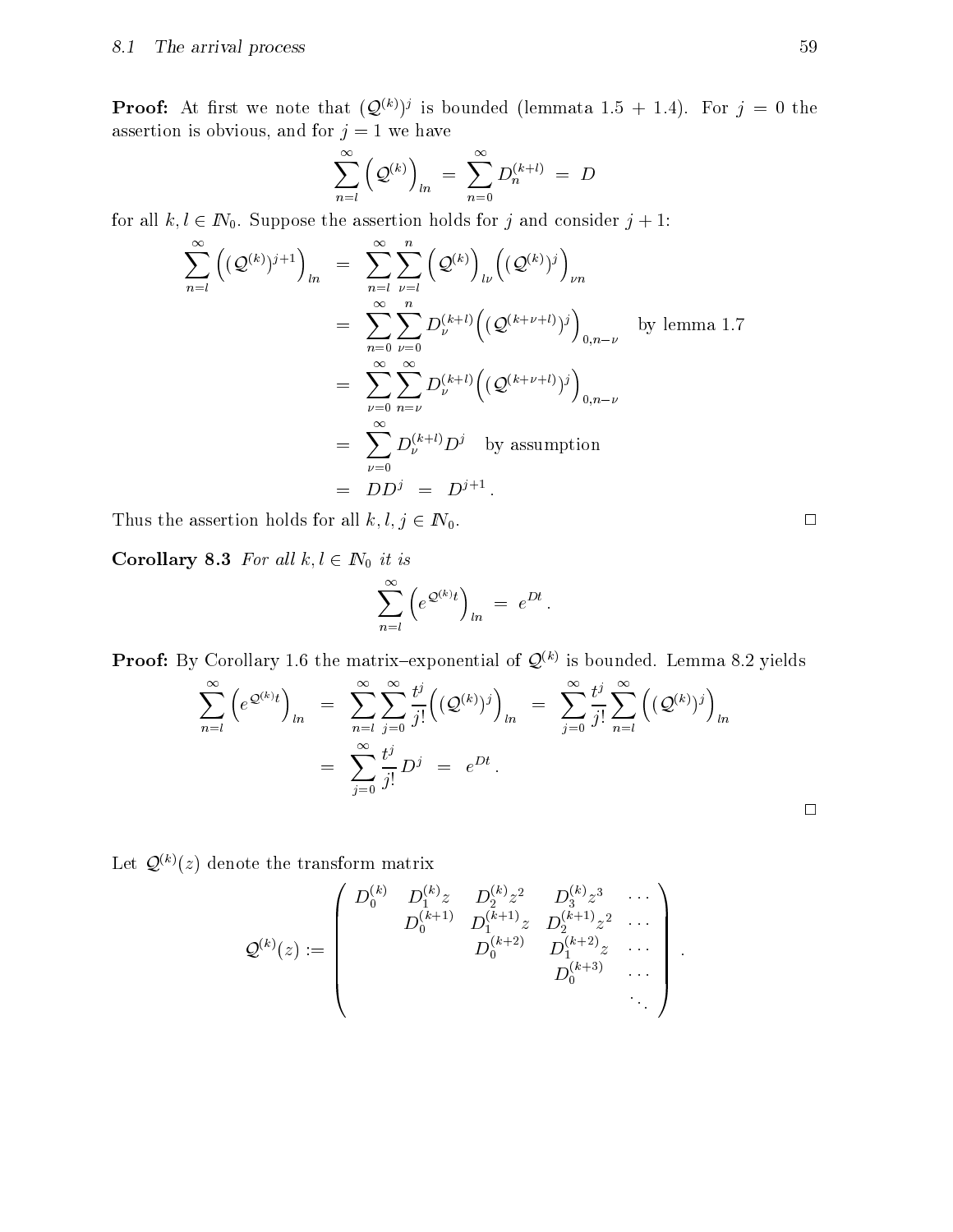**Lemma 8.4** The matrices  $Q^{(k)}(z)$ ,  $k \in \mathbb{N}_0$ , are uniformly bounded for all  $|z| \leq 1$ , i.e. there exists  $\theta < \infty$  such that  $\|\mathcal{Q}^{(k)}(z)\| \leq \theta$  for all  $k \in \mathbb{N}_0$  and all  $|z| \leq 1$ .

**Proof:** Assumption 1.1 implies for all  $k \in \mathbb{N}_0$ ,  $i = 1, \ldots, m$  and all  $|z| \leq 1$ :

$$
\sum_{n=0}^{\infty}\sum_{j=1}^{m}|d_{n,ij}^{(k)}z^n|\leq |d_{0,ii}^{(k)}|+\sum_{\substack{j=1\\j\neq i}}^{m}|d_{0,ij}^{(k)}|+\sum_{n=1}^{\infty}\sum_{j=1}^{m}|d_{n,ij}^{(k)}|=2\,|d_{0,ii}^{(k)}|\leq 2\bar{d}_0\,<\,\infty
$$

since  $\mathcal{Q}^{(k)}$  is a generator matrix. Thus the *l*th block of  $|\mathcal{Q}^{(k)}(z)|\mathbf{e}_{\infty}$  satisfies

$$
\left[|\mathcal{Q}^{(k)}(z)|\mathbf{e}_{\infty}\right]_{l} \ = \ \sum_{n=0}^{\infty} |D^{(k+l)}_{n}z^{n}|\mathbf{e}| \leq \ 2 \bar{d}_{0} \, \mathbf{e} \, .
$$

So the matrices  $\mathcal{Q}^{(k)}(z)$  are uniformly bounded for all  $|z| < 1$ .

**Corollary 8.5** The exponential of the matrix  $Q^{(k)}(z)$  exists for all  $|z| \leq 1$ , i.e. its entries are all finite.

**Proof:** By lemma 8.4  $\mathcal{Q}^{(k)}(z)$  is bounded, and so by lemma 1.4 the matrix exponential  $e^{\mathcal{Q}^{(k)}(z)}$  exists for all  $|z| \leq 1$ .

**Lemma 8.6** For all  $j, l, n \in \mathbb{N}_0$  with  $l \leq n$  it is

$$
\left(\left(\mathcal{Q}^{(k)}(z)\right)^j\right)_{ln}=\left(\left(\mathcal{Q}^{(k+l)}(z)\right)^j\right)_{0,n-l}
$$

for all  $|z| \leq 1$ .

**Proof:** The proof is completely analogous to the proof of lemma 1.7. For  $j = 0$  the result is obvious, and for  $j = 1$  we have

$$
\Big( {\cal Q}^{(k)}(z) \Big)_{ln} \;\; = \;\; D^{(k+l)}_{n-l} z^{n-l} \;\; = \;\; \Big( {\cal Q}^{(k+l)}(z) \Big)_{0,n-l} \, .
$$

Suppose the assertion is proven for j and consider  $j + 1$ :

$$
\begin{aligned}\n\left(\left(\mathcal{Q}^{(k)}(z)\right)^{j+1}\right)_{ln} &= \sum_{\nu=l}^{n} \left(\mathcal{Q}^{(k)}(z)\right)_{l\nu} \left(\left(\mathcal{Q}^{(k)}(z)\right)^{j}\right)_{\nu n} \\
&= \sum_{\nu=l}^{n} \left(\mathcal{Q}^{(k+l)}(z)\right)_{0,\nu-l} \left(\left(\mathcal{Q}^{(k+\nu)}(z)\right)^{j}\right)_{0,n-\nu} \\
&= \sum_{\nu=0}^{n-l} \left(\mathcal{Q}^{(k+l)}(z)\right)_{0\nu} \left(\left(\mathcal{Q}^{(k+\nu+l)}(z)\right)^{j}\right)_{0,n-\nu-l}\n\end{aligned}
$$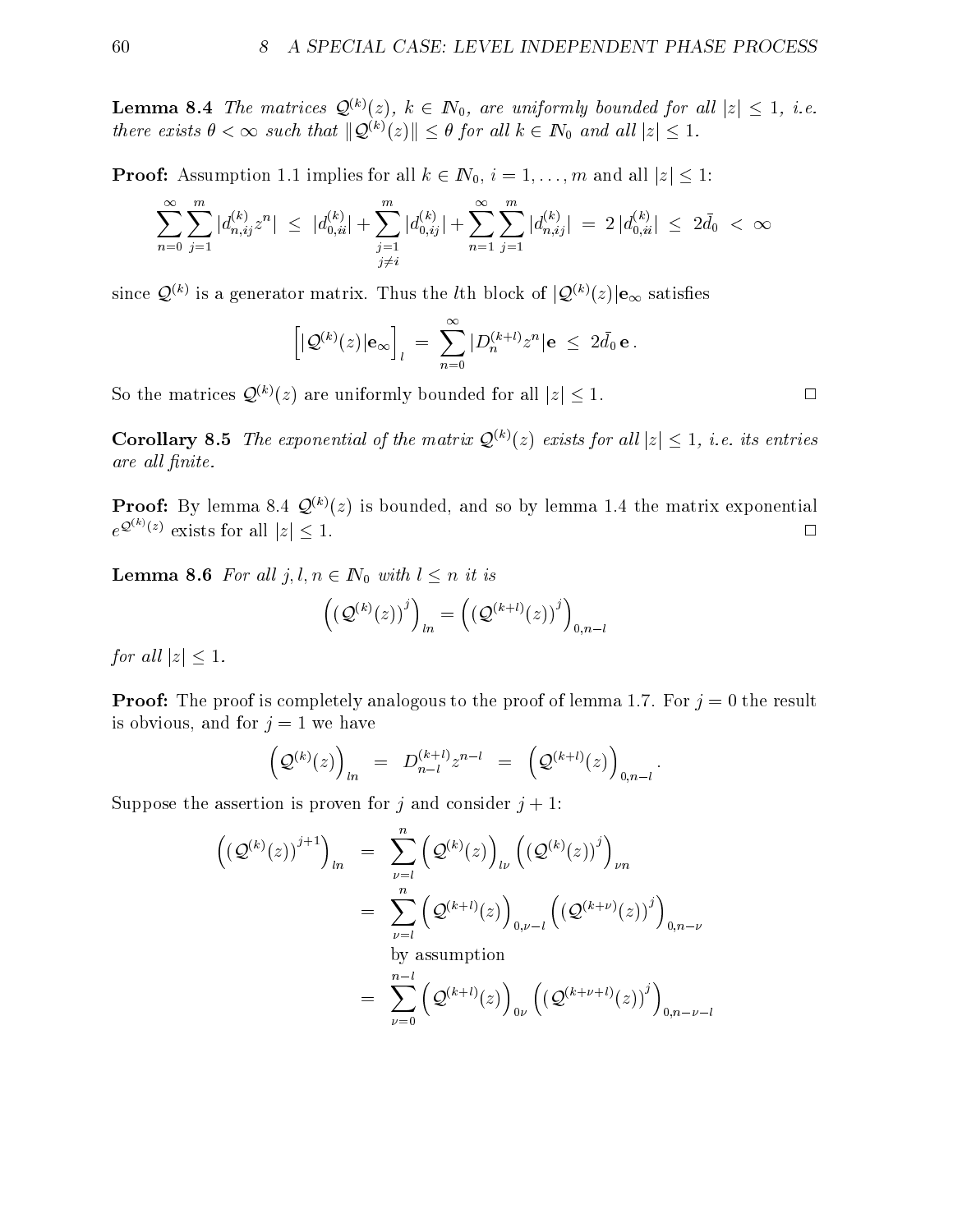and

$$
\begin{aligned}\n\left(\left(\mathcal{Q}^{(k+l)}(z)\right)^{j+1}\right)_{0,n-l} &= \sum_{\nu=0}^{n-l} \left(\mathcal{Q}^{(k+l)}(z)\right)_{0\nu} \left(\left(\mathcal{Q}^{(k+l)}(z)\right)^j\right)_{\nu,n-l} \\
&= \sum_{\nu=0}^{n-l} \left(\mathcal{Q}^{(k+l)}(z)\right)_{0\nu} \left(\left(\mathcal{Q}^{(k+l+\nu)}(z)\right)^j\right)_{0,n-l-\nu} \\
&\text{by assumption.}\n\end{aligned}
$$

So  $((\mathcal{O}^{(k)}(z))^{j+1}) = ((\mathcal{O}^{(k)}))^{j+1}$  $\ln$   $\sqrt{2}$   $\sqrt{2}$  $\left(\left(\mathcal{Q}^{(k+l)}(z)\right)^{j+1}\right)$  and the  $0,n-l$  $\Box$ 

**Corollary 8.7** For all  $l, n \in \mathbb{N}_0$  with  $l \leq n$  and all  $t \geq 0$  it is

$$
(e^{\mathcal{Q}^{(k)}(z) t})_{ln} = (e^{\mathcal{Q}^{(k+l)}(z) t})_{0,n-l}.
$$

Proof: Lemma 8.6 implies

$$
\left(e^{\mathcal{Q}^{(k)}(z) t}\right)_{ln} = \sum_{j=0}^{\infty} \frac{t^j}{j!} \left(\left(\mathcal{Q}^{(k)}(z)\right)^j\right)_{ln} = \sum_{j=0}^{\infty} \frac{t^j}{j!} \left(\left(\mathcal{Q}^{(k+l)}(z)\right)^j\right)_{0,n-l} = \left(e^{\mathcal{Q}^{(k+l)}(z) t}\right)_{0,n-l}.
$$

## 8.1.2 The phase process

We are now able to show that the transition probabilities of the phase process do not depend on the current level.

**Theorem 8.8** The transition probabilities of the phase processes  $\{J^{(k)}(t) : t \geq 0\}$  are given by

$$
P{J^{(k)}(t) = j | J^{(k)}(0) = i} = (e^{Dt})_{ij}, \quad i, j = 1, ..., m
$$

for all  $k \in \mathbb{N}_0$ .

Proof: From theorem 1.14 and corollary 8.3 we obtain

$$
\sum_{n=0}^{\infty} P_n^{(k)}(t) = \sum_{n=0}^{\infty} \left( e^{\mathcal{Q}^{(0)}t} \right)_{k,n+k} = e^{Dt}
$$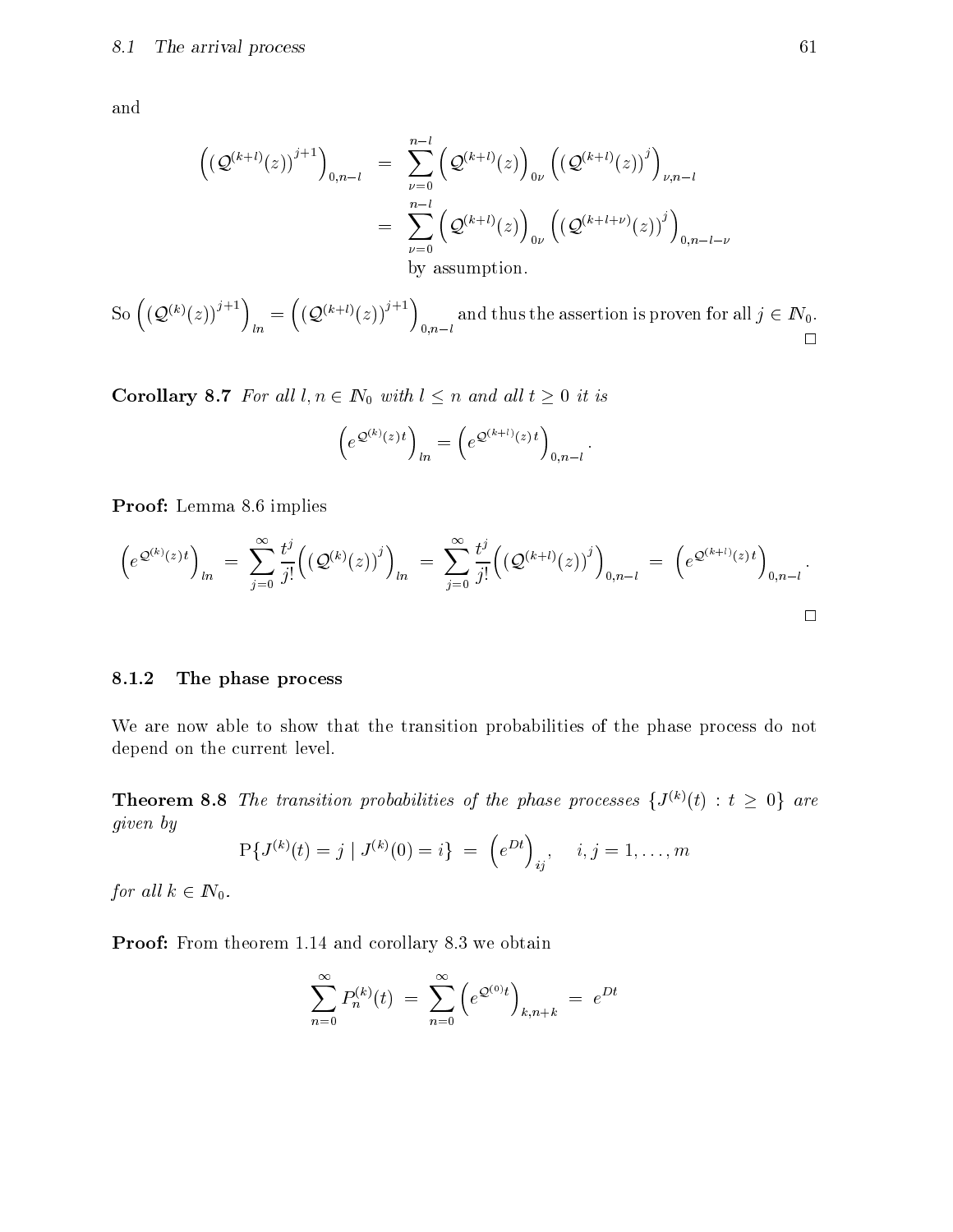for all  $k \in I\!N_0$ . Thus for any  $l \in I\!N_0$ 

$$
P{J^{(k)}(t) = j | N^{(k)}(0) = l, J^{(k)}(0) = i}
$$
  
= 
$$
\sum_{n=0}^{\infty} P{N^{(k)}(t) = n + l, J^{(k)}(t) = j | N^{(k)}(0) = l, J^{(k)}(0) = i}
$$
  
= 
$$
\sum_{n=0}^{\infty} (P_n^{(k+l)}(t))_{ij} = (e^{Dt})_{ij}
$$

and therefore

$$
P{J^{(k)}(t) = j | J^{(k)}(0) = i}
$$
  
= 
$$
\sum_{l=0}^{\infty} P{J^{(k)}(t) = j | N^{(k)}(0) = l, J^{(k)}(0) = i} P{N^{(k)}(0) = l | J^{(k)}(0) = i}
$$
  
= 
$$
(e^{Dt})_{ij} \sum_{l=0}^{\infty} P{N^{(k)}(0) = l | J^{(k)}(0) = i} = (e^{Dt})_{ij}
$$

for all  $k \in \mathbb{N}_0$ .

So assumption 8.1 implies that the processes  $\{J^{(k)}(t) : t \geq 0\}$  are stochastically identical for all  $k \in \mathbb{N}_0$ . Henceforth we will denote the phase process by  $\{J(t) : t \geq 0\}$ . Let  $R(t)$ be its transition probability matrix, i.e.

$$
(R(t))_{ij} = P\{J(t) = j \mid J(0) = i\}, \quad i, j = 1, \dots, m.
$$

**Corollary 8.9** The transition probability matrix  $R(t)$  of the phase process  $\{J(t): t \geq 0\}$ is given by

$$
R(t) = e^{Dt}.
$$

**Proof:** The assertion follows immediately from theorem 8.8.

**Corollary 8.10** The matrix D is the generator matrix of the phase process  $\{J(t): t \geq 0\}$ .

**Proof:** Corollary 8.9 implies  $\frac{d}{dt}R(t)|_{t=0} = D$  and thus D is the generator matrix of  $\{J(t): t \geq 0\}.$ 

By assumption 3.1 the phase process is irreducible. Thus there exists a unique stationary probability vector  $\pi$  such that  $\pi D = 0$  and  $\pi R(t) = \pi$ .

This enables us to define the mean arrival rate (or fundamental arrival rate [24])  $\lambda^{(k)}$  in level  $k$  by

$$
\lambda^{(k)} \ := \ \pi \mathbf{d}^{(k)} \ = \ \pi \sum_{n=1}^\infty n D^{(k)}_n \mathbf{e} \, .
$$

$$
\Box
$$

 $\Box$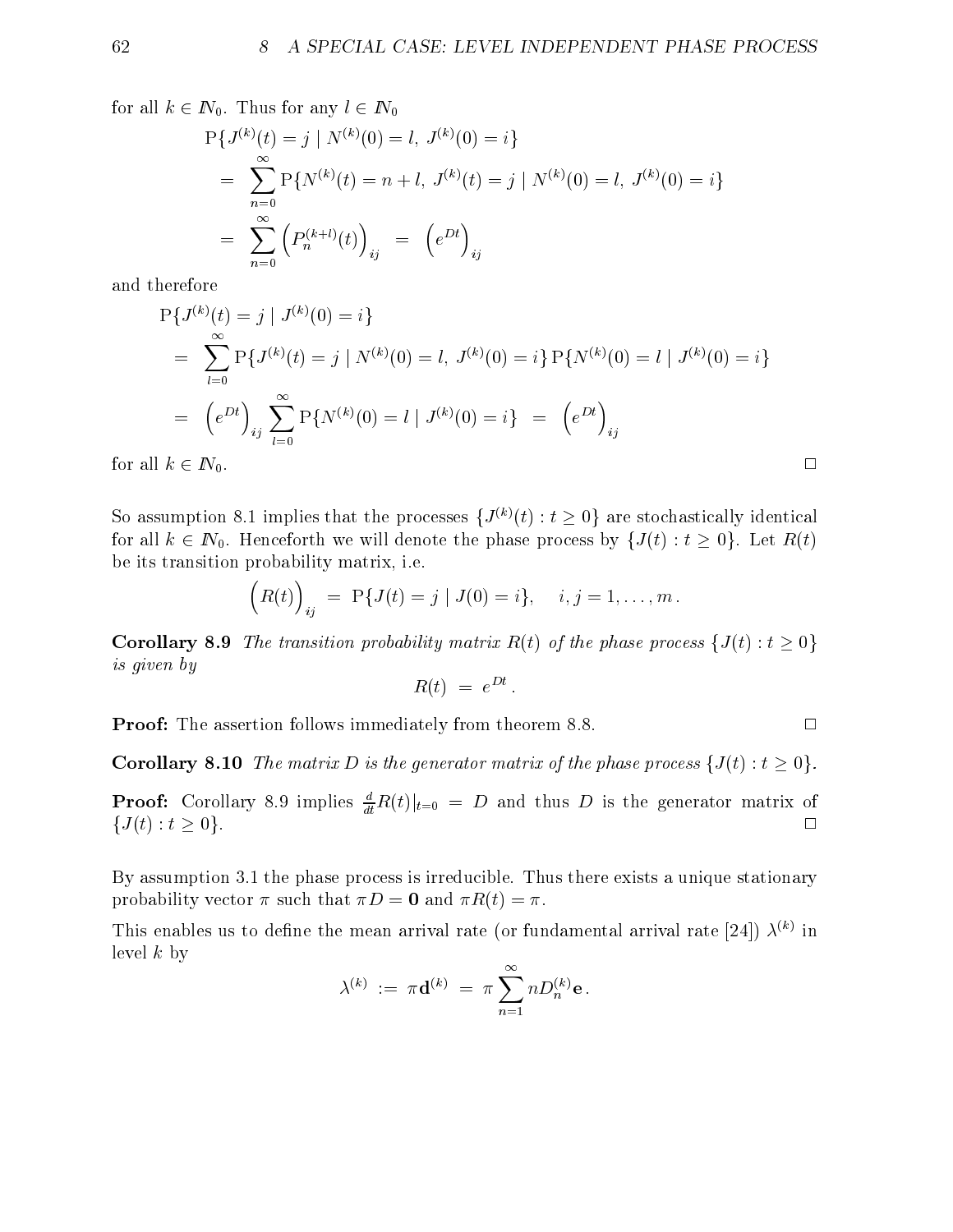## 8.1.3 The transition probabilities

In section 1 we considered the transition probabilities  $P_h^{\pi\ \prime}(t)$  of the level dependent BMAP  $(N^{(k)}, J^{(k)}) = \{N^{(k)}(t), J^{(k)}(t) \, : \, t \geq 0\}$ . Their z-transform  $P^{(k)}(z, t)$  and the phase dependent mean number of arrivals in time t,  $\mathbf{n}^{(k)}(t)$ , can now be defined by

$$
P^{(k)}(z,t) = \sum_{n=0}^{\infty} P_n^{(k)}(t) z^n ,
$$
  

$$
\mathbf{n}^{(k)}(t) = \frac{\partial}{\partial z} P^{(k)}(z,t) \Big|_{z=1} \mathbf{e} .
$$

**Theorem 8.11** The z-transforms  $P^{(k)}(z, t)$  are given by

$$
\begin{pmatrix}\nP^{(0)}(z,t) \\
P^{(1)}(z,t) \\
P^{(2)}(z,t) \\
\vdots\n\end{pmatrix} = e^{\mathcal{Q}^{(0)}(z) t} \begin{pmatrix}\nI \\
I \\
I \\
\vdots\n\end{pmatrix}
$$

and

$$
P^{(k)}(z,t) = \sum_{n=k}^{\infty} \left( e^{\mathcal{Q}^{(0)}(z) t} \right)_{kn} = \sum_{n=0}^{\infty} \left( e^{\mathcal{Q}^{(k)}(z) t} \right)_{0n}
$$

for  $|z| \leq 1$ .

**Proof:** The backward differential equations (lemma 1.10) yield:

$$
\frac{\partial}{\partial t}P^{(k)}(z,t) = \sum_{n=0}^{\infty} \left( \frac{\partial}{\partial t} P_n^{(k)}(t) \right) z^n = \sum_{n=0}^{\infty} \sum_{u=0}^n D_u^{(k)} P_{n-u}^{(k+u)}(t) z^n.
$$

The matrices  $\mathcal{Q}^{(k)}$  and  $\mathcal{P}^{(k)}(t)$  are bounded, thus by lemma 1.4  $\mathcal{Q}^{(k)}\mathcal{P}^{(k)}(t)$  is bounded and so the series  $\sum_{n=0}^{\infty}\sum_{u=0}^{n}D_u^{(\kappa)}P_{n-u}^{(\kappa+u)}(t) z^n$  converges absolutely for all  $|z|\leq 1$ . This implies:

$$
\frac{\partial}{\partial t}P^{(k)}(z,t) = \sum_{u=0}^{\infty} \sum_{n=u}^{\infty} D_u^{(k)} P_{n-u}^{(k+u)}(t) z^n = \sum_{u=0}^{\infty} D_u^{(k)} z^u P^{(k+u)}(z,t) \n= (D_0^{(k)}, D_1^{(k)} z, D_2^{(k)} z^2, \ldots) \begin{pmatrix} P^{(k)}(z,t) \\ P^{(k+1)}(z,t) \\ P^{(k+2)}(z,t) \\ \vdots \end{pmatrix}.
$$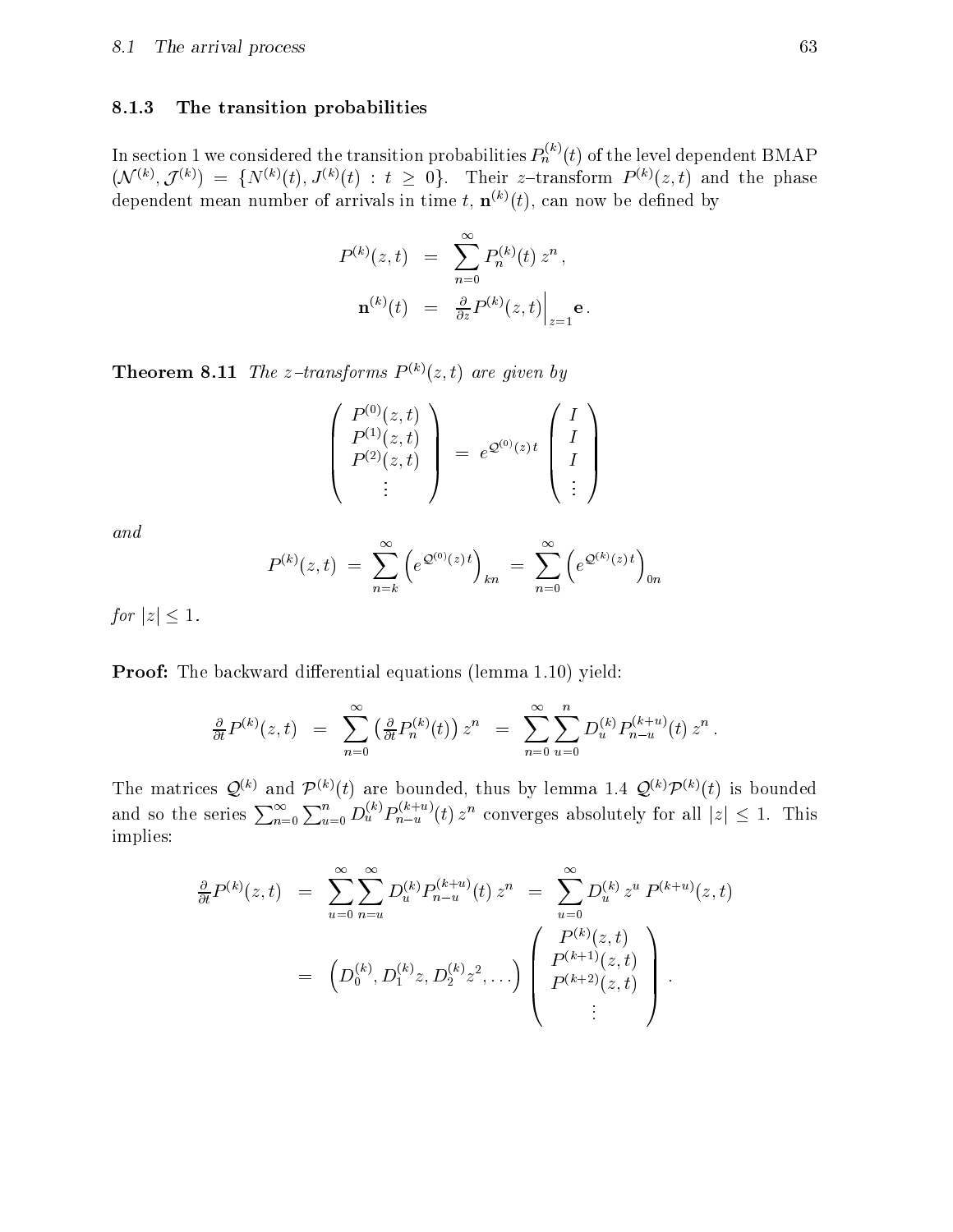Thus

$$
\frac{\partial}{\partial t}\begin{pmatrix} P^{(0)}(z,t) \\ P^{(1)}(z,t) \\ P^{(2)}(z,t) \\ \vdots \end{pmatrix} = \begin{pmatrix} D_0^{(0)} & D_1^{(0)}z & D_2^{(0)}z^2 & \cdots \\ D_0^{(1)} & D_1^{(1)}z & \cdots \\ D_0^{(2)} & \cdots & D_0^{(2)} \\ \vdots & \vdots \end{pmatrix} \begin{pmatrix} P^{(0)}(z,t) \\ P^{(2)}(z,t) \\ \vdots \end{pmatrix}
$$

$$
= \mathcal{Q}^{(0)}(z) \begin{pmatrix} P^{(0)}(z,t) \\ P^{(1)}(z,t) \\ P^{(2)}(z,t) \\ \vdots \end{pmatrix}.
$$

Further, we have  $P^{(k)}(z,0) = I$  for all  $k \in \mathbb{N}_0$ . By lemma 8.4 the matrix  $\mathcal{Q}^{(0)}(z)$  is bounded and by corollary 8.5 its exponential exists for all  $|z| \leq 1$ . Therefore the unique solution of the above differential equation is given by

$$
\begin{pmatrix}\nP^{(0)}(z,t) \\
P^{(1)}(z,t) \\
P^{(2)}(z,t) \\
\vdots\n\end{pmatrix} = e^{\mathcal{Q}^{(0)}(z)t} \begin{pmatrix}\nI \\
I \\
I \\
\vdots\n\end{pmatrix}
$$

for  $|z| \leq 1$ . The second equation follows by applying corollary 8.7.

By differentiating  $P^{(k)}(z,t)$ e with respect to z we obtain the result for  $\mathbf{n}^{(k)}(t)$  given in theorem 1.18. The mean number of arrivals in time t is now  $\pi \mathbf{n}^{(k)}(t)$ .

Let  $d_i^{\scriptscriptstyle (\cdots)}$  denote the maximum arrival rate in phase  $i$  from level k on, i.e.

$$
\bar d_i^{(k)} \ := \ \sup \left\{ d_i^{(l)} \ : \ l \geq k \right\},
$$

and let  $\mathbf{d}^{(k)}$  be the vector with components  $d_i^{(k)}, i = 1,\ldots,m$ .

**Theorem 8.12** The mean number of arrivals in time  $t$  satisfies

$$
\pi \mathbf{n}^{(k)}(t) \ \leq \ \pi \bar{\mathbf{d}}^{(k)} t \ .
$$

Proof: In the proof of theorem 1.19 we have seen that

$$
\frac{d}{ds}\mathbf{n}^{(k)}(s) = \sum_{u=0}^{\infty} P_u^{(k)}(s) \mathbf{d}^{(k+u)}.
$$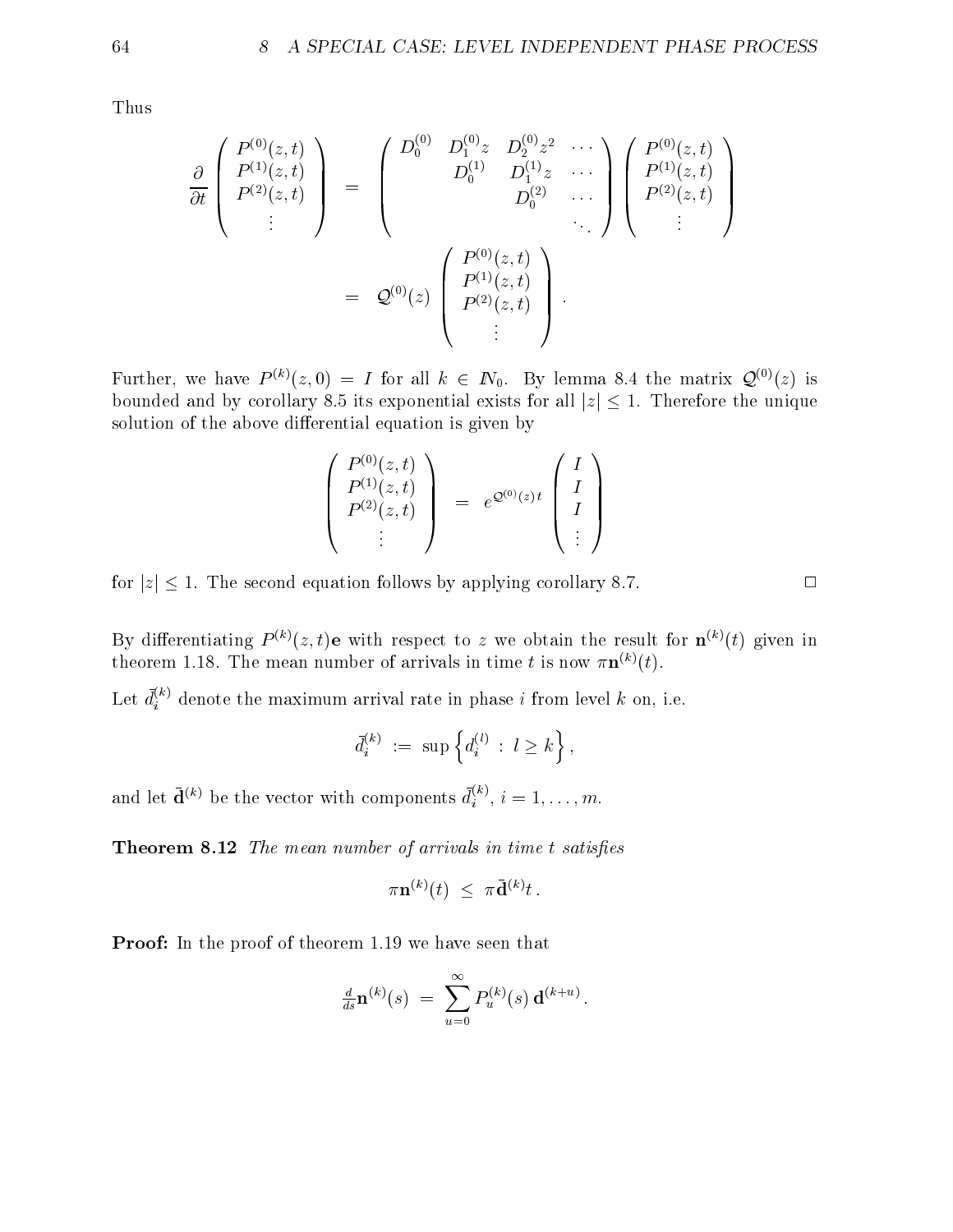Thus

$$
\frac{d}{ds}\pi \mathbf{n}^{(k)}(s) \ \leq \ \pi \sum_{u=0}^{\infty} P_u^{(k)}(s) \, \bar{\mathbf{d}}^{(k)} \ = \ \pi R(s) \, \bar{\mathbf{d}}^{(k)} \ = \ \pi \bar{\mathbf{d}}^{(k)}
$$

for all  $s \geq 0$ . Hence

$$
\pi {\bf n}^{(k)}(t)\; =\; \int_0^t \tfrac{d}{ds} \pi {\bf n}^{(k)}(s)\, ds\;\leq\; \pi \bar{{\bf d}}^{(k)} t\, .
$$

## 8.2 The embedded Markov chain

Assumption 8.1 implies that the state space of the embedded Markov chain  $(\mathcal{X}, \mathcal{J})$  is the set  $X = Y$  defined in section 3. Thus the embedded Markov chain is irreducible.

## 8.2.1 The transition matrix

Let us define the joint transform matrices of the entries  $A_n^{\sim}(x)$  and  $B_n(x)$  of the transition  $p_1$ obability matrix  $P(x)$  by

$$
A^{(k)}(z,s) := \sum_{n=0}^{\infty} z^n A_n^{(k)}(s) = \sum_{n=0}^{\infty} z^n \int_0^{\infty} e^{-sx} d\tilde{A}_n^{(k)}(x),
$$
  

$$
B(z,s) := \sum_{n=0}^{\infty} z^n B_n(s) = \sum_{n=0}^{\infty} z^n \int_0^{\infty} e^{-sx} d\tilde{B}_n(x)
$$

for  $|z| \leq 1$  and  $\text{Re}(s) \geq 0$ . Further, we define the matrices

$$
A^{(k)} \;:=\; A^{(k)}(1,0) \;=\; \sum_{n=0}^\infty A^{(k)}_n \quad \text{and} \quad B \;:=\; B(1,0) \;=\; \sum_{n=0}^\infty B_n\,.
$$

Equations (3.4) and (3.5) imply that  $A^{(k)}$  and B are stochastic.

Theorem 8.11 enables us to determine the joint transform matrices  $A^{(k)}(z, s)$  and the  $maturices$   $A^{\vee\vee}$ .

**Theorem 8.13** The transform matrices  $A^{(k)}(z, s)$  are given by

$$
\begin{pmatrix}\nA^{(1)}(z,s) \\
A^{(2)}(z,s) \\
A^{(3)}(z,s) \\
\vdots\n\end{pmatrix} = \int_0^\infty e^{-st} e^{\mathcal{Q}^{(1)}(z)t} \begin{pmatrix}\nI \\
I \\
I \\
\vdots\n\end{pmatrix} dH(t)
$$

for  $|z| \leq 1$  and  $\text{Re}(s) \geq 0$ .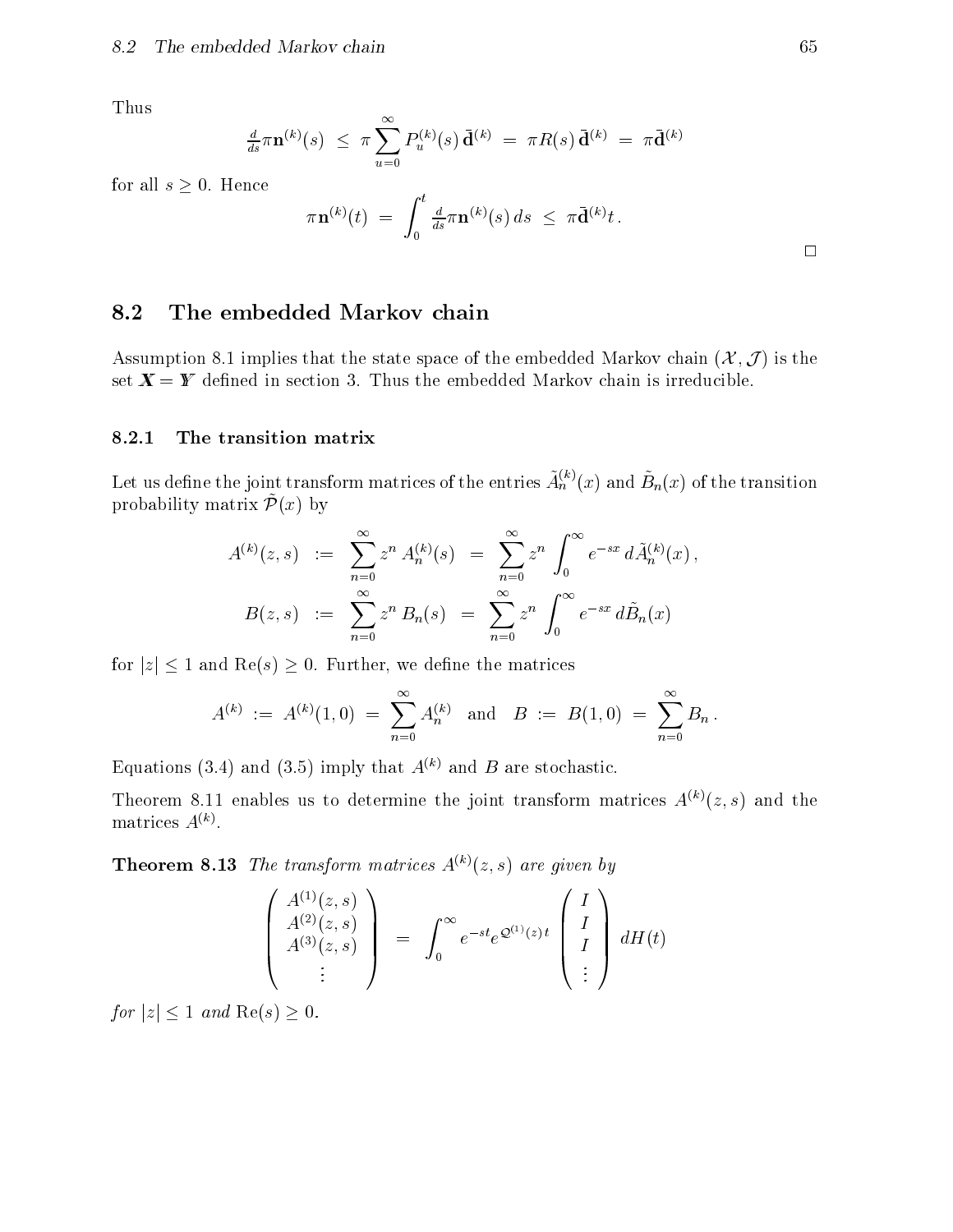**Proof:** Using  $(3.3)$  we obtain

$$
A^{(k)}(z,s) = \sum_{n=0}^{\infty} z^n A_n^{(k)}(s) = \sum_{n=0}^{\infty} z^n \int_0^{\infty} e^{-st} P_n^{(k)}(t) dH(t)
$$
  
= 
$$
\int_0^{\infty} e^{-st} \sum_{n=0}^{\infty} z^n P_n^{(k)}(t) dH(t) = \int_0^{\infty} e^{-st} P^{(k)}(z,t) dH(t).
$$

Theorem 8.11 yields

$$
\begin{pmatrix}\nA^{(1)}(z,s) \\
A^{(2)}(z,s) \\
\vdots\n\end{pmatrix} = \int_0^\infty e^{-st} \begin{pmatrix}\nP^{(1)}(z,t) \\
P^{(2)}(z,t) \\
\vdots\n\end{pmatrix} dH(t) = \int_0^\infty e^{-st} e^{\mathcal{Q}^{(1)}(z)t} \begin{pmatrix}\nI \\
I \\
\vdots\n\end{pmatrix} dH(t)
$$
\nor |z| < 1 and Be(s) > 0.

for  $|z| \leq 1$  and  $\text{Re}(s) \geq 0$ .

**Corollary 8.14** The matrices  $A^{(k)}$  satisfy  $A^{(k)} = A^{(1)} =: A$  for all  $k \in \mathbb{N}$  and za za na matsa ya mwaka wa 1972, wakazi wa 1972, wakazi wa 1982, wakazi wa 1982, wakazi wa 1982, wakazi wa 198

$$
A = \int_0^\infty e^{Dt} dH(t) .
$$

**Proof:** Theorem 8.13 and corollary 8.3 imply

$$
A^{(k)} \ = \ A^{(k)}(1,0) \ = \ \int_0^\infty \sum_{n=k-1}^\infty \left( e^{\mathcal{Q}^{(1)}} \, t \right)_{k-1,n} dH(t) \ = \ \int_0^\infty e^{Dt} \, dH(t)
$$

for all  $k \in \mathbb{N}$  (note that we number the rows and columns of  $e^{\mathcal{Q}^{(1)}t}$  beginning with 0).  $\Box$ 

**Corollary 8.15** The stationary probability distribution  $\pi$  of the phase process is also the stationary vector of the matrix A, i.e.  $\pi A = \pi$ .

**Proof:** Since  $\pi D = 0$ , corollary 8.14 yields

$$
\pi A = \int_0^\infty \pi \, dH(t) = \pi \, .
$$

The matrix A is the transition matrix of the phase process in the embedded Markov chain  $(X, \mathcal{J})$ , if the queueing system was not empty after the last service completion, i.e.

$$
P\{J_{\nu+1}=j \mid X_{\nu}=k,\, J_{\nu}=i\} \ = \ (A)_{ij} \quad \text{for } k \ge 1.
$$

So  $\pi$  is the stationary probability distribution of the phase process in the embedded Markov chain  $(\mathcal{X}, \mathcal{J})$ , if the queueing system was not empty after the last service completion.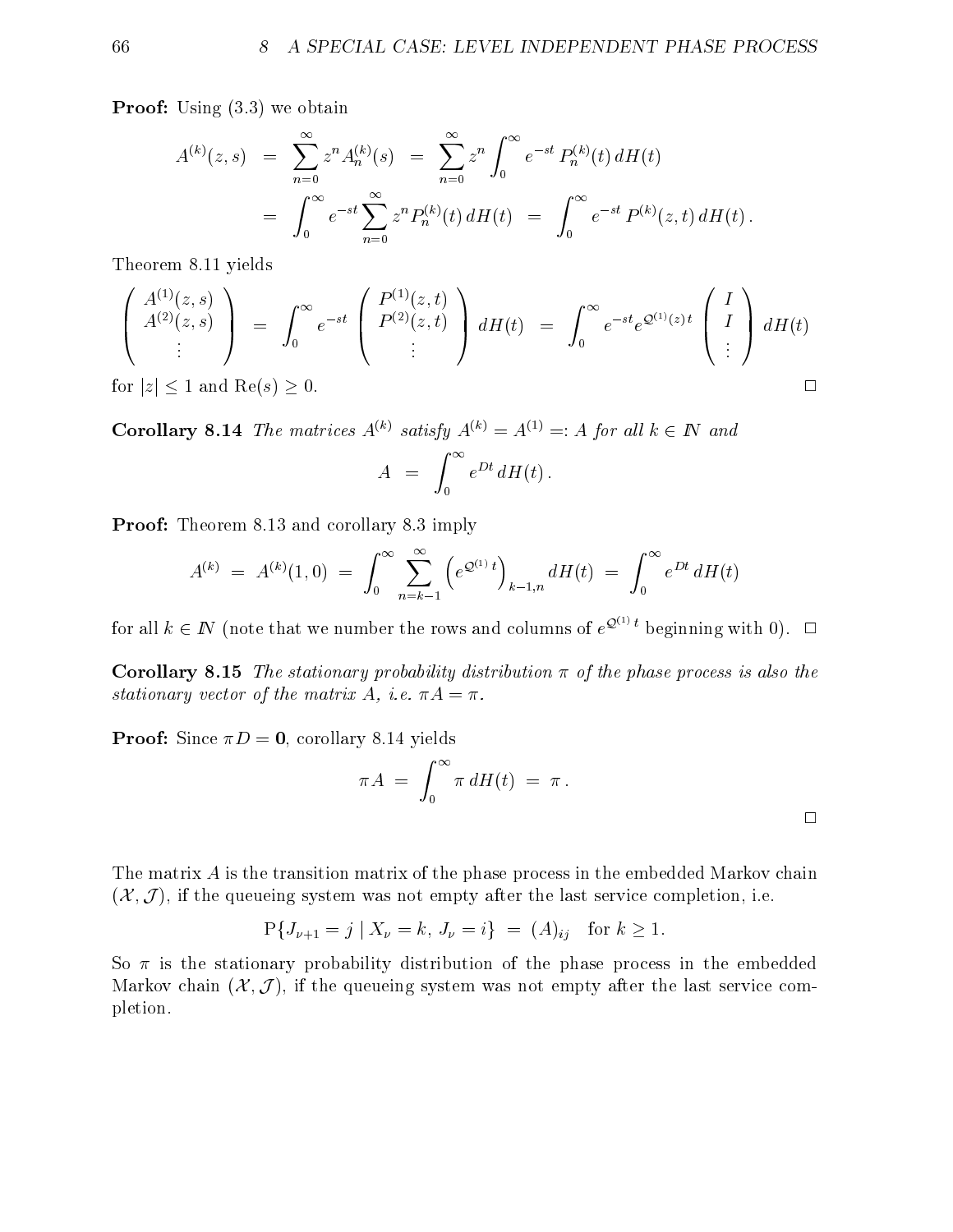We can now determine the joint transform  $B(z, s)$  and the matrix B.

**Theorem 8.16** The joint transform matrix  $B(z, s)$  is given by

$$
B(z,s) = (sI - D_0^{(0)})^{-1} z^{-1} \sum_{l=1}^{\infty} D_l^{(0)} z^l A^{(l)}(z,s)
$$

for  $|z| \leq 1$  and  $\text{Re}(s) \geq 0$ .

**Proof:** Using theorem 3.4 we obtain

$$
B(z,s) = \sum_{n=0}^{\infty} B_n(s) z^n = (sI - D_0^{(0)})^{-1} \sum_{n=0}^{\infty} \sum_{l=0}^{n} D_{l+1}^{(0)} A_{n-l}^{(l+1)}(s) z^n
$$
  

$$
= (sI - D_0^{(0)})^{-1} \sum_{l=0}^{\infty} \sum_{n=l}^{\infty} D_{l+1}^{(0)} A_{n-l}^{(l+1)}(s) z^n
$$
  

$$
= (sI - D_0^{(0)})^{-1} \sum_{l=0}^{\infty} D_{l+1}^{(0)} z^l A^{(l+1)}(z,s)
$$

for all  $|z| \le 1$  and  $\text{Re}(s) \ge 0$ .

Corollary 8.17 The matrix B is given by

$$
B = \left( I - D_0^{(0)}{}^{-1} D \right) A \, .
$$

Proof: Theorem 8.16 implies

$$
B = B(1,0) = -D_0^{(0)-1} \sum_{l=1}^{\infty} D_l^{(0)} A = -D_0^{(0)-1} \Big( D - D_0^{(0)} \Big) A = \Big( I - D_0^{(0)-1} D \Big) A.
$$

Note that  $\pi B \neq \pi$ , i.e.  $\pi$  is not the stationary distribution of the Markov chain defined by  $B$ . The matrix  $B$  is the transition matrix of the phase process during an idle time and the following service time. This period must contain an arrival time, and so it is not independent of the arrival process  $(\mathcal{N}^{(*)}, \mathcal{J}^{(*)})$ , i.e. it is not independent of the phase process.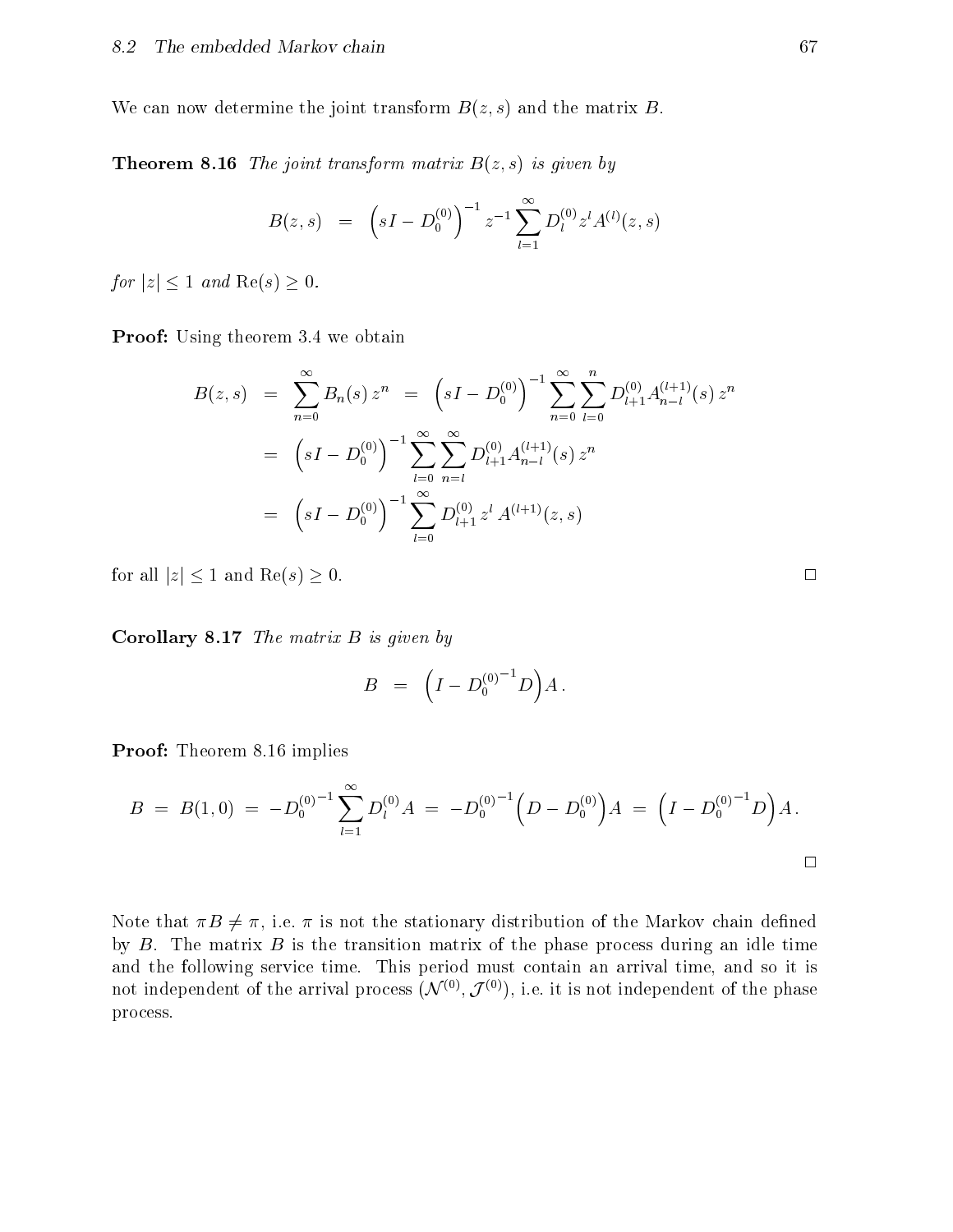### 8.2.2 The mean number of arrivals

The vectors  $\mathbf{a}^{(k)}$  and  $\mathbf{b}$  (cf. section 3) can be obtained by differentiating  $A^{(k)}(z, s)$ **e** and  $B(z, s)$ e with respect to z. Doing so, we obtain the results given in theorems 3.7 and 3.9.

**Theorem 8.18** The mean number of arrivals during a service time satisfies

$$
\pi \mathbf{a}^{(k)} < \pi \bar{\mathbf{d}}^{(k)} \mu^{-1} \, .
$$

Proof: Theorem 8.12 implies

$$
\pi \mathbf{a}^{(k)} = \int_0^\infty \pi \mathbf{n}^{(k)}(t) dH(t) \leq \int_0^\infty \pi \bar{\mathbf{d}}^{(k)} t dH(t) = \pi \bar{\mathbf{d}}^{(k)} \mu^{-1}.
$$

## 8.3 Stability

In the special case of assumption 8.1 we can improve the stability condition for the BMAP/G/1 queue with level dependent arrivals given in theorem 4.2. To do so, we need to generalize a result of Pakes [32, Th. 1] which was the key to theorem 4.1.

Let  $P_{kl}$ ,  $k, l \in \mathbb{N}_0$ , denote the  $(k, l)$ th block of the transition matrix  $\mathcal{P}$ . Then  $P_{0l} = B_l$ for all  $l \in I\!N_0$ ,  $P_{kl} = A_{l-k+1}^{k}$  for  $l \geq k-1 \geq 0$ , and  $P_{kl} = O$  otherwise.

**Theorem 8.19** If there exists some  $N \in \mathbb{N}$  and nonnegative vectors  $\zeta_k < \infty$ ,  $k \in \mathbb{N}_0$ , such that

a)  $\mathbf{e}\pi\zeta_k \leq \zeta_k$  for all  $k \geq N$ ,

b) 
$$
\pi \sum_{l=0}^{\infty} P_{kl} \zeta_l \leq \pi \zeta_k - 1
$$
 for all  $k \geq N$ ,

c) 
$$
\pi \sum_{l=0}^{N} P_{kl} \zeta_l < \infty
$$
 for all  $k = 0, ..., N-1$ ,

then the embedded Markov chain  $(X, \mathcal{J})$  is positive recurrent.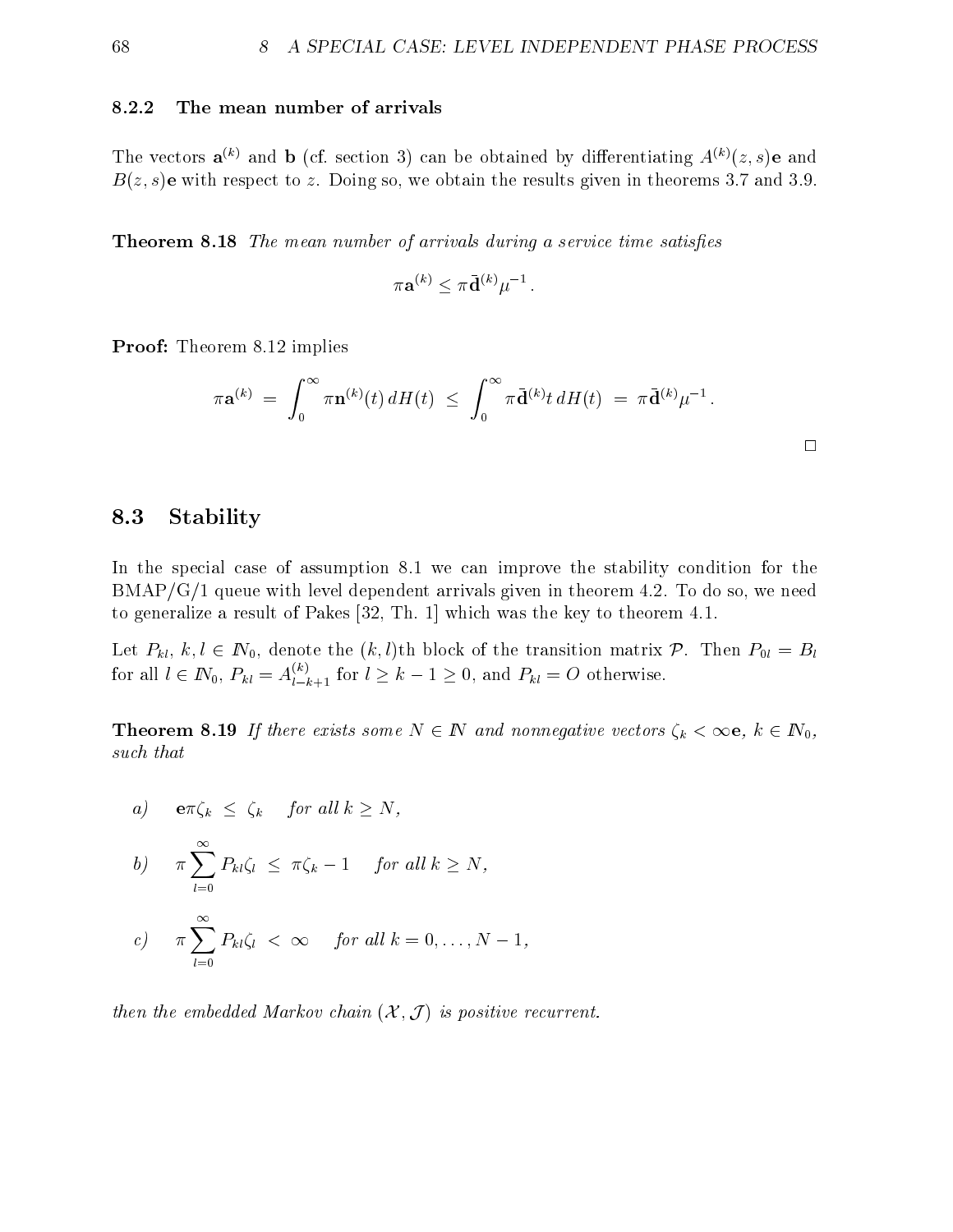**Proof:** Let  $P_{kl}^{(n)}$  denote the  $(k,l)$ th block of  $\mathcal{P}^n$ . Define  $R_{kl} := \mathbf{e} \pi P_{kl}$  for  $k,l \in I\!N_0$ , and  $\mathcal{R} := (R_{kl})_{k,l \in I\!N_0}$ , and let  $R_{kl}$  denote the  $(k,l)$ th block of  $\mathcal{R}^n$ . Then  $\mathcal{R}$  is the transition matrix of the discrete Markov chain ( $\lambda$  ,  $J$  ) obtained by starting with the stationary distribution of  $\{J(t): t \geq 0\}$  and applying the transition matrix  $\mathcal{P}$ .

We will first show that  $(\mathcal{X}', \mathcal{J}')$  is positive recurrent, proceeding similarly to Pakes [32, Th. 1]. Let  $\mathbf{z}_l = (z_{li})_{i=1,...,m}$  be the *l*th block of the limiting distribution of  $(\mathcal{X}', \mathcal{J}')$ . Then  $\lim_{n\to\infty} \mathcal{K}^n = (\mathbf{e}\mathbf{z}_l)_{k,l\in N_0}$ , i.e.  $\lim_{n\to\infty} R_{kl}^{n,j} = \mathbf{e}\mathbf{z}_l$  for all  $k,l\in I\!N_0$ , and  $(\mathcal{X}',\mathcal{J}')$  is positive recurrent if there exists some contract some (i) ) such that  $\{a,b,c\}$  ,  $0$  (where zith  $\{a,b,c\}$  ,  $0$  for all  $(l, i) \in \mathbb{X}$  [13, pp. 389 + 393].

Let

$$
\theta_k := \pi \sum_{l=0}^{\infty} P_{kl} \zeta_l \quad \text{for } k = 0, \dots, N-1,
$$

then  $\theta_k < \infty$  by assumption. Further, define the sequences  $\zeta_k$  for  $n$  $k$  and  $k$  is  $2 - 1$  and  $k$  in  $2 - 0$  by

$$
\zeta_k^{[1]}:=\zeta_k\quad\text{and}\quad \zeta_k^{[n+1]}:=\sum_{l=0}^\infty R_{kl}^{[n]}\zeta_l\,.
$$

Then

$$
\zeta_{k}^{[n+2]} = \sum_{l=0}^{\infty} \sum_{\nu=0}^{\infty} R_{k\nu}^{[n]} R_{\nu l} \zeta_{l}
$$
\n
$$
= \sum_{\nu=0}^{N-1} R_{k\nu}^{[n]} \mathbf{e} \pi \sum_{l=0}^{\infty} P_{\nu l} \zeta_{l} + \sum_{\nu=N}^{\infty} R_{k\nu}^{[n]} \mathbf{e} \pi \sum_{l=0}^{\infty} P_{\nu l} \zeta_{l}
$$
\n
$$
\leq \sum_{\nu=0}^{N-1} R_{k\nu}^{[n]} \mathbf{e} \theta_{\nu} + \sum_{\nu=N}^{\infty} R_{k\nu}^{[n]} \mathbf{e} (\pi \zeta_{\nu} - 1) \quad \text{(by assumption)}
$$
\n
$$
\leq \sum_{\nu=0}^{N-1} R_{k\nu}^{[n]} \mathbf{e} \theta_{\nu} + \sum_{\nu=N}^{\infty} R_{k\nu}^{[n]} \zeta_{\nu} - \sum_{\nu=0}^{\infty} R_{k\nu}^{[n]} \mathbf{e} + \sum_{\nu=0}^{N-1} R_{k\nu}^{[n]} \mathbf{e} \quad \text{(by assumption)}
$$
\n
$$
\leq \sum_{\nu=0}^{N-1} R_{k\nu}^{[n]} \mathbf{e} (1 + \theta_{\nu}) + \zeta_{k}^{[n+1]} - \mathbf{e}. \tag{8.1}
$$

So  $\zeta_k^{n+2} < \infty$ e implies  $\zeta_k^{n+2} < \infty$ e, and from  $\zeta_k^{n+1} = \zeta_k < \infty$ e we get  $\zeta_k^{n+1} < \infty$ e for all  $n \in \mathbb{N}$ . Applying (8.1) recursively we obtain

$$
\zeta_k^{[n+2]} \,\,\leq\,\, \sum_{r=1}^n \sum_{\nu=0}^{N-1} R^{[r]}_{k\nu} \mathbf{e}(1+\theta_\nu\, + \zeta_k^{[2]} - n\mathbf{e} \,,
$$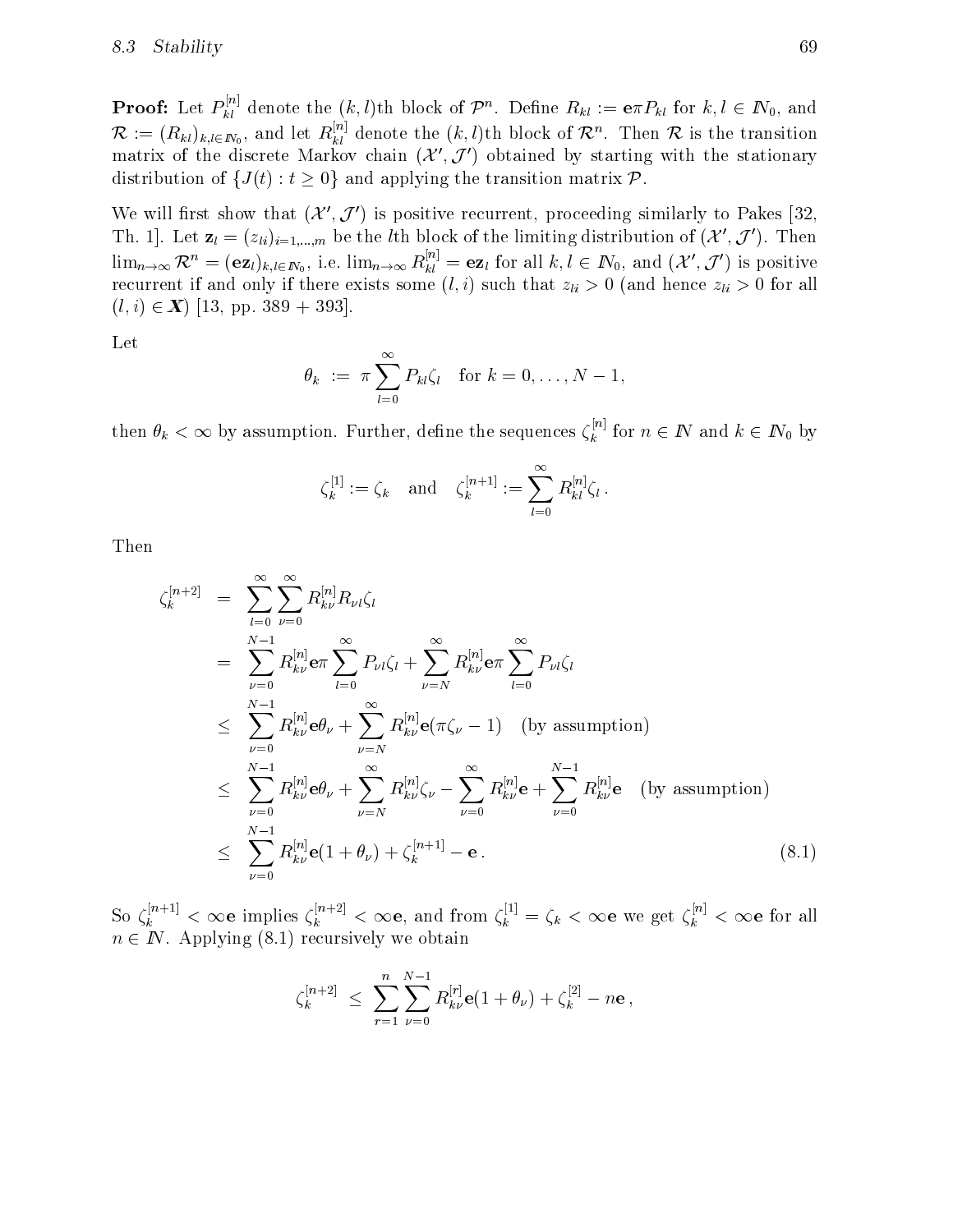so

$$
\frac{1}{n}\zeta_k^{[n+2]}\ \leq\ \frac{1}{n}\,\sum_{r=1}^n\sum_{\nu=0}^{N-1}R_{k\nu}^{[r]}{\bf e}(1+\theta_{\nu})+\frac{1}{n}\,\zeta_k^{[2]}-{\bf e}\,,
$$

and letting  $n \to \infty$ 

$$
0 \leq \sum_{\nu=0}^{N-1} \mathbf{e} \mathbf{z}_{\nu} \mathbf{e} (1 + \theta_{\nu}) - \mathbf{e}.
$$

Thus

$$
\mathbf{e} \; \leq \; \sum_{\nu=0}^{N-1} \mathbf{e} \mathbf{z}_\nu \mathbf{e} (1+\theta_\nu)
$$

and hence there must be some  $(l, i)$ ,  $l \in \{0, \ldots, N - 1\}$ , such that  $z_{li} > 0$ . So  $(\mathcal{X}', \mathcal{J}')$  is positive recurrent.

Now, for  $k \geq 1$  let  $(a_{\mathcal{R}}^{\infty})_i = \mathbb{E}[X_{n+1} - X_n | X_n = k, J_n = i]$ . Then  $a_{\mathcal{R}}^{\infty}$  can be considered to be the vector of the phase dependent mean numbers of arrivals in  $(\mathcal{X}', \mathcal{J}')$  during a service time starting in level  $k \geq 1$ . Thus, for  $k \geq 1$ 

$$
{\bf a}_{{\cal R}}^{(k)}\;=\;\sum_{n=1}^\infty nR_{kn}{\bf e}\;=\;\sum_{n=1}^\infty n{\bf e}\pi A_n^{(k)}{\bf e}\,.
$$

Further, let  $\alpha_{\mathcal{R}}^{\omega}$  be the mean number of arrivals in  $(\mathcal{X}', \mathcal{J}')$  during a service time starting in level  $k\geq 1$ . Then  $\alpha_{\cal R}^{\times}=\pi_{\cal R}^{\times}$  a<sub> ${\cal R}^{\times}$ </sub>, where  $\pi_{\cal R}^{\times}$  denotes the stationary distribution of the phase process of  $(\mathcal{X}', \tilde{\mathcal{J}}')$  in level k. So, for  $k \geq 1$ 

$$
\alpha_{\mathcal{R}}^{(k)} \ = \ \pi_{\mathcal{R}}^{(k)} \mathbf{a}_{\mathcal{R}}^{(k)} \ = \ \sum_{n=1}^{\infty} n \pi A_n^{(k)} \mathbf{e}
$$

and therefore  $\alpha_{\mathcal{R}}^{\times} = \pi \mathbf{a}^{\mathcal{R}}$ .

In our original process the mean number  $\bar{\alpha}$  of arrivals during a time period which corresponds to the length of a service time but starts at an arbitrary time is given by

$$
\bar{\alpha} \,\,=\,\, \int_0^\infty \pi {\bf n}^{(k)}(t) \, dH(t) \,\,=\,\, \pi {\bf a}^{(k)} \,\,=\,\, \alpha_{\cal R}^{(k)} \, .
$$

Hence  $(\mathcal{X}, \mathcal{J})$  evolves in the same way as  $(\mathcal{X}', \mathcal{J}')$  and so the positive recurrence of  $(\mathcal{X}', \mathcal{J}')$ implies the positive recurrence of  $(\mathcal{X}, \mathcal{J})$ .  $\Box$ 

**Theorem 8.20** If  $\limsup_{k\to\infty} \pi \mathbf{a}^{(k)} < 1$  then the embedded Markov chain  $(\mathcal{X}, \mathcal{J})$  is positive recurrent.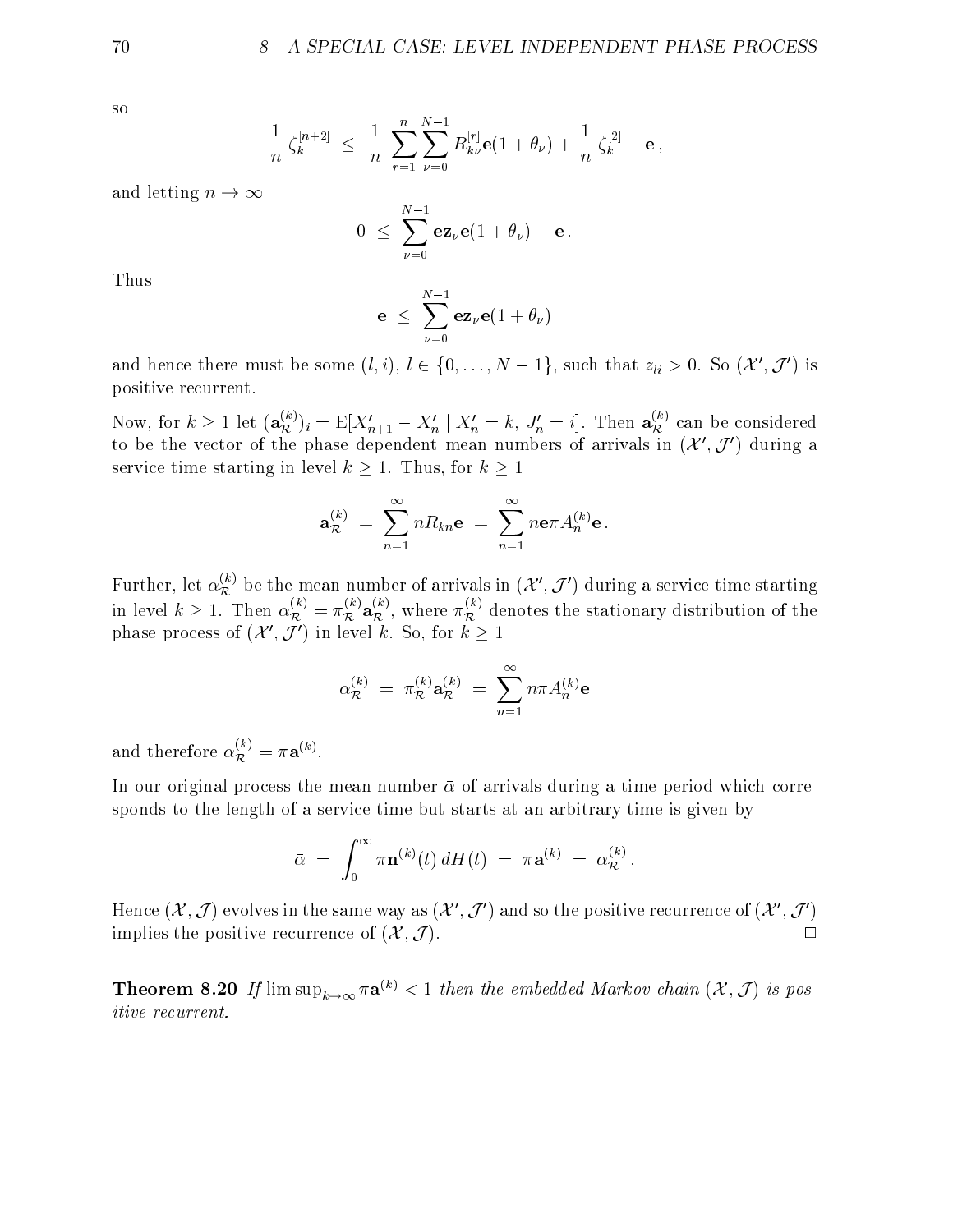**Proof:** Again we proceed similarly to Pakes [52, Th. 2]. Since lim sup $_{k\to\infty}$  # $\mathbf{a}^{k\to\infty}$  < 1 there exist  $\varepsilon > 0$  and  $N \in I$  such that  $\pi \mathbf{a}^{(k)} \leq 1 - \varepsilon$  for all  $k \geq N$ . Define  $\zeta_k := \frac{\varepsilon}{\varepsilon} \mathbf{e}$  for  $k \in I\mathbb{N}_0$ , then

$$
\mathbf{e}\pi\zeta_k = \frac{k}{\varepsilon}\mathbf{e}\pi\mathbf{e} = \frac{k}{\varepsilon}\mathbf{e} = \zeta_k
$$

for all  $k \in \mathbb{N}_0$ . Further, for  $k \geq N$ :

$$
\pi \sum_{l=0}^{\infty} P_{kl} \zeta_l = \pi \sum_{l=k-1}^{\infty} A_{l-k+1}^{(k)} \frac{l}{\varepsilon} \mathbf{e}
$$
  
\n
$$
= \frac{1}{\varepsilon} \pi \sum_{l=0}^{\infty} l A_l^{(k)} \mathbf{e} + \frac{k-1}{\varepsilon} \pi \sum_{l=0}^{\infty} A_l^{(k)} \mathbf{e}
$$
  
\n
$$
= \frac{1}{\varepsilon} \pi \mathbf{a}^{(k)} + \frac{k-1}{\varepsilon} \le \frac{1}{\varepsilon} (1-\varepsilon) + \frac{k-1}{\varepsilon}
$$
  
\n
$$
= \frac{k}{\varepsilon} - 1 = \frac{k}{\varepsilon} \pi \mathbf{e} - 1 = \pi \zeta_k - 1,
$$

and for  $k = 1, ..., N - 1$ :

$$
\pi \sum_{l=0}^{\infty} P_{kl} \zeta_l = \pi \sum_{l=k-1}^{\infty} A_{l-k+1}^{(k)} \frac{l}{\varepsilon} \mathbf{e} = \frac{1}{\varepsilon} \pi \Big( \mathbf{a}^{(k)} + (k-1) \mathbf{e} \Big)
$$
  
\n
$$
\leq \frac{1}{\varepsilon} \pi \Big( \bar{\lambda}^{(0)} \mu^{-1} \mathbf{e} + (N-1) \mathbf{e} \Big) \quad \text{(by theorem 3.8 and (1.1))}
$$
  
\n
$$
= \frac{1}{\varepsilon} \Big( \bar{\lambda}^{(0)} \mu^{-1} + (N-1) \Big) \quad \text{&} \quad \infty \, .
$$

Finally, theorems 3.9 and 3.10 imply

$$
\pi \sum_{l=0}^{\infty} P_{0l} \zeta_l \; = \; \pi \sum_{l=0}^{\infty} B_l \frac{l}{\varepsilon} \, \mathbf{e} \; = \; \frac{1}{\varepsilon} \, \pi \mathbf{b} \; \leq \; \frac{1}{\varepsilon} \, \pi \Big( \bar{\lambda}^{(0)} \delta_0 - 1 \Big) \; < \; \infty \, .
$$

Theorem 8.19 yields that  $(\mathcal{X}, \mathcal{J})$  is positive recurrent.

Again we can derive a weaker stability condition which only relies on the arrival rates and the service rate.

**Corollary 8.21** If  $\limsup_{k\to\infty} \lambda^{(k)} < \mu$  then the embedded Markov chain  $(\mathcal{X}, \mathcal{J})$  is positive recurrent.

**Proof:** Remember that  $\lambda^{(n)} = \pi \mathbf{d}^{(n)}$  and  $\pi \mathbf{a}^{(n)} \leq \pi \mathbf{d}^{(n)} \mu^{-1}$  (theorem 8.18). So we start by showing that lim sup $_{k\to\infty}$   $\mathbf{d}^{\scriptscriptstyle{(n)}}$  = lim sup $_{k\to\infty}$   $\mathbf{d}^{\scriptscriptstyle{(n)}}$ . The definition of  $\mathbf{d}^{\scriptscriptstyle{(n)}}$  implies  $\mathbf{d}^{\scriptscriptstyle{(n)}} \geq \mathbf{d}^{\scriptscriptstyle{(n)}}$ for all  $\kappa \in I\mathfrak{v}_0$  and so lim  $\sup_{k\to\infty} \mathbf{d}^{\times/2} \geq \limsup_{k\to\infty} \mathbf{d}^{\times/2}$ .

 $\Box$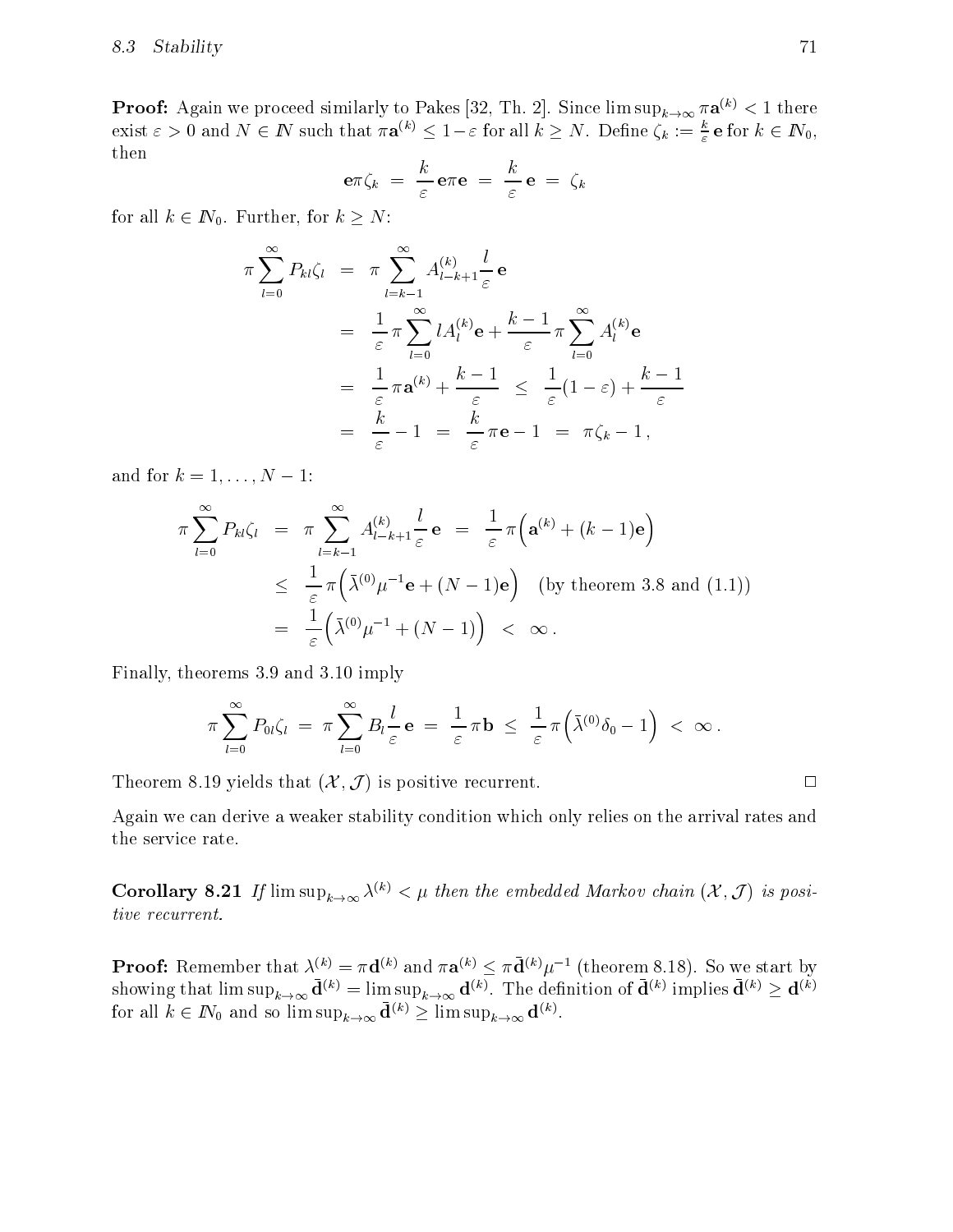Let  $c := \min \sup_{k \to \infty} \mathbf{d}^{i \cdot \cdot}$  with components  $c_i, i = 1, \ldots, m$ , then there are sequences  $\{k_{i,n}\}_{n\in\mathbb{N}}$   $\subset$   $\mathbb{N}_0$  such that  $\lim_{n\to\infty} d_i^{s_{i,n}} = c_i$  for  $i = 1,\ldots,m$ . Thus for any  $\varepsilon_i > 0$ there exists some  $N_i \in I\!N$  such that  $|d_i^{(m_i,n)} - c_i| < \frac{\varepsilon_1}{2}$  for all  $n \ge N_i$ . Further, since  $d_i^{(r_i,n)} = \sup\{d_i^{(r_i)}: r \geq k_{i,n}\}\$ , there is  $r_{i,n} \geq k_{i,n}$  with  $|d_i^{(r_i,n)} - d_i^{(r_i,n)}| < \frac{\varepsilon_i}{2}$  for all  $n \in \mathbb{N}$ . This implies for all  $n > N<sub>i</sub>$ :

$$
\left|d_i^{(r_{i,n})}-\bar{c}_i\right| \leq \left|d_i^{(r_{i,n})}-\bar{d}_i^{(k_{i,n})}\right|+\left|\bar{d}_i^{(k_{i,n})}-\bar{c}_i\right| < \varepsilon_i.
$$

So we have  $\lim_{n\to\infty} d_i^{r,\ldots} = c_i$  for  $i = 1,\ldots,m$ , and thus  $\limsup_{k\to\infty} \mathbf{d}^{(k)} \geq \mathbf{c}$ . Altogether,  $\limsup_{k\to\infty} \mathbf{u}^{\scriptscriptstyle\vee} \neq \limsup_{k\to\infty} \mathbf{u}^{\scriptscriptstyle\vee}$ .

Now theorem 8.18 yields

$$
\limsup_{k \to \infty} \pi \mathbf{a}^{(k)} \leq \limsup_{k \to \infty} \pi \bar{\mathbf{d}}^{(k)} \mu^{-1} = \limsup_{k \to \infty} \pi \mathbf{d}^{(k)} \mu^{-1} = \limsup_{k \to \infty} \lambda^{(k)} \mu^{-1} < 1
$$

and therefore  $(\mathcal{X}, \mathcal{J})$  is positive recurrent by theorem 8.20.

### 8.4 The queue length at service completion times

The stationary distribution of the embedded Markov chain  $(\mathcal{X}, \mathcal{J})$ , i.e. the distribution of the queue length at service completion times, can be computed according to theorem 6.1 and equation (6.2). The sum of the components  $x_k, k \in \mathbb{N}_0$ , is just the stationary distribution of the phase process at service completion times, which we will denote by  $\tilde{\pi}$ .

Theorem 8.22 The stationary distribution of the phase process at service completion times is given by

$$
\tilde{\pi} \; = \; \Big( - \mathbf{x}_0 D_0^{(0)}{}^{-1} DA + \pi \Big) \Big( I - A + \mathbf{e} \pi \Big)^{-1} \, .
$$

**Proof:** By definition of the stationary distribution,  $\tilde{\pi} = \sum_{k=0}^{\infty} \mathbf{x}_k$ . Equation (6.1) implies

$$
\tilde{\pi} = \sum_{k=0}^{\infty} \mathbf{x}_k = \sum_{k=0}^{\infty} \left( \mathbf{x}_0 B_k + \sum_{\nu=1}^{k+1} \mathbf{x}_{\nu} A_{k+1-\nu}^{(\nu)} \right)
$$
\n
$$
= \mathbf{x}_0 B + \sum_{\nu=0}^{\infty} \sum_{k=\nu}^{\infty} \mathbf{x}_{\nu+1} A_{k-\nu}^{(\nu+1)}
$$
\n
$$
= \mathbf{x}_0 \left( I - D_0^{(0)^{-1}} D \right) A + \sum_{\nu=0}^{\infty} \mathbf{x}_{\nu+1} A \text{ by corollaries 8.17 and 8.14}
$$
\n
$$
= -\mathbf{x}_0 D_0^{(0)^{-1}} D A + \sum_{\nu=0}^{\infty} \mathbf{x}_{\nu} A
$$
\n
$$
= -\mathbf{x}_0 D_0^{(0)^{-1}} D A + \tilde{\pi} A
$$

$$
\Box
$$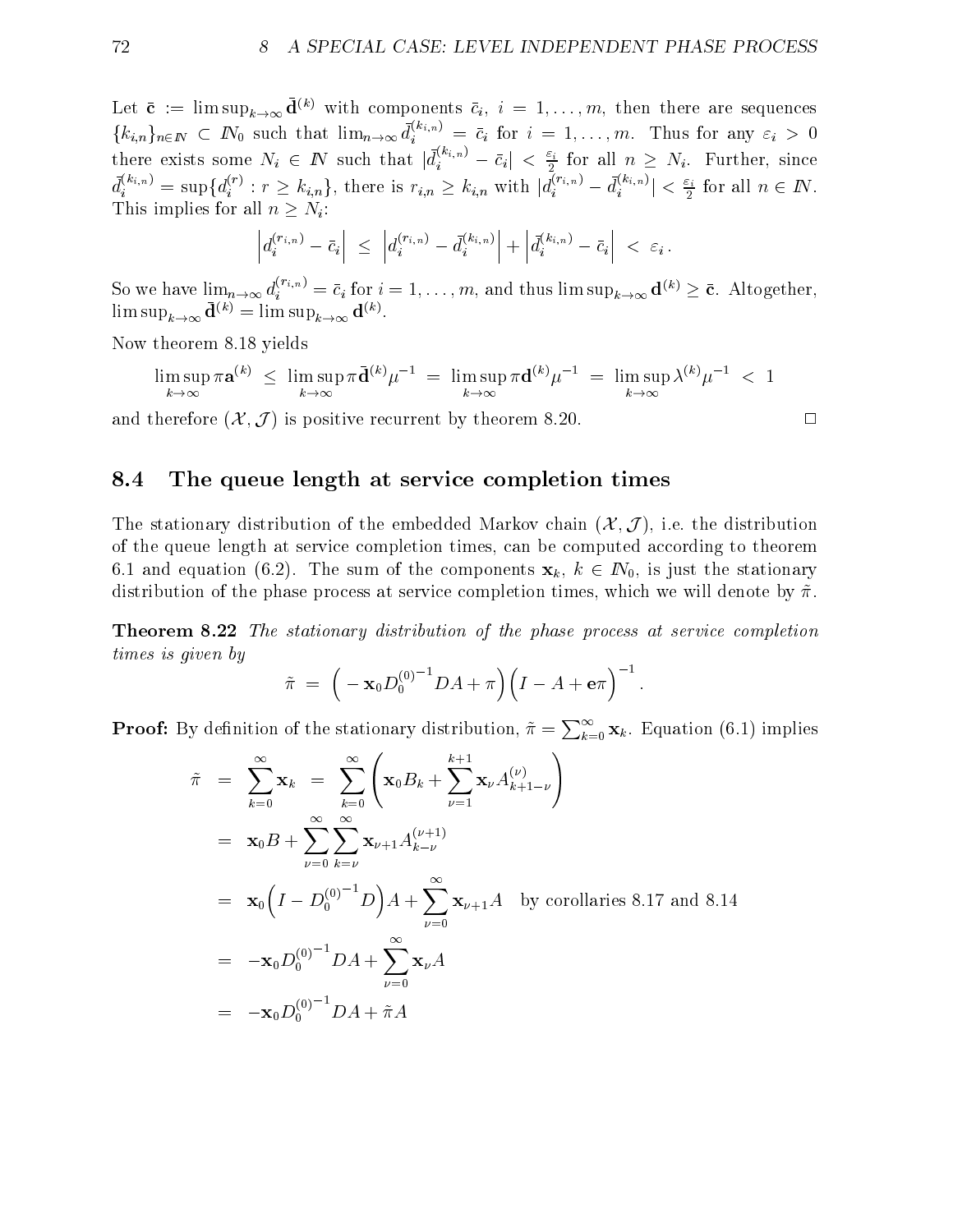and so

$$
\tilde{\pi}(I-A) = -\mathbf{x}_0 D_0^{(0)}{}^{-1} D A.
$$

Because  $\mathbf{x}_k, k \in \mathbb{N}_0$ , is a probability distribution,  $\tilde{\pi} \mathbf{e} = \sum_{k=0}^{\infty} \mathbf{x}_k \mathbf{e} = 1$ . Thus

$$
\tilde{\pi}(I - A + \mathbf{e}\pi) = \pi - \mathbf{x}_0 D_0^{(0)^{-1}} D A.
$$

Since  $A$  is the transition matrix of a finite state Markov chain with stationary distribution  $\pi$  (corollary 8.15),  $I - A + e\pi$  is nonsingular [20, Th. 2.13] and therefore

$$
\tilde{\pi} \;=\; \Big(\pi-{\mathbf x}_0D_0^{(0)}{}^{-1}DA\Big)\Big(I-A+\mathbf{e}\pi\Big)^{-1}\,.
$$

#### 8.5 The queue length at an arbitrary time

The distribution of the queue length at an arbitrary time, i.e. the limiting distribution  $\mathbf{y} = (\mathbf{y}_0, \mathbf{y}_1, \mathbf{y}_2, ...)$  of the stochastic process  $(\mathcal{Y}, \mathcal{J}) = \{Y(t), J(t) : t \geq 0\}$ , is given by theorems 7.1 and 7.2. We will now show that in the case of assumption 8.1 the vector  $\pi$ is the marginal distribution of the phase process  $\{J(t): t \geq 0\}.$ 

**Theorem 8.23** The stationary distribution  $\pi$  of the phase process  $\{J(t): t \geq 0\}$  is also its marginal limiting distribution.

**Proof:** The marginal limiting distribution of the phase process  $\{J(t): t \ge 0\}$  is  $\sum_{k=0}^{\infty} \mathbf{y}_k$ . Theorem 7.2 yields

$$
\begin{split}\n&\left(\mu^{-1} - \mathbf{x}_0 D_0^{(0)}^{-1} \mathbf{e}\right) \sum_{k=1}^{\infty} \mathbf{y}_k \\
&= \sum_{k=1}^{\infty} \sum_{l=1}^k \left(\mathbf{x}_l - \mathbf{x}_0 D_0^{(0)}^{-1} D_l^{(0)}\right) \int_0^{\infty} P_{k-l}^{(l)}(t) \left(1 - H(t)\right) dt \\
&= \sum_{l=1}^{\infty} \sum_{k=l}^{\infty} \left(\mathbf{x}_l - \mathbf{x}_0 D_0^{(0)}^{-1} D_l^{(0)}\right) \int_0^{\infty} P_{k-l}^{(l)}(t) \left(1 - H(t)\right) dt \\
&= \sum_{l=1}^{\infty} \left(\mathbf{x}_l - \mathbf{x}_0 D_0^{(0)}^{-1} D_l^{(0)}\right) \int_0^{\infty} e^{Dt} \left(1 - H(t)\right) dt \\
&\text{by corollary 8.9} \\
&= \left(\left(\pi - \mathbf{x}_0 D_0^{(0)}^{-1} DA\right) \left(I - A + \mathbf{e}\pi\right)^{-1} - \mathbf{x}_0\right) \int_0^{\infty} e^{Dt} \left(1 - H(t)\right) dt \\
&- \mathbf{x}_0 D_0^{(0)-1} \left(D - D_0^{(0)}\right) \int_0^{\infty} e^{Dt} \left(1 - H(t)\right) dt\n\end{split}
$$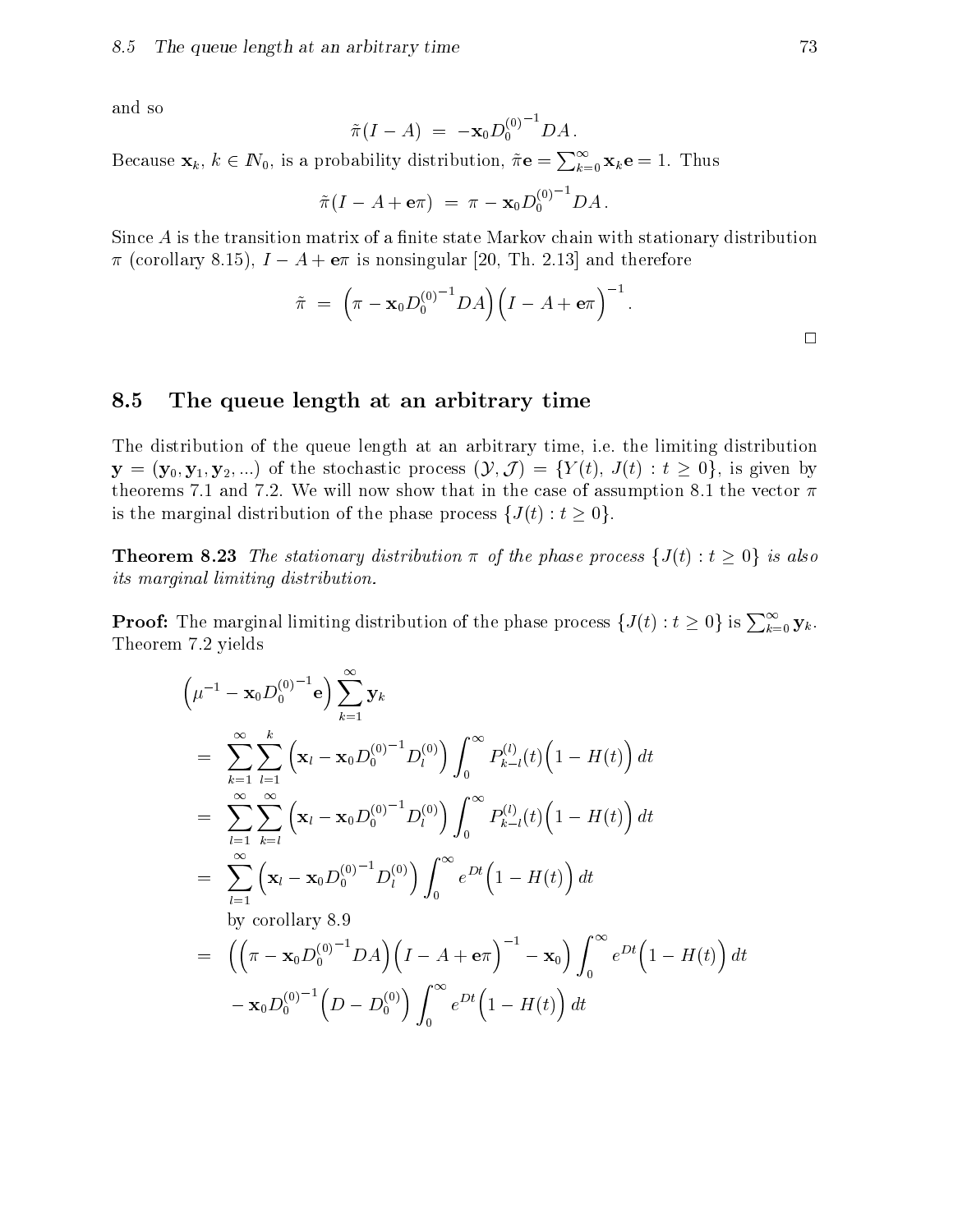by theorem 8.22. First we note that  $\pi(I - A + e) = \pi$ , so  $\pi(I - A + e)$   $I = \pi$ , and  $\pi e^- = \pi$ . Further,  $D(I - A + e\pi) = D(I - A)$ , and since  $AD = DA$  by corollary 8.14,  $D(I - A + e\pi) = (I - A + e\pi)D$ . This implies

$$
\left(\mu^{-1} - \mathbf{x}_0 D_0^{(0)}^{-1} \mathbf{e}\right) \sum_{k=1}^{\infty} \mathbf{y}_k
$$
\n
$$
= \pi \int_0^{\infty} e^{Dt} \left(1 - H(t)\right) dt
$$
\n
$$
- \mathbf{x}_0 D_0^{(0)}^{-1} DA \left(I - A + \mathbf{e}\pi\right)^{-1} \int_0^{\infty} e^{Dt} \left(1 - H(t)\right) dt
$$
\n
$$
- \mathbf{x}_0 D_0^{(0)}^{-1} D \int_0^{\infty} e^{Dt} \left(1 - H(t)\right) dt
$$
\n
$$
= \mu^{-1} \pi - \mathbf{x}_0 D_0^{(0)}^{-1} DA \left(I - A + \mathbf{e}\pi\right)^{-1} \int_0^{\infty} e^{Dt} \left(1 - H(t)\right) dt
$$
\n
$$
- \mathbf{x}_0 D_0^{(0)}^{-1} D \left(I - A\right) \left(I - A + \mathbf{e}\pi\right)^{-1} \int_0^{\infty} e^{Dt} \left(1 - H(t)\right) dt
$$
\n
$$
= \mu^{-1} \pi - \mathbf{x}_0 D_0^{(0)^{-1}} D \int_0^{\infty} e^{Dt} \left(1 - H(t)\right) dt \left(I - A + \mathbf{e}\pi\right)^{-1}.
$$

Partial integration [21, Th. 8.10, pp. 209f] yields

$$
\int_0^\infty De^{Dt}\left(1 - H(t)\right)dt = e^{Dt}\left(1 - H(t)\right)\Big|_0^\infty - \int_0^\infty e^{Dt}d\left(1 - H(t)\right)
$$

$$
= -I + \int_0^\infty e^{Dt}dH(t) = -I + A
$$

by corollary 8.14. Further,  $e\pi(I - A + e\pi) = e\pi$ . Thus

$$
\left(\mu^{-1} - \mathbf{x}_0 D_0^{(0)}^{-1} \mathbf{e}\right) \sum_{k=1}^{\infty} \mathbf{y}_k
$$
  
=  $\mu^{-1} \pi + \mathbf{x}_0 D_0^{(0)}^{-1} \left(I - A\right) \left(I - A + \mathbf{e} \pi\right)^{-1}$   
=  $\mu^{-1} \pi + \mathbf{x}_0 D_0^{(0)}^{-1} \left(I - A + \mathbf{e} \pi\right) \left(I - A + \mathbf{e} \pi\right)^{-1} - \mathbf{x}_0 D_0^{(0)}^{-1} \mathbf{e} \pi \left(I - A + \mathbf{e} \pi\right)^{-1}$   
=  $\mu^{-1} \pi + \mathbf{x}_0 D_0^{(0)}^{-1} - \mathbf{x}_0 D_0^{(0)}^{-1} \mathbf{e} \pi.$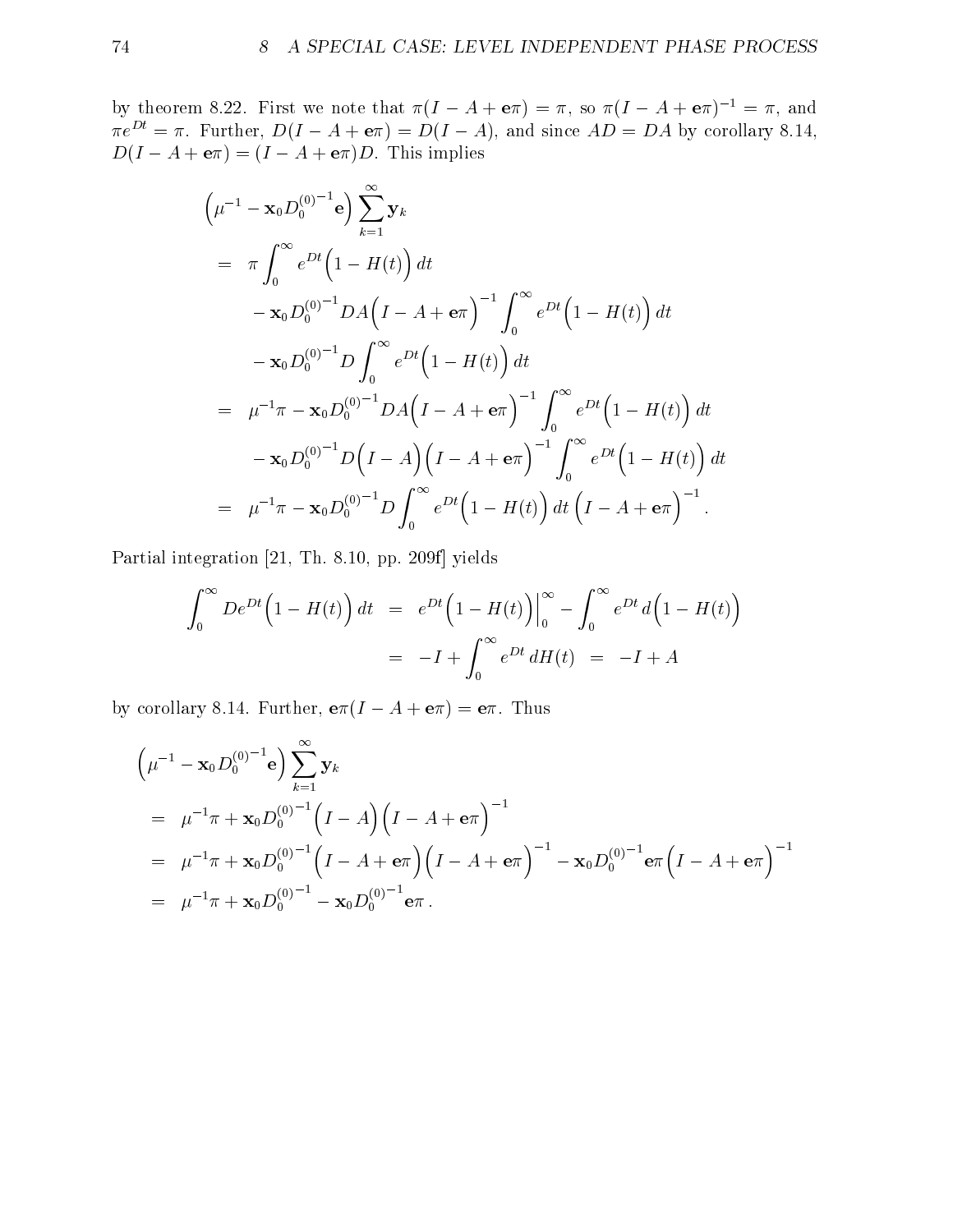So we obtain by applying theorem 7.1

$$
\sum_{k=0}^{\infty} \mathbf{y}_k = -\frac{1}{\mu^{-1} - \mathbf{x}_0 D_0^{(0)-1}} \mathbf{x}_0 D_0^{(0)-1} + \frac{1}{\mu^{-1} - \mathbf{x}_0 D_0^{(0)-1}} \mathbf{e} \left( \mu^{-1} \pi + \mathbf{x}_0 D_0^{(0)-1} - \mathbf{x}_0 D_0^{(0)-1} \mathbf{e} \pi \right)
$$
  
= 
$$
\frac{\mu^{-1} - \mathbf{x}_0 D_0^{(0)-1}}{\mu^{-1} - \mathbf{x}_0 D_0^{(0)-1}} \pi = \pi.
$$

Ramaswami [33, L. 3.3.1] and Lucantoni [24, p. 29] have shown, that in the level independent case  $\mu$   $\tau = \mathbf{x}_0 \mathbf{D}_0$   $\mathbf{e} = \lambda^{-1}$ . This does not hold in our case (with  $\lambda$  being  $\lambda^{\epsilon \gamma}$  or any suitable combination of the  $\lambda^{(k)}$ ), as we can see from the following simple example. Suppose arrivals in level 0 occur according to a Poisson process with rate  $\lambda > 0$ , and there are no arrivals in all other levels  $k \geq 1$ . So  $m = 1, D_0^{\gamma} = -\lambda, D_1^{\gamma} = \lambda$  and all other  $D_h^{\gamma\gamma}=0$ . Then a departing customer always leaves an empty system behind and so  $\mathbf{x}_0 = 1$ . Thus  $\mu^{-1} - \mathbf{x}_0 D_0^{(0)}$   $\mathbf{e} = \mu^{-1} + \lambda^{-1}$ .

 $\Box$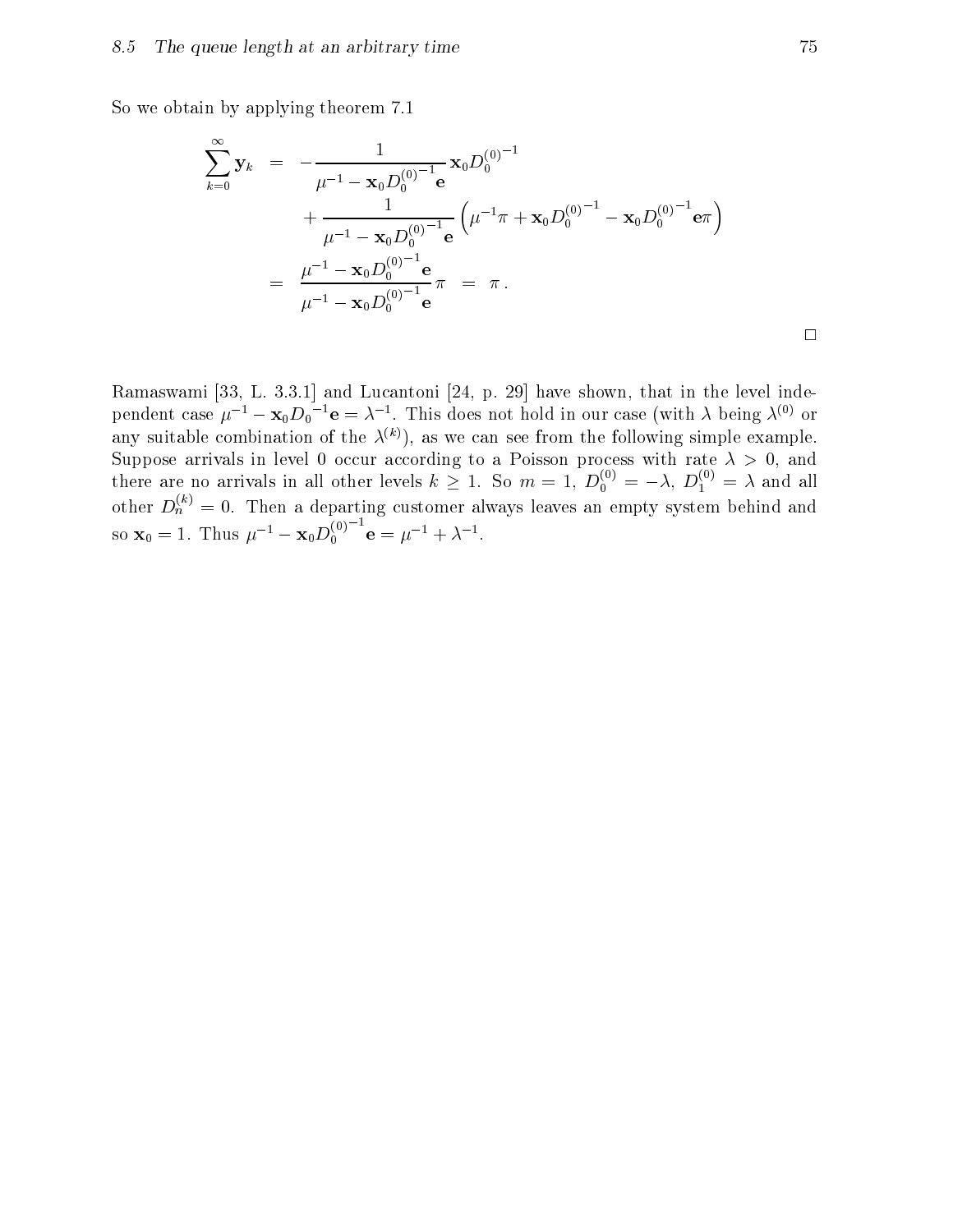# 9 The level independent BMAP/G/1 queue

The classical level independent BMAP/G/1 queue has been analysed by Ramaswami [33] and Lucantoni [24]. We want to compare our results with theirs.

**Assumption 9.1** Suppose  $\mathbf{J}^{(n)} = \mathbf{J}^{(0)} =: \mathbf{J}$ , i.e.  $m^{(n)} = m < \infty$ , and  $D_n^{\wedge} = D_n^{\wedge} = D_n$ for all  $n, k \in I\!N_0$ .

In this case it is also  $\mathcal{Q}^{(k)}(z) = \mathcal{Q}^{(0)}(z) =: \mathcal{Q}(z)$  for all  $k \in \mathbb{N}_0$  and  $|z| \leq 1$ . Further, we have  $D^{(k)}(z) = D^{(0)}(z) =: D(z)$  and  $\mathbf{d}^{(k)} = \mathbf{d}^{(0)} =: \mathbf{d}$  as well as  $\lambda^{(k)} = \lambda^{(0)} =: \lambda$  for all  $k \in I\!N_0$ .

Now we can simplify some of our results for this special instance.

**Lemma 9.2** For all  $l \in \mathbb{N}_0$  it is

$$
\sum_{n=l}^{\infty} \left( e^{\mathcal{Q}(z) t} \right)_{ln} = e^{D(z) t} .
$$

Proof: Since

$$
\sum_{n=l}^{\infty} \left( e^{\mathcal{Q}(z) t} \right)_{ln} = \sum_{n=l}^{\infty} \sum_{j=0}^{\infty} \frac{t^j}{j!} \left( (\mathcal{Q}(z))^j \right)_{ln} = \sum_{j=0}^{\infty} \frac{t^j}{j!} \sum_{n=l}^{\infty} \left( (\mathcal{Q}(z))^j \right)_{ln}
$$

it suffices to show that

$$
\sum_{n=l}^{\infty} \left( (\mathcal{Q}(z))^j \right)_{ln} = (D(z))^j \tag{9.1}
$$

for all  $j \in \mathbb{N}_0$ . This is obviously true for  $j = 0$ , so assume (9.1) holds for j and consider  $j + 1$ :

$$
\sum_{n=l}^{\infty} \left( (\mathcal{Q}(z))^{j+1} \right)_{ln} = \sum_{n=l}^{\infty} \sum_{\nu=l}^{n} \left( (\mathcal{Q}(z))^{j} \right)_{l\nu} \left( \mathcal{Q}(z) \right)_{\nu n}
$$

$$
= \sum_{\nu=l}^{\infty} \sum_{n=\nu}^{\infty} \left( (\mathcal{Q}(z))^{j} \right)_{l\nu} D_{n-\nu} z^{n-\nu}
$$

$$
= (D(z))^{j} D(z) = (D(z))^{j+1}.
$$

Thus (9.1) holds for all  $j \in \mathbb{N}_0$ , and so the assertion is proven.

 $\Box$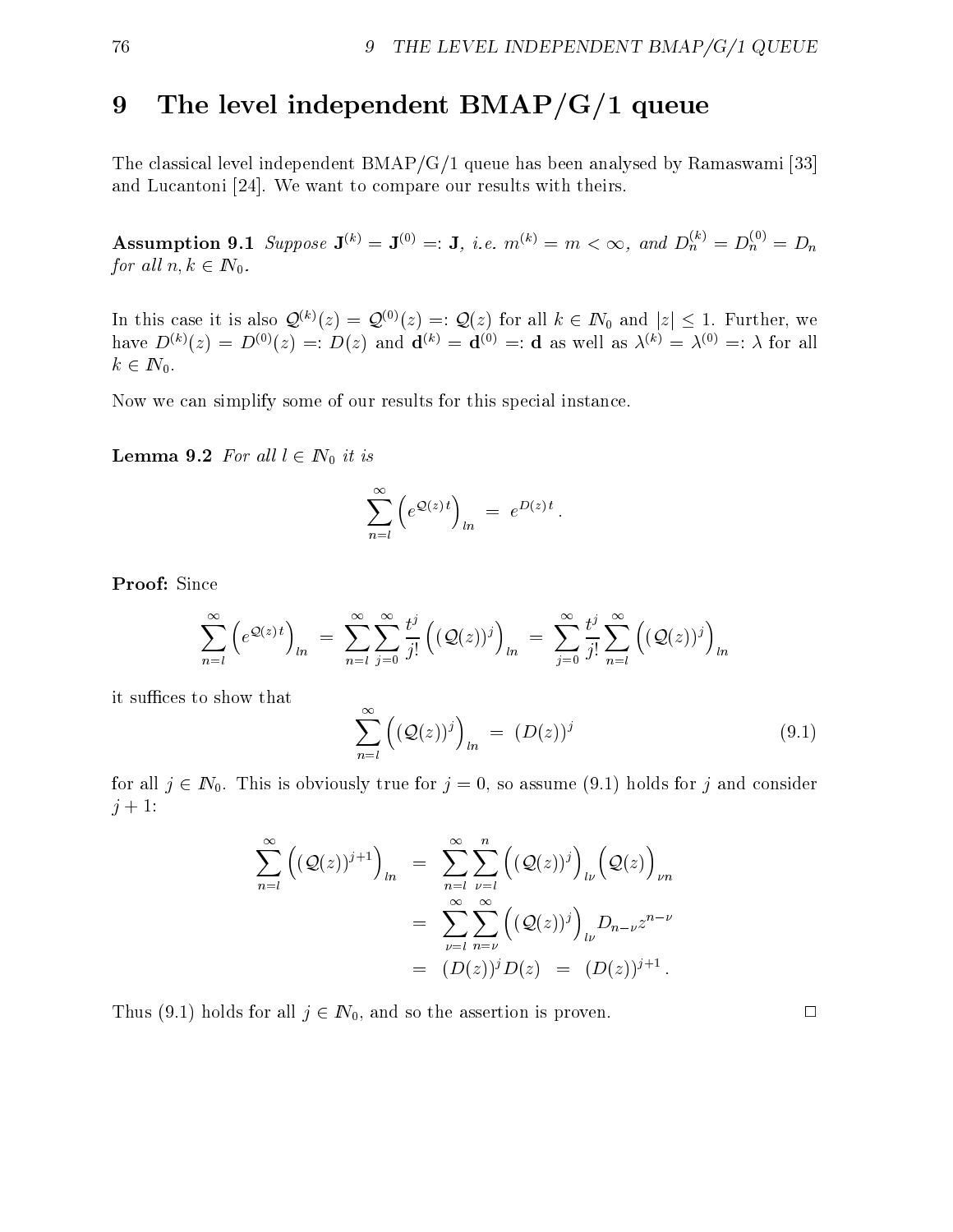#### 9.1 The arrival process and the embedded Markov chain

Theorems 8.11 and 8.13 together with lemma 9.2 yield

$$
P(z,t) := P^{(k)}(z,t) = e^{D(z)t} \text{ for all } k \in \mathbb{N}_0
$$
 (9.2)

and

$$
A(z,s) := A^{(k)}(z,s) = \int_0^\infty e^{-sx} e^{D(z)t} dH(t) \text{ for all } k \in \mathbb{N}
$$
 (9.3)

in accordance with the results of Lucantoni [24, pp. 7, 11]. So the transition probabilities do not dependent on the current level. Let  $P_n(t) := P_n^{\wedge}(t)$  and  $A_n := A_n^{\wedge}$  for all  $k, n \in \mathbb{N}_0$   $(k \in \mathbb{N}$  respectively).

Now we can also determine the mean number of arrivals.

**Theorem 9.3** The vectors of the phase dependent mean numbers of arrivals in time t and during a service time are given by

$$
\mathbf{n}(t) \ := \ \mathbf{n}^{(k)}(t) \ = \ \lambda t \mathbf{e} - (e^{Dt} - I)(\mathbf{e}\pi - D)^{-1} \mathbf{d}
$$

and

$$
\mathbf{a} \; := \; \mathbf{a}^{(k)} \; = \; \lambda \mu^{-1} \mathbf{e} - (A - I)(\mathbf{e}\pi - D)^{-1} \mathbf{d}
$$

for all  $k \in \mathbb{N}_0$   $(k \in \mathbb{N}$  respectively).

**Proof:** The vector of the phase dependent mean numbers of arrivals in time t is given by

$$
\mathbf{n}(t) = \frac{\partial}{\partial z} P(z,t) \Big|_{z=0} \mathbf{e} = \sum_{j=0}^{\infty} \frac{t^j}{j!} \frac{d}{dz} (D(z))^j \Big|_{z=0} \mathbf{e}.
$$

Because of  $D\mathbf{e} = \mathbf{0}$  we obtain

$$
\mathbf{n}(t) \; = \; \sum_{j=1}^\infty \frac{t^j}{j!} \, D^{j-1} D'(z) \Big|_{z=0} \mathbf{e} \; = \; \sum_{j=1}^\infty \frac{t^j}{j!} \, D^{j-1} \mathbf{d} \; .
$$

So  $Dn(t)=(e^{Dt}-I)d$  and  $\pi n(t) = t\pi d = t\lambda$ , thus

$$
(\mathbf{e}\pi - D)\mathbf{n}(t) = \lambda t\mathbf{e} - (e^{Dt} - I)\mathbf{d}.
$$

Since  $D$  is the generator matrix of a finite state Markov process with stationary distribution  $\pi$ ,  $D - e\pi$  is nonsingular [20, Th. 2.13]. Further,  $(e\pi - D)e = e$ , so  $(e\pi - D)^{-1}e = e$ , and  $(e\pi - D)(e^{Dt} - I) = -De^{Dt} + D = (e^{Dt} - I)(e\pi - D)$ . This implies

$$
\mathbf{n}(t) = \lambda t \mathbf{e} - (e^{Dt} - I)(\mathbf{e}\pi - D)^{-1} \mathbf{d}.
$$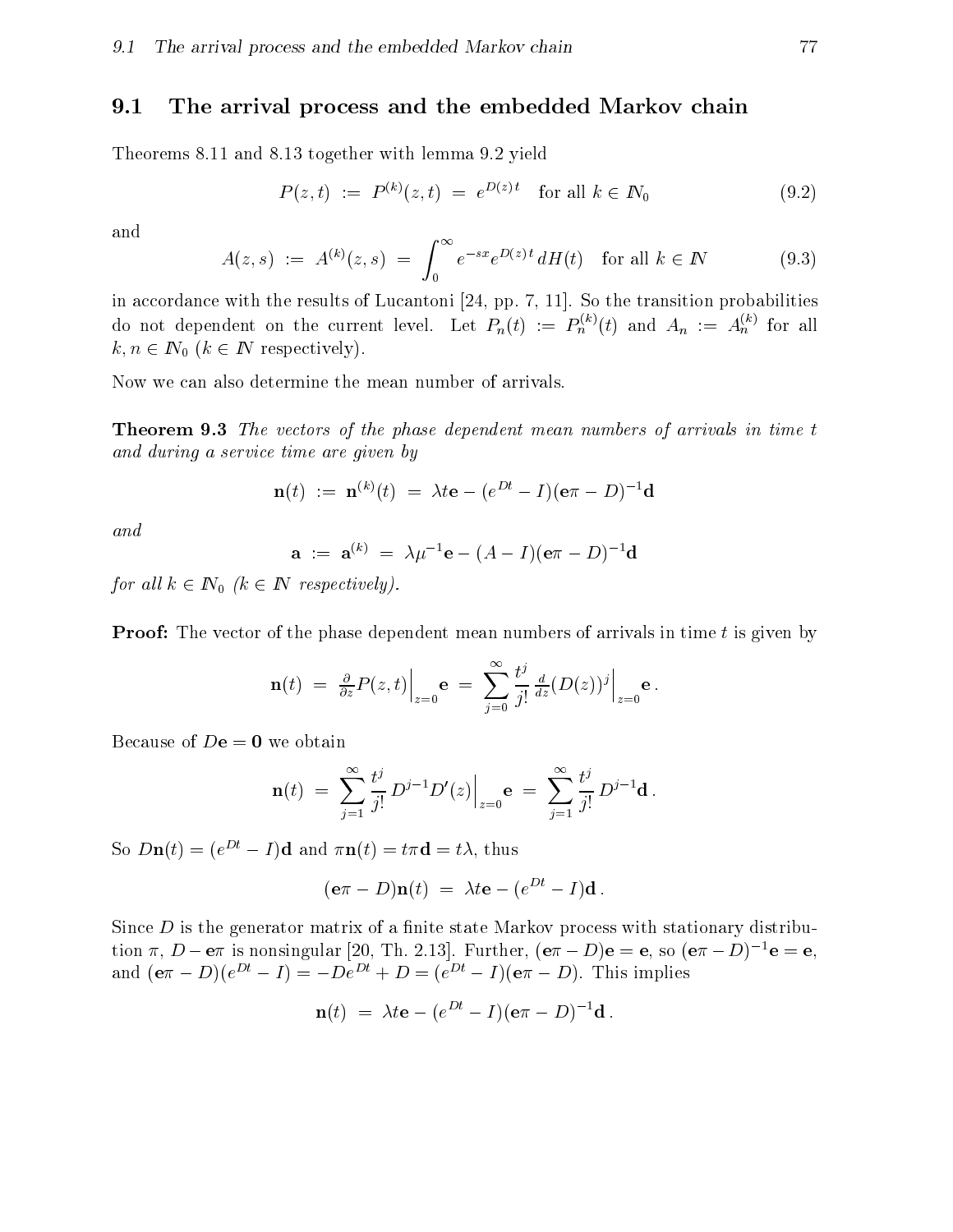$\Box$ 

Now

$$
\mathbf{a} = \int_0^\infty \mathbf{n}(t) dH(t) = \int_0^\infty \lambda t \mathbf{e} dH(t) - \int_0^\infty (e^{Dt} - I) dH(t) (\mathbf{e}\pi - D)^{-1} \mathbf{d}
$$
  
=  $\lambda \mu^{-1} \mathbf{e} - (A - I)(\mathbf{e}\pi - D)^{-1} \mathbf{d}$ 

by corollary 8.14. <sup>2</sup>

Theorem 9.3 implies  $\pi n(t) = \lambda t$  and  $\pi a = \lambda \mu$ . By theorem 8.20 and corollary 8.21 the BMAP/G/1 queue is stable, i.e. the embedded Markov chain  $(\mathcal{X}, \mathcal{J})$  is positive recurrent, if  $\lambda < \mu$ . Ramaswami has shown that this condition is not only sufficient, but also necessary [33, Th. 2.2.16]. Henceforth we will assume that  $\lambda < \mu$ .

### 9.2 The fundamental period

We will now show that our algorithms for computing the fundamental matrix  $G := G^{(k)}$ for all  $k \in \mathbb{N}$  are equivalent to the corresponding algorithms for the classical BMAP/G/1 queue derived by Baum  $[1]$ . At first we state the definition of the upper and lower semiconvolution of a sequence of matrices [1].

**Definition 9.4** Let **A** denote the sequence  $\{A_0, A_1, A_2, \ldots\}$ .

a) For 
$$
k \in \mathbb{N}_0
$$
 the sequence  $^{*k}A = \{^{*k}A_0, {^{*k}A_1, {^{*k}A_2, \ldots}}\}$  with  
\n
$$
^{[*0]}A_0 = I,
$$
\n
$$
^{[*0]}A_j = O \quad \text{for } j \ge 1,
$$
\n
$$
^{[*1]}A_j = A_j \quad \text{for } j \ge 1,
$$
\n
$$
^{[*k]}A_j = O \quad \text{for } 0 \le j < k,
$$
\n
$$
^{[*k]}A_j = \sum_{l=k-1}^j {^{[*k-1]}A_l A_{j-l}} \quad \text{for } j \ge k \ge 1
$$

is called the kth upper semi-convolution of  $\bf{A}$  with itself.

 $\gamma$  is the figure  $\gamma$  in the sequence  $\gamma$  and  $\gamma$  in  $\gamma$  in  $\gamma$  and  $\gamma$  in  $\gamma$  is the sequence in  $\gamma$ 

$$
[*0]A_0 = I,
$$
  
\n
$$
[*0]A_j = O \quad \text{for } j \ge 1,
$$
  
\n
$$
[*1]A_j = A_j \quad \text{for } j \le 1,
$$
  
\n
$$
[*k]A_j = O \quad \text{for } j > k \ge 1,
$$
  
\n
$$
[*k]A_j = \sum_{l=0}^j A_l [*k-1]A_{j-l} \quad \text{for } 0 \le j \le k, k \ge 1
$$

is called the kth lower semi-convolution of  $A$  with itself.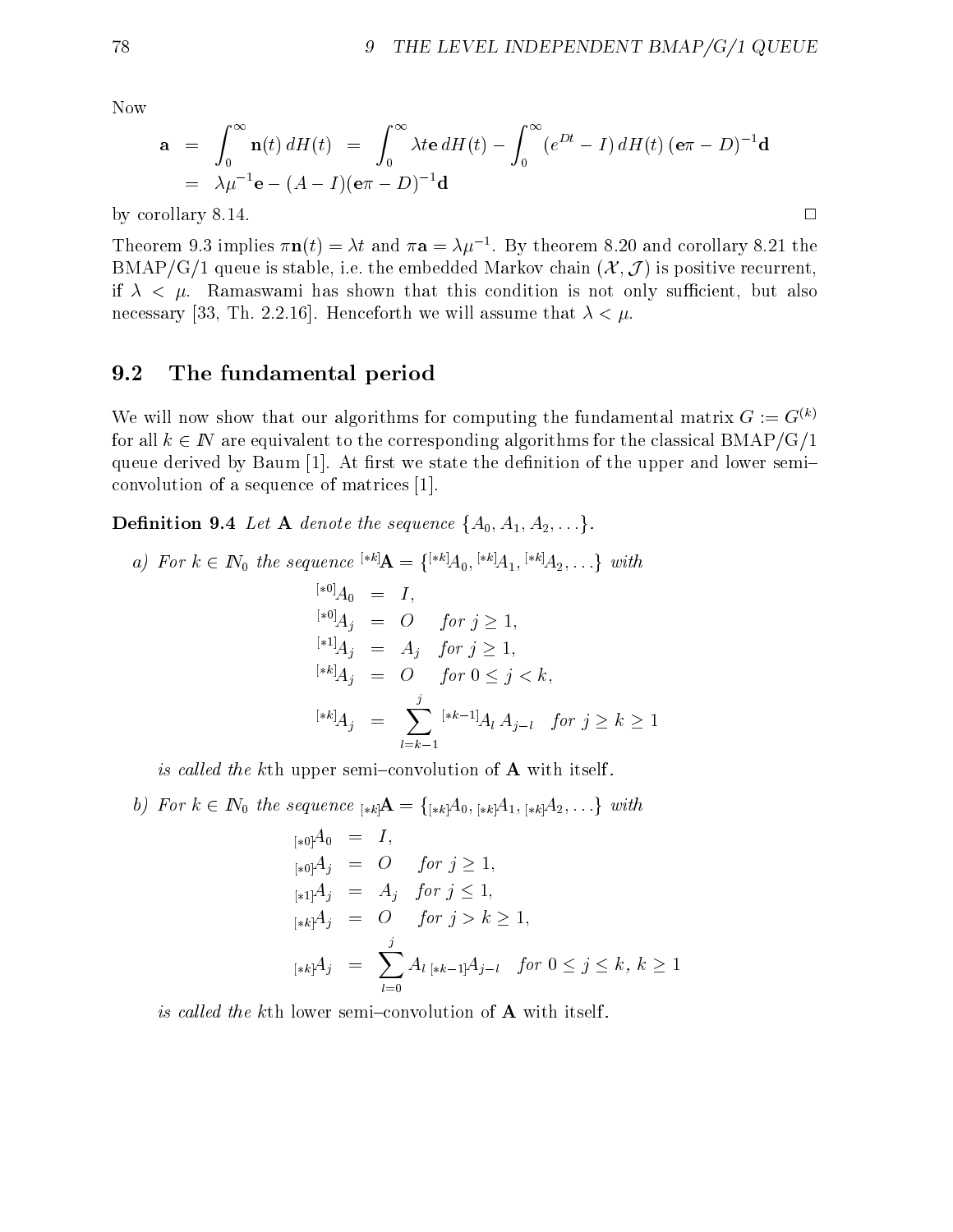The matrices  $G_l := G_l^{\leftrightarrow}$  for all  $k \in I\!N$  are then given by [1]:

$$
G_l = {}_{[*l-1]}A_{l-1} A_0 = {}^{[*l-1]}A_{l-1} A_0, \quad l \ge 1.
$$

So we need to show that the matrices  $\mathcal{A}_l := \mathcal{A}_l^{\scriptscriptstyle{(r)}}$  and  $\mathcal{A}_\infty := \mathcal{A}_\infty^{\scriptscriptstyle{(r)}}$  for all  $k \in I\!N$  (cf.  $\text{section 5) satisfy } \left[\, \prod_{i=1}^{l-1} \mathcal{A}_{l-i} \right]_0 = {}_{\lbrack *l-1 \rbrack} \mathcal{A}_{l-1} \text{ and } \left((\mathcal{A}_{\infty})^{l-1} \right)_{00} = {}^{\lbrack *l-1 \rbrack}\mathcal{A}_{\infty}$  $\alpha_0 = \alpha$   $A_{l-1}$  for all  $l \in I\mathbb{N}$ .

**Lemma 9.5** The matrices  $A_l$  satisfy

$$
\left[\prod_{i=1}^{l-1} A_{l-i}\right]_{\nu} = \frac{1}{l} \sum_{l=1}^{l-1} \frac{1}{l} \sum_{i=1}^{l} A_{i-1-i} \nu
$$

for all  $l \in \mathbb{N}$  and  $\nu = 0,\ldots, l - 1$ .

**Proof:** For  $l = 1$  the assertion is true (the empty product  $\prod_{i=1}^{0}$  shall be the identity matrix I), so suppose it holds for l and consider  $l + 1$ :

$$
\left[\prod_{i=1}^l {\mathcal A}_{l+1-i}\right]_\nu\ =\ \left[{\mathcal A}_l\prod_{i=2}^l {\mathcal A}_{l+1-i}\right]_\nu\ =\ \left[{\mathcal A}_l\prod_{i=1}^{l-1} {\mathcal A}_{l-i}\right]_\nu\ .
$$

Since  $\sum_{k=l+1} A_k = O$  we obtain for  $\nu = 0$ 

$$
\left[\prod_{i=1}^l \mathcal{A}_{l+1-i}\right]_0 = \sum_{n=0}^{l-1} A_{n+1} \, \left[\ast l-1\right] A_{l-1-n} = \sum_{n=0}^l A_{n} \, \left[\ast l-1\right] A_{l-n} = \left[\ast l\right] A_l,
$$

and for  $\nu > 0$ 

$$
\left[\prod_{i=1}^{l} A_{l+1-i}\right]_{\nu} = \sum_{n=0}^{l-\nu} A_{n \;[*l-1]}A_{l-1-(\nu-1+n)} = \sum_{n=0}^{l-\nu} A_{n \;[*l-1]}A_{l-\nu-n} = {}_{[*l]}A_{l-\nu}.
$$

So the assertion holds for all  $l \in \mathbb{N}$  and  $\nu = 0, \ldots, l - 1$ .

**Lemma 9.6** The matrix  $A_{\infty}$  satisfies

$$
((\mathcal{A}_{\infty})^{l-1})_{0\nu} = {}^{[*l-1]}A_{l-1+\nu}
$$

for all  $l \in I\!\!N$  and  $\nu \geq 0$ .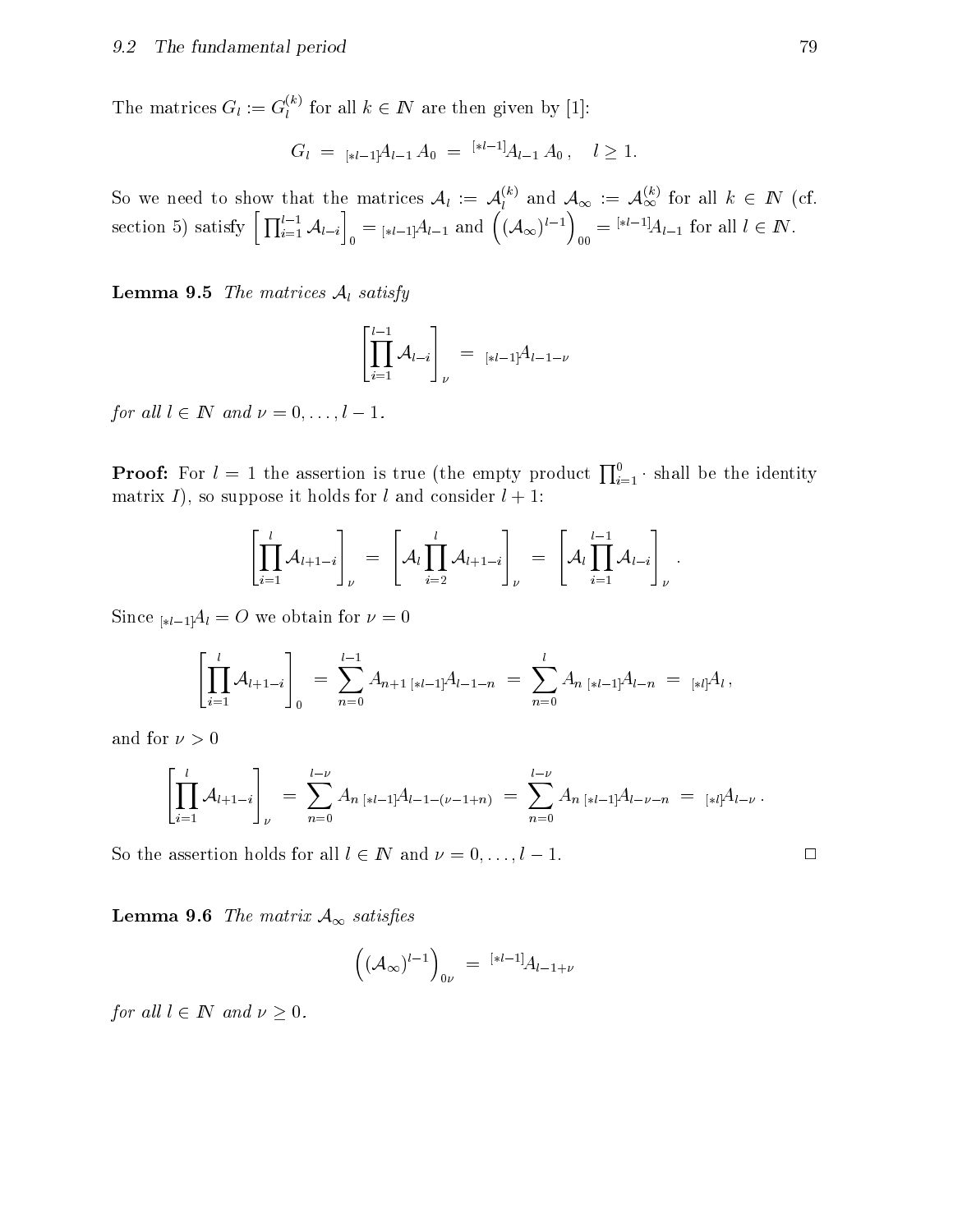**Proof:** For  $l=1$  the assertion is obviously true, so suppose it holds for l and consider  $l+1$ :

$$
\left((A_{\infty})^{l}\right)_{0\nu} = \sum_{n=0}^{\nu+1} \left((A_{\infty})^{l-1}\right)_{0n} A_{\nu+1-n} = \sum_{n=0}^{\nu+1} {^{[*l-1]}} A_{l-1+n} A_{\nu+1-n}
$$

$$
= \sum_{n=l-1}^{l+\nu} {^{[*l-1]}} A_n A_{l+\nu-n} = {^{[*l]}} A_{l+\nu}.
$$

So the assertion holds for all  $l \in \mathbb{N}$  and  $\nu \geq 0$ .

**Theorem 9.7** The matrices  $G_l$  are given by

$$
G_l = \left[\prod_{i=1}^{l-1} A_{l-i}\right]_0 A_0 = \underset{[*l-1]}{\left[*l-1\right]} A_{l-1} A_0 \quad and
$$
  

$$
G_l = \left((A_{\infty})^{l-1}\right)_{00} A_0 = \underset{[*l-1]}{\left[*l-1\right]} A_{l-1} A_0
$$

for all  $l \in I\!\!N$ .

Theorem 9.7 is a restatement of our theorems 5.8 and 5.12 and lemma 4.2 in [1].

Let **g** denote the stationary probability vector of G, i.e.  $gG = g$  and  $g = 1$ . We can now also determine the phase dependent mean number of service completions during a fundamental period,  ${\mathbf c}_F:={\mathbf c}_F^\text{cr}$  for all  $k\in I\!\!N$ . This result is due to Neuts [31, Th. 3.1.1, p. 126] and Ramaswami [33, Th. 2.3.1].

Theorem 9.8 The phase dependent mean number of service completions during a fundamental period is given by

$$
\mathbf{c}_F = \left(I - G + \mathbf{eg}\right) \left(I - A + (\mathbf{e} - \mathbf{a})\mathbf{g}\right)^{-1} \mathbf{e}.
$$

**Proof:** Neuts [31, p. 127] proved that the matrix  $(I - A + (e - a)g)$  is nonsingular. So we only need to show that  $c_F = (I - G + eg)(I - A + (e - a)g)^{-1}e$  is the solution of the system of linear equations given in lemma 5.13:

$$
\mathbf{e} + \sum_{l=1}^{\infty} A_l G^{l-1} \mathbf{c}_F + \sum_{\nu=1}^{\infty} \sum_{l=1}^{\infty} A_{\nu+l} G^{l-1} \mathbf{c}_F
$$
  
= 
$$
\mathbf{e} + \sum_{\nu=0}^{\infty} \sum_{l=\nu}^{\infty} A_{l+1} G^{l-\nu} \mathbf{c}_F
$$

 $\Box$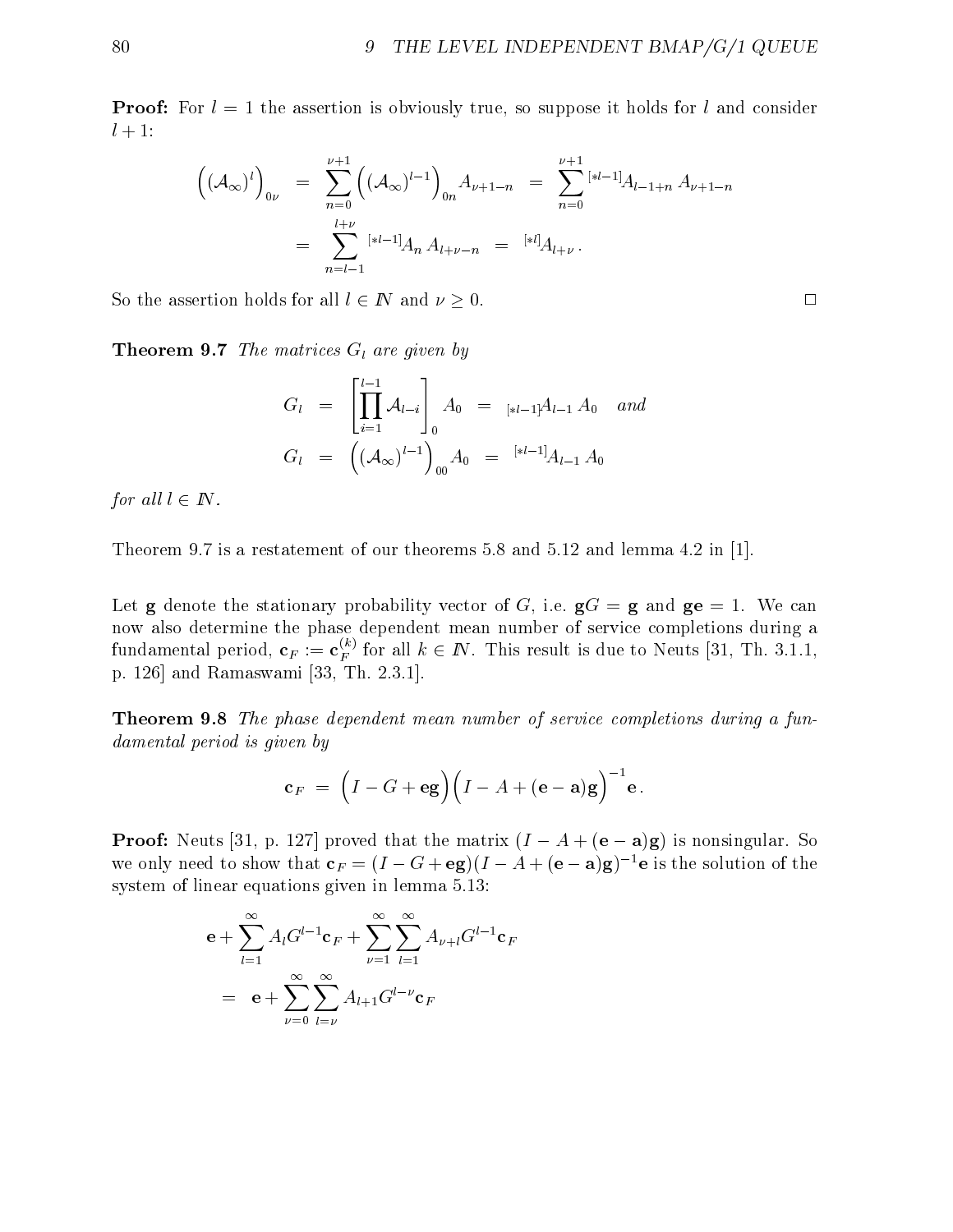$$
= e + \sum_{l=0}^{\infty} \sum_{\nu=0}^{l} A_{l+1} G^{l-\nu} c_F
$$
  
= e + \sum\_{l=0}^{\infty} A\_{l+1} \sum\_{\nu=0}^{l} G^{l-\nu} (I - G + eg) (I - A + (e - a)g)^{-1} e.

Now,  $\sum_{\nu=0}^{l} G^{l-\nu} (I - G) = I - G^{l+1}$  and  $\sum_{\nu=0}^{l} G^{l-\nu}$ eg =  $(l+1)$ eg. Thus

$$
\mathbf{e} + \sum_{l=1}^{\infty} A_l G^{l-1} \mathbf{c}_F + \sum_{\nu=1}^{\infty} \sum_{l=1}^{\infty} A_{\nu+l} G^{l-1} \mathbf{c}_F
$$
  
\n
$$
= \mathbf{e} + \sum_{l=0}^{\infty} A_{l+1} \Big( I - G^{l+1} + (l+1) \mathbf{e} \mathbf{g} \Big) \Big( I - A + (\mathbf{e} - \mathbf{a}) \mathbf{g} \Big)^{-1} \mathbf{e}
$$
  
\n
$$
= \Big( I - A + (\mathbf{e} - \mathbf{a}) \mathbf{g} + (A - A_0) - (G - A_0) + \mathbf{a} \mathbf{g} \Big) \Big( I - A + (\mathbf{e} - \mathbf{a}) \mathbf{g} \Big)^{-1} \mathbf{e}
$$
  
\nby corollary 5.3  
\n
$$
= \Big( I - G + \mathbf{e} \mathbf{g} \Big) \Big( I - A + (\mathbf{e} - \mathbf{a}) \mathbf{g} \Big)^{-1} \mathbf{e} = \mathbf{c}_F.
$$

So lemma 5.13 and theorem 5.16 yield the assertion.  $\Box$ 

### 9.3 The queue length distribution

The stationary distribution  $\mathbf{x} = (\mathbf{x}_0, \mathbf{x}_1, \mathbf{x}_2, \ldots)$  of the queue length at service completion times can be computed recursively by Ramaswami's formulae (theorem 6.1). In the case of assumption 9.1 this yields the algorithm given by Lucantoni [24, p. 25]. Further, our result for the joint transform  $K(z, s)$  (theorem 6.2) coincides with the one of Lucantoni [24, p. 15]. Corollary 6.4 and theorem 9.8 imply that the vector of the phase dependent mean number of service completions during a busy period,  $\mathbf{c}_B$ , is given by

$$
\begin{array}{rcl}\n\mathbf{c}_B &=& -D_0^{-1} \sum_{j=1}^{\infty} D_j \sum_{l=0}^{j-1} G^l \mathbf{c}_F \\
&=& -D_0^{-1} \sum_{j=1}^{\infty} D_j \sum_{l=0}^{j-1} G^l \Big( I - G + \mathbf{eg} \Big) \Big( I - A + (\mathbf{e} - \mathbf{a}) \mathbf{g} \Big)^{-1} \mathbf{e} \\
&=& -D_0^{-1} \sum_{j=1}^{\infty} D_j \Big( I - G^j + j \mathbf{eg} \Big) \Big( I - A + (\mathbf{e} - \mathbf{a}) \mathbf{g} \Big)^{-1} \mathbf{e} \\
&=& -D_0^{-1} \Big( D - D[G] + \mathbf{dg} \Big) \Big( I - A + (\mathbf{e} - \mathbf{a}) \mathbf{g} \Big)^{-1} \mathbf{e} \,,\n\end{array}
$$

where  $D[G] = \sum_{i=0}^{\infty} D_i G^j$ . This is also the result of Lucantoni [24, p. 16].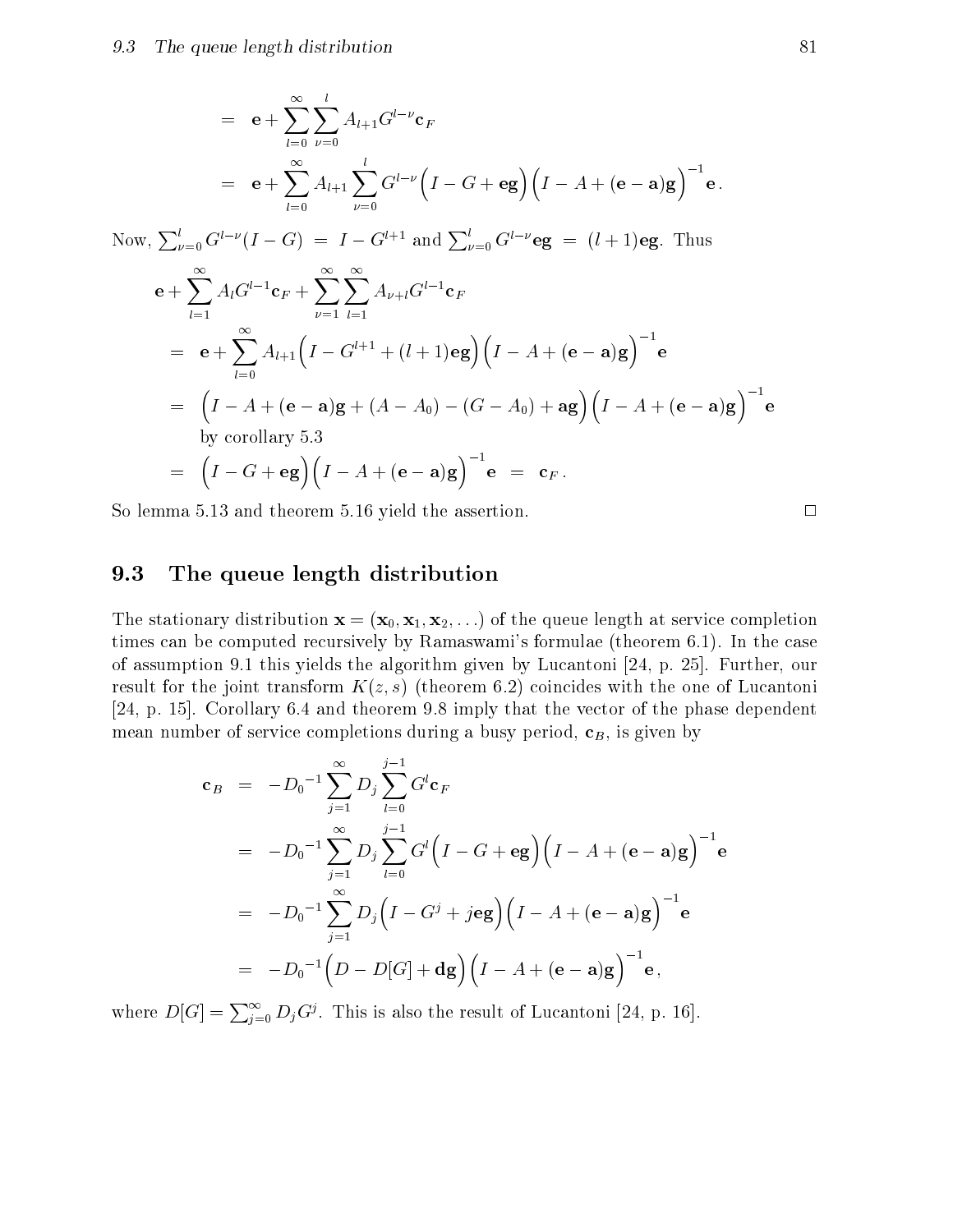**Theorem 9.9** The z-transform  $X(z) = \sum_{k=0}^{\infty} \mathbf{x}_k z^k$  of **x** satisfies

$$
X(z)\Big(zI - A(z,0)\Big) = -\mathbf{x}_0 D_0^{-1} D(z) A(z,0)
$$

for  $|z| \leq 1$ .

Proof: Equation (6.1) and theorem 8.16 imply

$$
X(z) = \sum_{k=0}^{\infty} \mathbf{x}_{k} z^{k} = \sum_{k=0}^{\infty} \mathbf{x}_{0} B_{k} z^{k} + \sum_{k=0}^{\infty} \sum_{\nu=0}^{k} \mathbf{x}_{\nu+1} A_{k-\nu} z^{k}
$$
  
\n
$$
= \mathbf{x}_{0} B(z, 0) + \sum_{\nu=0}^{\infty} \sum_{k=\nu}^{\infty} \mathbf{x}_{\nu+1} A_{k-\nu} z^{k}
$$
  
\n
$$
= -\mathbf{x}_{0} D_{0}^{-1} z^{-1} \sum_{l=1}^{\infty} D_{l} z^{l} A(z, 0) + \sum_{\nu=0}^{\infty} \mathbf{x}_{\nu+1} z^{\nu} A(z, 0)
$$
  
\n
$$
= -\mathbf{x}_{0} D_{0}^{-1} z^{-1} (D(z) - D_{0}) A(z, 0) + z^{-1} (X(z) - \mathbf{x}_{0}) A(z, 0)
$$
  
\n
$$
= -\mathbf{x}_{0} D_{0}^{-1} z^{-1} D(z) A(z, 0) + z^{-1} X(z) A(z, 0).
$$

So  $X(z)(zI - A(z, 0)) = -\mathbf{x}_0 D_0^{-1} D(z) A(z, 0).$ 

It remains to show that our results for the limiting distribution  $y = (y_0, y_1, y_2,...)$  of the queue length at an arbitrary time coincide with those of Lucantoni [24, p. 18]. At first we note that

$$
\mu^{-1} - {\mathbf{x}_0} D_0{}^{-1} \mathbf{e} = \lambda^{-1}
$$

as shown by Ramaswami [33, L. 3.3.1] and Lucantoni [24, p. 29] (cf. section 8.5).

**Theorem 9.10** The z-transform  $Y(z) = \sum_{k=0}^{\infty} y_k z^k$  of y satisfies

$$
\lambda^{-1}Y(z)D(z) = X(z)(z-1)
$$

for  $|z| \leq 1$ .

Proof: Theorems 7.1 and 7.2 yield:

$$
\lambda^{-1} Y(z) D(z)
$$
  
=  $\lambda^{-1} \sum_{k=0}^{\infty} \sum_{l=0}^{k} y_l D_{k-l} z^k$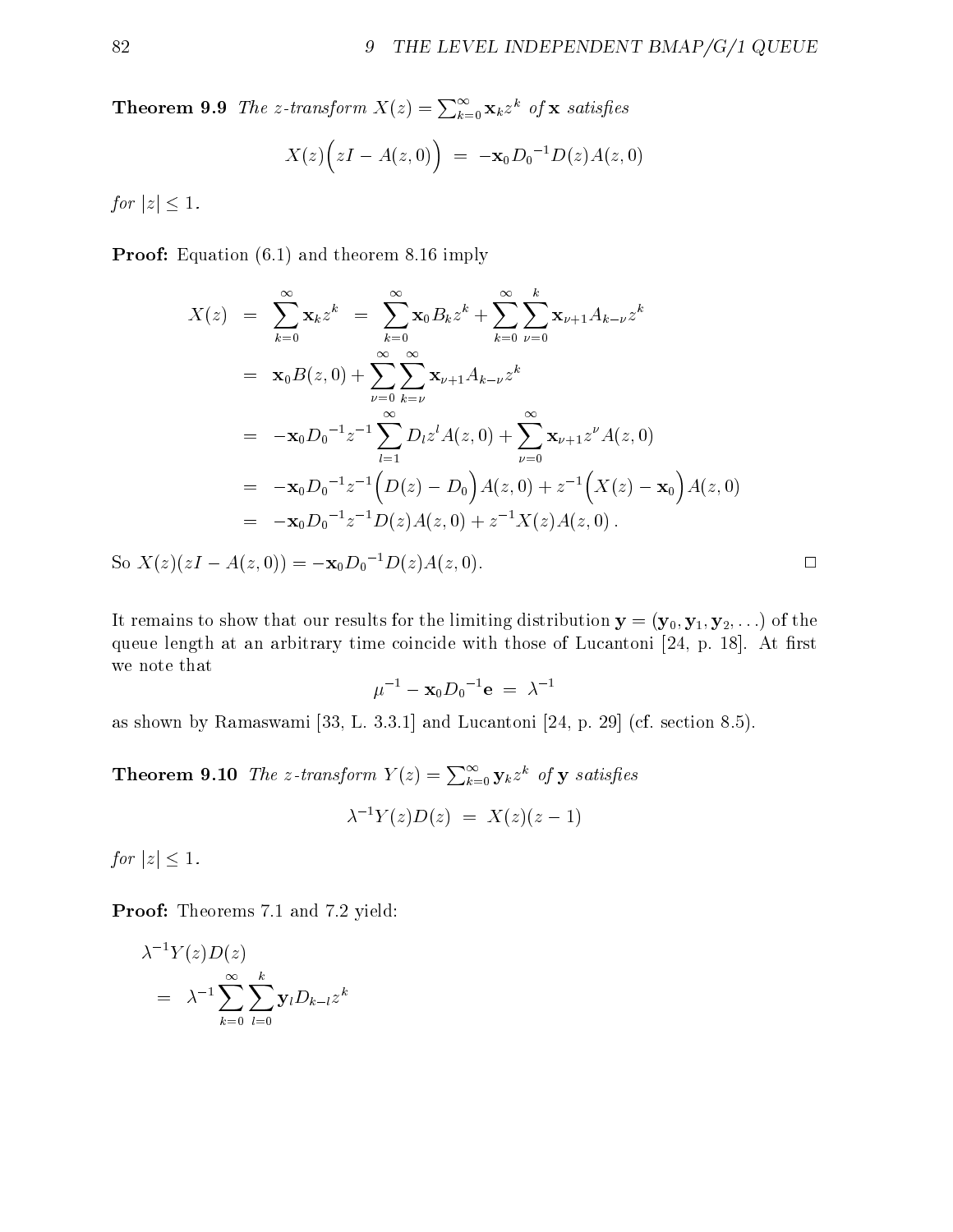$$
= \sum_{k=0}^{\infty} \left( -\mathbf{x}_{0} D_{0}^{-1} \right) D_{k} z^{k}
$$
  
\n
$$
+ \sum_{k=1}^{\infty} \sum_{l=1}^{k} \sum_{\nu=1}^{l} \left( \mathbf{x}_{\nu} - \mathbf{x}_{0} D_{0}^{-1} D_{\nu} \right) \int_{0}^{\infty} P_{l-\nu}(t) \left( 1 - H(t) \right) dt D_{k-l} z^{k}
$$
  
\n
$$
= -\mathbf{x}_{0} D_{0}^{-1} D(z)
$$
  
\n
$$
+ \sum_{l=1}^{\infty} \sum_{k=l}^{\infty} \sum_{\nu=1}^{l} \left( \mathbf{x}_{\nu} - \mathbf{x}_{0} D_{0}^{-1} D_{\nu} \right) \int_{0}^{\infty} P_{l-\nu}(t) \left( 1 - H(t) \right) dt D_{k-l} z^{k}
$$
  
\n
$$
= -\mathbf{x}_{0} D_{0}^{-1} D(z) + \sum_{l=1}^{\infty} \sum_{\nu=1}^{l} \left( \mathbf{x}_{\nu} - \mathbf{x}_{0} D_{0}^{-1} D_{\nu} \right) \int_{0}^{\infty} P_{l-\nu}(t) \left( 1 - H(t) \right) dt z^{l} D(z)
$$
  
\n
$$
= -\mathbf{x}_{0} D_{0}^{-1} D(z) + \sum_{\nu=1}^{\infty} \sum_{l=\nu}^{\infty} \left( \mathbf{x}_{\nu} - \mathbf{x}_{0} D_{0}^{-1} D_{\nu} \right) \int_{0}^{\infty} P_{l-\nu}(t) \left( 1 - H(t) \right) dt z^{l} D(z)
$$
  
\n
$$
= -\mathbf{x}_{0} D_{0}^{-1} D(z) + \sum_{\nu=1}^{\infty} \left( \mathbf{x}_{\nu} - \mathbf{x}_{0} D_{0}^{-1} D_{\nu} \right) \int_{0}^{\infty} P(z, t) z^{\nu} \left( 1 - H(t) \right) dt D(z)
$$
  
\n
$$
= -\mathbf{x}_{0} D_{0}^{-1} D(z) + \sum_{\nu=1}^{\infty} \left( \mathbf{x}_{\nu} - \mathbf{x}_{0} D_{0}^{-1} D_{\nu} \right) z^
$$

by (9.2). Partial integration [21, Th. 8.10, pp. 209f] yields

$$
\int_0^\infty e^{D(z)t} D(z) \Big( 1 - H(t) \Big) dt = e^{D(z)t} \Big( 1 - H(t) \Big) \Big|_0^\infty - \int_0^\infty e^{D(z)t} d\Big( 1 - H(t) \Big) \n= -I + \int_0^\infty e^{D(z)t} dH(t) = -I + A(z, 0)
$$

by (9.3). Thus

$$
\lambda^{-1} Y(z)D(z)
$$
  
=  $-\mathbf{x}_0 D_0^{-1} D(z) + \sum_{\nu=1}^{\infty} (\mathbf{x}_{\nu} - \mathbf{x}_0 D_0^{-1} D_{\nu}) z^{\nu} (A(z, 0) - I)$   
=  $-\mathbf{x}_0 D_0^{-1} D(z) + (X(z) - \mathbf{x}_0 - \mathbf{x}_0 D_0^{-1} (D(z) - D_0)) (A(z, 0) - I)$   
=  $X(z) (A(z, 0) - I) - \mathbf{x}_0 D_0^{-1} D(z) A(z, 0)$   
=  $X(z) (A(z, 0) - I) + X(z) (zI - A(z, 0))$  by theorem 9.9  
=  $X(z)(z - 1)$ .

 $\Box$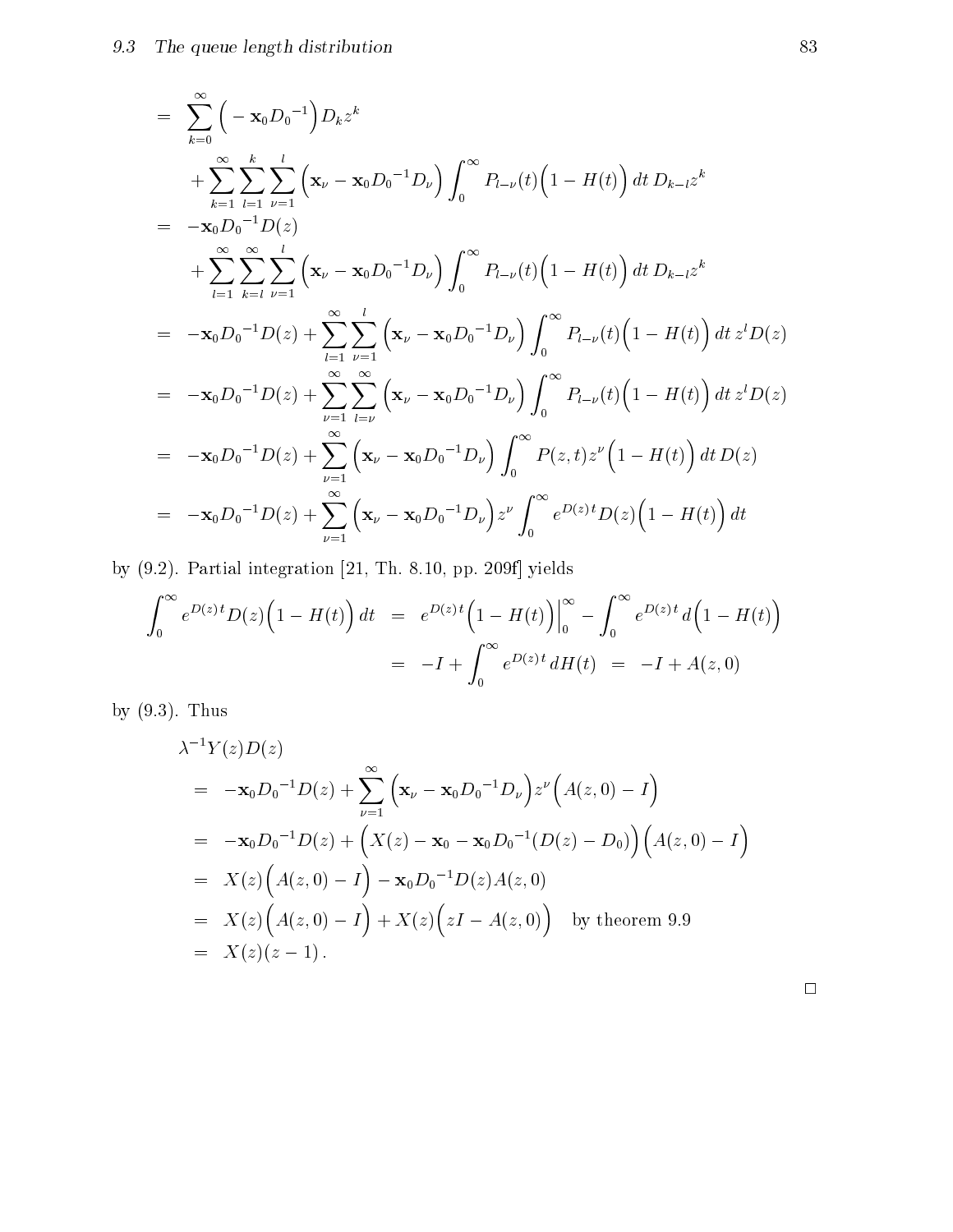This result coincides with the one of Lucantoni [24, p. 18]. Note that  $Y(z)$  is uniquely determined by theorem 9.10 for  $|z| < 1$ , since  $D(z)$  is nonsingular for  $|z| < 1$  (by the theorem of Gers<sup>g</sup>orin [28, p. 146]). Further, theorem 8.23 yields  $Y(1) = \pi$ .

So we have seen that our results for the  $BMAP/G/1$  queue with level dependent arrivals include the classical results for the level independent BMAP/G/1 queue.

### 10 The finite capacity queue

A special case of the  $BMAP/G/1$  queue with level dependent arrivals is the finite capacity queue. This is of great importance for applications, especially when considering systems with limited buffering memory where the loss probability is an important performance measure.

Suppose the buffer has  $N-1$  waiting places available, so there can be up to N customers in the system. Further, arrivals shall occur according to a level dependent BMAP defined by a family of sequences  $\{D_n : n \in I\!\!N_0\}$  (cf. section 1). Then  $D_n^* := O$  for all  $n > N - k$ (in particular for  $k>N$ ). This queueing system is always stable, because the state space **Y** of the stochastic process  $(\mathcal{Y}, \mathcal{J})$  is finite:

$$
\mathbf{Y} = \bigcup_{k=0}^N \left( \{k\} \times \mathbf{J}^{(k)} \right).
$$

The level independent  $BMAP/G/1/N$  queue has been analysed by Blondia [4] using the method of the embedded Markov chain. He determines the stationary distribution  $\bf{x}$  of the queue length at service completion times by solving the finite system of equations  $x\mathcal{P} = x$  and the normalising condition  $xe = 1$ . He also derives the limiting distribution y of the queue length atan arbitrary time by computing the conditional joint distribution of the queue length and the remaining service time for the customer that is in service, given that the server is busy. We will show that his and our approach yield the same results for the distributions x and y.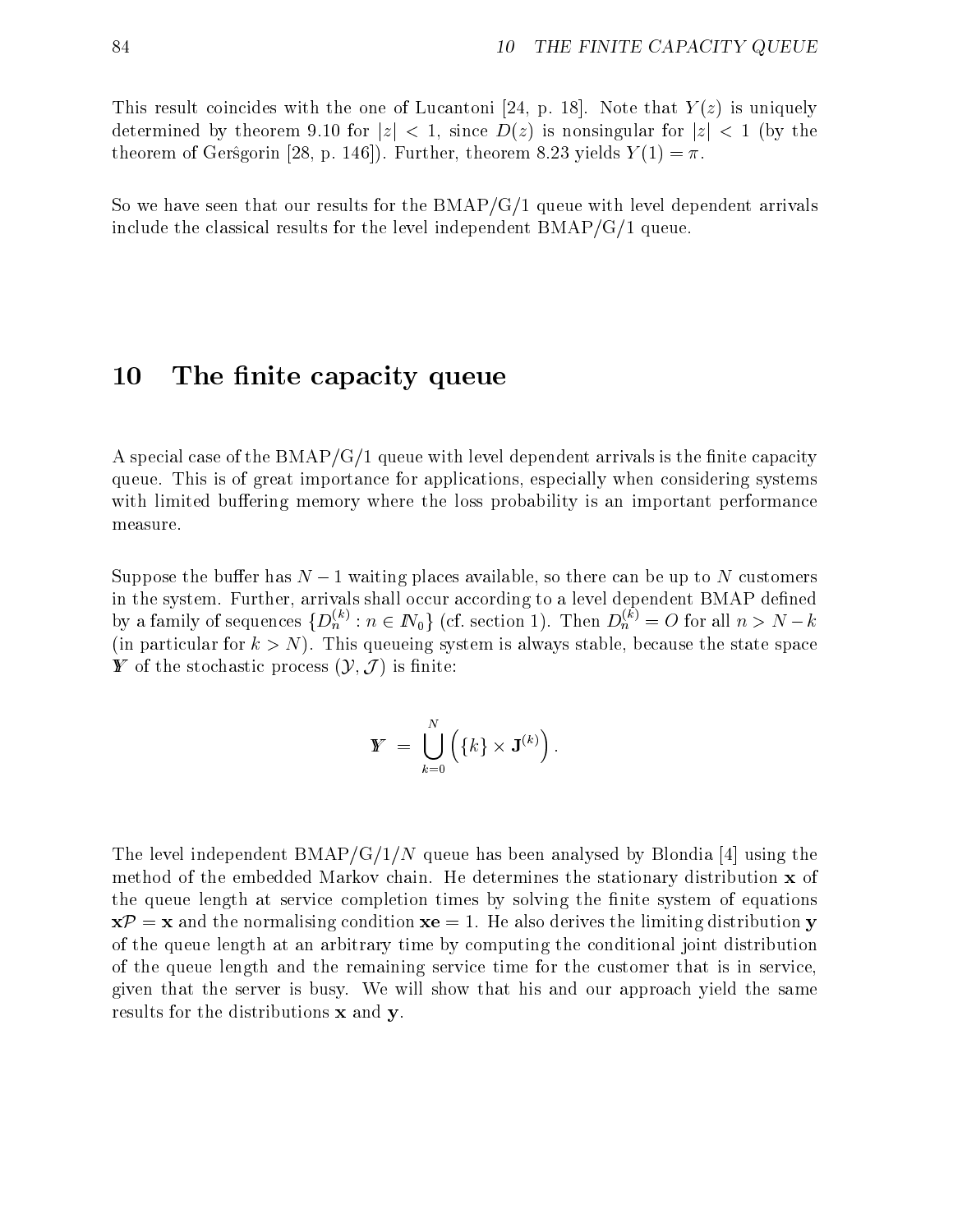# 10.1 The arrival process

Suppose arrivals occur according to a BMAP with generator matrix

$$
\mathcal{Q} \;=\; \left(\begin{array}{cccc} D_0 & D_1 & D_2 & D_3 & \cdots \\ & D_0 & D_1 & D_2 & \cdots \\ & & D_0 & D_1 & \cdots \\ & & & D_0 & \cdots \\ & & & & \ddots \end{array}\right)
$$

and transition probabilities  $P_n(t)$ ,  $n \in \mathbb{N}_0$ , with  $P(z, t) = e^{D(z)t}$  (cf. section 9).

Using our approach this  $BMAP/G/1/N$  queue can be described by a  $BMAP/G/1$  queue with level dependent arrivals, whose arrival process is defined by

$$
D_n^{(k)} = D_n \text{ for } k = 0, ..., N - 1 \text{ and } n = 0, ..., N - k - 1,
$$
  
\n
$$
D_{N-k}^{(k)} = \sum_{n=N-k}^{\infty} D_n \text{ for } k = 0, ..., N,
$$
  
\n
$$
D_n^{(k)} = O \text{ otherwise.}
$$

The nonzero part of the matrix  $\mathcal{Q}^{(0)}$  is then given by (note that  $D_0^{\infty}$   $\ell = D$ )

$$
\mathcal{Q}^{(0)}\;=\;\left(\begin{array}{cccc|c} D_0 & D_1 & \cdots & D_{N-1} & D_N^{(0)} \\ D_0 & \cdots & D_{N-2} & D_{N-1}^{(1)} \\ & & \ddots & \vdots & \vdots \\ & & & D_0 & D_1^{(N-1)} \\ \hline & & & & D_0^{(N)} \end{array}\right)\;=\;\left(\begin{array}{cccc|c} & & & & D_N^{(0)} \\ \mathcal{Q}_{N-1} & & & D_N^{(1)} \\ & & \vdots & \vdots \\ & & & D_1^{(N-1)} \\ \hline & & & & D \end{array}\right)\;.
$$

**Lemma 10.1** For  $n \in \mathbb{N}_0$  the nth power of  $\mathcal{Q}^{(0)}$  satisfies

$$
\left( \mathcal{Q}^{(0)} \right)^n \; = \; \left( \begin{array}{ccccc} &&&& \left( \mathcal{Q}_N^{[n]} \right) & &&& \\ &&&& \left( \mathcal{Q}_{N-1} \right)^n & &&& \\ &&&& \left( \mathcal{Q}_{N-1}^{[n]} \right) & && \\ &&&& \ddots & \\ &&&&& \left( \mathcal{Q}_1^{[n]} \right) \\ &&&&& D^n \end{array} \right) \; ,
$$

where

$$
Q_{N-k}^{[n]} \; = \; \sum_{\nu=0}^{n-1}\sum_{l=k}^{N-1}\left(\left(\mathcal{Q}_{N-1}\right)^{n-1-\nu}\right)_{kl}D_{N-l}^{(l)}D^{\nu}\:.
$$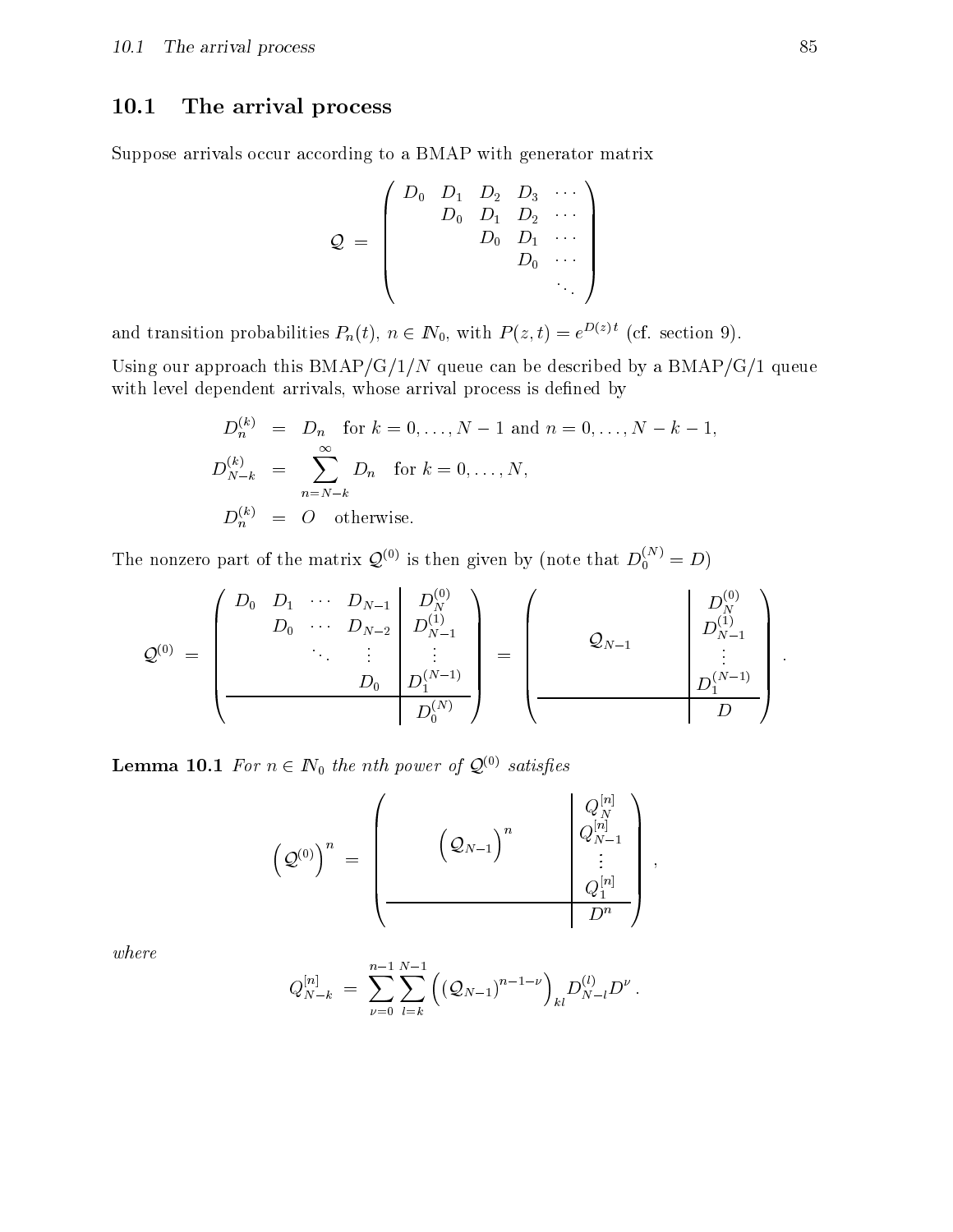**Proof:** For  $n = 0$  and  $n = 1$  the assertion is obviously true. So suppose it holds for n and consider  $n + 1$ :

$$
Q_{N-k}^{[n+1]} = \sum_{l=k}^{N-1} ((\mathcal{Q}_{N-1})^n)_{kl} D_{N-l}^{(l)} + Q_{N-k}^{[n]} D
$$
  
\n
$$
= \sum_{l=k}^{N-1} ((\mathcal{Q}_{N-1})^n)_{kl} D_{N-l}^{(l)} + \sum_{\nu=0}^{n-1} \sum_{l=k}^{N-1} ((\mathcal{Q}_{N-1})^{n-1-\nu})_{kl} D_{N-l}^{(l)} D^{\nu+1}
$$
  
\n
$$
= \sum_{l=k}^{N-1} ((\mathcal{Q}_{N-1})^n)_{kl} D_{N-l}^{(l)} + \sum_{\nu=1}^{n} \sum_{l=k}^{N-1} ((\mathcal{Q}_{N-1})^{n-\nu})_{kl} D_{N-l}^{(l)} D^{\nu}
$$
  
\n
$$
= \sum_{\nu=0}^{n} \sum_{l=k}^{N-1} ((\mathcal{Q}_{N-1})^{n-\nu})_{kl} D_{N-l}^{(l)} D^{\nu}.
$$

So the assertion holds for all  $n \in \mathbb{N}_0$ .

**Corollary 10.2** The transition probability matrices  $P_n^{\sim}(t)$  are given by

$$
P_n^{(k)}(t) \ = \ P_n(t) \ = \ \left(e^{{\mathcal{Q}}_{N-1}t}\right)_{k,k+n}
$$

for  $k = 0, \ldots, N - 1$  and  $n = 0, \ldots, N - k - 1$ .

Proof: Lemma 10.1 and theorem 1.14 imply

$$
P_n^{(k)}(t) = (e^{\mathcal{Q}_{N-1}t})_{k,k+n} = (e^{\mathcal{Q}t})_{k,k+n} = P_n(t)
$$

for  $k = 0, ..., N - 1$  and  $n = 0, ..., N - k - 1$ .

### 10.2 The embedded Markov chain

We will now show that our approach yields the same embedded Markov chain as obtained by Blondia [4], whose transition probability matrix is given by (we mark its entries with an upper case B for distinction):

$$
\tilde{\mathcal{P}}^{\text{B}}(x) = \begin{pmatrix}\n\tilde{B}_{0}^{\text{B}}(x) & \tilde{B}_{1}^{\text{B}}(x) & \tilde{B}_{2}^{\text{B}}(x) & \cdots & \sum_{n=N-1}^{\infty} \tilde{B}_{n}^{\text{B}}(x) \\
\tilde{A}_{0}^{\text{B}}(x) & \tilde{A}_{1}^{\text{B}}(x) & \tilde{A}_{2}^{\text{B}}(x) & \cdots & \sum_{n=N-1}^{\infty} \tilde{A}_{n}^{\text{B}}(x) \\
\tilde{A}_{0}^{\text{B}}(x) & \tilde{A}_{1}^{\text{B}}(x) & \cdots & \sum_{n=N-2}^{\infty} \tilde{A}_{n}^{\text{B}}(x) \\
\vdots & \vdots & \ddots & \vdots \\
\tilde{A}_{0}^{\text{B}}(x) & \sum_{n=1}^{\infty} \tilde{A}_{n}^{\text{B}}(x)\n\end{pmatrix}.
$$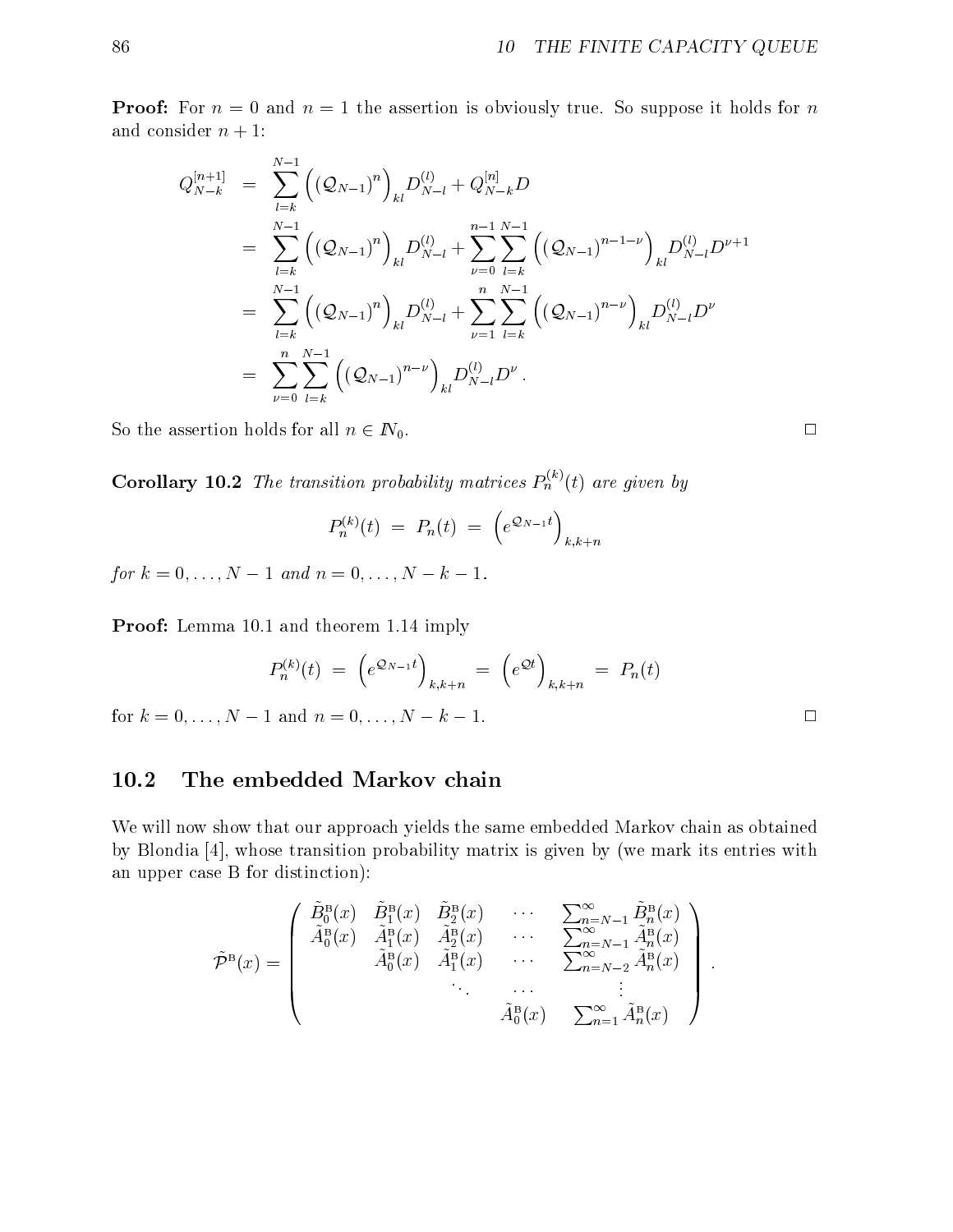Note that the state space of the embedded Markov chain is

$$
\mathbf{X} = \bigcup_{k=0}^{N-1} \left( \{k\} \times \mathbf{J}^{(k)} \right) = \left\{ (k,i) : k = 0, \ldots, N-1, i = 1, \ldots, m \right\},\
$$

because there cannot be more than  $N-1$  customers in the system immediately after a service completion. The matrices  $\tilde{A}_n^{\text{B}}(x)$  and  $\tilde{B}_n^{\text{B}}(x)$  are given by

$$
\tilde{A}_{n}^{\text{B}}(x) = \int_{0}^{x} P_{n}(t) dH(t), \n\tilde{B}_{n}^{\text{B}}(x) = \sum_{l=1}^{n+1} (\tilde{U}_{l} * \tilde{A}_{n+1-l}^{\text{B}})(x),
$$

where the  $(i, j)$ th entry of  $U((x)$  is the probability that an idle period which started in phase i is ended by the arrival of a batch of size l and phase j not later than time x. The Laplace Stieltjes transform  $U(3)$  or  $U(3)$  is given by (cf. theorem 3.4).

$$
U_l(s) \ = \ (sI - D_0)^{-1}D_l \ .
$$

**Theorem To.3** The transition probability matrices  $P(x)$  and  $P^-(x)$  are equal.

**Proof:** We need to show that  $(P(x))_{kn} = (P^-(x))_{kn}$  for all  $\kappa, n = 0, \ldots, N-1$ , i.e.

$$
\tilde{B}_n(x) = \tilde{B}_n^{\text{B}}(x) \text{ for } n = 0, ..., N - 2,
$$
\n
$$
\tilde{B}_{N-1}(x) = \sum_{n=N-1}^{\infty} \tilde{B}_n^{\text{B}}(x),
$$
\n
$$
\tilde{A}_n^{(k)}(x) = \tilde{A}_n^{\text{B}}(x) \text{ for } k = 1, ..., N - 1 \text{ and } n = 0, ..., N - k - 1,
$$
\n
$$
\tilde{A}_{N-k}^{(k)}(x) = \sum_{n=N-k}^{\infty} \tilde{A}_n^{\text{B}}(x) \text{ for } k = 1, ..., N - 1.
$$

Corollary 10.2 implies  $A_n^{\infty}(x) = A_n^{\text{e}}(x)$  for  $n = 0, \ldots, N-k-1$ . Lemma 10.1 and theorem 1.14 yield

$$
P_{N-k}^{(k)}(t) = (e^{\mathcal{Q}^{(0)}t})_{kN} = \sum_{j=0}^{\infty} \frac{t^j}{j!} ((\mathcal{Q}^{(0)})^j)_{kN}
$$
  

$$
= \sum_{j=1}^{\infty} \frac{t^j}{j!} \sum_{\nu=0}^{j-1} \sum_{n=k}^{N-1} ((\mathcal{Q}_{N-1})^{j-1-\nu})_{k n} D_{N-n}^{(n)} D^{\nu},
$$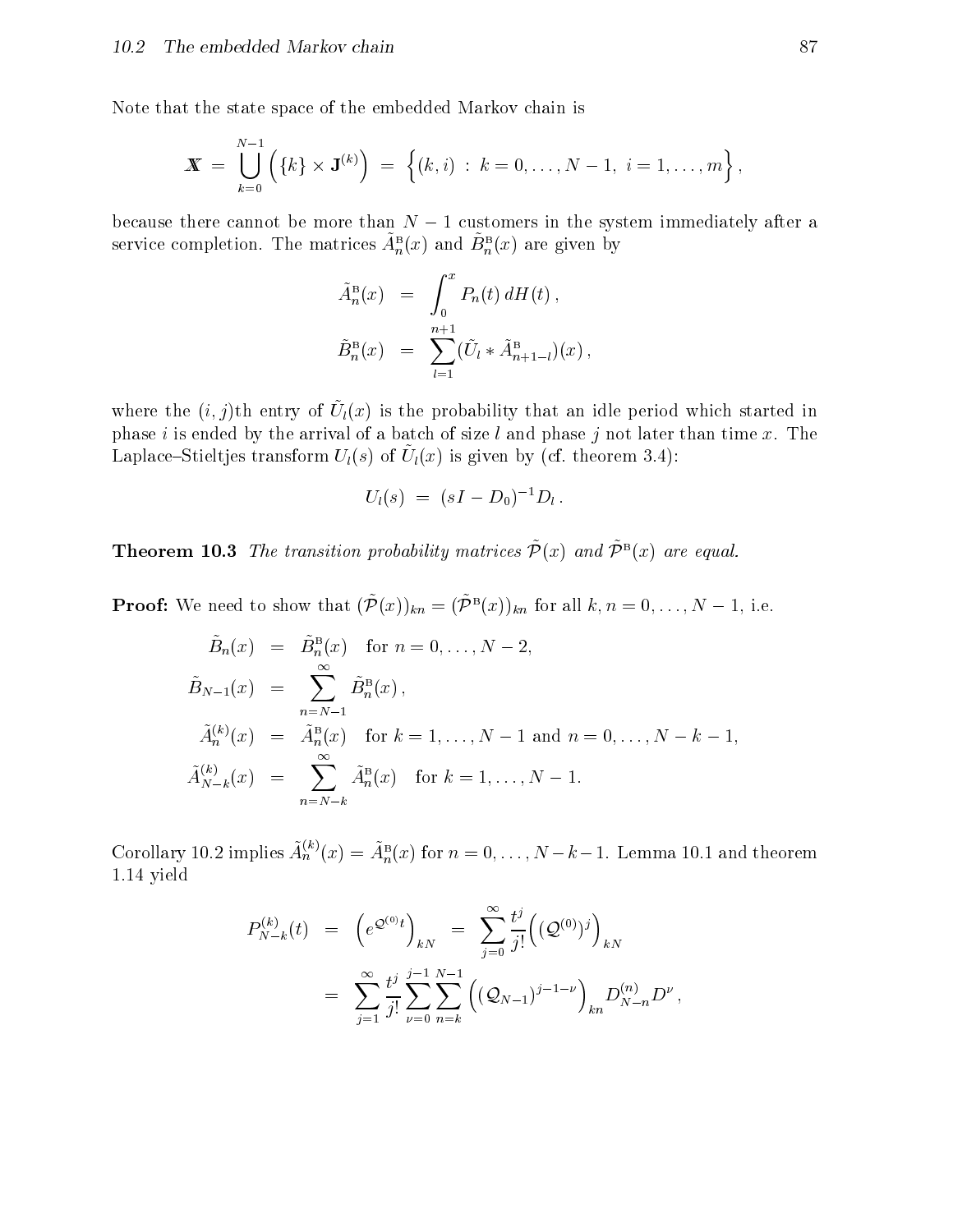while

$$
\sum_{n=N-k}^{\infty} P_n(t) \; = \; \sum_{n=N-k}^{\infty} \left( e^{\mathcal{Q}t} \right)_{k,k+n} \; = \; \sum_{n=N}^{\infty} \sum_{j=0}^{\infty} \frac{t^j}{j!} \left( \mathcal{Q}^j \right)_{kn} \; = \; \sum_{j=1}^{\infty} \frac{t^j}{j!} \sum_{n=N}^{\infty} \left( \mathcal{Q}^j \right)_{kn}.
$$

So it suffices to show that

$$
\sum_{\nu=0}^{j-1} \sum_{n=k}^{N-1} \left( (\mathcal{Q}_{N-1})^{j-1-\nu} \right)_{kn} D_{N-n}^{(n)} D^{\nu} = \sum_{n=N}^{\infty} (\mathcal{Q}^j)_{kn} \tag{10.1}
$$

for all  $j \in \mathbb{N}$ . For  $j = 1$  we have

$$
\sum_{n=k}^{N-1}\left(\left(\mathcal{Q}_{N-1}\right)^{0}\right)_{kn}D_{N-n}^{(n)}D^{0} \;=\; D_{N-k}^{(k)} \;=\; \sum_{n=N-k}^{\infty}D_{n} \;=\; \sum_{n=N}^{\infty}\left(\mathcal{Q}\right)_{kn}.
$$

Suppose (10.1) holds for j and consider  $j + 1$ :

$$
\sum_{\nu=0}^{j} \sum_{n=k}^{N-1} ((\mathcal{Q}_{N-1})^{j-\nu})_{k} D_{N-n}^{(n)} D^{\nu}
$$
\n
$$
= \sum_{\nu=0}^{j-1} \sum_{n=k}^{N-1} \sum_{l=k}^{N-1} (\mathcal{Q}_{N-1})_{kl} ((\mathcal{Q}_{N-1})^{j-\nu-1})_{ln} D_{N-n}^{(n)} D^{\nu} + \sum_{n=k}^{N-1} ((\mathcal{Q}_{N-1})^{0})_{kn} D_{N-n}^{(n)} D^{j}
$$
\n
$$
= \sum_{l=k}^{N-1} (\mathcal{Q}_{N-1})_{kl} \sum_{\nu=0}^{j-1} \sum_{n=l}^{N-1} ((\mathcal{Q}_{N-1})^{j-\nu-1})_{ln} D_{N-n}^{(n)} D^{\nu} + D_{N-k}^{(k)} D^{j}
$$
\n
$$
= \sum_{l=k}^{N-1} (\mathcal{Q}_{N-1})_{kl} \sum_{n=N}^{\infty} (\mathcal{Q}^{j})_{ln} + \sum_{l=N-k}^{\infty} D_{l} D^{j}
$$
\n
$$
= \sum_{l=k}^{N-1} (\mathcal{Q})_{kl} \sum_{n=N}^{\infty} (\mathcal{Q}^{j})_{ln} + \sum_{l=N}^{\infty} (\mathcal{Q})_{kl} \sum_{n=N}^{\infty} (\mathcal{Q}^{j})_{ln}
$$
 by lemma 8.2\n
$$
= \sum_{l=k}^{\infty} (\mathcal{Q})_{kl} \sum_{n=N}^{\infty} (\mathcal{Q}^{j})_{ln} = \sum_{n=N}^{\infty} (\mathcal{Q}^{j+1})_{kn}.
$$

Thus (10.1) holds for all  $j \in \mathbb{N}$  and so  $A_{N-k}^{(\kappa)}(x) = \sum_{n=N-k}^{\infty} A_n^{\text{B}}(x)$ . Now theorem 3.4 implies  $B_n(s) = B_n^{\text{B}}(s)$  for  $n = 0, \ldots, N - 2$  and

$$
B_{N-1}(s) \; = \; \left(sI - D_0^{(0)}\right)^{-1} \sum_{l=1}^N D_l^{(0)} A_{N-l}^{(l)}(s) \, ,
$$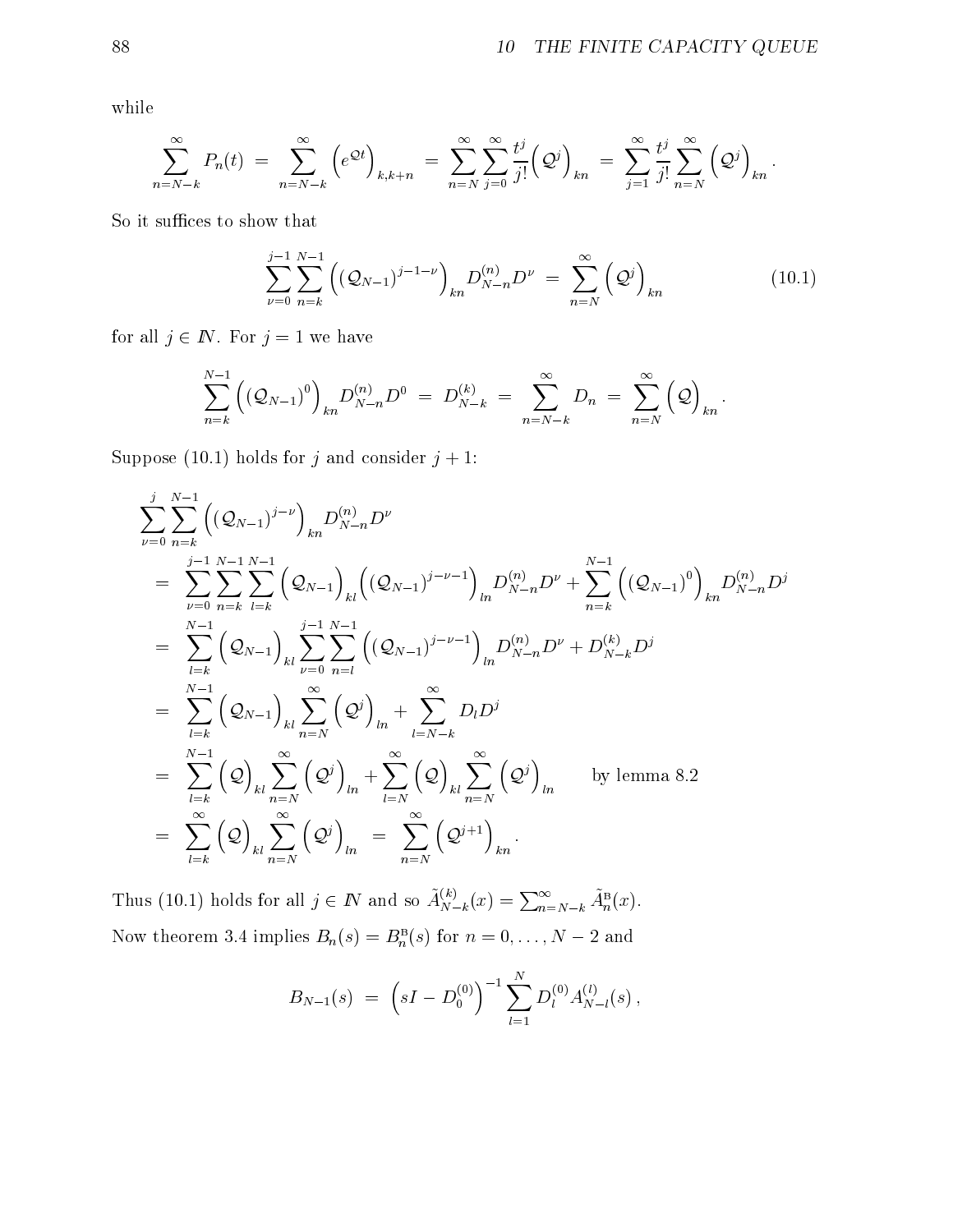where  $A_0^{(N)}(s) = \sum_{n=0}^{\infty} A_n^{\rm B}(s)$  describes the evolution of the phase process during a service time (note that  $P_0^{(N)}(t) = e^{Dt} = \sum_{n=0}^{\infty} P_n(t)$ ). So

$$
B_{N-1}(s) = (sI - D_0)^{-1} \sum_{l=1}^{N-1} D_l \sum_{n=N-l}^{\infty} A_n^{\mathbf{B}}(s) + (sI - D_0)^{-1} D_N^{(0)} \sum_{n=0}^{\infty} A_n^{\mathbf{B}}(s)
$$
  
\n
$$
= (sI - D_0)^{-1} \sum_{l=1}^{N-1} D_l \sum_{n=N-l}^{\infty} A_n^{\mathbf{B}}(s) + (sI - D_0)^{-1} \sum_{l=N}^{\infty} D_l \sum_{n=0}^{\infty} A_n^{\mathbf{B}}(s)
$$
  
\n
$$
= (sI - D_0)^{-1} \sum_{l=1}^{\infty} D_l \sum_{n=N-l}^{\infty} A_n^{\mathbf{B}}(s) \text{ with } A_{\nu}(s) \equiv O \text{ for } \nu < 0
$$
  
\n
$$
= (sI - D_0)^{-1} \sum_{n=1}^{\infty} D_l \sum_{n=N}^{\infty} A_{n-l}^{\mathbf{B}}(s)
$$
  
\n
$$
= (sI - D_0)^{-1} \sum_{n=N}^{\infty} \sum_{l=1}^{n} D_l A_{n-l}^{\mathbf{B}}(s)
$$
  
\n
$$
= (sI - D_0)^{-1} \sum_{n=N-1}^{\infty} \sum_{l=1}^{n+1} D_l A_{n+l-l}^{\mathbf{B}}(s) = \sum_{n=N-1}^{\infty} B_n^{\mathbf{B}}(s).
$$

Altogether we have  $P(x) = P(x)$ . (x). 2002. The contract of the contract of the contract of the contract of the contract of the contract of the

### 10.3 The queue length distribution

Theorem 10.3 implies that our approach yields the same embedded Markov chain as obtained by Blondia [4]. Consequently, both approaches give the same results for the queue length distribution at service completion times. This implies that the results for the queue length distribution at an arbitrary time also coincide:

Theorem 10.4 The limiting distribution of the queue length at an arbitrary time is given by

$$
\mathbf{y}_0 = -\frac{1}{\mu^{-1} - \mathbf{x}_0 D_0^{-1} \mathbf{e}} \mathbf{x}_0 D_0^{-1},
$$
  
\n
$$
\mathbf{y}_k = \frac{1}{\mu^{-1} - \mathbf{x}_0 D_0^{-1} \mathbf{e}} \sum_{l=1}^k (\mathbf{x}_l - \mathbf{x}_0 D_0^{-1} D_l) \left( \sum_{\nu=0}^{k-l} A_{\nu} (\mathcal{Q}_{N-1}^{-1})_{\nu+l,k} - (\mathcal{Q}_{N-1}^{-1})_{lk} \right)
$$
  
\nfor  $k = 1, ..., N - 1$ ,  
\n
$$
\mathbf{y}_N = \pi - \sum_{k=0}^{N-1} \mathbf{y}_k.
$$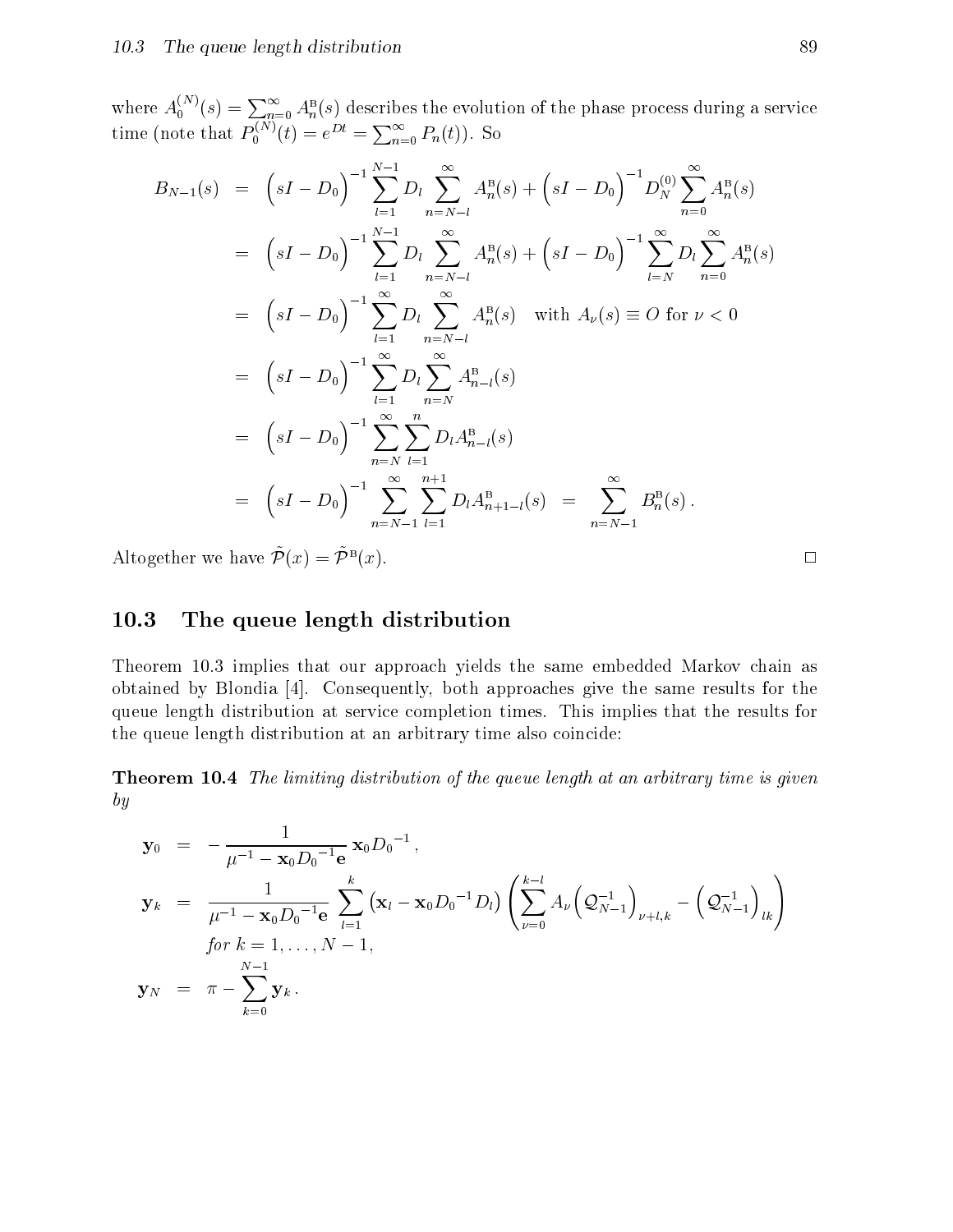Proof: Theorem 7.1 yields

$$
\mathbf{y}_0 = -\frac{1}{\mu^{-1} - \mathbf{x}_0 D_0^{(0)^{-1}} \mathbf{e}} \mathbf{x}_0 D_0^{(0)^{-1}} = -\frac{1}{\mu^{-1} - \mathbf{x}_0 D_0^{-1} \mathbf{e}} \mathbf{x}_0 D_0^{-1}
$$

by definition of the matrices  $D_h^{\wedge}$  for this case.

By corollary 1.17  $D_0$  is nonsingular and hence  $\mathcal{Q}_{N-1}$  is also nonsingular. This enables us to simplify our results for  $y_k$ ,  $k \ge 1$  (theorem 7.2). Partial integration [21, Th. 8.10, pp. 209f] yields for  $k = 1, ..., N - 1$  and  $l = 1, ..., k$ :

$$
\int_{0}^{\infty} P_{k-l}^{(l)}(t) \left(1 - H(t)\right) dt
$$
\n
$$
= \int_{0}^{\infty} \left(e^{\mathcal{Q}_{N-1}t}\right)_{lk} \left(1 - H(t)\right) dt \text{ by corollary 10.2}
$$
\n
$$
= \left(e^{\mathcal{Q}_{N-1}t}\mathcal{Q}_{N-1}^{-1}\left(1 - H(t)\right)\right|_{0}^{\infty} - \int_{0}^{\infty} e^{\mathcal{Q}_{N-1}t}\mathcal{Q}_{N-1}^{-1} d\left(1 - H(t)\right)\right)_{lk}
$$
\n
$$
= -\left(\mathcal{Q}_{N-1}^{-1}\right)_{lk} + \sum_{\nu=0}^{N-1} \int_{0}^{\infty} \left(e^{\mathcal{Q}_{N-1}t}\right)_{l\nu} dH(t) \left(\mathcal{Q}_{N-1}^{-1}\right)_{\nu k}
$$
\n
$$
= -\left(\mathcal{Q}_{N-1}^{-1}\right)_{lk} + \sum_{\nu=l}^{k} \int_{0}^{\infty} P_{\nu-l} dH(t) \left(\mathcal{Q}_{N-1}^{-1}\right)_{\nu k}
$$
\n
$$
= -\left(\mathcal{Q}_{N-1}^{-1}\right)_{lk} + \sum_{\nu=0}^{k-l} A_{\nu} \left(\mathcal{Q}_{N-1}^{-1}\right)_{\nu+l,k},
$$

where  $A_{\nu} = A_{\nu}^{+}$  by theorem 10.5. Thus

$$
\mathbf{y}_k = \frac{1}{\mu^{-1} - \mathbf{x}_0 D_0^{-1} \mathbf{e}} \sum_{l=1}^k (\mathbf{x}_l - \mathbf{x}_0 D_0^{-1} D_l) \left( \sum_{\nu=0}^{k-l} A_{\nu} (\mathcal{Q}_{N-1}^{-1})_{\nu+l,k} - (\mathcal{Q}_{N-1}^{-1})_{lk} \right)
$$

for  $k = 1, ..., N - 1$  by theorem 7.2. Finally, theorem 8.23 implies  $\sum_{k=0}^{N} \mathbf{y}_k = \pi$  and therefore  $\mathbf{y}_N = \pi - \sum_{k=0}^{N-1} \mathbf{y}_k$ .

**Remark:** Blondia gives the same results for  $y_0$  and  $y_N$  [4, eq. (18),(20)]. For  $y_k$ ,  $k =$  $1,\ldots,N-1$ , he obtains [4, before eq. (19)]  $\mathbf{y}_k = \mathrm{P}_{\text{busy}} \bar{\omega}_k^*(0)$ , where (in our notation)

$$
P_{\text{busy}} = \frac{\mu^{-1}}{\mu^{-1} - \mathbf{x}_0 D_0^{-1} \mathbf{e}},
$$
  

$$
\bar{\omega}_k^*(s) = -\mathbf{x}_0 D_0^{-1} \sum_{l=1}^k D_l H_{k-l}(s) + \sum_{l=1}^k \mathbf{x}_l H_{k-l}(s),
$$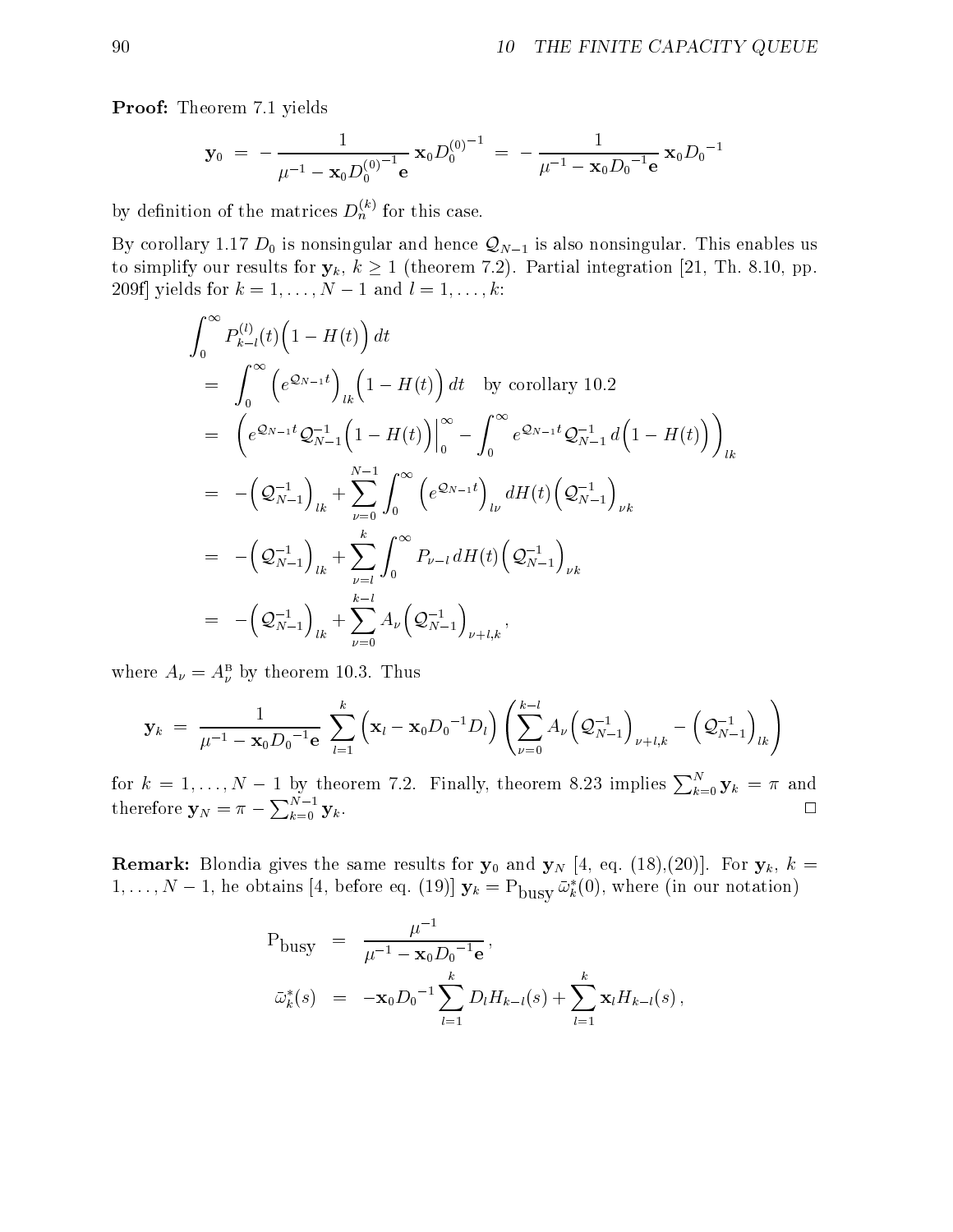$$
H_n(s) = \mu \left( \sum_{\nu=0}^n A_{\nu} R_{n-\nu}(s) - H^*(s) R_n(s) \right),
$$
  

$$
\sum_{n=0}^{\infty} R_n(s) z^n = \left( D(z) + sI \right)^{-1} \text{ for } \text{Re}(s) \ge 0 \text{ and } |z| < 1,
$$
  

$$
H^*(s) = \int_0^{\infty} e^{-st} dH(t).
$$

Thus

$$
\bar{\omega}_k^*(s) = \mu \sum_{l=1}^k \left( \mathbf{x}_l - \mathbf{x}_0 D_0^{-1} D_l \right) \left( \sum_{\nu=0}^{k-l} A_{\nu} R_{k-l-\nu}(s) - H^*(s) R_{k-l}(s) \right),
$$

and so

$$
\mathbf{y}_k = \frac{1}{\mu^{-1} - \mathbf{x}_0 D_0^{-1} \mathbf{e}} \sum_{l=1}^k (\mathbf{x}_l - \mathbf{x}_0 D_0^{-1} D_l) \left( \sum_{\nu=0}^{k-l} A_{\nu} R_{k-l-\nu}(0) - R_{k-l}(0) \right).
$$

From

$$
Q = \left(\begin{array}{cccc} D_0 & \cdots & D_{N-1} & D_N & \cdots \\ & \ddots & \vdots & \vdots & \\ & & D_0 & D_1 & \cdots \\ \hline & & D_0 & \cdots \\ & & & \ddots \end{array}\right) = \left(\begin{array}{cccc} & & & D_N & \cdots \\ & & & D_1 & \cdots \\ & & & D_0 & \cdots \\ \hline & & & & D_0 & \cdots \\ & & & & \ddots \end{array}\right)
$$

we obtain  $(Q_{N-1}^{-1})_{\nu n} = R_{n-\nu}(0)$  for  $\nu = 0, \ldots, N-1$  and  $n = \nu, \ldots, N-1$ . Thus Blondia's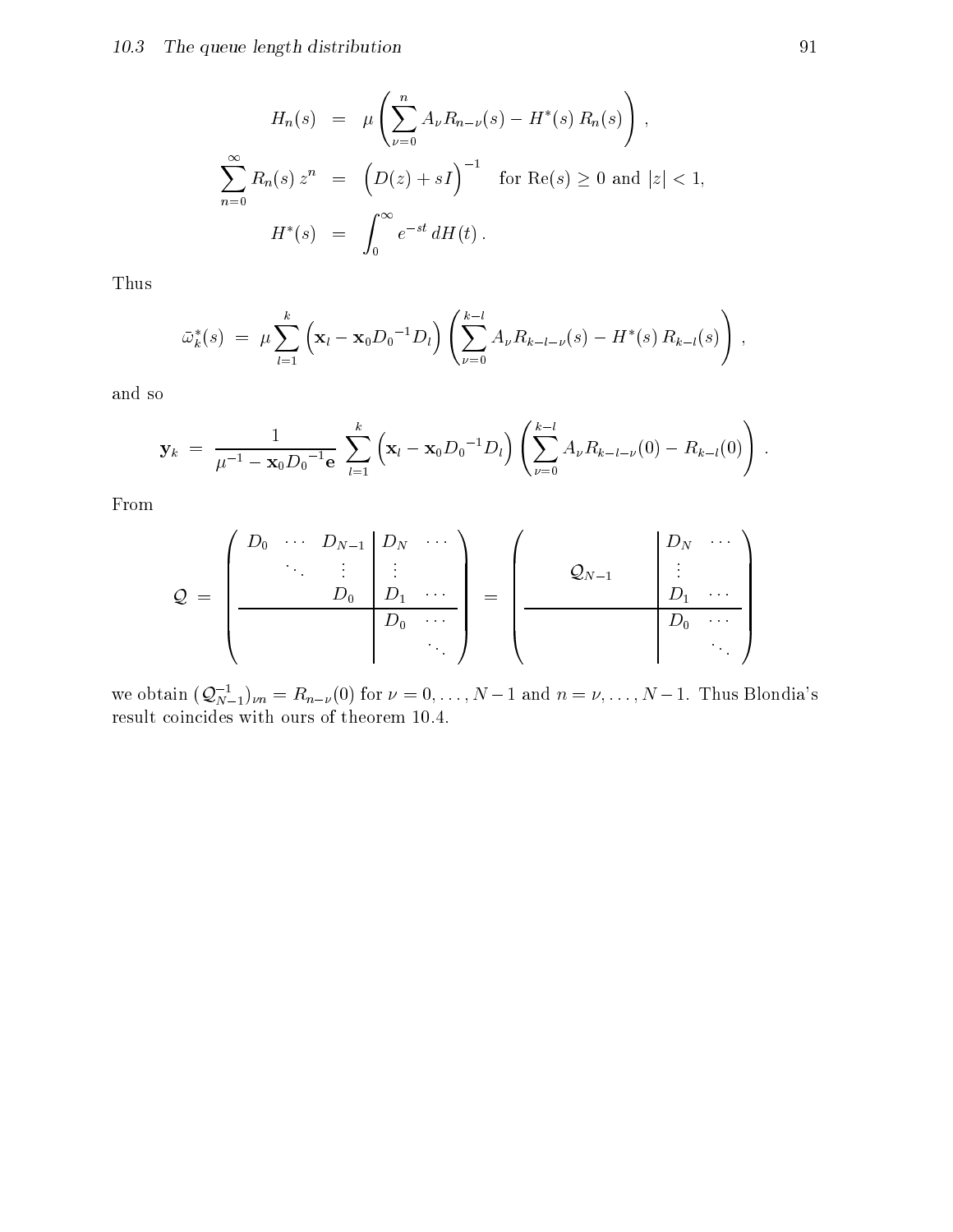## Directions for future work

In this paper we defined a level dependent batch Markovian arrival process and analysed the BMAP/G/1 queue with level dependent arrivals. We derived analytical results for the queue length distributions at service completion times and at an arbitrary time.

Future research could start with the following ideas:

- a) The results of this paper give rise to numerical algorithms for computing the queue length distributions. To implement these algorithms one needs to think about the appropriate truncation of sequences and matrices of infinite size. Numerical algorithms are needed to use the BMAP/G/1 queue with level dependent arrivals for the performance evaluation of communication systems. The results could then be compared with simulations.
- b) The BMAP/G/1 queue with level dependent arrivals can be extended by allowing the service time distribution to depend on the state of the queueing system at the beginning of a service. This would not change the structure of the transition  $\mathfrak p$ robability matrix  $P(x)$  of the embedded markov chain. But our derivations of the mean sojourn times (theorem 3.6) and the mean duration of a fundamental period (theorem 5.17) would not longer hold. These vectors were needed to determine the queue length distribution at an arbitrary time (theorems 7.1 and 7.2).
- c) The level dependent batch Markovian arrival process can be generalized by allowing an infinite number of phases. It might then be possible to extend the results of Ramaswami and Taylor concerning product-form queueing networks [36].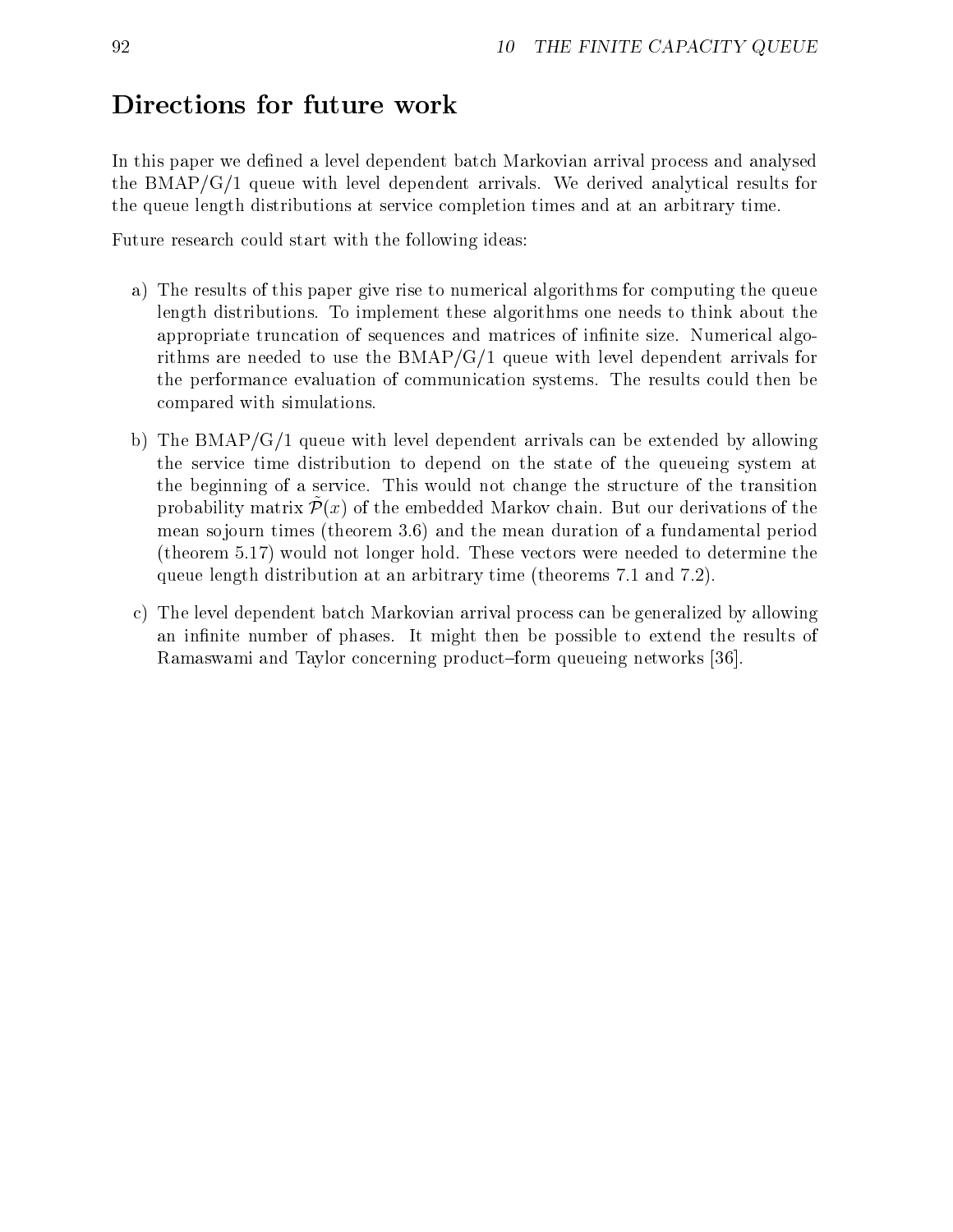## References

- [1] Dieter Baum. A matrix convolution calculus and BMAPs. In D. Baum, J. Hofmann, and N. Müller, editors, *Developments in matrix analytical performance assessment*. Technical Report 98-04, Universität Trier, Mathematik/Informatik, pages 91–106,
- [2] Luigi Bella, Ferial Chummun, Marco Conte, Gerhard Fischer, and Josef Rammer. Performance evaluation of dynamic routing based on the use of satellites and intelligent networks. Wireless Networks,  $4:167-180$ , 1998.
- [3] Richard Bellman. *Introduction to matrix analysis*. McGraw–Hill, New York, 2nd edition, 1970.
- [4] Chris Blondia. The  $N/G/1$  finite capacity queue. *Commun. Statist.-Stochastic Mod* $els, 5(2): 273-294, 1989.$
- [5] Chris Blondia. Performance evaluation of an M/1-stage in an ATM switching element. Performance Evaluation, 15:1-20, 1992.
- [6] L. Bright and P. G. Taylor. Calculating the equilibrium distribution in level{ dependent Quasi-Birth-and-Death processes. Commun. Statist.-Stochastic Models,  $11(3):497-525$ , 1995.
- [7] L. Bright and P. G. Taylor. Equilibrium distributions for level-dependent Quasi-Birth-and-Death processes. In S. R. Chakravarthy and A. S. Alfa, editors, Matrix analytic methods in stochastic models, pages 359–375. Marcel Dekker, New York, 1996.
- [8] Erhan Cinlar. Markov renewal theory.  $Adv.$  Appl. Prob., 1:123-187, 1969.
- [9] Erhan Cinlar. *Introduction to stochastic processes*. Prentice–Hall, Englewood Cliffs. 1975.
- [10] Gagan L. Choudhury, David M. Lucantoni, and Ward Whitt. Squeezing the most out of ATM. IEEE Trans. Commun., 44:203-217, 1996.
- [11] Richard G. Cooke. *Infinite matrices and sequence spaces*. Dover Publications, New York, 1955.
- [12] Jewgeni H. Dshalalow. Queueing systems with state dependent parameters. In J. H. Dshalalow, editor, Frontiers in queueing, pages 61-116. CRC Press, Boca Raton, 1997.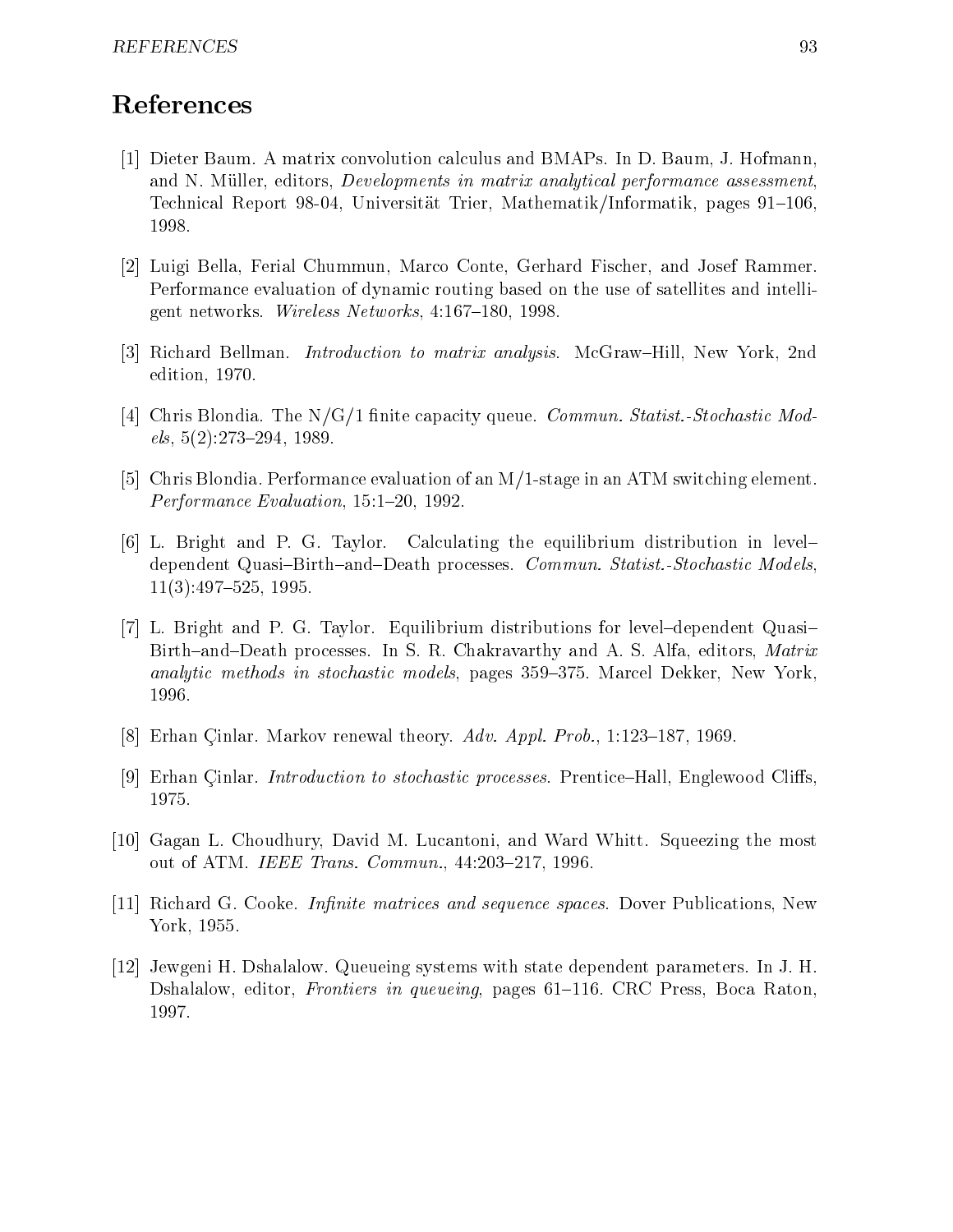- [13] William Feller. An introduction to probability theory and its applications, volume I. Wiley, New York, 3rd edition, revised printing, 1968.
- [14] William Feller. An introduction to probability theory and its applications, volume II. Wiley, New York, 2nd edition, 1971.
- [15] Robin Harte. Invertibility and singularity for bounded linear operators. Marcel Dekker, New York, 1988.
- [16] Harry Heffes and David M. Lucantoni. A Markov modulated characterization of packetized voice and data traffic and related statistical multiplexer performance. IEEE J. Select. Areas Commun., 4:856-868, 1986.
- [17] Jens Hofmann. The  $BMAP/G/1$  queue with level dependent arrivals and its stationary distribution. Technical Report 97-22, Universitat Trier, Mathematik/Informatik, 1997. Also available on http://www.informatik.uni-trier.de/Reports/1997.html.
- [18] Jens Hofmann. The BMAP/G/1 queue with level dependent arrivals. In D. Baum, J. Hofmann, and N. Müller, editors, *Developments in matrix analytical performance* assessment, Technical Report 98-04, Universitat Trier, Mathematik/Informatik, pages 79-89, 1998.
- [19] Jens Hofmann. Stability conditions for the BMAP/G/1 queue with level dependent arrivals. Technical Report 98-18, Universitat Trier, Mathematik/Informatik, 1998. Also available on http://www.informatik.uni-trier.de/Reports/1998.html.
- [20] Jeffrey J. Hunter. On the moments of Markov renewal processes. Adv. Appl. Prob., 1:188-210, 1969.
- $[21]$  R. L. Jeffery. The theory of functions of a real variable. Dover, New York, 1985.
- [22] Leonard Kleinrock. Queueing systems, Volume I: Theory. Wiley, New York, 1975.
- [23] Leonard Kleinrock. Queueing systems, Volume II: Computer Applications. Wiley, New York, 1976.
- [24] David M. Lucantoni. New results on the single server queue with a batch markovian arrival process. *Commun. Statist.-Stochastic Models*,  $7(1):1-46$ , 1991.
- [25] David M. Lucantoni. The BMAP/G/1 queue: A tutorial. In L. Donatiello and R. Nelson, editors, Models and techniques for performance evaluation of computer and communication systems, pages 330–358. Springer, Berlin, 1993.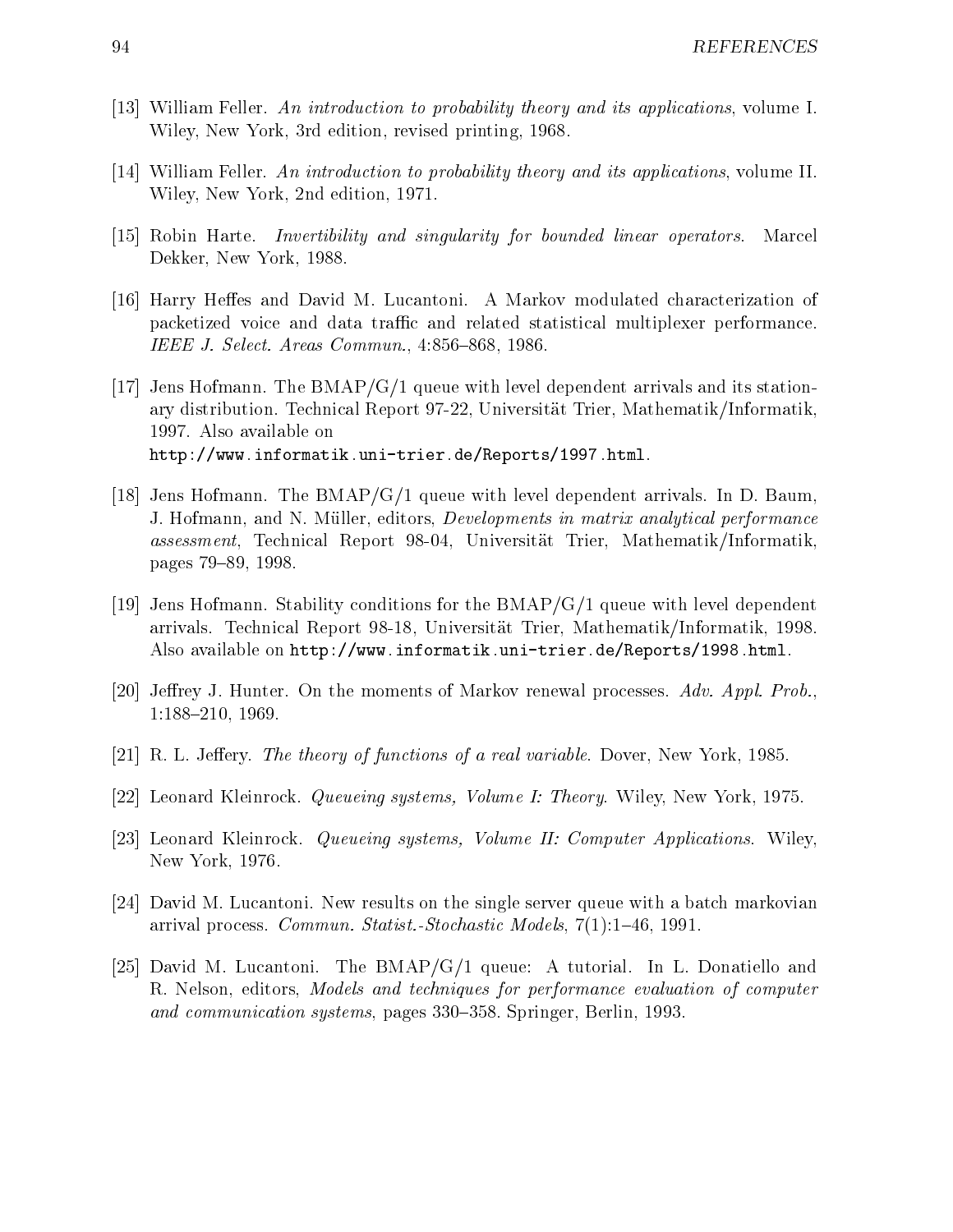- [26] David M. Lucantoni, Kathleen S. Meier-Hellstern, and Marcel F. Neuts. A single server queue with server vacations and a class of non-renewal arrival processes.  $Adv.$ Appl. Prob., 22:676-705, 1990.
- [27] Ivor J. Maddox. *Infinite matrices of operators*. Springer, Berlin, 1980.
- [28] Marvin Marcus and Henryk Minc. A survey of matrix theory and matrix inequalities. Dover, New York, 1992.
- [29] Marcel F. Neuts. A versatile Markovian point process. *J. Appl. Prob.*, 16:764–779, 1979.
- [30] Marcel F. Neuts. *Matrix-geometric solutions in stochastic models: An algorithmic* approach. John Hopkins, Baltimore, 1981. Also published by Dover Publications, New York, 1994.
- [31] Marcel F. Neuts. Structured stochastic matrices of  $M/G/1$  type and their applications. Marcel Dekker, New York, 1989.
- [32] A. G. Pakes. Some conditions for ergodicity and recurrence of Markov chains. Oper.  $Res.$ , 17:1058-1061, 1969.
- [33] V. Ramaswami. The  $N/G/1$  queue and its detailed analysis. Adv. Appl. Prob., 12:222-261, 1980.
- [34] V. Ramaswami. A stable recursion for the steady state vector in Markov chains of  $M/G/1$  type. *Commun. Statist.-Stochastic Models*,  $4(1):183-188$ , 1988.
- [35] V. Ramaswami. Matrix analytic methods: A tutorial overview with some extensions and new results. In S. R. Chakravarthy and A. S. Alfa, editors, Matrix analytic methods in stochastic models, pages 261-296. Marcel Dekker, New York, 1996.
- [36] V. Ramaswami and P. G. Taylor. An operator-analytic approach to product-form networks. Commun. Statist.-Stochastic Models, 12(1):121-142, 1996.
- [37] V. Ramaswami and P. G. Taylor. Some properties of the rate operators in leveldependent Quasi-Birth-and-Death processes with a countable number of phases. Commun. Statist.-Stochastic Models,  $12(1):143{-}164$ , 1996.
- [38] Erwin Rathgeb and Eugen Wallmeier.  $ATM = Infrastruktur für die Hochleistungs$ kommunikation. Springer, Berlin, 1997. In German.
- [39] Sheldon M. Ross. Stochastic processes. Wiley, New York, 1983.
- $[40]$  H. Schellhaas. Computation of the state probabilities in M/G/1 queues with state dependent input and state dependent service. OR  $Spektrum$ , 5:223-228, 1983.